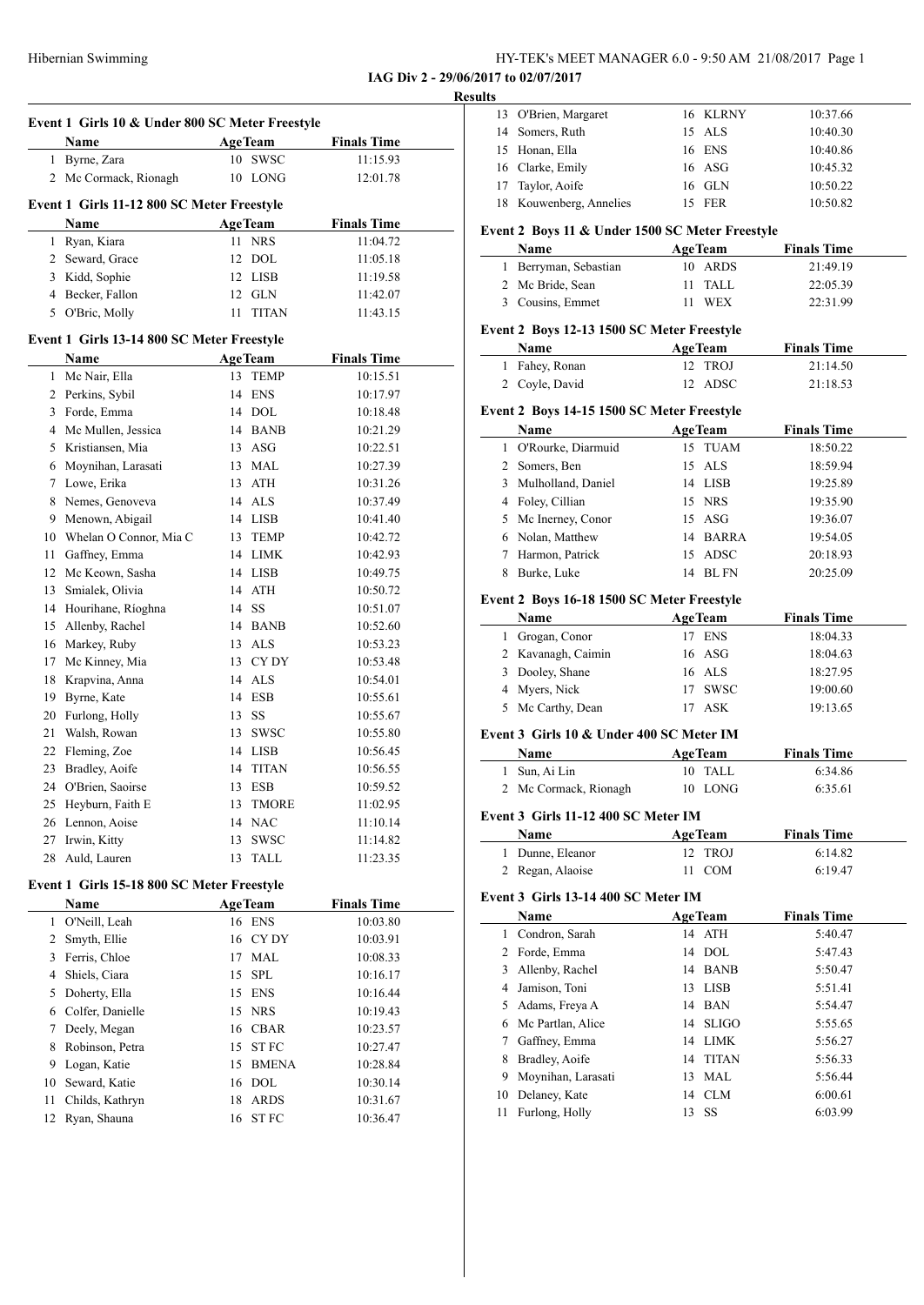| HY-TEK's MEET MANAGER 6.0 - 9:50 AM 21/08/2017 Page 2 |  |
|-------------------------------------------------------|--|
|-------------------------------------------------------|--|

#### **(Event 3 Girls 13-14 400 SC Meter IM)**

|    | <b>Name</b>          | <b>AgeTeam</b> | <b>Finals Time</b> |  |
|----|----------------------|----------------|--------------------|--|
|    | 12 Whitten, Lara     | 14 TMORE       | 6:04.29            |  |
|    | 13 Mc Kinney, Mia    | 13 CYDY        | 6:06.41            |  |
|    | 14 Davitt, Aoife     | $13$ GAL       | 6:06.66            |  |
|    | 15 Dolan, Toni       | 14 LAMAR       | 6:15.28            |  |
|    | 16 O'Donnell, Naoise | $14$ GAL       | 6:16.39            |  |
| 17 | Hill, Amiee          | 13 BMENA       | 6:21.40            |  |
|    | --- Nemes, Genoveva  | 14 ALS         | DO.                |  |
|    | --- Treanor, Sorcha  | 14 CLM         | DO                 |  |

#### **Event 3 Girls 15-18 400 SC Meter IM**

|    | <b>Name</b>          |    | <b>AgeTeam</b> | <b>Finals Time</b> |
|----|----------------------|----|----------------|--------------------|
|    | Childs, Kathryn      | 18 | ARDS           | 5:37.38            |
|    | Boyd, Hollie         |    | 18 KGD         | 5:38.68            |
|    | Punch, Lydia         |    | 15 SWSC        | 5:39.27            |
| 4  | O'Brien, Margaret    |    | 16 KLRNY       | 5:42.59            |
| 5. | Cantillon, Sarah     |    | 16 ENS         | 5:43.93            |
| 6. | Lyons, Maria         |    | 15 SLIGO       | 5:57.01            |
|    | Fidgeon, Jennifer    |    | 15 MULL        | 5:58.59            |
| 8  | Henehan, Rachel      |    | 16 CBAR        | 5:58.64            |
| 9  | Mc Manus, Rebekah    |    | 15 LASER       | 6:01.07            |
| 10 | O'Neill, Aishling    |    | 15 LASER       | 6:05.40            |
|    | Kouwenberg, Annelies |    | 15 FER         | DO                 |
|    | Murphy, Freya        |    | 16 SHARK       | <b>DNF</b>         |

#### **Event 4 Boys 11 & Under 400 SC Meter IM**

| <b>Name</b>     | <b>AgeTeam</b> | <b>Finals Time</b> |
|-----------------|----------------|--------------------|
| 1 Breen, Bailey | 11 BANB        | 6:17.11            |
| 2 Hynes, Mark   | 11 LASER       | 6:19.69            |

#### **Event 4 Boys 12-13 400 SC Meter IM**

| <b>Name</b>      | <b>AgeTeam</b> | <b>Finals Time</b> |  |
|------------------|----------------|--------------------|--|
| 1 Riddell, Ben M | 12 BAN         | 5:59.07            |  |
| 2 Lennon, Jack   | 12 BANB        | 6:09.96            |  |
| 3 Morrow, Lawson | 13 BANB        | 6:14.60            |  |

#### **Event 4 Boys 14-15 400 SC Meter IM**

| <b>Name</b>      | <b>AgeTeam</b> | <b>Finals Time</b> |
|------------------|----------------|--------------------|
| Vennard, Daniel  | 15 PDOWN       | 5:25.72            |
| 2 Donoghue, Sean | 15 LAMAR       | 5:33.49            |
| 3 Harris, Pierre | 14 WAT         | 5:44.04            |
| 4 Lennon, Brian  | 15 SHARK       | 5:47.37            |

#### **Event 4 Boys 16-18 400 SC Meter IM**

| <b>Name</b>          | <b>AgeTeam</b> | <b>Finals Time</b> |  |
|----------------------|----------------|--------------------|--|
| 1 Coode, Jack        | 18 NRS         | 5:07.92            |  |
| 2 Leahy, Niklas      | 16 DOL         | 5:17.03            |  |
| --- O'Connor, Joseph | 16 GLN         | DO                 |  |

#### **Event 5 Girls 10 & Under 100 SC Meter Backstroke**

|               | Name                |    | <b>AgeTeam</b> | <b>Finals Time</b> |  |
|---------------|---------------------|----|----------------|--------------------|--|
| <b>Finals</b> |                     |    |                |                    |  |
|               | Byrne, Zara         | 10 | <b>SWSC</b>    | 1:21.91            |  |
|               | 2 Quigley, Zophia   | 10 | ARDS           | 1:22.65            |  |
|               | 3 Humphries, Louisa |    | 10 LARNE       | 1:26.24            |  |
|               | 4 O'Connell, Evie   | 10 | DOL            | 1:26.38            |  |
|               | 5 Kasozi, Skye      | 10 | ADSC           | 1:26.43            |  |
| 6             | Walsh, Faye         | 10 | ASK            | 1:27.92            |  |
|               | Waters, Niamh       | 10 | ASG            | 1:27.95            |  |

| <b>Results</b> |                                                  |     |                |                    |   |
|----------------|--------------------------------------------------|-----|----------------|--------------------|---|
| 8              | Walker, Darcy                                    | 10. | <b>SLBGH</b>   | 1:28.84            |   |
| 9              | Rock. Ava                                        | 9   | <b>CURRA</b>   | 1:36.75            |   |
|                | Event 5 Girls 10 & Under 100 SC Meter Backstroke |     |                |                    |   |
|                |                                                  |     |                |                    |   |
|                | <b>Name</b>                                      |     | <b>AgeTeam</b> | <b>Prelim Time</b> |   |
|                | <b>Preliminaries</b>                             |     |                |                    |   |
|                | Quigley, Zophia                                  | 10  | ARDS           | 1:23.38            | q |
|                | 2 Byrne, Zara                                    | 10  | <b>SWSC</b>    | 1:24.65            | q |

|    | 3 Kasozi, Skye      | 10 | ADSC         | 1:25.08  | q |  |
|----|---------------------|----|--------------|----------|---|--|
|    | 4 Humphries, Louisa | 10 | <b>LARNE</b> | 1:26.46  | q |  |
| 5. | Waters, Niamh       | 10 | – ASG        | 1:26.78  | q |  |
|    | 6 O'Connell, Evie   | 10 | DOL.         | 1:27.05  | q |  |
|    | Walsh, Faye         |    | 10 ASK       | 1:27.55  | q |  |
| 8  | Walker, Darcy       | 10 | <b>SLBGH</b> | 1:28.49  | q |  |
| 9  | Rock, Ava           | 9  | <b>CURRA</b> | 1:35.95  | q |  |
|    | Whitten, Rosie      |    | TMORE        | X1:23.68 |   |  |

#### **Event 5 Girls 11-12 100 SC Meter Backstroke**

|                | Name                                        | <b>AgeTeam</b> |              | <b>Finals Time</b> |   |
|----------------|---------------------------------------------|----------------|--------------|--------------------|---|
| <b>Finals</b>  |                                             |                |              |                    |   |
| 1              | Horkan, Dearbhla                            | 12             | <b>CLM</b>   | 1:17.06            |   |
| $\overline{2}$ | Browne, Alice                               | 12             | <b>TMORE</b> | 1:18.09            |   |
| 3              | Farr, Lauren                                | 11             | <b>SWSC</b>  | 1:18.33            |   |
| $\overline{4}$ | Scanlon, Aisling                            | 11             | <b>LONG</b>  | 1:20.00            |   |
| 5.             | Seward, Grace                               | 12             | <b>DOL</b>   | 1:20.19            |   |
| 6              | Mc William, Tea                             | 12             | <b>BMNY</b>  | 1:20.57            |   |
| 7              | Kelly, Clara                                | 12             | <b>ALS</b>   | 1:20.61            |   |
| 8              | Van Rooij, Caroline                         | 12             | <b>ASK</b>   | 1:21.61            |   |
| 9              | Cush, Aisling                               | 12             | <b>CKSTN</b> | 1:21.71            |   |
|                | Event 5 Girls 11-12 100 SC Meter Backstroke |                |              |                    |   |
|                | Name                                        | <b>AgeTeam</b> |              | <b>Prelim Time</b> |   |
|                | <b>Preliminaries</b>                        |                |              |                    |   |
| 1              | Farr, Lauren                                | 11             | <b>SWSC</b>  | 1:19.89            | q |
| $\overline{c}$ | Mc William, Tea                             | 12             | <b>BMNY</b>  | 1:20.19            | q |
|                | 3 Browne, Alice                             | 12             | <b>TMORE</b> | 1:20.79            | q |
| 4              | Horkan, Dearbhla                            | 12             | <b>CLM</b>   | 1:20.86            | q |
| 5              | Scanlon, Aisling                            | 11             | <b>LONG</b>  | 1:21.20            | q |
| 6              | Seward, Grace                               | 12             | <b>DOL</b>   | 1:21.40            | q |
| 7              | Cush, Aisling                               | 12             | <b>CKSTN</b> | 1:21.48            | q |
| 8              | Kelly, Clara                                | 12             | <b>ALS</b>   | 1:21.59            | q |
| 9              | Van Rooij, Caroline                         | 12             | <b>ASK</b>   | 1:21.74            | q |
| 10             | Lane, Gillian                               | 12             | <b>KGD</b>   | 1:21.97            |   |
| 11             | Mc Quaid, Abbie                             | 12             | <b>PORT</b>  | 1:22.03            |   |
| 12             | Cosgrove, Sarah                             | 12             | <b>CBAR</b>  | 1:22.26            |   |
| 13             | Kidd, Sophie                                | 12             | <b>LISB</b>  | 1:22.95            |   |
| 14             | Sallai, Sara                                | 12             | <b>STFC</b>  | 1:23.15            |   |
| 15             | Farr, Rachel                                | 12             | <b>SWSC</b>  | 1:23.43            |   |
| 16             | Monaghan, Riona                             | 11             | <b>ESB</b>   | 1:23.64            |   |
| 17             | Morrissey, Erin                             | 12             | <b>KILK</b>  | 1:23.83            |   |
| 18             | Kidney, Isabel                              | 11             | <b>DOL</b>   | 1:24.37            |   |
| 19             | Nolan, Sophie                               | 12             | <b>VIK</b>   | 1:24.43            |   |
| 20             | Kennedy, Niamh                              | 12             | LASER        | 1:24.60            |   |
| 21             | Cahill, Anna                                | 12             | <b>STFC</b>  | 1:24.72            |   |
| 22             | Pliszka, Antonina                           | 12             | <b>COM</b>   | 1:24.86            |   |
| 23             | Buckland, Kelsey                            | 12             | <b>ECAV</b>  | 1:25.00            |   |
| 24             | Garanzuay, Marina                           | 11             | <b>TROJ</b>  | 1:25.15            |   |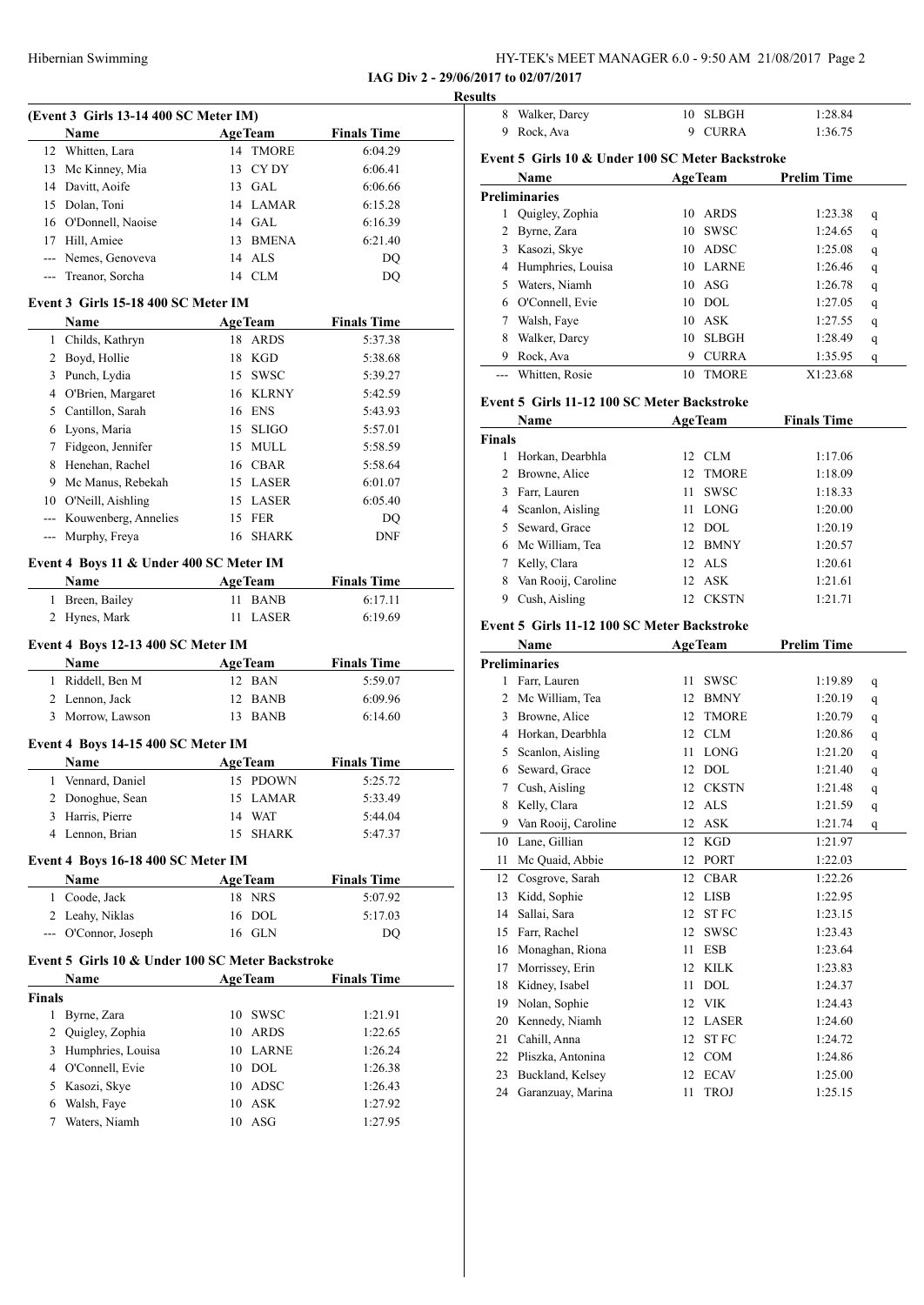L

**IAG Div 2 - 29/06/2017 to 02/07/2017**

|               |                                                              |                           |                               | <b>Results</b> |
|---------------|--------------------------------------------------------------|---------------------------|-------------------------------|----------------|
|               | Preliminaries  (Event 5 Girls 11-12 100 SC Meter Backstroke) |                           |                               |                |
|               | Name                                                         | <b>AgeTeam</b><br>12 LISB | <b>Prelim Time</b><br>1:25.20 |                |
| 25            | Mallon, Eimear                                               |                           |                               |                |
|               | 26 Ryan, Kiara                                               | 11 NRS                    | 1:25.31                       |                |
|               | 27 Bolster, Lauren a                                         | 12 MAL                    | 1:25.43                       |                |
|               | 28 Arbuzova, Natalia                                         | 11 LIMK                   | 1:26.13                       |                |
|               | 29 Brennan, Lucy                                             | 12 LAMAR                  | 1:26.77                       |                |
|               | 30 Lundy, Amy                                                | 12 LVADY                  | 1:27.75                       |                |
|               | 31 Harrington, Eva                                           | 11 DOL                    | 1:27.87                       |                |
|               | 32 Fogarty, Ella                                             | 11 CAR                    | 1:29.12                       |                |
|               | 33 Irwin, Mae                                                | 11 SWSC                   | 1:31.07                       |                |
|               | Event 5 Girls 13-14 100 SC Meter Backstroke                  |                           |                               |                |
|               | Name                                                         | <b>AgeTeam</b>            | <b>Finals Time</b>            |                |
| <b>Finals</b> |                                                              |                           |                               |                |
|               | 1 Cullen, Charlotte                                          | 13 TMORE                  | 1:10.98                       |                |
|               | 2 Payne, Oonagh                                              | 14 CYDY                   | 1:12.20                       |                |
|               | 3 King, Sophie                                               | 14 TMORE                  | 1:12.80                       |                |
|               | 4 Condron, Sarah                                             | 14 ATH                    | 1:12.94                       |                |
|               | 5 Mc Partlan, Alice                                          | 14 SLIGO                  | 1:13.92                       |                |
|               | 6 Murphy, Eabha                                              | 13 WAT                    | 1:14.39                       |                |
|               | 7 Harty, Lucy                                                | 14 SWSC                   | 1:14.78                       |                |
|               | 8 Woods, Luisa                                               | 14 NAC                    | 1:15.43                       |                |
|               | 9 Liptrot, Rebekah                                           | 13 SHARK                  | 1:15.53                       |                |
|               |                                                              |                           |                               |                |
|               | Event 5 Girls 13-14 100 SC Meter Backstroke                  |                           |                               |                |
|               | Name                                                         | <b>AgeTeam</b>            | <b>Prelim Time</b>            |                |
|               | <b>Preliminaries</b>                                         |                           |                               |                |
|               | 1 Payne, Oonagh                                              | 14 CYDY                   | 1:13.24<br>q                  |                |
|               | 2 Cullen, Charlotte                                          | 13 TMORE                  | 1:13.75<br>q                  |                |
|               | 3 Mc Partlan, Alice                                          | 14 SLIGO                  | 1:14.28<br>q                  |                |
|               | 4 Murphy, Eabha                                              | 13 WAT                    | 1:14.37<br>q                  |                |
|               | 5 King, Sophie                                               | 14 TMORE                  | 1:14.54<br>q                  |                |
|               | 6 Condron, Sarah                                             | 14 ATH                    | 1:14.58<br>q                  |                |
| 7             | Harty, Lucy                                                  | 14 SWSC                   | 1:14.88<br>q                  |                |
| 8             | Woods, Luisa                                                 | 14 NAC                    | 1:15.04<br>q                  |                |
| 9             | Liptrot, Rebekah                                             | 13 SHARK                  | 1:15.05<br>q                  |                |
| 10            | Wolfe, Emily                                                 | 13 SWSC                   | 1:15.21                       |                |
| 11            | Murray, Rachel                                               | 14 LIMK                   | 1:15.35                       |                |
| 12            | Mc Crea, Olivia                                              | CY BT<br>13               | 1:15.44                       |                |
| 13            | Kristiansen, Mia                                             | ASG<br>13                 | 1:15.85                       |                |
| 14            | Deely, Ella                                                  | <b>CBAR</b><br>13         | 1:15.87                       |                |
| 15            | Hoey, Keri                                                   | 14 BMENA                  | 1:16.07                       |                |
| 16            | Kazimierczak, Adrianna                                       | SHARK<br>13               | 1:16.14                       |                |
| 17            | Mc Mullen, Jessica                                           | 14 BANB                   | 1:16.27                       |                |
| 18            | Maloney, Ellie                                               | 13<br><b>SSEAL</b>        | 1:16.30                       |                |
| 19            | Lowe, Erika                                                  | 13 ATH                    | 1:16.56                       |                |
| 20            | Baine, Siobhan                                               | 13 LARNE                  | 1:16.57                       |                |
| 21            | Ruddy, Lillie-May                                            | 13<br><b>PDOWN</b>        | 1:16.83                       |                |
| 22            | Williams, Keira I                                            | 13<br>BAN                 | 1:17.16                       |                |
|               |                                                              |                           |                               |                |
| 23            | Diggins, Ana Li                                              | 14 CLNM                   | 1:17.32                       |                |
|               | 24 Whelan, Katie                                             | 14 ALS                    | 1:17.34                       |                |
| *25           | Mc Gloin, Megan                                              | 13<br>ALS                 | 1:17.38                       |                |
| *25           | Perkins, Sybil                                               | 14 ENS                    | 1:17.38                       |                |
| 27            | Harris, Sophie                                               | 13 KFSHR                  | 1:17.56                       |                |
| 28            | Rocks, Freya                                                 | 13 OLY                    | 1:17.63                       |                |
| 29            | Furlong, Holly                                               | SS<br>13                  | 1:17.70                       |                |

| 30    | Whitten, Lara         | 14 | TMORE                       | 1:17.91 |
|-------|-----------------------|----|-----------------------------|---------|
| 31    | Bradley, Aoife        | 14 | TITAN                       | 1:18.23 |
| $*32$ | Drury, Charley        | 14 | <b>LIMK</b>                 | 1:18.28 |
| *32   | Semple, Penny         | 13 | SWSC                        | 1:18.28 |
| $*32$ | Preston, Katie        | 13 | <b>ALS</b>                  | 1:18.28 |
| 35    | Pilcher, Millie       | 13 | <b>CLM</b>                  | 1:18.38 |
| 36    | Cousins-Bolger, Teddy | 13 | <b>KILK</b>                 | 1:18.52 |
| 37    | Milosevic, Sara       | 14 | TROJ                        | 1:18.70 |
| 38    | Collins, Eileen       | 14 | <b>ASK</b>                  | 1:18.80 |
| *39   | Collins, Ava          | 14 | <b>CLNM</b>                 | 1:18.86 |
| *39   | Heyburn, Faith E      | 13 | TMORE                       | 1:18.86 |
| 41    | Allenby, Rachel       | 14 | <b>BANB</b>                 | 1:18.97 |
| 42    | Humphries, Amy        | 13 | <b>LARNE</b>                | 1:19.12 |
| 43    | Reed, Isobel          | 14 | GLN                         | 1:19.13 |
| 44    | Byrne, Kate           | 14 | <b>ESB</b>                  | 1:19.20 |
| 45    | Killalea, Meabh       | 14 | <b>MULL</b>                 | 1:19.23 |
| 46    | Krapvina, Anna        | 14 | <b>ALS</b>                  | 1:19.32 |
| 47    | Holt, Enya            | 14 | <b>STFC</b>                 | 1:19.47 |
| 48    | Fleming, Zoe          | 14 | <b>LISB</b>                 | 1:19.69 |
| 49    | Hayes, Clodagh        | 14 | DOL                         | 1:19.76 |
| 50    | Mc Keown, Sasha       | 14 | LISB                        | 1:19.81 |
| 51    | Smialek, Olivia       | 14 | ATH                         | 1:19.83 |
| 52    | Forde, Emma           | 14 | <b>DOL</b>                  | 1:19.84 |
| 53    | Maloney, Kate         | 14 | <b>ESB</b>                  | 1:19.87 |
| $*54$ | Davitt, Aoife         | 13 | GAL                         | 1:19.93 |
| $*54$ | Boersma, Sorcha       | 13 | <b>BANB</b>                 | 1:19.93 |
| 56    | Finnegan, Leah        | 13 | <b>WAT</b>                  | 1:19.95 |
| 57    | Coleman, Caoimhe      | 13 | <b>CURRA</b>                | 1:20.09 |
| 58    | Markey, Ruby          | 13 | <b>ALS</b>                  | 1:20.13 |
| 59    | Mc Nair, Ella         | 13 | <b>TEMP</b>                 | 1:20.30 |
| 60    | Ryan, Molly C         | 14 | NY&MN                       | 1:20.36 |
| 61    | Ward, Aileen          | 14 | ATH                         | 1:20.41 |
| 62    | Donnelly, Evelyn      | 14 | ADSC                        | 1:20.49 |
| 63    | Jamison, Toni         | 13 | <b>LISB</b>                 | 1:20.56 |
| *64   | Kalnina, Damayanti    | 14 | <b>ALS</b>                  | 1:20.57 |
| *64   | O'Brien King, Alanna  | 13 | <b>ALS</b>                  | 1:20.57 |
| 66    | Lennon, Aoise         | 14 | <b>NAC</b>                  | 1:20.62 |
| 67    | Smylie, Ellen         | 14 | <b>PDOWN</b>                | 1:20.65 |
| 68    | Lynch, Grace          | 14 | SWSC                        | 1:20.66 |
| 69    | Hourihane, Ríoghna    | 14 | SS                          | 1:20.73 |
| 70    | Treanor, Sorcha       | 14 | CLM                         | 1:20.81 |
| 71    | Colgan, Rebecca       | 14 | ${\rm LEC}$                 | 1:21.36 |
| 72    | Collins, Isabel       | 13 | <b>ESB</b>                  | 1:21.45 |
| 73    | Rock, Clara           | 14 | <b>CURRA</b>                | 1:21.71 |
| 74    | Niskanen, Eva         | 13 | <b>CURRA</b>                | 1:21.76 |
| 75    | Goff, Rachel          | 14 | <b>WAT</b>                  | 1:21.85 |
| 76    | Duffy, Aoibheann      | 14 | $\mathbf{ALS}\xspace$       | 1:21.93 |
| 77    | Cosgrave, Mena        | 14 | <b>ESB</b>                  | 1:22.02 |
| 78    | Byrne, Ella           | 13 | <b>LONG</b>                 | 1:22.04 |
| 79    | Hart, Stephanie O     | 14 | NY&MN                       | 1:22.11 |
| 80    | Shivnen, Amy          | 14 | $\ensuremath{\mathbf{ALS}}$ | 1:22.48 |
| 81    | Callery, Aislinn      | 13 | <b>CLNM</b>                 | 1:22.53 |
| 82    | Horkan, Aisling       | 14 | CLM                         | 1:22.67 |
| 83    | Nash, Molly           | 13 | DOL                         | 1:23.27 |
| 84    | Hill, Amiee           | 13 | <b>BMENA</b>                | 1:24.72 |
| 85    | Mc Mahon, Zara        | 14 | LAMAR                       | 1:25.44 |
| 86    | Baumeister, Billie    | 14 |                             |         |
|       |                       |    | $\ensuremath{\mathbf{ALS}}$ | 1:25.88 |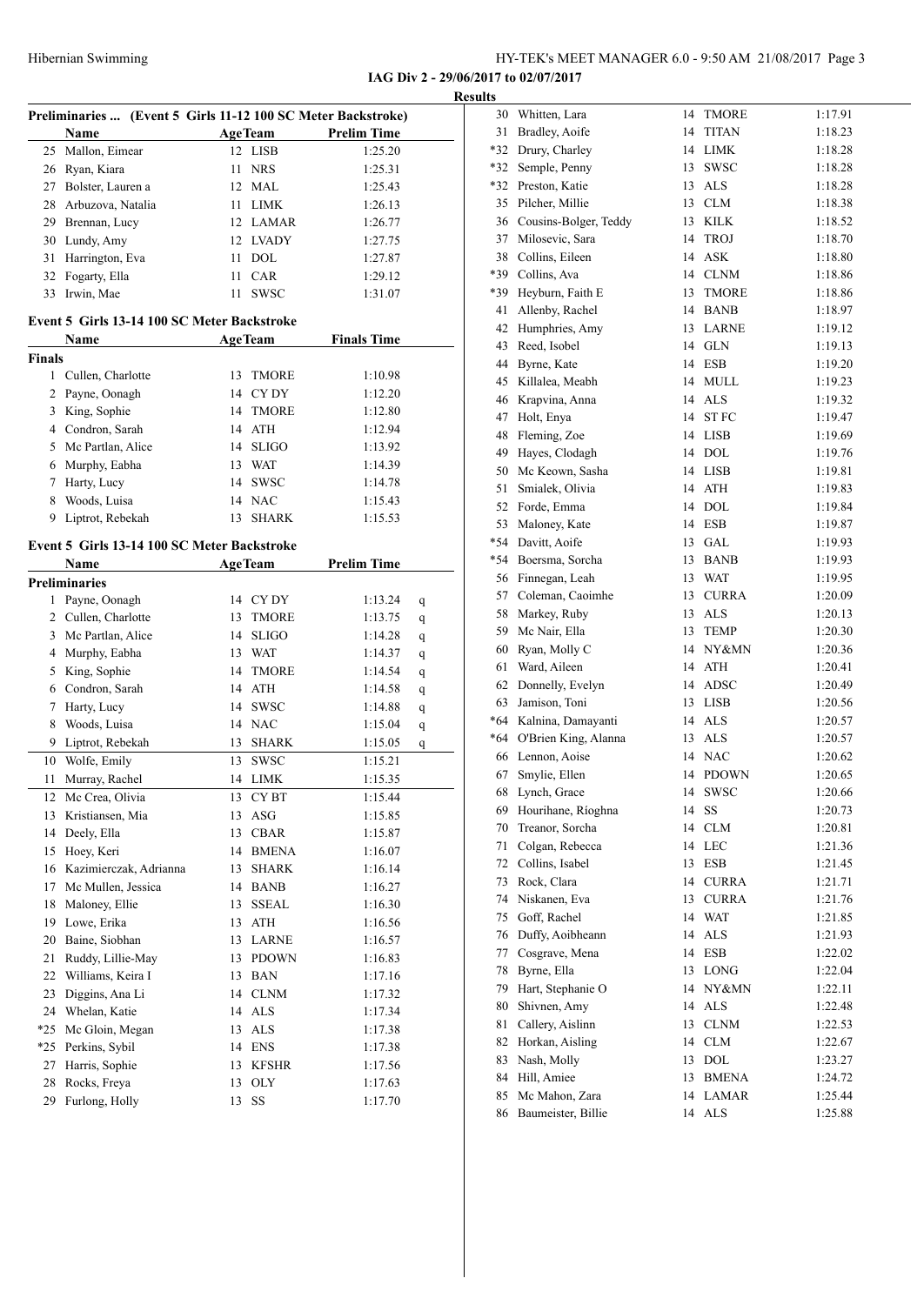| HY-TEK's MEET MANAGER 6.0 - 9:50 AM 21/08/2017 Page 4 |  |
|-------------------------------------------------------|--|
|-------------------------------------------------------|--|

**IAG Div 2 - 29/06/2017 to 02/07/2017 Results**

|               | Event 5 Girls 15-18 100 SC Meter Backstroke |    |                |                    |   |
|---------------|---------------------------------------------|----|----------------|--------------------|---|
|               | Name                                        |    | <b>AgeTeam</b> | <b>Finals Time</b> |   |
| <b>Finals</b> |                                             |    |                |                    |   |
| $\mathbf{1}$  | Doherty, Ella                               | 15 | <b>ENS</b>     | 1:10.66            |   |
| 2             | Barry, Aisling                              | 15 | <b>WCO</b>     | 1:10.90            |   |
| 3             | Markey, Kate                                | 18 | ST FC          | 1:10.94            |   |
|               | 4 Mc Evoy, Tara                             | 17 | <b>ENS</b>     | 1:11.57            |   |
| 5             | Donaghy, Onagh                              |    | 15 BMENA       | 1:11.83            |   |
|               | 6 Farrell, Rachel                           |    | 15 COOL        | 1:11.88            |   |
|               | 7 O'Reilly, Grainne                         | 16 | <b>TROJ</b>    | 1:12.21            |   |
| 8             | Madigan, Aoife                              |    | 15 ENS         | 1:12.83            |   |
|               | 9 O'Connell, Aoife                          | 17 | <b>KGD</b>     | 1:13.00            |   |
|               |                                             |    |                |                    |   |
|               | Event 5 Girls 15-18 100 SC Meter Backstroke |    |                | <b>Prelim Time</b> |   |
|               | Name                                        |    | <b>AgeTeam</b> |                    |   |
| $\mathbf{1}$  | <b>Preliminaries</b>                        | 15 |                |                    |   |
|               | Farrell, Rachel                             |    | COOL           | 1:10.56            | q |
|               | 2 Mc Evoy, Tara                             | 17 | <b>ENS</b>     | 1:10.92            | q |
| 3             | Markey, Kate                                | 18 | <b>STFC</b>    | 1:11.30            | q |
|               | 4 Donaghy, Onagh                            |    | 15 BMENA       | 1:11.44            | q |
| 5             | O'Reilly, Grainne                           |    | 16 TROJ        | 1:11.91            | q |
|               | 6 Doherty, Ella                             |    | 15 ENS         | 1:11.93            | q |
| $\tau$        | Madigan, Aoife                              |    | 15 ENS         | 1:12.55            | q |
| 8             | Barry, Aisling                              |    | 15 WCO         | 1:12.65            | q |
|               | 9 O'Connell, Aoife                          | 17 | <b>KGD</b>     | 1:12.79            | q |
| 10            | Boyle, Emma                                 | 15 | <b>BL FN</b>   | 1:12.94            |   |
| *11           | Boyd, Hollie                                | 18 | KGD            | 1:13.26            |   |
| $*11$         | Curtin, Hollie                              | 17 | VIK            | 1:13.26            |   |
|               | <b>Swim-Off Required</b>                    |    |                |                    |   |
|               | 13 Downey, Niamh                            | 17 | ST FC          | 1:13.34            |   |
|               | 14 Kelly, Emma                              | 15 | <b>TUAM</b>    | 1:13.39            |   |
|               | 15 Sinnott, Eve                             | 17 | ST FC          | 1:13.68            |   |
|               | 16 Harrington, Ciara                        | 15 | ST FC          | 1:13.85            |   |
| 17            | Smith, Leah                                 | 17 | <b>BREF</b>    | 1:13.98            |   |
|               | 18 Forbes, Emma                             | 17 | <b>ESB</b>     | 1:14.25            |   |
|               | 19 Mc Donnell, Laura                        | 17 | <b>ENS</b>     | 1:14.54            |   |
|               | 20 Burns, Aimee A                           |    | 15 NY&MN       | 1:14.88            |   |
| 21            | Reynolds, Orlaith                           | 17 | <b>KLRNY</b>   | 1:15.03            |   |
| 22            | Childs, Kathryn                             | 18 | <b>ARDS</b>    | 1:15.15            |   |
| 23            | O'Meara, Siobhan                            |    | 15 CAR         | 1:15.19            |   |
| 24            | Ryan, Cara                                  |    | 16 ASG         | 1:15.39            |   |
| 25            | Mc Weeney, Aine                             |    | 15 LONG        | 1:15.59            |   |
| 26            | Frain, Lauren                               | 15 | CLM            | 1:15.69            |   |
| 27            | Punch, Lydia                                | 15 | <b>SWSC</b>    | 1:15.77            |   |
| 28            | Whelan, Moya                                | 17 | <b>CLNM</b>    | 1:15.78            |   |
| 29            | Long, Leah                                  |    | 15 KGD         | 1:15.95            |   |
|               | 30 Connell, Caoimhe                         |    | 16 NY&MN       | 1:16.23            |   |
| 31            | Mc Evoy, Kate                               |    | 15 ESB         | 1:16.36            |   |
| 32            | Flynn, Casey                                |    | 16 ASK         | 1:16.38            |   |
| 33            | Perkins, Alfrey                             |    | 17 ENS         | 1:16.59            |   |
|               | 34 Kearney, Caoimhe                         | 15 | SWSC           | 1:16.61            |   |
| 35            | Ryan, Shauna                                |    | 16 ST FC       | 1:16.68            |   |
| 36            | Higgins, Eve                                |    | 16 ASK         | 1:16.70            |   |
| 37            | Moloney, Mébh                               |    | 16 KGD         | 1:16.75            |   |
| 38            | Twohig, Anna                                | 16 | SWSC           | 1:16.78            |   |
| 39            | Sneddon, Catriona V                         |    | 15 NY&MN       | 1:16.86            |   |
|               |                                             |    |                |                    |   |

| IJ |                      |    |              |         |
|----|----------------------|----|--------------|---------|
| 40 | Donnelly, Becky      | 15 | <b>BALL</b>  | 1:16.92 |
| 41 | Johnston, Anna       | 15 | <b>PDOWN</b> | 1:16.97 |
| 42 | O'Neill, Leah        | 16 | <b>ENS</b>   | 1:17.07 |
| 43 | Conlon, Sarah        | 15 | <b>CBAR</b>  | 1:17.15 |
| 44 | Honan, Ella          | 16 | <b>ENS</b>   | 1:17.36 |
| 45 | Whelan, Siobhan      | 15 | <b>CLNM</b>  | 1:17.40 |
| 46 | Grimes, Mia          | 15 | <b>ALS</b>   | 1:17.66 |
| 47 | Henehan, Rachel      | 16 | <b>CBAR</b>  | 1:17.82 |
| 48 | Conway, Fiona        | 15 | <b>CBAR</b>  | 1:17.87 |
| 49 | Fidgeon, Jennifer    | 15 | <b>MULL</b>  | 1:17.96 |
| 50 | O'Boyle, Elizabeth   | 15 | LONG         | 1:17.99 |
| 51 | Hurley, Lauren       | 15 | <b>CLNM</b>  | 1:18.11 |
| 52 | Herlihy, Maeve       | 16 | <b>SWSC</b>  | 1:18.13 |
| 53 | O'Brien, Margaret    | 16 | <b>KLRNY</b> | 1:18.46 |
| 54 | Foran, Ellen         | 17 | <b>SPL</b>   | 1:18.56 |
| 55 | Mc Manus, Rebekah    | 15 | <b>LASER</b> | 1:18.60 |
| 56 | O'Sullivan, Caoimhe  | 16 | <b>SLIGO</b> | 1:18.69 |
| 57 | Seward, Katie        | 16 | <b>DOL</b>   | 1:18.81 |
| 58 | Mc Mahon, Leah       | 15 | <b>ENS</b>   | 1:18.83 |
|    | 59 Mc Grath, Aisling | 17 | <b>ENS</b>   | 1:18.86 |
| 60 | Fitzpatrick, Nicole  | 17 | <b>TEMP</b>  | 1:19.27 |
| 61 | Kehoe, Grace         | 15 | <b>SLIGO</b> | 1:19.44 |
| 62 | Wall, Abby           | 17 | <b>CLNM</b>  | 1:19.57 |
| 63 | Galland, Ellie       | 15 | <b>SWSC</b>  | 1:19.83 |
| 64 | Heyburn, Anna R      | 16 | <b>TMORE</b> | 1:19.92 |
| 65 | Gore, Aoife          | 15 | <b>WAT</b>   | 1:20.09 |
| 66 | Somers, Ruth         | 15 | <b>ALS</b>   | 1:20.81 |
| 67 | Ginty, Aoife         | 16 | <b>LONG</b>  | 1:21.12 |
| 68 | Allen, Aoife         | 15 | <b>VIK</b>   | 1:21.41 |
| 69 | Murphy, Freya        | 16 | <b>SHARK</b> | 1:21.75 |
| 70 | Mac Court, Tara      | 17 | <b>VIK</b>   | 1:22.59 |
| 71 | Forbes, Sarah        | 15 | <b>ESB</b>   | 1:22.75 |
|    |                      |    |              |         |

#### **Event 6 Boys 11 & Under 100 SC Meter Backstroke**

| <b>Name</b>   |                       |    | <b>AgeTeam</b> | <b>Finals Time</b> |
|---------------|-----------------------|----|----------------|--------------------|
| <b>Finals</b> |                       |    |                |                    |
| 1             | Morgan, Daragh        | 11 | COOL.          | 1:18.43            |
| 2             | Williams, Austin S    | 11 | <b>BAN</b>     | 1:18.71            |
| 3             | Brennan, Ollie        | 11 | COOL.          | 1:19.09            |
|               | 4 Mc Aleer, Aleksandr | 11 | GAL.           | 1:19.54            |
| 5.            | Maguire, Louis        | 11 | <b>BREF</b>    | 1:19.82            |
| 6             | Leggett, David        | 11 | OLY            | 1:20.63            |
|               | Liu, Leo              | 11 | <b>ENS</b>     | 1:20.79            |
| 8             | Mc Ginley, Ryan       | 11 | <b>NAC</b>     | 1:22.27            |
|               | Fitzgerald, Conor     | 11 | SPL            | 1:24.64            |

#### **Event 6 Boys 11 & Under 100 SC Meter Backstroke**

|    | Name                  | <b>AgeTeam</b>    | <b>Prelim Time</b> |   |
|----|-----------------------|-------------------|--------------------|---|
|    | <b>Preliminaries</b>  |                   |                    |   |
|    | Morgan, Daragh        | COOL.<br>11       | 1:18.86            | q |
|    | 2 Brennan, Ollie      | COOL.<br>11       | 1:19.81            | q |
| 3  | Maguire, Louis        | <b>BREF</b><br>11 | 1:19.88            | q |
|    | Williams, Austin S    | <b>BAN</b><br>11  | 1:19.99            | q |
| 5. | Fitzgerald, Conor     | SPL.<br>11        | 1:20.62            | q |
|    | 6 Mc Aleer, Aleksandr | GAL<br>11         | 1:20.82            | q |
|    | Liu, Leo              | <b>ENS</b><br>11  | 1:21.07            | q |
|    | Leggett, David        | <b>OLY</b><br>11  | 1:21.75            | q |
|    | Mc Ginley, Ryan       | <b>NAC</b><br>11  | 1:22.18            | q |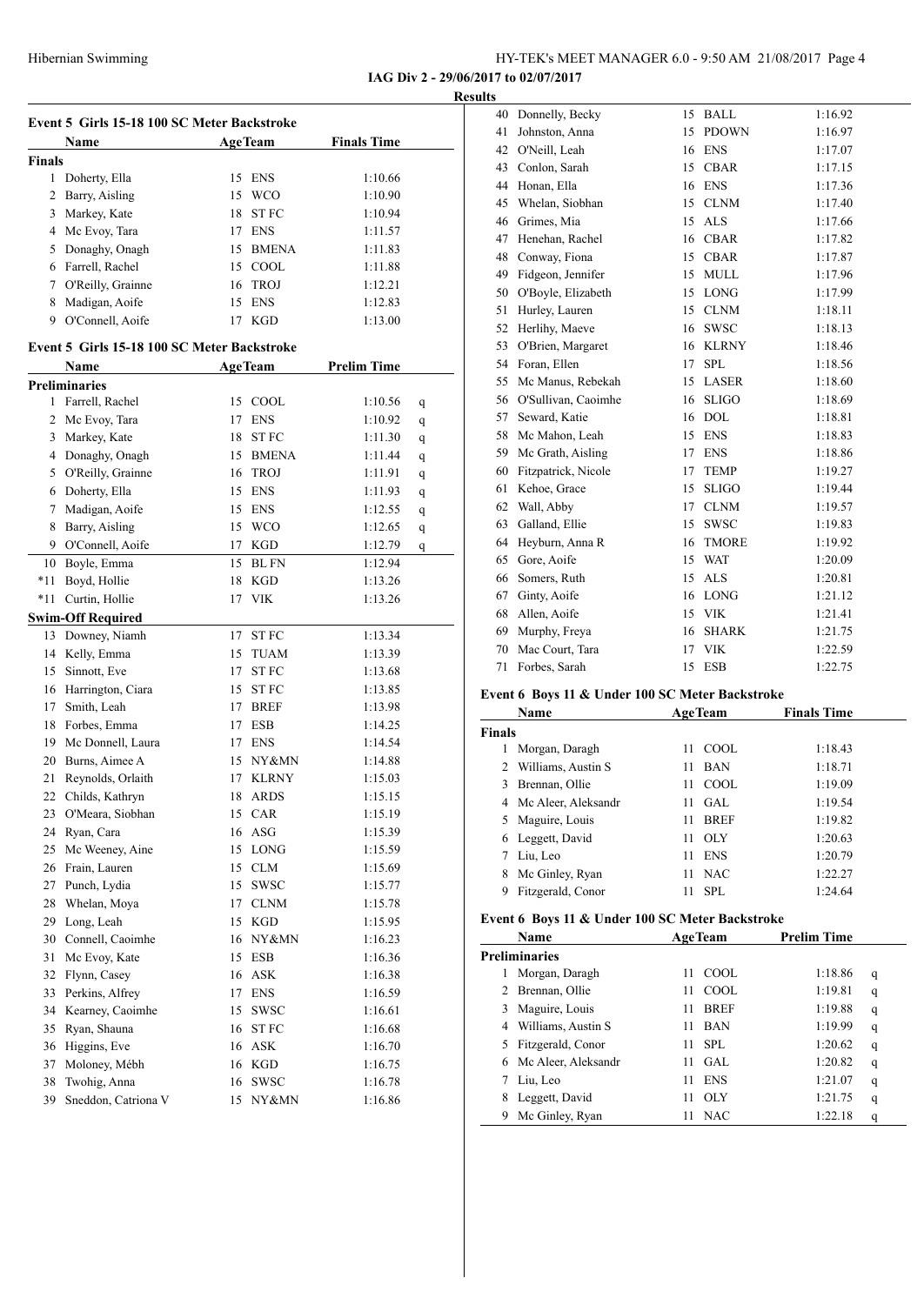**IAG Div 2 - 29/06/2017 to 02/07/2017 Results**

| Preliminaries  (Event 6 Boys 11 & Under 100 SC Meter Backstroke) |  |  |
|------------------------------------------------------------------|--|--|
|                                                                  |  |  |

|    | Name                |      | <b>AgeTeam</b> | <b>Prelim Time</b> |
|----|---------------------|------|----------------|--------------------|
|    | 10 Taylor, Owen     | 11 - | <b>GLN</b>     | 1:22.22            |
| 11 | Hynes, Mark         | 11   | <b>LASER</b>   | 1:22.64            |
| 12 | Merrigan, Ben       | 11   | <b>KNMRE</b>   | 1:22.73            |
| 13 | Simpson, Evan       | 10   | ALS            | 1:23.75            |
| 14 | Walsh, Barry        | 11   | <b>B</b> DOL   | 1:23.92            |
| 15 | Mc Bride, Sean      | 11   | <b>TALL</b>    | 1:23.99            |
| 16 | Boyd, Rory          | 11   | KGD            | 1:24.74            |
| 17 | Berryman, Sebastian | 10   | <b>ARDS</b>    | 1:24.85            |
| 18 | Lapko, Alex         | 11   | ADSC           | 1:25.60            |
| 19 | Maloney, Shay       | 11   | <b>SSEAL</b>   | 1:25.96            |
| 20 | Mathers, Liam og G  | 11   | NY&MN          | 1:26.48            |
| 21 | Mc Grath, Patrick   | 11   | <b>DOL</b>     | 1:26.94            |
| 22 | Cousins, Emmet      | 11   | WEX            | 1:27.59            |
| 23 | Twomey, Conor       | 11   | DOL            | 1:28.38            |
| 24 | Comerford, Glenn    | 11   | <b>CURRA</b>   | 1:28.48            |
| 25 | Donnelly, Seanan    | 11   | ST DO          | 1:30.01            |
|    | Pau, David          | 11   | <b>PORT</b>    | DQ                 |

#### **Event 6 Boys 12-13 100 SC Meter Backstroke**

|        | <b>Name</b>       |    | <b>AgeTeam</b> | <b>Finals Time</b> |  |
|--------|-------------------|----|----------------|--------------------|--|
| Finals |                   |    |                |                    |  |
| 1      | Harrington, Shane |    | 13 ATH         | 1:13.83            |  |
| 2      | Mc Atarsney, Luca |    | 13 LISB        | 1:15.35            |  |
| 3      | Keogh, Michael    | 13 | <b>CURRA</b>   | 1:15.46            |  |
| 4      | Doherty, Eamon    |    | 12 BALL        | 1:15.66            |  |
| 5.     | Noonan, Senan     |    | 13 ALS         | 1:15.67            |  |
| 6      | Bennett, Luke     |    | 12 WAT         | 1:16.30            |  |
| 7      | Murphy, Conor     |    | 13 LISB        | 1:16.63            |  |
| 8      | Donohoe, Conor    | 12 | <b>CBAR</b>    | 1:16.78            |  |
| 9      | Donnelly, Jack    | 13 | NY&MN          | 1:18.66            |  |

#### **Event 6 Boys 12-13 100 SC Meter Backstroke**

|                | Name                  |    | <b>AgeTeam</b> | <b>Prelim Time</b> |   |
|----------------|-----------------------|----|----------------|--------------------|---|
|                | <b>Preliminaries</b>  |    |                |                    |   |
| 1              | Harrington, Shane     | 13 | <b>ATH</b>     | 1:16.36            | q |
| 2              | Mc Atarsney, Luca     | 13 | <b>LISB</b>    | 1:16.46            | q |
| 3              | Bennett, Luke         | 12 | <b>WAT</b>     | 1:16.81            | q |
| $\overline{4}$ | Murphy, Conor         | 13 | <b>LISB</b>    | 1:17.47            | q |
| 5              | Noonan, Senan         | 13 | <b>ALS</b>     | 1:17.64            | q |
| 6              | Keogh, Michael        | 13 | <b>CURRA</b>   | 1:17.71            | q |
| 7              | Donohoe, Conor        | 12 | <b>CBAR</b>    | 1:17.86            | q |
| 8              | Donnelly, Jack        | 13 | NY&MN          | 1:18.03            | q |
| 9              | Doherty, Eamon        | 12 | <b>BALL</b>    | 1:18.19            | q |
| 10             | Duggan, Luca          | 12 | <b>BALL</b>    | 1:18.28            |   |
| 11             | Fagan, Kyle           | 12 | ATH            | 1:18.94            |   |
| 12             | Cadden, Jake D        | 12 | <b>ENSK</b>    | 1:19.06            |   |
| 13             | Doncel, Nathaniel     | 13 | <b>KLRNY</b>   | 1:19.07            |   |
| 14             | Fahey, Ronan          | 12 | <b>TROJ</b>    | 1:19.67            |   |
| 15             | Herlihy, Sean         | 13 | <b>SWSC</b>    | 1:19.75            |   |
| 16             | O'Seachnasaigh, Oisin | 12 | COOL           | 1:19.87            |   |
| 17             | Todd, Nathan          | 13 | <b>LASER</b>   | 1:19.91            |   |
| 18             | Carney, Colm          | 13 | <b>CBAR</b>    | 1:20.45            |   |
| 19             | Mulhall, John         | 12 | <b>TROJ</b>    | 1:20.91            |   |
| 20             | Kouwenberg, Cees      | 13 | <b>FER</b>     | 1:21.10            |   |
| 21             | Riddell, Ben M        | 12 | <b>BAN</b>     | 1:21.58            |   |

| ILS |                     |          |         |
|-----|---------------------|----------|---------|
|     | 22 Zaharovs, Valera | 12 LAMAR | 1:21.71 |
|     | 23 Roberts, Caolan  | 13 SLBGH | 1:21.80 |
|     | 24 Calwell, Luke    | 12 LARNE | 1:22.10 |
|     | 25 O'Neill, Thomas  | 13 NAC   | 1:22.49 |
|     | 26 Cahill, Luke     | $13$ ASK | 1:23.00 |
|     | 27 Collins, Patrick | 12 ESB   | 1:23.33 |
| 28  | Doran, David        | 13 ENS   | 1:23.35 |
|     | 29 Kilkenny, Shaun  | 13 COM   | 1:23.43 |
|     | 30 Wooley, James    | 13 CLM   | 1:23.85 |
| 31  | Malley, Jude        | $12$ DOL | 1:23.95 |
|     | 32 Pantic, Sergei   | 12 ENS   | 1:24.64 |
|     | Larkin, James       | 12 KILK  | DO      |
|     |                     |          |         |

#### **Event 6 Boys 14-15 100 SC Meter Backstroke**

|               | Name                 |    | <b>AgeTeam</b> | <b>Finals Time</b> |  |
|---------------|----------------------|----|----------------|--------------------|--|
| <b>Finals</b> |                      |    |                |                    |  |
|               | Ryan, James          |    | 14 SWSC        | 1:08.30            |  |
| 2             | Brennan, Sean        |    | 15 TUAM        | 1:08.74            |  |
| 3             | Joyce, Cathal        |    | 15 CLM         | 1:08.89            |  |
|               | 4 Vennard, Daniel    |    | 15 PDOWN       | 1:09.07            |  |
| 5.            | Falls, Theo          |    | 14 CYBT        | 1:10.17            |  |
|               | 6 Masterson, Darragh |    | 15 KGD         | 1:10.21            |  |
| 7             | Lally, Rory          |    | 14 GAL         | 1:10.42            |  |
| 8             | Bodamer, Ralf        | 14 | GAL            | 1:10.45            |  |
| 9             | Wall, Illann         | 15 | <b>SWSC</b>    | 1:10.87            |  |

#### **Event 6 Boys 14-15 100 SC Meter Backstroke**

| <b>Name</b> |                          |    | <b>AgeTeam</b>   | <b>Prelim Time</b> |   |
|-------------|--------------------------|----|------------------|--------------------|---|
|             | <b>Preliminaries</b>     |    |                  |                    |   |
| 1           | Ryan, James              | 14 | <b>SWSC</b>      | 1:07.70            | q |
| 2           | Masterson, Darragh       | 15 | <b>KGD</b>       | 1:09.66            | q |
| 3           | Brennan, Sean            | 15 | <b>TUAM</b>      | 1:09.80            | q |
| 4           | Vennard, Daniel          | 15 | <b>PDOWN</b>     | 1:09.98            | q |
| 5           | Joyce, Cathal            | 15 | CLM              | 1:09.99            | q |
| 6           | Lally, Rory              | 14 | <b>GAL</b>       | 1:10.58            | q |
| 7           | Bodamer, Ralf            | 14 | <b>GAL</b>       | 1:10.77            | q |
| 8           | Wall, Illann             | 15 | <b>SWSC</b>      | 1:10.82            | q |
| 9           | Falls, Theo              | 14 | CY <sub>BT</sub> | 1:11.10            | q |
| 10          | Mulholland, Daniel       | 14 | <b>LISB</b>      | 1:11.18            |   |
| 11          | Buckley, Michael         | 14 | <b>CLNM</b>      | 1:11.26            |   |
| 12          | Reidy, Joe               | 14 | <b>KGD</b>       | 1:11.53            |   |
| 13          | Nijs, Tiarnan            | 14 | <b>LIMK</b>      | 1:11.71            |   |
| 14          | Nunan, Tommy             | 15 | <b>SEA</b>       | 1:11.80            |   |
| 15          | Carter, Niall            | 15 | <b>CBAR</b>      | 1:11.95            |   |
| 16          | Tobin, Jamie             | 15 | <b>MULL</b>      | 1:12.09            |   |
| 17          | Csarodai-Nagy, Krisztian | 14 | <b>WAT</b>       | 1:12.12            |   |
| 18          | Burke, Luke              | 14 | <b>BLFN</b>      | 1:12.17            |   |
| 19          | Boxberger, Alex          | 15 | <b>ADSC</b>      | 1:12.25            |   |
| 20          | Curtin, John             | 15 | <b>SWSC</b>      | 1:12.38            |   |
| 21          | Joyce, Darragh           | 14 | <b>CLM</b>       | 1:12.64            |   |
| 22          | Harmon, Patrick          | 15 | <b>ADSC</b>      | 1:12.78            |   |
| 23          | Mc Grath, Sean           | 15 | <b>ENS</b>       | 1:12.92            |   |
| 24          | O'Shaughnessy, Finnen    | 15 | <b>ASK</b>       | 1:13.03            |   |
| 25          | Jeffery, John J          | 15 | <b>TMORE</b>     | 1:13.10            |   |
| 26          | Naughton, Ben            | 14 | <b>GAL</b>       | 1:13.12            |   |
| 27          | Cowman, Noah             | 14 | <b>WAT</b>       | 1:13.19            |   |
| 28          | O'Donnell, Diarmuid      | 14 | <b>LONG</b>      | 1:13.49            |   |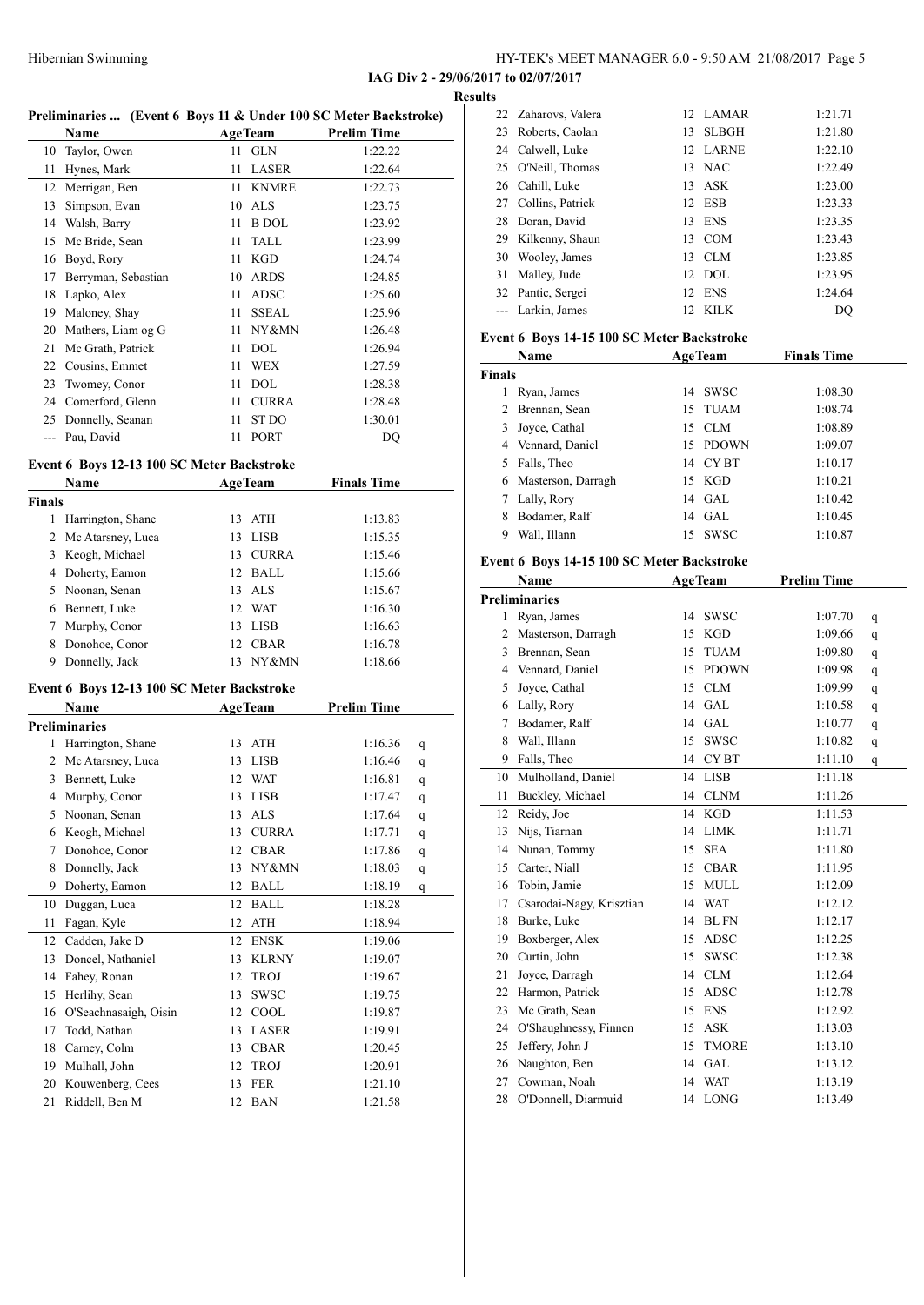**IAG Div 2 - 29/06/2017 to 02/07/2017**

|                | Preliminaries  (Event 6 Boys 14-15 100 SC Meter Backstroke) |    |                       |                    |   |
|----------------|-------------------------------------------------------------|----|-----------------------|--------------------|---|
|                | <b>Name</b>                                                 |    | <b>AgeTeam</b>        | <b>Prelim Time</b> |   |
| 29             | Hastings, Lloyd                                             |    | 15 BREF               | 1:13.70            |   |
|                | 30 Friel, Ethan                                             |    | 14 ATH                | 1:13.74            |   |
|                | 31 Mitchell, Orin M                                         |    | 15 SLIGO              | 1:13.85            |   |
|                | 32 Somers, Ben                                              |    | 15 ALS                | 1:13.88            |   |
|                | 33 Mihalas, Nick                                            |    | 15 GLN                | 1:14.17            |   |
|                | 34 Gallagher, Oisin                                         |    | 15 CAR                | 1:14.34            |   |
|                | 35 Lennon, Brian                                            |    | 15 SHARK              | 1:14.35            |   |
|                | 36 Jagodzinski, Szymon                                      |    | 14 MULL               | 1:14.67            |   |
|                | 37 Harris, Pierre                                           |    | 14 WAT                | 1:14.76            |   |
|                | 38 Egan, Dylan                                              |    | 15 ALS                | 1:14.89            |   |
|                | 39 Kenny, Joseph                                            |    | 14 TALL               | 1:15.07            |   |
| $*40$          | Sanchez Frias, Jose Alejandro                               |    | 15 NAC                | 1:15.14            |   |
| *40            | Morrissey, Ciaran                                           |    | 15 WAT                | 1:15.14            |   |
| 42             | Joyce, Niall                                                |    | 14 SHARK              | 1:15.28            |   |
|                | 43 Mc Lean, Brett                                           |    | 14 MARL               | 1:15.40            |   |
|                | 44 Nolan, Matthew                                           |    | 14 BARRA              | 1:15.46            |   |
|                | 45 Marfunin, Alexander K                                    |    | 14 NY&MN              | 1:15.56            |   |
|                | 46 Dennehy, Conor                                           |    | 14 DOL                | 1:15.71            |   |
|                | *47 Bradshaw, Joshua                                        |    | 14 ARDS               | 1:15.76            |   |
|                | *47 Leonard, Conor                                          |    | 15 LONG               | 1:15.76            |   |
|                | 49 Powell, Teige                                            |    | 14 KILK               | 1:18.14            |   |
|                | 50 O'Neill, Ethan                                           |    | 14 KLRNY              | 1:19.98            |   |
|                | --- Ryan, Duileach                                          |    | 14 LONG               | DQ                 |   |
|                |                                                             |    |                       |                    |   |
|                | Event 6 Boys 16-18 100 SC Meter Backstroke<br>Name          |    | <b>AgeTeam</b>        | <b>Finals Time</b> |   |
| <b>Finals</b>  |                                                             |    |                       |                    |   |
|                | 1 Moan, John P                                              |    | 16 NY&MN              | 1:04.83            |   |
|                | 2 Ryan, Mark                                                |    | 16 NEN                | 1:05.49            |   |
|                | 3 Ryan, Adam                                                |    | 18 ST FC              | 1:05.63            |   |
|                | 4 Myers, Nick                                               |    | 17 SWSC               | 1:06.35            |   |
|                | 5 Comerford, Ethan                                          |    | 16 CURRA              |                    |   |
|                |                                                             |    |                       | 1:06.71            |   |
|                | 6 Dooley, Shane                                             |    | 16 ALS                | 1:07.86            |   |
|                | 7 Coode, Jack                                               |    | 18 NRS                | 1:07.87            |   |
| 8              | Shannon, Noel                                               |    | 16 ENS                | 1:08.25            |   |
|                | 9 Comerford, Cian                                           |    | 16 CURRA              | 1:08.33            |   |
|                | Event 6 Boys 16-18 100 SC Meter Backstroke                  |    |                       |                    |   |
|                | Name                                                        |    | <b>AgeTeam</b>        | <b>Prelim Time</b> |   |
|                | <b>Preliminaries</b>                                        |    |                       |                    |   |
| 1              | Moan, John P                                                | 16 | NY&MN                 | 1:05.55            | q |
| $\overline{c}$ | Ryan, Mark                                                  | 16 | NEN                   | 1:05.83            | q |
| 3              | Ryan, Adam                                                  | 18 | <b>STFC</b>           | 1:06.35            | q |
|                | 4 Comerford, Ethan                                          | 16 | <b>CURRA</b>          | 1:06.77            | q |
| 5              | Myers, Nick                                                 | 17 | <b>SWSC</b>           | 1:07.55            | q |
| 6              | Coode, Jack                                                 | 18 | <b>NRS</b>            | 1:08.10            | q |
| 7              | Dooley, Shane                                               | 16 | <b>ALS</b>            | 1:08.30            | q |
| 8              | Shannon, Noel                                               | 16 | <b>ENS</b>            | 1:08.38            | q |
| 9              | Comerford, Cian                                             | 16 | <b>CURRA</b>          | 1:08.45            | q |
| 10             | Martin, Dylan                                               | 18 | <b>SLIGO</b>          | 1:08.57            |   |
| 11             | O'Brien, Robert                                             | 18 | <b>KLRNY</b>          | 1:08.69            |   |
| 12             | Cotter, Ryan                                                | 16 | <b>SWSC</b>           | 1:09.24            |   |
| 13             | Costello, James                                             | 16 | <b>ENS</b>            | 1:09.62            |   |
| 14             | Collins, Daniel                                             | 16 | ${\rm ASK}$           | 1:09.66            |   |
| 15             | Burns, Jamie                                                | 16 | ${\rm ST}$ ${\rm FC}$ | 1:09.75            |   |
|                |                                                             |    |                       |                    |   |

| Results |                           |    |              |         |
|---------|---------------------------|----|--------------|---------|
|         | 16 Cahill, Eoin           |    | 16 KGD       | 1:09.88 |
| 17      | Palmero, Alex             | 16 | ALS          | 1:10.37 |
| 18      | Grogan, Conor             | 17 | <b>ENS</b>   | 1:10.48 |
| 19      | Hornet, Ryan              | 16 | <b>LASER</b> | 1:10.49 |
| $*20$   | Hayes / Breheny, Iarlaith | 16 | <b>KGD</b>   | 1:10.55 |
| $*20$   | Mc Carthy, Dean           | 17 | <b>ASK</b>   | 1:10.55 |
| 22      | Purcell, Ben              | 16 | <b>ENS</b>   | 1:10.67 |
| 23      | Cahill, Willam            | 17 | <b>ASK</b>   | 1:10.78 |
| 24      | Healy, Joseph             | 17 | <b>LEC</b>   | 1:10.97 |
| 25      | Merrigan, Eoin            | 17 | <b>LIMK</b>  | 1:11.12 |
| 26      | Kelly, Donncha            | 17 | <b>NAC</b>   | 1:11.59 |
| 27      | Woods, Padraig            | 16 | <b>KGD</b>   | 1:11.68 |
| 28      | Mc Carthy, Cormac         | 16 | <b>SWSC</b>  | 1:11.74 |
| 29      | Nash, Rob                 | 16 | <b>DOL</b>   | 1:11.86 |
| 30      | Eglinton, Owen            | 17 | $\rm SLIGO$  | 1:11.95 |
| 31      | Reck, Niall               | 18 | WEX          | 1:12.27 |
| 32      | Fitzgerald, Luke          | 16 | <b>ADSC</b>  | 1:12.99 |
| 33      | Golden, Conor             | 16 | <b>WAT</b>   | 1:14.07 |
| 34      | Matthews, James           |    | 18 LVADY     | 1:14.18 |
| 35      | Zaidan, Rico              | 16 | ALS          | 1:14.47 |
| 36      | O'Shea, Alan              | 17 | <b>KLRNY</b> | 1:14.54 |
| 37      | Toebes, Frank             | 16 | <b>SWSC</b>  | 1:14.75 |
| 38      | Kenny-Carroll, Christian  | 16 | LAMAR        | 1:15.02 |
| 39      | Mc Stay, Oran W           | 17 | NY&MN        | 1:15.34 |
| 40      | Stewart, Harry            | 17 | <b>LONG</b>  | 1:15.81 |
| 41      | Reck, Sean                | 16 | WEX          | 1:17.99 |
| 42      | Doyle, Luke               | 16 | <b>SPL</b>   | 1:21.47 |
|         |                           |    |              |         |

#### **Event 7 Girls 10 & Under 200 SC Meter Freestyle**

| Name                | <b>AgeTeam</b>    | <b>Finals Time</b> |  |
|---------------------|-------------------|--------------------|--|
| Finals              |                   |                    |  |
| Sun, Ai Lin         | 10 TALL           | 2:38.28            |  |
| 2 Quigley, Zophia   | ARDS<br>10        | 2:42.49            |  |
| Waters, Niamh<br>3  | 10 <sub>ASG</sub> | 2:43.65            |  |
| 4 Walker, Darcy     | - SLBGH<br>10     | 2:48.29            |  |
| 5 Humphries, Louisa | LARNE             | 2:53.22            |  |

#### **Event 7 Girls 10 & Under 200 SC Meter Freestyle**

|    | Name                 |     | <b>AgeTeam</b> | <b>Prelim Time</b> |   |
|----|----------------------|-----|----------------|--------------------|---|
|    | <b>Preliminaries</b> |     |                |                    |   |
|    | Sun, Ai Lin          | 10. | TALL           | 2:40.20            | q |
| 2  | Waters, Niamh        | 10  | ASG            | 2:45.37            | q |
| 3. | Walker, Darcy        | 10  | SLBGH          | 2:47.36            | q |
|    | 4 Quigley, Zophia    | 10  | ARDS           | 2:50.60            | q |
|    | 5 Humphries, Louisa  | 10  | <b>LARNE</b>   | 2:51.93            | q |
|    | --- Whitten, Rosie   |     | TMORE          | X2:38.66           |   |

#### **Event 7 Girls 11-12 200 SC Meter Freestyle**

|        | <b>Name</b>    |                  | <b>AgeTeam</b> | <b>Finals Time</b> |
|--------|----------------|------------------|----------------|--------------------|
| Finals |                |                  |                |                    |
|        | Regan, Alaoise |                  | 11 COM         | 2:31.82            |
| 2      | Lane, Gillian  |                  | 12 KGD         | 2:32.37            |
| 3      | Aiken, Keira   | 11               | <b>ARDS</b>    | 2:32.52            |
| 4      | Farr, Lauren   | 11               | <b>SWSC</b>    | 2:33.90            |
| 5.     | Becker, Fallon | 12 <sup>12</sup> | - GL N         | 2:34.47            |
| 6      | Browne, Alice  | 12 <sup>1</sup>  | <b>TMORE</b>   | 2:36.26            |
|        | Sheehy, Lily   |                  | $12$ ASG       | 2:36.54            |
|        | Farr, Rachel   | 12               | <b>SWSC</b>    | 2:37.02            |
|        |                |                  |                |                    |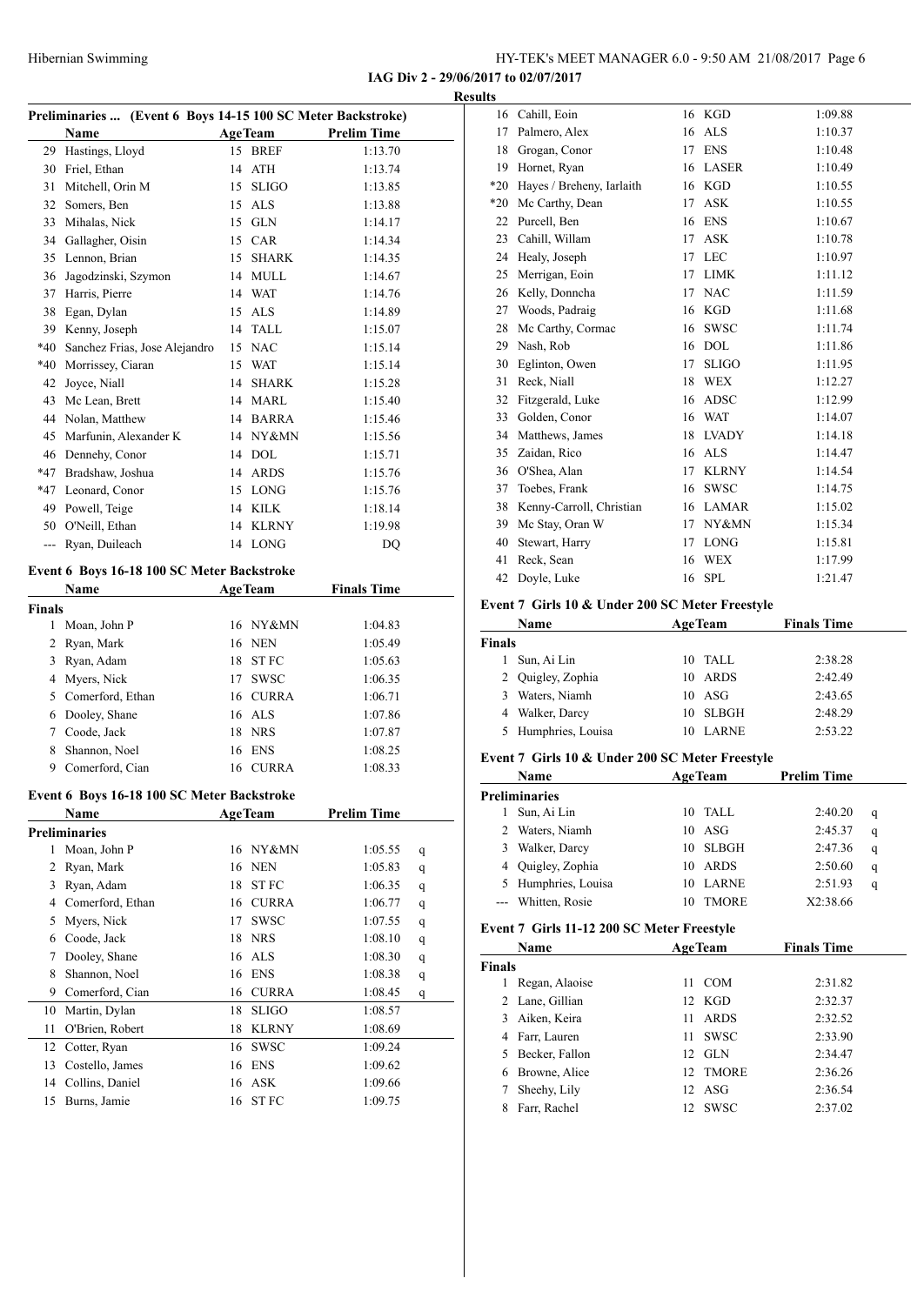**IAG Div 2 - 29/06/2017 to 02/07/2017**

|               | Name                                       | AgeTeam        |                             | <b>Finals Time</b> |         |
|---------------|--------------------------------------------|----------------|-----------------------------|--------------------|---------|
|               | 9 Mc Quaid, Abbie                          | 12 PORT        |                             | 2:39.02            |         |
|               | Event 7 Girls 11-12 200 SC Meter Freestyle |                |                             |                    |         |
|               | Name                                       | <b>AgeTeam</b> |                             | <b>Prelim Time</b> |         |
|               | <b>Preliminaries</b>                       |                |                             |                    |         |
| 1             | Sheehy, Lily                               | 12 ASG         |                             | 2:34.41            | q       |
| 2             | Becker, Fallon                             | 12 GLN         |                             | 2:35.85            | q       |
|               | 3 Regan, Alaoise                           | 11 COM         |                             | 2:35.97            | q       |
|               | 4 Farr, Lauren                             | 11 SWSC        |                             | 2:36.28            | q       |
|               | 5 Aiken, Keira                             | 11 ARDS        |                             | 2:36.45            | q       |
|               | 6 Lane, Gillian                            | 12 KGD         |                             | 2:37.49            | q       |
|               | 7 Farr, Rachel                             | 12 SWSC        |                             | 2:38.61            | q       |
|               | 8 Browne, Alice                            | 12             | TMORE                       | 2:39.17            | q       |
|               | 9 Mc Quaid, Abbie                          | 12 PORT        |                             | 2:39.19            | q       |
|               |                                            |                |                             |                    |         |
|               | Event 7 Girls 13-14 200 SC Meter Freestyle |                |                             |                    |         |
|               | Name                                       | <b>AgeTeam</b> |                             | <b>Finals Time</b> |         |
| <b>Finals</b> |                                            |                |                             |                    |         |
|               | 1 Perkins, Sybil                           | 14 ENS         |                             | 2:19.38            |         |
| 2             | Harty, Lucy                                | 14 SWSC        |                             | 2:20.06            |         |
| 3             | Menown, Abigail                            | 14 LISB        |                             | 2:20.37            |         |
|               | 4 Rocks, Freya                             | 13 OLY         |                             | 2:22.18            |         |
|               | 5 Lowe, Erika                              | 13 ATH         |                             | 2:22.25            |         |
|               | 6 Kristiansen, Mia                         | 13 ASG         |                             | 2:22.90            |         |
|               | 7 Payne, Oonagh                            | 14 CYDY        |                             | 2:23.21            |         |
|               | 8 Mc Mullen, Jessica                       | 14 BANB        |                             | 2:23.23            |         |
| 9             | Adams, Freya A                             | 14 BAN         |                             | 2:23.60            |         |
|               | Event 7 Girls 13-14 200 SC Meter Freestyle |                |                             |                    |         |
|               | Name                                       | <b>AgeTeam</b> |                             | <b>Prelim Time</b> |         |
|               | <b>Preliminaries</b>                       |                |                             |                    |         |
| 1             | Perkins, Sybil                             | 14 ENS         |                             | 2:20.44            | q       |
| 2             | Harty, Lucy                                | 14 SWSC        |                             | 2:21.68            | q       |
| 3             | Menown, Abigail                            | 14 LISB        |                             | 2:21.87            | q       |
|               | 4 Kristiansen, Mia                         | 13 ASG         |                             | 2:22.70            | q       |
| 5             | Payne, Oonagh                              | 14 CYDY        |                             | 2:22.73            | q       |
|               | 6 Rocks, Freya                             | 13 OLY         |                             | 2:22.83            | q       |
|               | 7 Mc Mullen, Jessica                       | 14 BANB        |                             | 2:24.60            | $\bf q$ |
| 8             | Adams, Freya A                             | 14             | BAN                         | 2:24.95            | q       |
| 9             | Lowe, Erika                                | 13             | ATH                         | 2:25.20            | q       |
| 10            | Perets, Katherina                          | 14             | <b>VIK</b>                  | 2:25.57            |         |
| 11            | Markey, Ruby                               | 13             | $\mathbf{ALS}\xspace$       | 2:26.02            |         |
| 12            | O'Kane, Niamh                              | 14             | ${\rm ENSK}$                | 2:26.05            |         |
| 13            | Mc Nair, Ella                              | 13             | <b>TEMP</b>                 | 2:26.32            |         |
| 14            | Hourihane, Ríoghna                         | SS<br>14       |                             | 2:27.24            |         |
| 15            | Hayes, Clodagh                             | 14             | $\rm DOL$                   | 2:27.56            |         |
| 16            | Forde, Emma                                | 14             | <b>DOL</b>                  | 2:27.59            |         |
| 17            | Hart, Stephanie O                          | 14             | NY&MN                       | 2:27.83            |         |
| 18            | Mc Crea, Olivia                            | 13             | CY BT                       | 2:28.33            |         |
| 19            | Whelan, Katie                              | 14             | $\ensuremath{\mathbf{ALS}}$ | 2:28.46            |         |
| 20            | Mc Keown, Sasha                            | 14             | <b>LISB</b>                 | 2:28.47            |         |
| 21            | Mc Namara, Emily                           | 14             | LIMK                        | 2:29.49            |         |
| 22            | Cullen, Charlotte                          | 13             | TMORE                       | 2:29.54            |         |
| 23            | Diggins, Ana Li                            | 14             | <b>CLNM</b>                 | 2:29.75            |         |
| 24            | Heyburn, Faith E                           | 13             | TMORE                       | 2:29.77            |         |

| Results |                    |    |             |         |
|---------|--------------------|----|-------------|---------|
|         | 25 Semple, Penny   | 13 | <b>SWSC</b> | 2:29.84 |
|         | 26 Smialek, Olivia |    | 14 ATH      | 2:30.67 |
|         | 27 Mc Kinney, Mia  |    | 13 CYDY     | 2:31.17 |
|         | 28 Byrne, Kate     |    | 14 ESB      | 2:31.52 |
|         | 29 Krapvina, Anna  |    | $14$ ALS    | 2:31.53 |
|         | 30 Nemes, Genoveva |    | $14$ ALS    | 2:31.91 |
|         | 31 Killalea, Meabh |    | 14 MULL     | 2:32.03 |
|         | 32 Allenby, Rachel |    | 14 BANB     | 2:32.51 |
|         | 33 Coffey, Aisling |    | 14 KLRNY    | 2:32.74 |
|         | 34 Gaffney, Emma   |    | 14 LIMK     | 2:33.83 |
|         | 35 Davitt, Aoife   |    | $13$ GAL    | 2:35.20 |
|         | 36 Cosgrave, Mena  | 14 | ESB         | 2:35.24 |
|         |                    |    |             |         |

#### **Event 7 Girls 15-18 200 SC Meter Freestyle**

| Name          |                  |    | <b>AgeTeam</b> | <b>Finals Time</b> |  |
|---------------|------------------|----|----------------|--------------------|--|
| <b>Finals</b> |                  |    |                |                    |  |
|               | Mc Evoy, Tara    | 17 | <b>ENS</b>     | 2:15.77            |  |
|               | 2 Punch, Lydia   |    | 15 SWSC        | 2:16.64            |  |
| 3             | Farrell, Rachel  |    | 15 COOL        | 2:16.73            |  |
|               | 4 Doherty, Ella  |    | 15 ENS         | 2:18.28            |  |
| 5.            | Curtin, Hollie   |    | 17 VIK         | 2:18.30            |  |
| 6.            | Killalea, Rachel | 17 | MULL           | 2:18.46            |  |
|               | Foran, Ellen     | 17 | SPL            | 2:19.00            |  |
| 8             | O'Neill, Leah    |    | 16 ENS         | 2:19.01            |  |
|               | Duane, Lean      |    | MAL            | 2:19.44            |  |

#### **Event 7 Girls 15-18 200 SC Meter Freestyle**

| <b>Name</b><br><b>AgeTeam</b> |    |               | <b>Prelim Time</b> |   |  |  |  |
|-------------------------------|----|---------------|--------------------|---|--|--|--|
| <b>Preliminaries</b>          |    |               |                    |   |  |  |  |
| Mc Evoy, Tara                 | 17 | <b>ENS</b>    | 2:13.85            | q |  |  |  |
| Doherty, Ella                 | 15 | <b>ENS</b>    | 2:17.21            | q |  |  |  |
| Punch, Lydia                  | 15 | <b>SWSC</b>   | 2:17.50            | q |  |  |  |
| Curtin, Hollie                | 17 | <b>VIK</b>    | 2:17.86            | q |  |  |  |
| Foran, Ellen                  | 17 | <b>SPL</b>    | 2:18.48            | q |  |  |  |
| Duane, Lean                   | 17 | <b>MAL</b>    | 2:18.51            | q |  |  |  |
| O'Neill, Leah                 | 16 | <b>ENS</b>    | 2:19.52            | q |  |  |  |
| Killalea, Rachel              | 17 | <b>MULL</b>   | 2:20.06            | q |  |  |  |
| Farrell, Rachel               | 15 | $_{\rm COOL}$ | 2:20.20            | q |  |  |  |
| Gore, Aoife                   | 15 | <b>WAT</b>    | 2:20.87            |   |  |  |  |
| Markey, Kate                  | 18 | <b>STFC</b>   | 2:21.34            |   |  |  |  |
| O'Reilly, Grainne             | 16 | <b>TROJ</b>   | 2:21.36            |   |  |  |  |
| Deely, Megan                  | 16 | <b>CBAR</b>   | 2:21.72            |   |  |  |  |
| Ferris, Chloe                 | 17 | <b>MAL</b>    | 2:21.84            |   |  |  |  |
| Barry, Aisling                | 15 | <b>WCO</b>    | 2:21.96            |   |  |  |  |
| Cantillon, Sarah              | 16 | <b>ENS</b>    | 2:22.18            |   |  |  |  |
| Logan, Katie                  | 15 | <b>BMENA</b>  | 2:22.28            |   |  |  |  |
| Long, Leah                    | 15 | <b>KGD</b>    | 2:22.58            |   |  |  |  |
| O'Connell, Aoife              | 17 | <b>KGD</b>    | 2:22.84            |   |  |  |  |
| Moloney, Mébh                 | 16 | <b>KGD</b>    | 2:22.92            |   |  |  |  |
| Colfer, Danielle              | 15 | <b>NRS</b>    | 2:22.96            |   |  |  |  |
| Mc Evoy, Kate                 | 15 | <b>ESB</b>    | 2:22.98            |   |  |  |  |
| Smyth, Ellie                  | 16 | CY DY         | 2:23.20            |   |  |  |  |
| Conway, Fiona                 | 15 | <b>CBAR</b>   | 2:24.02            |   |  |  |  |
| Shiels, Ciara                 | 15 | <b>SPL</b>    | 2:24.09            |   |  |  |  |
| Robinson, Petra               | 15 | <b>STFC</b>   | 2:24.73            |   |  |  |  |
| Egan, Irina                   | 17 | <b>VIK</b>    | 2:25.32            |   |  |  |  |
| Ryan, Shauna                  | 16 | <b>STFC</b>   | 2:25.42            |   |  |  |  |
|                               |    |               |                    |   |  |  |  |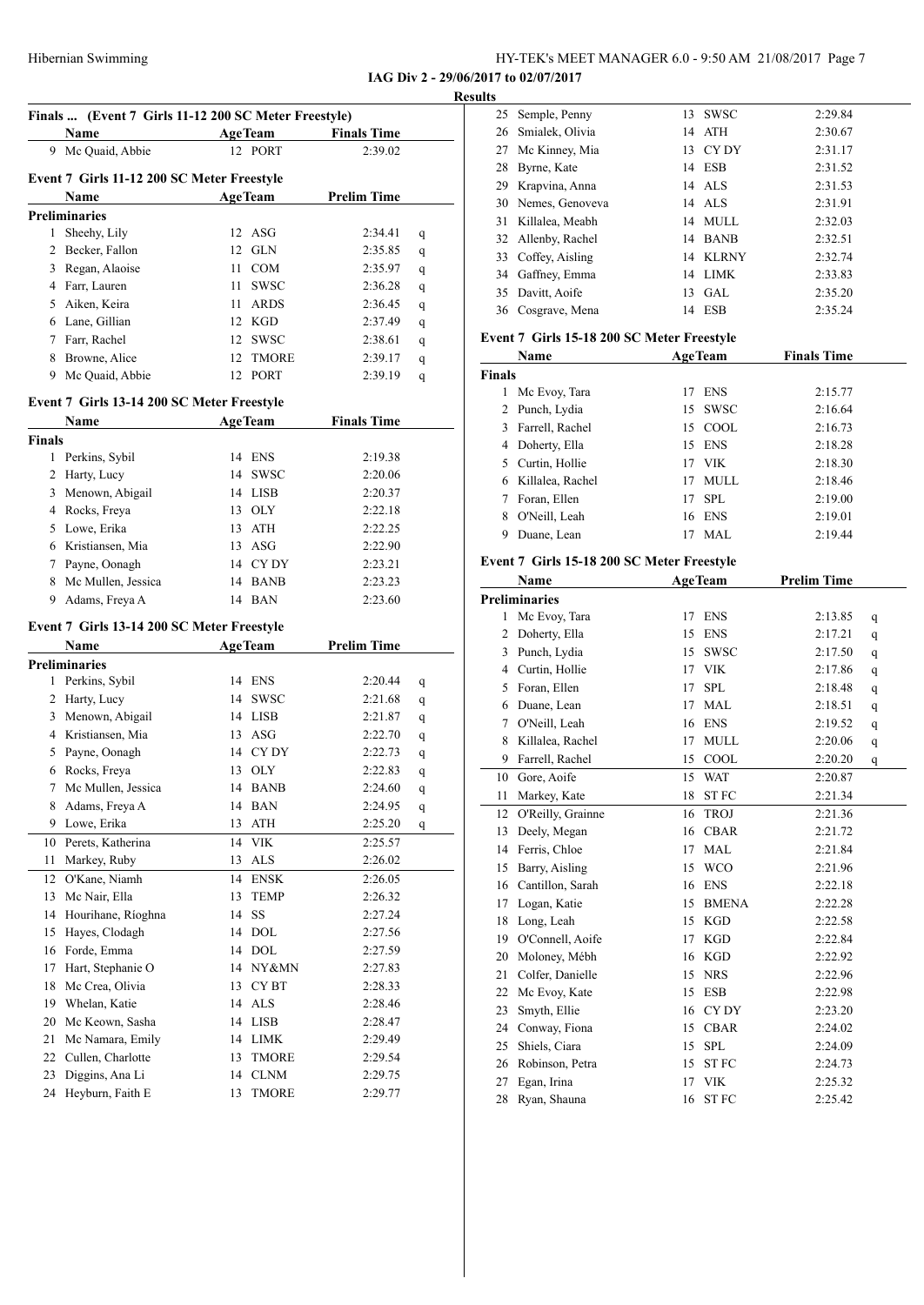**IAG Div 2 - 29/06/2017 to 02/07/2017**

|               | Preliminaries  (Event 7 Girls 15-18 200 SC Meter Freestyle) |    |                |                    |   |
|---------------|-------------------------------------------------------------|----|----------------|--------------------|---|
|               | Name                                                        |    | <b>AgeTeam</b> | <b>Prelim Time</b> |   |
|               | 29 Smith, Leah                                              | 17 | <b>BREF</b>    | 2:25.81            |   |
|               | 30 Mc Weeney, Aine                                          | 15 | LONG           | 2:25.82            |   |
| 31            | Childs, Kathryn                                             | 18 | ARDS           | 2:25.85            |   |
|               | 32 Hayman, Katie                                            | 15 | PORT           | 2:25.94            |   |
| 33            | Reidy, Aisling                                              | 16 | ENS            | 2:26.20            |   |
|               | 34 Clarke, Emily                                            | 16 | ASG            | 2:26.41            |   |
|               | 35 Galland, Ellie                                           | 15 | SWSC           | 2:26.74            |   |
|               | 36 Ryan, Roisin                                             | 17 | <b>NAC</b>     | 2:26.75            |   |
|               |                                                             |    |                |                    |   |
| 37            | Murphy, Freya                                               | 16 | SHARK          | 2:27.05            |   |
| 38            | Sneddon, Catriona V                                         | 15 | NY&MN          | 2:27.08            |   |
|               | 39 Honan, Ella                                              | 16 | ENS            | 2:27.14            |   |
| 40            | Taylor, Aoife                                               |    | 16 GLN         | 2:27.38            |   |
| 41            | Somers, Ruth                                                |    | 15 ALS         | 2:27.42            |   |
| 42            | Egerton, Jade                                               |    | 16 SPL         | 2:27.46            |   |
| 43            | Mc Donnell, Laura                                           | 17 | <b>ENS</b>     | 2:27.56            |   |
|               | 44 Burns, Aimee A                                           | 15 | NY&MN          | 2:27.59            |   |
| 45            | Madigan, Aoife                                              | 15 | <b>ENS</b>     | 2:28.07            |   |
| 46            | Henehan, Rachel                                             | 16 | CBAR           | 2:28.35            |   |
| 47            | O'Donovan, Loraine                                          | 15 | SWSC           | 2:28.39            |   |
| 48            | Hayes, Evelyn                                               | 17 | KGD            | 2:28.46            |   |
| 49            | Heyburn, Anna R                                             | 16 | TMORE          | 2:29.14            |   |
| 50            | Evans, Julia                                                | 15 | TITAN          | 2:29.19            |   |
| 51            | Kouwenberg, Annelies                                        | 15 | FER            | 2:29.23            |   |
|               | 52 Connolly, Niamh                                          |    | 16 SWSC        | 2:29.56            |   |
| 53            | Reynolds, Orlaith                                           | 17 | KLRNY          | 2:30.52            |   |
| 54            | Higgins, Eve                                                | 16 | <b>ASK</b>     | 2:33.32            |   |
| 55            | Mc Grath, Aisling                                           |    | 17 ENS         | 2:39.73            |   |
|               |                                                             |    |                |                    |   |
|               | Event 8 Boys 11 & Under 200 SC Meter Freestyle<br>Name      |    | <b>AgeTeam</b> | <b>Finals Time</b> |   |
| <b>Finals</b> |                                                             |    |                |                    |   |
|               | 1 Pau, David                                                | 11 | PORT           | 2:25.56            |   |
|               | 2 Brennan, Ollie                                            | 11 | COOL           | 2:26.24            |   |
| 3             | Taylor, Owen                                                | 11 | GLN            | 2:30.55            |   |
|               | 4 Berryman, Sebastian                                       |    | <b>ARDS</b>    |                    |   |
|               |                                                             | 10 |                | 2:33.50            |   |
|               | *5 Breen, Bailey                                            | 11 | BANB           | 2:33.67            |   |
|               | *5 Williams, Austin S                                       |    | $11$ BAN       | 2:33.67            |   |
| 7             | Maguire, Louis                                              | 11 | <b>BREF</b>    | 2:37.84            |   |
| 8             | Fitzgerald, Conor                                           | 11 | SPL            | 2:37.93            |   |
| 9.            | Mc Aleer, Aleksandr                                         | 11 | GAL            | 2:38.35            |   |
|               | Event 8 Boys 11 & Under 200 SC Meter Freestyle              |    |                |                    |   |
|               | Name                                                        |    | <b>AgeTeam</b> | <b>Prelim Time</b> |   |
|               | <b>Preliminaries</b>                                        |    |                |                    |   |
| 1             | Brennan, Ollie                                              | 11 | COOL           | 2:29.49            | q |
| 2             | Taylor, Owen                                                | 11 | <b>GLN</b>     | 2:30.95            | q |
| 3             | Fitzgerald, Conor                                           | 11 | SPL            | 2:32.29            | q |
|               | 4 Pau, David                                                | 11 | PORT           | 2:32.35            | q |
| 5             | Berryman, Sebastian                                         | 10 | ARDS           | 2:32.67            | q |
| 6             | Breen, Bailey                                               | 11 | BANB           | 2:33.46            |   |
| 7             | Maguire, Louis                                              | 11 | <b>BREF</b>    | 2:38.54            | q |
| 8             | Williams, Austin S                                          | 11 | BAN            | 2:39.15            | q |
| 9             |                                                             | 11 |                |                    | q |
|               | Mc Aleer, Aleksandr                                         |    | GAL            | 2:39.59            | q |
| 10            | Daly O'Toole, Doran                                         | 11 | ASG<br>SWSC    | 2:40.28            |   |
| 11            | Murphy, Jamie                                               | 11 |                | 2:40.36            |   |

| esults        |                                           |    |                |                    |   |  |
|---------------|-------------------------------------------|----|----------------|--------------------|---|--|
|               | 12 Morgan, Daragh                         |    | 11 COOL        | 2:42.31            |   |  |
|               | 13 Rice, Pearse                           | 11 | <b>BANB</b>    | 2:43.51            |   |  |
|               | 14 O'Brien, Denis                         |    | 10 LIMK        | 2:46.56            |   |  |
|               | 15 Garvey, Eanna                          | 11 | MAL            | 2:48.42            |   |  |
| 16            | Simpson, Evan                             |    | 10 ALS         | 2:50.97            |   |  |
|               | Event 8 Boys 12-13 200 SC Meter Freestyle |    |                |                    |   |  |
|               | Name                                      |    | <b>AgeTeam</b> | <b>Finals Time</b> |   |  |
| <b>Finals</b> |                                           |    |                |                    |   |  |
|               | 1 Carney, Colm                            |    | 13 CBAR        | 2:18.92            |   |  |
|               | 2 Rafferty, Ben                           | 13 | NY&MN          | 2:19.17            |   |  |
|               | 3 Duane, David                            | 13 | <b>MAL</b>     | 2:22.12            |   |  |
|               | 4 Riddell, Ben M                          |    | 12 BAN         | 2:23.37            |   |  |
|               | 5 Fagan, Kyle                             |    | 12 ATH         | 2:25.45            |   |  |
|               | 6 Keogh, Michael                          |    | 13 CURRA       | 2:25.67            |   |  |
|               | 7 Cahill, Luke                            | 13 | ASK            | 2:29.02            |   |  |
|               | 8 Doyle, Jack                             |    | 13 KGD         | 2:29.82            |   |  |
|               | 9 Comiskey, Matthew                       |    | 13 BANB        | 2:30.46            |   |  |
|               |                                           |    |                |                    |   |  |
|               | Event 8 Boys 12-13 200 SC Meter Freestyle |    |                |                    |   |  |
|               | Name                                      |    | <b>AgeTeam</b> | <b>Prelim Time</b> |   |  |
|               | <b>Preliminaries</b>                      |    |                |                    |   |  |
|               | 1 Carney, Colm                            | 13 | <b>CBAR</b>    | 2:22.27            | q |  |
|               | 2 Rafferty, Ben                           | 13 | NY&MN          | 2:23.98            | q |  |
|               | 3 Riddell, Ben M                          | 12 | <b>BAN</b>     | 2:26.97            | q |  |
|               | 4 Duane, David                            | 13 | <b>MAL</b>     | 2:27.25            | q |  |
|               | 5 Keogh, Michael                          |    | 13 CURRA       | 2:27.54            | q |  |
|               | 6 Doyle, Jack                             | 13 | KGD            | 2:29.65            | q |  |
|               | 7 Fagan, Kyle                             |    | 12 ATH         | 2:29.70            | q |  |
|               | 8 Cahill, Luke                            | 13 | <b>ASK</b>     | 2:29.88            | q |  |
|               | 9 Comiskey, Matthew                       | 13 | <b>BANB</b>    | 2:30.53            | q |  |
|               | 10 Lennon, Jack                           | 12 | <b>BANB</b>    | 2:30.68            |   |  |
|               | 11 Donnelly, Jack                         | 13 | NY&MN          | 2:31.73            |   |  |
|               | 12 Doncel, Nathaniel                      | 13 | <b>KLRNY</b>   | 2:32.20            |   |  |
|               | 13 Fahey, Ronan                           | 12 | <b>TROJ</b>    | 2:33.40            |   |  |
|               | 14 Kilkenny, Shaun                        | 13 | <b>COM</b>     | 2:33.99            |   |  |
|               | 15 Crowley, Ronan                         | 13 | <b>DOL</b>     | 2:34.53            |   |  |
|               | 16 Carroll, Sã©amus                       | 12 | <b>TMORE</b>   | 2:34.67            |   |  |
| 17            | Slagter, Callum                           | 12 | <b>BAN</b>     | 2:35.26            |   |  |
|               | 18 Harrington, Shane                      |    | 13 ATH         | 2:35.29            |   |  |
| 19            | Murphy, Conor                             | 13 | LISB           | 2:36.54            |   |  |
|               | 20 Coyle, David                           |    | 12 ADSC        | 2:36.66            |   |  |
| 21            | Morrow, Lawson                            | 13 | <b>BANB</b>    | 2:37.89            |   |  |
|               | 22 Zaharovs, Valera                       |    | 12 LAMAR       | 2:38.11            |   |  |
|               | Event 8 Boys 14-15 200 SC Meter Freestyle |    |                |                    |   |  |
|               | Name                                      |    | <b>AgeTeam</b> | <b>Finals Time</b> |   |  |
| <b>Finals</b> |                                           |    |                |                    |   |  |
|               | 1 Csarodai-Nagy, Krisztian                |    | 14 WAT         | 2:11.34            |   |  |
|               | 2 Laura, Marco                            | 15 | WAT            | 2:12.28            |   |  |
|               | 3 Lally, Rory                             | 14 | GAL            | 2:13.52            |   |  |
|               | 4 Sheedy, Liam                            |    | 14 CYDY        | 2:13.76            |   |  |
|               | 5 O'Keeffe, Fintan                        | 14 | MAL            | 2:14.54            |   |  |
|               | 6 Bradshaw, Joshua                        | 14 | <b>ARDS</b>    | 2:15.03            |   |  |
|               | 7 Ryan, James                             | 14 | <b>SWSC</b>    | 2:15.18            |   |  |

 Mc Inerney, Conor 15 ASG 2:15.86 Foley, Cillian 15 NRS 2:16.41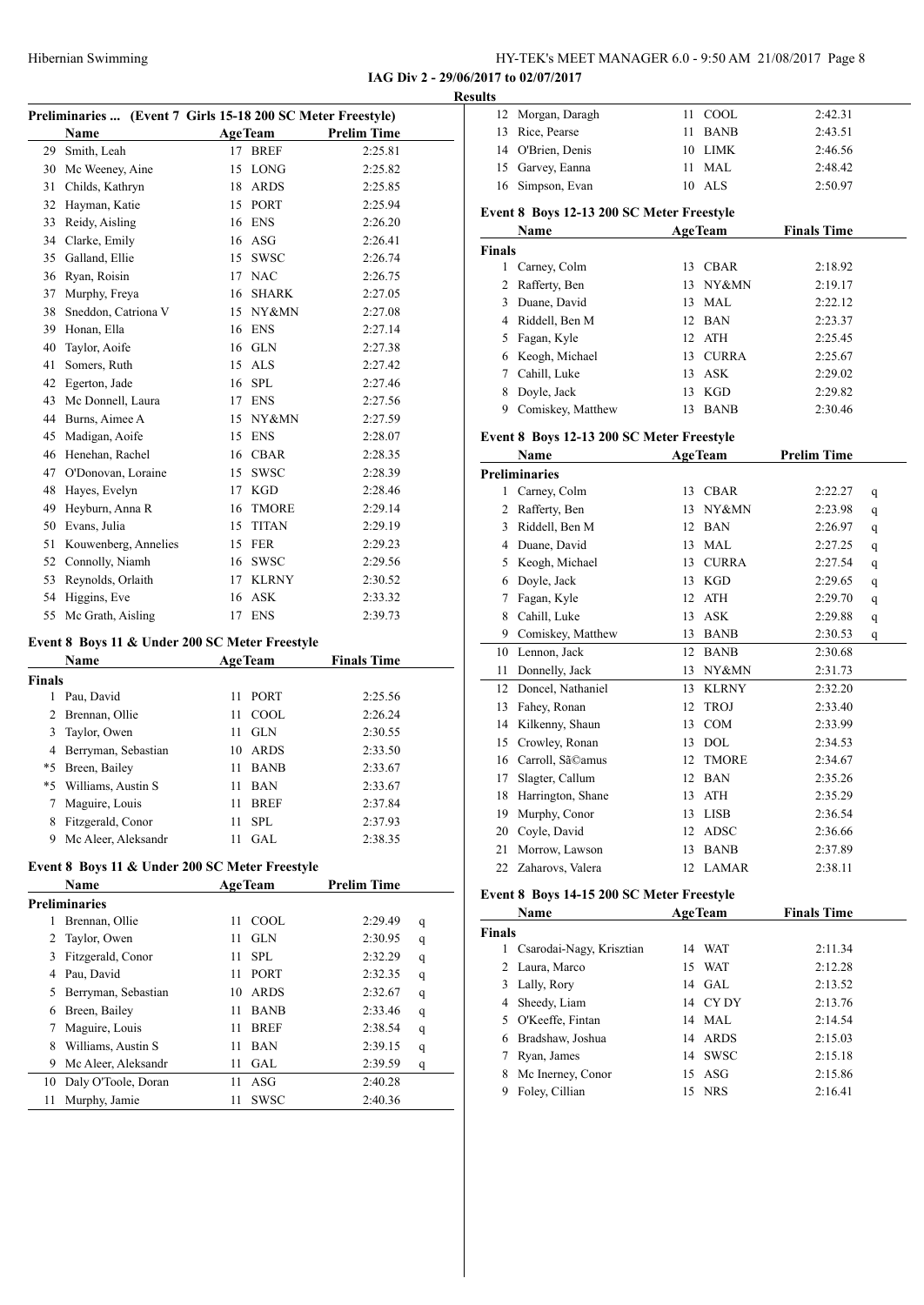|               | Event 8 Boys 14-15 200 SC Meter Freestyle         |                        |                    |        |
|---------------|---------------------------------------------------|------------------------|--------------------|--------|
|               | Name                                              | <b>AgeTeam</b>         | <b>Prelim Time</b> |        |
|               | <b>Preliminaries</b>                              |                        |                    |        |
| 1             | Csarodai-Nagy, Krisztian                          | 14<br>WAT              | 2:11.68            | q      |
|               | 2 Sheedy, Liam                                    | 14<br>CY DY            | 2:13.66            | q      |
|               | 3 Ryan, James                                     | 14 SWSC                | 2:14.31            | q      |
|               | 4 O'Keeffe, Fintan                                | 14 MAL                 | 2:14.62            | q      |
|               | 5 Laura, Marco                                    | 15 WAT                 | 2:15.31            | q      |
|               | 6 Egan, Dylan                                     | 15 ALS                 | 2:15.88            | q      |
|               | 7 Bradshaw, Joshua                                | 14 ARDS                | 2:15.94            | q      |
|               | 8 Vennard, Daniel                                 | 15 PDOWN               | 2:16.00            | q      |
| 9             | Mc Inerney, Conor                                 | 15 ASG                 | 2:16.44            | q      |
| 10            | Lally, Rory                                       | 14 GAL                 | 2:16.58            |        |
| 11            | Foley, Cillian                                    | 15 NRS                 | 2:16.60            |        |
| 12            | Nunan, Tommy                                      | 15<br><b>SEA</b>       | 2:16.73            |        |
|               |                                                   |                        |                    |        |
| 13            | Bodamer, Ralf                                     | 14 GAL                 | 2:16.79            |        |
|               | *14 Reidy, Joe                                    | 14 KGD                 | 2:16.98            |        |
|               | *14 O'Rourke, Diarmuid                            | <b>TUAM</b><br>15      | 2:16.98            |        |
|               | 16 Friel, Ethan                                   | 14 ATH                 | 2:17.28            |        |
|               | 17 Somers, Ben                                    | 15 ALS                 | 2:18.01            |        |
|               | 18 Wall, Illann                                   | 15 SWSC                | 2:19.16            |        |
|               | 19 O'Riordan, Cian                                | 15 SWSC                | 2:19.17            |        |
|               | 20 Donoghue, Sean                                 | 15 LAMAR               | 2:19.73            |        |
| 21            | Tobin, Jamie                                      | 15 MULL                | 2:20.24            |        |
|               | 22 Mulholland, Daniel                             | 14 LISB                | 2:20.64            |        |
|               | 23 Eble Killeen, Rossa                            | 15 COOL                | 2:21.62            |        |
|               | 24 Heffernan, Aaron                               | 15 ASK                 | 2:21.63            |        |
| 25            | Lennon, Brian                                     | <b>SHARK</b><br>15     | 2:22.01            |        |
| 26            | Joyce, Cathal                                     | <b>CLM</b><br>15       | 2:22.10            |        |
| 27            | Carter, Niall                                     | <b>CBAR</b><br>15      | 2:26.32            |        |
|               |                                                   |                        |                    |        |
|               | Event 8 Boys 16-18 200 SC Meter Freestyle<br>Name | <b>AgeTeam</b>         | <b>Finals Time</b> |        |
| <b>Finals</b> |                                                   |                        |                    |        |
| 1             | Collins, Daniel                                   | 16 ASK                 | 2:04.73            |        |
| 2             | De Lacey, Luke                                    | 17<br><b>TEMP</b>      | 2:04.79            |        |
| 3             | Palmero, Alex                                     | ALS<br>16              | 2:04.90            |        |
|               |                                                   | <b>NRS</b>             |                    |        |
|               | 4 Coode, Jack                                     | 18                     | 2:05.40            |        |
|               | 5 O'Connor, Darragh                               | 16 GLN                 | 2:09.25            |        |
|               | 6 Dooley, Shane                                   | 16 ALS                 | 2:09.98            |        |
| 7             | Grogan, Conor                                     | <b>ENS</b><br>17       | 2:10.69            |        |
| 8             | Purcell, Ben                                      | <b>ENS</b><br>16       | 2:12.96            |        |
| 9             | Hayes / Breheny, Iarlaith                         | KGD<br>16              | 2:13.20            |        |
|               | Event 8 Boys 16-18 200 SC Meter Freestyle         |                        |                    |        |
|               | Name                                              | <b>AgeTeam</b>         | <b>Prelim Time</b> |        |
|               | <b>Preliminaries</b>                              |                        |                    |        |
| 1             | Coode, Jack                                       | <b>NRS</b><br>18       | 2:07.09            | q      |
| 2             | Collins, Daniel                                   | <b>ASK</b><br>16       | 2:07.20            | q      |
| 3             | Palmero, Alex                                     | <b>ALS</b><br>16       | 2:07.47            | q      |
|               | 4 De Lacey, Luke                                  | 17<br><b>TEMP</b>      | 2:08.31            | q      |
|               | 5 Grogan, Conor                                   | 17<br><b>ENS</b>       | 2:10.11            | q      |
|               | 6 Purcell, Ben                                    | 16<br><b>ENS</b>       | 2:10.43            | q      |
|               |                                                   |                        |                    |        |
|               |                                                   |                        |                    |        |
| 7<br>8        | Dooley, Shane<br>Hayes / Breheny, Iarlaith        | 16<br>ALS<br>KGD<br>16 | 2:10.93<br>2:11.12 | q<br>q |

| <b>Results</b> |    |                          |    |              |         |  |
|----------------|----|--------------------------|----|--------------|---------|--|
|                | 10 | Cahill, Sean             | 18 | <b>KGD</b>   | 2:11.90 |  |
|                | 11 | Ryan, Adam               | 18 | <b>STFC</b>  | 2:12.19 |  |
|                |    | 12 Mc Carthy, Dean       |    | 17 ASK       | 2:12.25 |  |
|                | 13 | Kenny-Carroll, Christian |    | 16 LAMAR     | 2:12.42 |  |
|                | 14 | Battersby, Aaron         | 16 | <b>NAC</b>   | 2:12.47 |  |
|                | 15 | Logan, James             | 17 | <b>BMENA</b> | 2:12.67 |  |
|                | 16 | Woods, Padraig           |    | 16 KGD       | 2:13.26 |  |
|                | 17 | Cotter, Ryan             | 16 | SWSC         | 2:14.50 |  |
|                | 18 | Murray, Ronan            | 18 | KGD          | 2:14.52 |  |
|                | 19 | Zaidan, Rico             |    | 16 ALS       | 2:14.84 |  |
|                | 20 | White, John              | 16 | SPL          | 2:14.94 |  |
|                | 21 | Barrett, Turlough        | 17 | <b>ENS</b>   | 2:16.42 |  |
|                |    | 22 Merrigan, Eoin        | 17 | <b>LIMK</b>  | 2:18.17 |  |
|                | 23 | Costello, James          | 16 | <b>ENS</b>   | 2:18.37 |  |
|                |    | 24 Cahill, Eoin          | 16 | KGD          | 2:19.62 |  |

#### **Event 9 Girls 10 & Under 100 SC Meter Breaststroke**

|        | Name                  |     | <b>AgeTeam</b> | <b>Finals Time</b> |  |
|--------|-----------------------|-----|----------------|--------------------|--|
| Finals |                       |     |                |                    |  |
|        | Byrne, Zara           |     | 10 SWSC        | 1:32.28            |  |
|        | 2 Mc Cormack, Rionagh |     | 10 LONG        | 1:32.54            |  |
|        | 3 Walker, Darcy       |     | 10 SLBGH       | 1:40.10            |  |
|        | 4 Martin, Lucy        | 10. | ATH            | 1:42.93            |  |

#### **Event 9 Girls 10 & Under 100 SC Meter Breaststroke**

|                      | <b>Name</b>           |     | <b>AgeTeam</b> | <b>Prelim Time</b> |   |
|----------------------|-----------------------|-----|----------------|--------------------|---|
| <b>Preliminaries</b> |                       |     |                |                    |   |
|                      | Byrne, Zara           |     | 10 SWSC        | 1:36.60            | q |
|                      | 2 Mc Cormack, Rionagh |     | LONG           | 1:37.93            | q |
| 3.                   | Walker, Darcy         | 10. | <b>SLBGH</b>   | 1:38.92            | q |
|                      | 4 Martin, Lucy        | 10  | ATH            | 1:44.77            | a |
|                      | --- Whitten, Rosie    |     | <b>TMORE</b>   | X1:44.12           |   |

#### **Event 9 Girls 11-12 100 SC Meter Breaststroke**

|               | Name             |     | <b>AgeTeam</b> | <b>Finals Time</b> |  |
|---------------|------------------|-----|----------------|--------------------|--|
| <b>Finals</b> |                  |     |                |                    |  |
|               | Skelt, Chloe     |     | 12 TROJ        | 1:28.14            |  |
|               | 2 Mc Grath, Izzy | 11  | DOL.           | 1:28.80            |  |
| 3             | Reidy, Grace     |     | 12 KGD         | 1:30.16            |  |
|               | 4 Kidd, Sophie   |     | 12 LISB        | 1:30.60            |  |
| 5.            | Dunne, Eleanor   |     | 12 TROJ        | 1:31.27            |  |
|               | 6 Kidney, Isabel | 11  | DOL            | 1:32.20            |  |
|               | Sheehy, Lily     |     | $12$ ASG       | 1:34.58            |  |
| 8             | O'Flynn, Chloe   |     | 12 DOL         | 1:35.21            |  |
| 9             | Mc Caffrey, Anna | 12. | MARL           | 1:35.82            |  |

#### **Event 9 Girls 11-12 100 SC Meter Breaststroke**

|                | Name                 | <b>AgeTeam</b>  |            | <b>Prelim Time</b> |   |
|----------------|----------------------|-----------------|------------|--------------------|---|
|                | <b>Preliminaries</b> |                 |            |                    |   |
| l              | Mc Grath, Izzy       | 11              | DOL.       | 1:30.51            | q |
| $\mathfrak{D}$ | Skelt, Chloe         |                 | 12 TROJ    | 1:30.59            | q |
| 3              | Reidy, Grace         | 12 <sub>1</sub> | KGD        | 1:30.64            | q |
| 4              | Dunne, Eleanor       |                 | 12 TROJ    | 1:31.68            | q |
| 5              | Sheehy, Lily         |                 | $12$ ASG   | 1:32.97            | q |
| 6              | Mc Caffrey, Anna     | 12.             | MARL       | 1:33.31            | q |
|                | Kidd, Sophie         | 12.             | LISB       | 1:33.55            | q |
| 8              | Becker, Fallon       | 12.             | <b>GLN</b> | 1:33.94            | q |
| 9              | Kidney, Isabel       | 11              | DOL.       | 1:34.20            | q |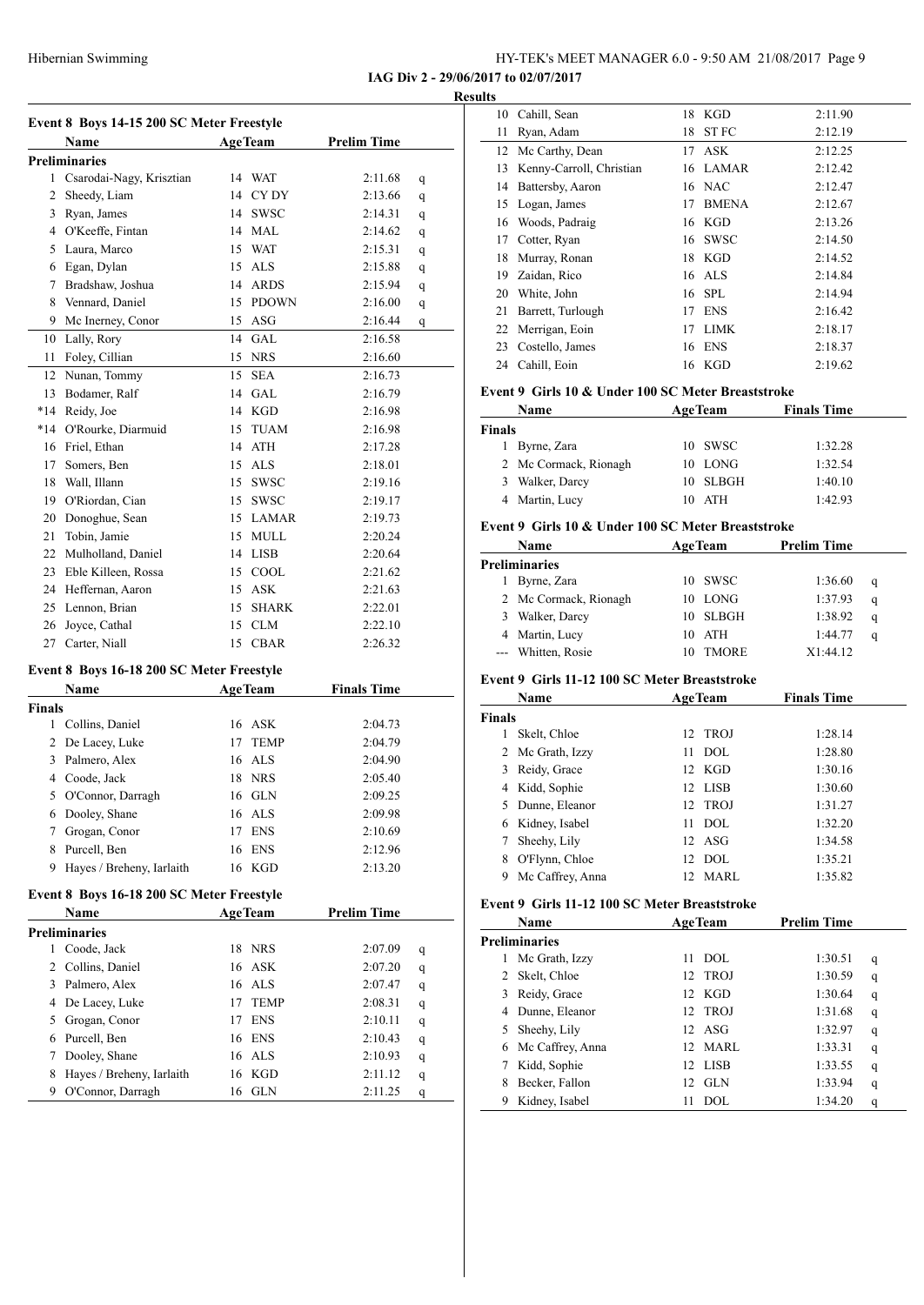**IAG Div 2 - 29/06/2017 to 02/07/2017**

|               |                                                                |                    |                    |             | <b>Results</b> |                               |
|---------------|----------------------------------------------------------------|--------------------|--------------------|-------------|----------------|-------------------------------|
|               | Preliminaries  (Event 9 Girls 11-12 100 SC Meter Breaststroke) |                    |                    |             | *18            | Milosevic, Sara               |
|               | Name                                                           | <b>AgeTeam</b>     | <b>Prelim Time</b> |             | *18            | Degnan, Natasl                |
|               | 10 Morris, Leah                                                | 12 SS              | 1:34.23            |             | 20             | Hayes, Clodagl                |
| 11            | O'Flynn, Chloe                                                 | 12<br>DOL          | 1:34.45            |             | 21             | Gannon, Ava                   |
|               | 12 Ryan, Lily May                                              | 12 KGD             | 1:34.69            |             | 22             | Krapvina, Anna                |
|               | 13 Harrington, Eva                                             | 11 DOL             | 1:35.70            |             | 23             | Walsh, Rowan                  |
|               | 14 Aiken, Keira                                                | <b>ARDS</b><br>11  | 1:35.77            |             | 24             | Mc Donough,                   |
| 15            | Seward, Grace                                                  | 12 DOL             | 1:35.88            |             | 25             | Kolganova, Ali                |
|               | 16 Smith, Maddie                                               | ADSC<br>11         | 1:35.96            |             | 26             | Mc Grath, Racl                |
|               | 17 Morrissey, Erin                                             | 12 KILK            | 1:36.01            |             | 27             | Treanor, Sorcha               |
| 18            | Swann, Isabelle                                                | 12 ASK             | 1:36.17            |             |                | 28 Lipscomb, Han              |
|               | 19 Fox, Evelyn                                                 | 12 KGD             | 1:36.71            |             | 29             | Mc Gill, Ciara                |
| 20            | Holly, Ella                                                    | <b>ENS</b><br>11   | 1:37.05            |             | 30             | Maloney, Ellie                |
| 21            | Browne, Alice                                                  | 12<br><b>TMORE</b> | 1:37.66            |             | 31             | Ryan, Molly C                 |
| 22            | Monaghan, Riona                                                | ESB<br>11          | 1:37.75            |             | 32             | Donnelly, Evel                |
|               | 23 Lee, Danielle                                               | 12 ASG             | 1:37.79            |             | 33             | Lynch, Suzy                   |
|               | 24 Kelly, Clara                                                | 12 ALS             | 1:38.37            |             | 34             | Mc Keown, Sa                  |
| 25            | Van Rooij, Caroline                                            | 12 ASK             | 1:38.43            |             | 35             | Leetch, Sophie                |
| 26            | Ryan, Kiara                                                    | NRS<br>11          | 1:38.87            |             | 36             | Auld, Lauren                  |
| 27            | Black, Kate                                                    | 12 ESB             | 1:38.92            |             | 37             | Goff, Rachel                  |
| 28            | O'Flaherty, Emma                                               | 12 LIMK            | 1:39.45            |             | 38             | Williams, Keira               |
|               | 29 Garanzuay, Marina                                           | <b>TROJ</b><br>11  | 1:39.71            |             | 39             | Hoey, Keri                    |
|               | 30 Mc Crory, Dia                                               | 12 BANB            | 1:39.93            |             | 40             | Wolfe, Emily                  |
|               |                                                                |                    |                    |             | 41             | O'Connor, Elle                |
|               | Event 9 Girls 13-14 100 SC Meter Breaststroke                  |                    |                    |             |                | 42 Colgan, Rebeco             |
|               | Name                                                           | <b>AgeTeam</b>     | <b>Finals Time</b> |             | 43             | Mulvey, Katie                 |
| <b>Finals</b> |                                                                |                    |                    |             | 44             | Moynihan, Lar                 |
|               | 1 Condron, Sarah                                               | 14 ATH             | 1:20.96            |             | 45             | Duffy, Aoibhea                |
| 2             | Shivnen, Amy                                                   | 14 ALS             | 1:22.74            |             | 46             | Finnegan, Leal                |
| 3             | Urry, Amelia B                                                 | 13 BAN             | 1:24.65            |             | 47             | Mc Veigh, Elle                |
| 4             | Doyle, Ruth                                                    | WAT<br>13          | 1:24.86            |             | 48             | Boersma, Sorcl                |
| 5             | Liptrot, Rebekah                                               | SHARK<br>13        | 1:25.76            |             | 49             | Clancy, Rose                  |
|               | 6 Smylie, Ellen                                                | 14 PDOWN           | 1:26.16            |             | 50             | Collins, Ava                  |
| 7             | Mc Polin, Rose                                                 | 13 NY&MN           | 1:26.49            |             | 51             | Perets, Katheri               |
| 8             | Mc Partlan, Alice                                              | 14 SLIGO           | 1:29.60            |             | 52             | Ward, Aileen                  |
|               | --- Perry, Jane                                                | 14 STFC            | DQ                 |             | 53             | Moore, Caoiml                 |
|               |                                                                |                    |                    |             | 54             | Pilcher, Millie               |
|               | Event 9 Girls 13-14 100 SC Meter Breaststroke                  |                    |                    |             | 55             | Harrington, Lil               |
|               | Name                                                           | <b>AgeTeam</b>     | <b>Prelim Time</b> |             |                | 56 Hart, Stephanie            |
|               | Preliminaries                                                  |                    |                    |             | 57             | Forde, Emma                   |
| 1             | Condron, Sarah                                                 | 14 ATH             | 1:21.43            | q           | 58             | Mc Mullen, Jes                |
| 2             | Shivnen, Amy                                                   | 14 ALS             | 1:23.69            | q           | 59             | Dolan, Toni                   |
| 3             | Perry, Jane                                                    | 14 ST FC           | 1:24.04            | q           | 60             | Moore, Roisin                 |
| 4             | Mc Polin, Rose                                                 | NY&MN<br>13        | 1:24.53            | q           | 61             | O'Donnell, Nao                |
| 5             | Liptrot, Rebekah                                               | <b>SHARK</b><br>13 | 1:24.63            | q           | 62             | Cugalj, Teodor                |
| 6             | Urry, Amelia B                                                 | <b>BAN</b><br>13   | 1:24.93            | q           | 63             | Rock, Clara                   |
| 7             | Doyle, Ruth                                                    | <b>WAT</b><br>13   | 1:25.35            | q           | *64            | Dunne, Kirsty                 |
| 8             | Smylie, Ellen                                                  | <b>PDOWN</b><br>14 | 1:26.54            | $\mathbf q$ | *64            | Desmond, Eme                  |
| 9             | Mc Partlan, Alice                                              | <b>SLIGO</b><br>14 | 1:27.10            | q           |                | Rivera McMah                  |
| 10            | Murphy, Eabha                                                  | <b>WAT</b><br>13   | 1:27.20            |             | 66             |                               |
| 11            | Hayes, Sophie                                                  | 14 WAT             | 1:27.61            |             | 67             | Galvin, Niamh                 |
| 12            | Woodside, Holly                                                | LARNE<br>13        | 1:27.83            |             | 68             | Stynes, Emma                  |
| 13            | Fee, Laoise                                                    | 14 CFIN            | 1:27.87            |             | 69             | Mc Donald, Ra                 |
| 14            | O'Connor, Hannah                                               | LIMK<br>13         | 1:28.10            |             | 70             | Baine, Siobhan                |
| 15            | Lamont, Oonagh                                                 | <b>BMENA</b><br>13 | 1:28.23            |             | 71             | Delaney, Kate                 |
| 16            | Cullen, Charlotte                                              | 13<br><b>TMORE</b> | 1:28.44            |             | 72             | Dalton, Robyn                 |
| 17            | Mc Nair, Ella                                                  | 13<br><b>TEMP</b>  | 1:28.64            |             | 73<br>74       | Perrey, Lara<br>Griffin Carla |

| $*18$ | Milosevic, Sara           | 14 | TROJ         | 1:28.68 |
|-------|---------------------------|----|--------------|---------|
| *18   | Degnan, Natasha           | 13 | LARNE        | 1:28.68 |
| 20    | Hayes, Clodagh            | 14 | DOL          | 1:28.69 |
| 21    | Gannon, Ava               | 13 | KGD          | 1:28.75 |
| 22    | Krapvina, Anna            | 14 | <b>ALS</b>   | 1:28.82 |
| 23    | Walsh, Rowan              | 13 | <b>SWSC</b>  | 1:28.85 |
| 24    | Mc Donough, Tara E        | 13 | <b>BAN</b>   | 1:28.96 |
| 25    | Kolganova, Alisa          | 13 | LIMK         | 1:29.10 |
| 26    | Mc Grath, Rachael E       | 14 | TMORE        | 1:29.11 |
| 27    | Treanor, Sorcha           | 14 | <b>CLM</b>   | 1:29.23 |
|       |                           |    |              |         |
| 28    | Lipscomb, Hannah          | 14 | MULST        | 1:29.28 |
| 29    | Mc Gill, Ciara            | 13 | <b>BREF</b>  | 1:29.43 |
| 30    | Maloney, Ellie            | 13 | SSEAL        | 1:29.54 |
| 31    | Ryan, Molly C             |    | 14 NY&MN     | 1:29.65 |
| 32    | Donnelly, Evelyn          |    | 14 ADSC      | 1:29.68 |
| 33    | Lynch, Suzy               | 13 | SWSC         | 1:29.88 |
| 34    | Mc Keown, Sasha           | 14 | LISB         | 1:29.93 |
| 35    | Leetch, Sophie            | 14 | BMENA        | 1:30.01 |
| 36    | Auld, Lauren              | 13 | TALL         | 1:30.05 |
| 37    | Goff, Rachel              | 14 | WAT          | 1:30.11 |
| 38    | Williams, Keira I         | 13 | <b>BAN</b>   | 1:30.12 |
| 39    | Hoey, Keri                | 14 | <b>BMENA</b> | 1:30.26 |
| 40    | Wolfe, Emily              | 13 | SWSC         | 1:30.28 |
| 41    | O'Connor, Ellen           | 14 | <b>KLRNY</b> | 1:30.54 |
| 42    | Colgan, Rebecca           | 14 | <b>LEC</b>   | 1:30.56 |
| 43    | Mulvey, Katie             | 13 | ECAV         | 1:30.58 |
| 44    | Moynihan, Larasati        | 13 | MAL          | 1:30.70 |
| 45    | Duffy, Aoibheann          | 14 | ALS          | 1:30.75 |
| 46    | Finnegan, Leah            | 13 | WAT          | 1:30.90 |
| 47    | Mc Veigh, Elle            | 14 | ARMH         | 1:31.00 |
| 48    | Boersma, Sorcha           | 13 | <b>BANB</b>  | 1:31.05 |
| 49    | Clancy, Rose              | 14 | LIMK         | 1:31.13 |
| 50    | Collins, Ava              | 14 | CLNM         | 1:31.40 |
| 51    | Perets, Katherina         | 14 | <b>VIK</b>   | 1:31.41 |
| 52    | Ward, Aileen              | 14 | ATH          | 1:31.43 |
| 53    | Moore, Caoimhe            | 13 | <b>LAMAR</b> | 1:31.49 |
| 54    | Pilcher, Millie           | 13 | <b>CLM</b>   | 1:31.55 |
| 55    | Harrington, Lily          | 14 | <b>TROJ</b>  | 1:31.60 |
| 56    | Hart, Stephanie O         | 14 | NY&MN        | 1:31.81 |
| 57    | Forde, Emma               | 14 | DOL          | 1:31.88 |
| 58    | Mc Mullen, Jessica        | 14 | BANB         | 1:31.90 |
| 59    | Dolan, Toni               | 14 | LAMAR        | 1:31.93 |
| 60    | Moore, Roisin             | 14 | <b>NAC</b>   | 1:32.15 |
| 61    | O'Donnell, Naoise         | 14 | GAL          | 1:32.20 |
| 62    | Cugali, Teodora           | 14 | <b>SHARK</b> | 1:32.23 |
| 63    | Rock, Clara               | 14 | <b>CURRA</b> | 1:32.31 |
|       | *64 Dunne, Kirsty         | 13 | ASG          | 1:32.32 |
|       | *64 Desmond, Emer         | 14 | TROJ         | 1:32.32 |
|       | 66 Rivera McMahon, Alison |    |              |         |
|       |                           | 13 | <b>PORT</b>  | 1:32.61 |
| 67    | Galvin, Niamh             | 14 | ASK          | 1:32.87 |
| 68    | Stynes, Emma              | 14 | <b>CURRA</b> | 1:32.90 |
| 69    | Mc Donald, Rachel         | 13 | TMORE        | 1:33.09 |
| 70    | Baine, Siobhan            | 13 | LARNE        | 1:33.41 |
| 71    | Delaney, Kate             | 14 | <b>CLM</b>   | 1:33.48 |
| 72    | Dalton, Robyn             | 13 | <b>NAC</b>   | 1:34.20 |
| 73    | Perrey, Lara              | 13 | NAC          | 1:34.32 |
| 74    | Griffin, Carla            | 14 | ENS          | 1:34.51 |
| 75    | Carroll, Anna             | 13 | DOL          | 1:34.60 |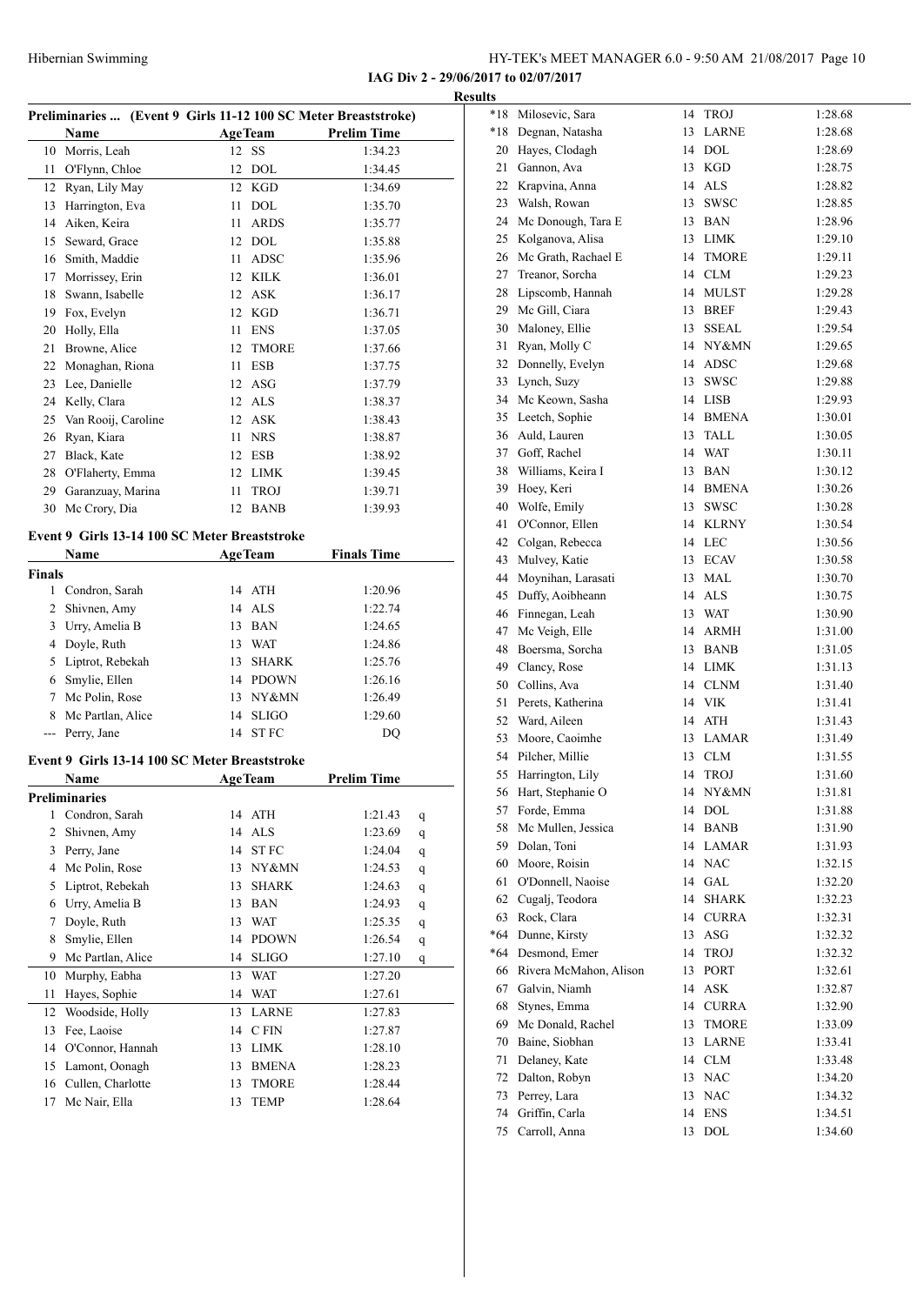| Hibernian Swimming | HY-TEK's MEET MANAGER 6.0 - 9:50 AM 21/08/2017 Page 11 |
|--------------------|--------------------------------------------------------|
|--------------------|--------------------------------------------------------|

|               |                                                                |    |                    |                                | <b>Results</b> |
|---------------|----------------------------------------------------------------|----|--------------------|--------------------------------|----------------|
|               | Preliminaries  (Event 9 Girls 13-14 100 SC Meter Breaststroke) |    |                    |                                |                |
|               | Name<br>76 Mc Mahon, Zara                                      |    | 14 LAMAR           | AgeTeam Prelim Time<br>1:34.87 |                |
|               | 77 Jamison, Toni                                               |    | 13 LISB            | 1:36.07                        |                |
|               | 78 Huddleston, Cassie                                          |    | 13 TMORE           | 1:38.60                        |                |
|               |                                                                |    |                    |                                |                |
|               | Event 9 Girls 15-18 100 SC Meter Breaststroke                  |    |                    |                                |                |
|               | Name                                                           |    | <b>AgeTeam</b>     | <b>Finals Time</b>             |                |
| <b>Finals</b> |                                                                |    |                    |                                |                |
|               | 1 Donaghy, Onagh<br>2 Mc Donnell, Laura                        |    | 15 BMENA<br>17 ENS | 1:21.85                        |                |
|               |                                                                |    | 16 ENS             | 1:22.43                        |                |
|               | 3 Reidy, Aisling<br>4 Smith, Leah                              |    | 17 BREF            | 1:22.83                        |                |
|               |                                                                |    | 17 TUAM            | 1:22.84                        |                |
|               | 5 Begley, Emma                                                 |    | 17 CLNM            | 1:22.89                        |                |
|               | 6 Wall, Abby                                                   |    |                    | 1:23.10                        |                |
|               | 7 Ryan, Cara                                                   |    | 16 ASG             | 1:23.14                        |                |
|               | 8 Frain, Lauren                                                |    | 15 CLM             | 1:23.23                        |                |
|               | 9 Evans, Caitlin                                               |    | 15 TITAN           | 1:24.47                        |                |
|               | Event 9 Girls 15-18 100 SC Meter Breaststroke                  |    |                    |                                |                |
|               | Name                                                           |    | <b>AgeTeam</b>     | <b>Prelim Time</b>             |                |
|               | <b>Preliminaries</b>                                           |    |                    |                                |                |
|               | 1 Donaghy, Onagh                                               |    | 15 BMENA           | 1:21.73                        | q              |
|               | 2 Wall, Abby                                                   |    | 17 CLNM            | 1:22.69                        | q              |
|               | 3 Mc Donnell, Laura                                            |    | 17 ENS             | 1:23.25                        | q              |
|               | 4 Frain, Lauren                                                |    | 15 CLM             | 1:23.28                        | q              |
|               | 5 Ryan, Cara                                                   |    | 16 ASG             | 1:23.73                        | q              |
|               | 6 Evans, Caitlin                                               |    | 15 TITAN           | 1:23.78                        | q              |
|               | 7 Smith, Leah                                                  |    | 17 BREF            | 1:23.81                        | q              |
|               | 8 Reidy, Aisling                                               |    | 16 ENS             | 1:23.85                        | q              |
|               | 9 Begley, Emma                                                 |    | 17 TUAM            | 1:24.01                        | q              |
|               | 10 O'Sullivan, Caoimhe                                         | 16 | <b>SLIGO</b>       | 1:24.24                        |                |
| 11            | Ryan, Niamh                                                    |    | 16 KGD             | 1:24.33                        |                |
|               | 12 Bryson, Sadhbh                                              |    | 17 ALS             | 1:24.57                        |                |
| 13            | Markey, Kate                                                   |    | 18 ST FC           | 1:24.65                        |                |
|               | 14 Montgomery, Amy                                             |    | 15 CYBT            | 1:24.66                        |                |
|               | 15 O'Donoghue, Aoife                                           |    | 17 KGD             | 1:25.02                        |                |
|               | 16 Sinnott, Eve                                                | 17 | <b>STFC</b>        | 1:25.39                        |                |
|               | 17 Barry, Aisling                                              |    | 15 WCO             | 1:25.60                        |                |
| 18            | Gallagher, Aoife                                               | 17 | SWSC               | 1:25.67                        |                |
| 19            | O'Meara, Siobhan                                               | 15 | CAR                | 1:25.88                        |                |
| 20            | Kelly, Emma                                                    | 15 | TUAM               | 1:25.91                        |                |
| 21            | Larkin, Anna                                                   | 16 | <b>KILK</b>        | 1:26.21                        |                |
| 22            | Finnerty, Lára                                                 |    | 15 CLM             | 1:26.42                        |                |
| 23            | Colfer, Danielle                                               |    | 15 NRS             | 1:26.43                        |                |
|               | *24 Stewart, Grace                                             |    | 18 LISB            | 1:26.56                        |                |
| *24           | Williams, Melanie                                              | 15 | <b>TITAN</b>       | 1:26.56                        |                |
|               | 26 Deely, Megan                                                |    | 16 CBAR            | 1:26.59                        |                |
| 27            | Anderson, Robyn                                                | 15 | <b>LVADY</b>       | 1:26.79                        |                |
| 28            | Egerton, Jade                                                  | 16 | ${\rm SPL}$        | 1:26.88                        |                |
| 29            | Boyle, Aoife                                                   | 15 | PORT               | 1:26.90                        |                |
|               | 30 Neville-Thomas, Lauren                                      |    | 18 VIK             | 1:27.06                        |                |
| 31            | De Paor, Liadain                                               | 17 | SPL                | 1:27.16                        |                |
| 32            | Johnston, Anna                                                 | 15 | <b>PDOWN</b>       | 1:27.46                        | Eve            |
| 33            | Boyle, Emma                                                    | 15 | BL FN              | 1:27.51                        |                |
| 34            | O'Neill, Aishling                                              |    | 15 LASER           | 1:27.52                        | Fin            |
| 35            | Harte, Caoilfhinn                                              |    | 15 WAT             | 1:27.53                        |                |

| IUS   |                     |    |              |         |
|-------|---------------------|----|--------------|---------|
|       | 36 Grimes, Mia      | 15 | ALS          | 1:27.55 |
| 37    | Whelan, Siobhan     | 15 | <b>CLNM</b>  | 1:27.59 |
| 38    | O'Reilly, Grainne   | 16 | TROJ         | 1:27.67 |
| 39    | Horan, Brianne      | 15 | CBAR         | 1:27.80 |
| 40    | Tallon, Orla        | 17 | <b>VIK</b>   | 1:27.82 |
| 41    | Slevin, Tara        | 18 | <b>GLN</b>   | 1:27.88 |
| $*42$ | Conlon, Sarah       | 15 | <b>CBAR</b>  | 1:28.00 |
| *42   | Clarke, Emily       | 16 | ASG          | 1:28.00 |
| 44    | Harrington, Ciara   | 15 | ST FC        | 1:28.11 |
| 45    | King, Aine          | 17 | SWSC         | 1:28.14 |
| 46    | Fidgeon, Jennifer   | 15 | MULL         | 1:28.22 |
| 47    | Mc Mahon, Leah      | 15 | ENS          | 1:28.25 |
| 48    | Reilly, Anoise      | 17 | BALL         | 1:28.65 |
| 49    | O'Mahony, Niamh     | 15 | KGD          | 1:28.67 |
| 50    | Cudmore, Ava        | 17 | SWSC         | 1:28.71 |
| 51    | Whelan, Moya        | 17 | <b>CLNM</b>  | 1:28.72 |
| 52    | Mc Evoy, Tara       | 17 | <b>ENS</b>   | 1:28.74 |
| 53    | Forbes, Emma        | 17 | ESB          | 1:28.76 |
| 54    | Perry, Sophie       | 16 | <b>STFC</b>  | 1:28.94 |
| 55    | Barrett, Ava        | 15 | LIMK         | 1:29.12 |
| 56    | Hennessy, Aoife     | 16 | <b>NAC</b>   | 1:29.15 |
| 57    | Kelleher, Orlaith   | 16 | ASK          | 1:29.21 |
| 58    | Downey, Niamh       | 17 | ST FC        | 1:29.22 |
|       | 59 Cantillon, Sarah | 16 | ENS          | 1:29.26 |
| 60    | Desmond, Laura      | 15 | TROJ         | 1:29.53 |
| 61    | Judge, Roisin       | 16 | BALL         | 1:29.62 |
| 62    | Moloney, Mébh       |    | 16 KGD       | 1:29.66 |
| 63    | Segal, Cara         |    | 16 BALLY     | 1:29.75 |
| 64    | Gilmartin, Hannah   | 15 | MARL         | 1:29.80 |
| 65    | Donnelly, Sarah     | 17 | BALL         | 1:29.83 |
| 66    | Boyd, Hollie        | 18 | KGD          | 1:29.84 |
| 67    | Murphy, Freya       | 16 | SHARK        | 1:30.14 |
| 68    | O'Connell, Aoife    | 17 | KGD          | 1:30.24 |
| 69    | Millar, Isla        | 17 | LEC          | 1:30.35 |
| 70    | Mc Keown, Pippa     | 17 | LISB         | 1:31.31 |
| 71    | Seward, Katie       | 16 | <b>DOL</b>   | 1:31.33 |
|       | 72 O'Dwyer, Saoirse | 17 | CAR          | 1:31.37 |
|       | 73 Lanigan, Ciara   |    | 16 FORT      | 1:31.46 |
|       | 74 Owens, Oonagh    |    | 15 LASER     | 1:31.52 |
|       | 75 Heaney, Cathy    |    | 15 CLM       | 1:31.56 |
| $*76$ | Hayes, Evelyn       | 17 | KGD          | 1:31.95 |
| $*76$ | Nozdrcheva, Valerie | 16 | WAT          | 1:31.95 |
| 78    | Kearney, Caoimhe    | 15 | SWSC         | 1:32.13 |
| 79    | O'Flynn, Jill       | 15 | <b>FER</b>   | 1:32.21 |
| 80    | Murphy, Alex        | 15 | <b>CURRA</b> | 1:32.35 |
| 81    | Mc Manus, Rebekah   | 15 | LASER        | 1:33.04 |
| 82    | Kirby, Alexandra    | 15 | <b>CURRA</b> | 1:33.70 |
| 83    | Ginty, Aoife        | 16 | <b>LONG</b>  | 1:33.73 |
| 84    | Hurley, Lauren      | 15 | <b>CLNM</b>  | 1:34.57 |
| 85    | Somers, Ruth        | 15 | <b>ALS</b>   | 1:34.77 |
|       | 86 Laura, Maya      | 17 | WAT          | 1:35.34 |
| ---   | Griniouk, Diana     | 15 | <b>VIK</b>   | DQ      |

# **Event 10 Boys 11 & Under 100 SC Meter Breaststroke**

| EVENT TO DOYS IT & UNDER TWO SUPPLIED DIVASISHING |                |                    |  |  |
|---------------------------------------------------|----------------|--------------------|--|--|
| Name                                              | <b>AgeTeam</b> | <b>Finals Time</b> |  |  |
| Finals                                            |                |                    |  |  |
| Williams, Austin S<br>1.                          | 11 BAN         | 1:24.97            |  |  |
| 2 Leggett, David                                  | - OLY          | 1:25.87            |  |  |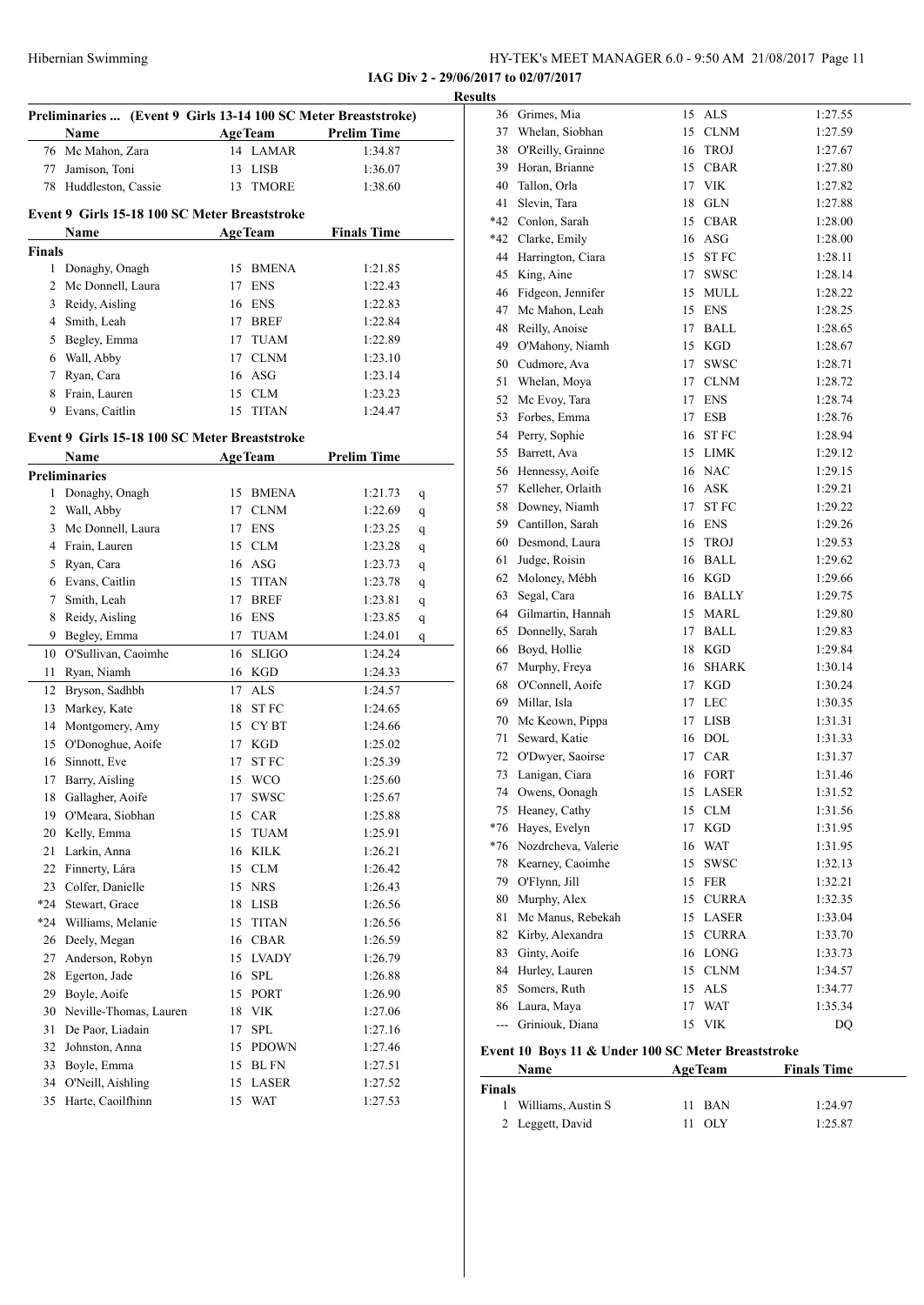HY-TEK's MEET MANAGER 6.0 - 9:50 AM 21/08/2017 Page 12

|                    | Finals  (Event 10 Boys 11 & Under 100 SC Meter Breaststroke) |    |                           |                    |        |
|--------------------|--------------------------------------------------------------|----|---------------------------|--------------------|--------|
|                    | Name                                                         |    | <b>AgeTeam</b><br>11 PORT | <b>Finals Time</b> |        |
|                    | 3 Pau, David                                                 |    |                           | 1:30.76            |        |
|                    | 4 Hynes, Mark                                                |    | 11 LASER                  | 1:31.93            |        |
|                    | 5 Daly O'Toole, Doran                                        |    | $11$ ASG                  | 1:34.66            |        |
|                    | 6 Donnelly, Seanan                                           |    | 11 ST DO                  | 1:35.40            |        |
|                    | 7 Fane, Ricky                                                |    | 10 DOL                    | 1:35.80            |        |
|                    | 8 Breen, Bailey<br>Mc Bride, Sean                            |    | 11 BANB                   | 1:36.43            |        |
|                    |                                                              |    | 11 TALL                   | DQ                 |        |
|                    | Event 10 Boys 11 & Under 100 SC Meter Breaststroke           |    |                           |                    |        |
|                    | <b>Name</b>                                                  |    | <b>AgeTeam</b>            | <b>Prelim Time</b> |        |
|                    | <b>Preliminaries</b>                                         |    |                           |                    |        |
| 1                  | Williams, Austin S                                           |    | 11 BAN                    | 1:25.38            | q      |
|                    | 2 Leggett, David                                             |    | 11 OLY                    | 1:27.95            | q      |
|                    | 3 Hynes, Mark                                                |    | 11 LASER                  | 1:33.15            | q      |
|                    | 4 Breen, Bailey                                              |    | 11 BANB                   | 1:34.59            | q      |
|                    | 5 Donnelly, Seanan                                           |    | 11 ST DO                  | 1:36.31            | q      |
|                    | 6 Fane, Ricky                                                |    | 10 DOL                    | 1:36.37            | q      |
|                    | 7 Pau, David                                                 |    | 11 PORT                   | 1:37.00            | q      |
|                    | 8 Daly O'Toole, Doran                                        |    | $11$ ASG                  | 1:37.28            | q      |
|                    | 9 Mc Bride, Sean                                             |    | 11 TALL                   | 1:37.65            | q      |
|                    | 10 Chan, Jaden                                               |    | 10 NRS                    | 1:38.95            |        |
|                    | 11 Mc Aleer, Aleksandr                                       |    | 11 GAL                    | 1:39.32            |        |
|                    | 12 Kilcommons, Alan                                          |    | 11 COM                    | 1:39.41            |        |
|                    | 13 Delaney, Jack                                             |    | 11 CLM                    | 1:39.52            |        |
|                    | 14 Murphy, Cillian                                           |    | 11 SSEAL                  | 1:40.09            |        |
|                    | 15 Berryman, Sebastian                                       |    | 10 ARDS                   | 1:40.21            |        |
|                    | 16 Harris, Noah                                              |    | 10 GLN                    | 1:40.31            |        |
|                    | 17 Francis, Thomas                                           |    | 11 WEX                    | 1:40.49            |        |
|                    | 18 Murphy, Jamie                                             |    | 11 SWSC                   | 1:41.59            |        |
| 19                 | Simpson, Evan                                                |    | 10 ALS                    | 1:42.99            |        |
|                    |                                                              |    |                           |                    |        |
|                    |                                                              |    |                           |                    |        |
|                    | Event 10 Boys 12-13 100 SC Meter Breaststroke                |    |                           |                    |        |
|                    | Name                                                         |    | <b>AgeTeam</b>            | <b>Finals Time</b> |        |
|                    |                                                              |    |                           |                    |        |
|                    | 1 O'Connell, Sean                                            |    | 13 DOL                    | 1:25.92            |        |
|                    | 2 Mulhall, John                                              |    | 12 TROJ                   | 1:26.05            |        |
|                    | 3 Calwell, Luke                                              |    | 12 LARNE                  | 1:27.42            |        |
| <b>Finals</b><br>4 | Wajzczuk, Kayle                                              | 13 | <b>SLIGO</b>              | 1:27.92            |        |
| 5                  | Langton, Killian                                             | 12 | C FIN                     | 1:27.93            |        |
|                    | 6 Comiskey, Matthew                                          | 13 | <b>BANB</b>               | 1:28.33            |        |
|                    | 7 Lambe, Johnny                                              | 13 | <b>SSEAL</b>              | 1:29.75            |        |
|                    | 8 Rafferty, Ben                                              | 13 | NY&MN                     | 1:30.73            |        |
|                    | 9 Mc Ardle, Evan                                             | 13 | <b>SWSC</b>               | 1:32.88            |        |
|                    | Event 10 Boys 12-13 100 SC Meter Breaststroke                |    |                           |                    |        |
|                    | Name                                                         |    | <b>AgeTeam</b>            | <b>Prelim Time</b> |        |
|                    | <b>Preliminaries</b>                                         |    |                           |                    |        |
|                    | 1 O'Connell, Sean                                            |    | 13 DOL                    | 1:26.47            | q      |
| 2                  | Mulhall, John                                                | 12 | <b>TROJ</b>               | 1:26.65            | q      |
|                    | 3 Langton, Killian                                           |    | 12 CFIN                   | 1:28.65            | q      |
|                    | 4 Rafferty, Ben                                              | 13 | NY&MN                     | 1:28.68            |        |
|                    |                                                              | 13 | <b>BANB</b>               | 1:29.16            | q      |
|                    | 5 Comiskey, Matthew<br>6 Calwell, Luke                       | 12 | LARNE                     | 1:30.73            | q      |
|                    | 7 Lambe, Johnny                                              | 13 | <b>SSEAL</b>              | 1:30.75            | q<br>q |

| uns   |                   |    |              |         |              |
|-------|-------------------|----|--------------|---------|--------------|
| 9     | Mc Ardle, Evan    | 13 | <b>SWSC</b>  | 1:31.19 | $\mathbf{q}$ |
| 10    | Joyce-Whyte, Ewan | 12 | <b>ATH</b>   | 1:31.60 |              |
| 11    | Mc Atarsney, Luca | 13 | <b>LISB</b>  | 1:31.63 |              |
| 12    | O'Flanagan, Aidan | 12 | <b>ESB</b>   | 1:31.67 |              |
| 13    | Jennings, Euan    | 12 | <b>SHARK</b> | 1:31.72 |              |
| 14    | Carney, Colm      | 13 | <b>CBAR</b>  | 1:32.12 |              |
| 15    | Slagter, Callum   | 12 | <b>BAN</b>   | 1:32.48 |              |
| 16    | Fahey, Ronan      | 12 | <b>TROJ</b>  | 1:33.12 |              |
| 17    | Donnelly, Jack    | 13 | NY&MN        | 1:33.37 |              |
| $*18$ | Larkin, James     | 12 | <b>KILK</b>  | 1:33.63 |              |
| $*18$ | Gillespie, Ross   | 13 | <b>TMORE</b> | 1:33.63 |              |
| 20    | Roberts, Caolan   | 13 | <b>SLBGH</b> | 1:34.14 |              |
| 21    | Murphy, Adam      | 12 | <b>CBAR</b>  | 1:34.18 |              |
| 22    | Doyle, Jack       | 13 | <b>KGD</b>   | 1:34.35 |              |
| 23    | Todd, Nathan      | 13 | <b>LASER</b> | 1:34.55 |              |
| 24    | Lennon, Jack      | 12 | <b>BANB</b>  | 1:34.63 |              |
| 25    | Bennett, Luke     | 12 | <b>WAT</b>   | 1:34.78 |              |
| 26    | Donohoe, Conor    | 12 | <b>CBAR</b>  | 1:34.80 |              |
| 27    | Herron, Joshua    | 13 | <b>PDOWN</b> | 1:35.05 |              |
| 28    | Kouwenberg, Cees  | 13 | <b>FER</b>   | 1:35.46 |              |
| 29    | Morrow, Lawson    | 13 | <b>BANB</b>  | 1:35.76 |              |
| 30    | Cosgrave, Macdara | 12 | <b>ESB</b>   | 1:35.86 |              |
| 31    | Nevin, Alexander  | 12 | <b>PORT</b>  | 1:36.04 |              |
| 32    | Hutton, Brian J   | 12 | <b>STFC</b>  | 1:36.06 |              |
| 33    | Coyle, David      | 12 | <b>ADSC</b>  | 1:36.30 |              |
| 34    | King, Tom         | 13 | <b>BANB</b>  | 1:36.38 |              |
| $*35$ | Mahon, Adam       | 13 | <b>LEC</b>   | 1:36.53 |              |
| $*35$ | Pantic, Sergei    | 12 | <b>ENS</b>   | 1:36.53 |              |
| 37    | Malley, Jude      | 12 | <b>DOL</b>   | 1:38.59 |              |
|       |                   |    |              |         |              |

#### **Event 10 Boys 14-15 100 SC Meter Breaststroke**

|               | <b>Name</b>           | <b>AgeTeam</b> |              | <b>Finals Time</b> |
|---------------|-----------------------|----------------|--------------|--------------------|
| <b>Finals</b> |                       |                |              |                    |
| T             | Jeffery, John J       | 15             | <b>TMORE</b> | 1:17.25            |
|               | 2 Donoghue, Sean      |                | 15 LAMAR     | 1:17.88            |
| 3             | Finnerty, Craig       |                | 15 COOL      | 1:18.83            |
|               | 4 Vennard, Daniel     |                | 15 PDOWN     | 1:18.94            |
|               | 5 Morrissey, Ciaran   | 15             | WAT          | 1:19.63            |
|               | 6 Mitchell, Orin M    | 15             | <b>SLIGO</b> | 1:20.09            |
|               | Naughton, Ben         |                | $14$ GAL     | 1:20.24            |
| 8             | Blanchard, Fergal     | 14             | LASER        | 1:20.77            |
|               | Marfunin, Alexander K | 14             | NY&MN        | 1:21.48            |

#### **Event 10 Boys 14-15 100 SC Meter Breaststroke**

|    | Name                  | <b>AgeTeam</b> |              | <b>Prelim Time</b> |   |
|----|-----------------------|----------------|--------------|--------------------|---|
|    | <b>Preliminaries</b>  |                |              |                    |   |
|    | Finnerty, Craig       | 15             | COOL         | 1:18.78            | q |
| 2  | Jeffery, John J       | 15             | <b>TMORE</b> | 1:19.20            | q |
| 3  | Vennard, Daniel       | 15             | <b>PDOWN</b> | 1:19.78            | q |
| 4  | Mitchell, Orin M      | 15             | <b>SLIGO</b> | 1:19.85            | q |
| 5  | Blanchard, Fergal     |                | 14 LASER     | 1:20.14            | q |
|    | 6 Morrissey, Ciaran   |                | 15 WAT       | 1:20.65            | q |
|    | Naughton, Ben         |                | 14 GAL       | 1:20.88            | q |
| 8  | Donoghue, Sean        |                | 15 LAMAR     | 1:21.03            | q |
| 9  | Marfunin, Alexander K | 14             | NY&MN        | 1:21.17            | q |
| 10 | Willmott, John        | 15             | SPL.         | 1:21.33            |   |
| 11 | O'Rourke, Diarmuid    | 15             | <b>TUAM</b>  | 1:22.01            |   |
|    |                       |                |              |                    |   |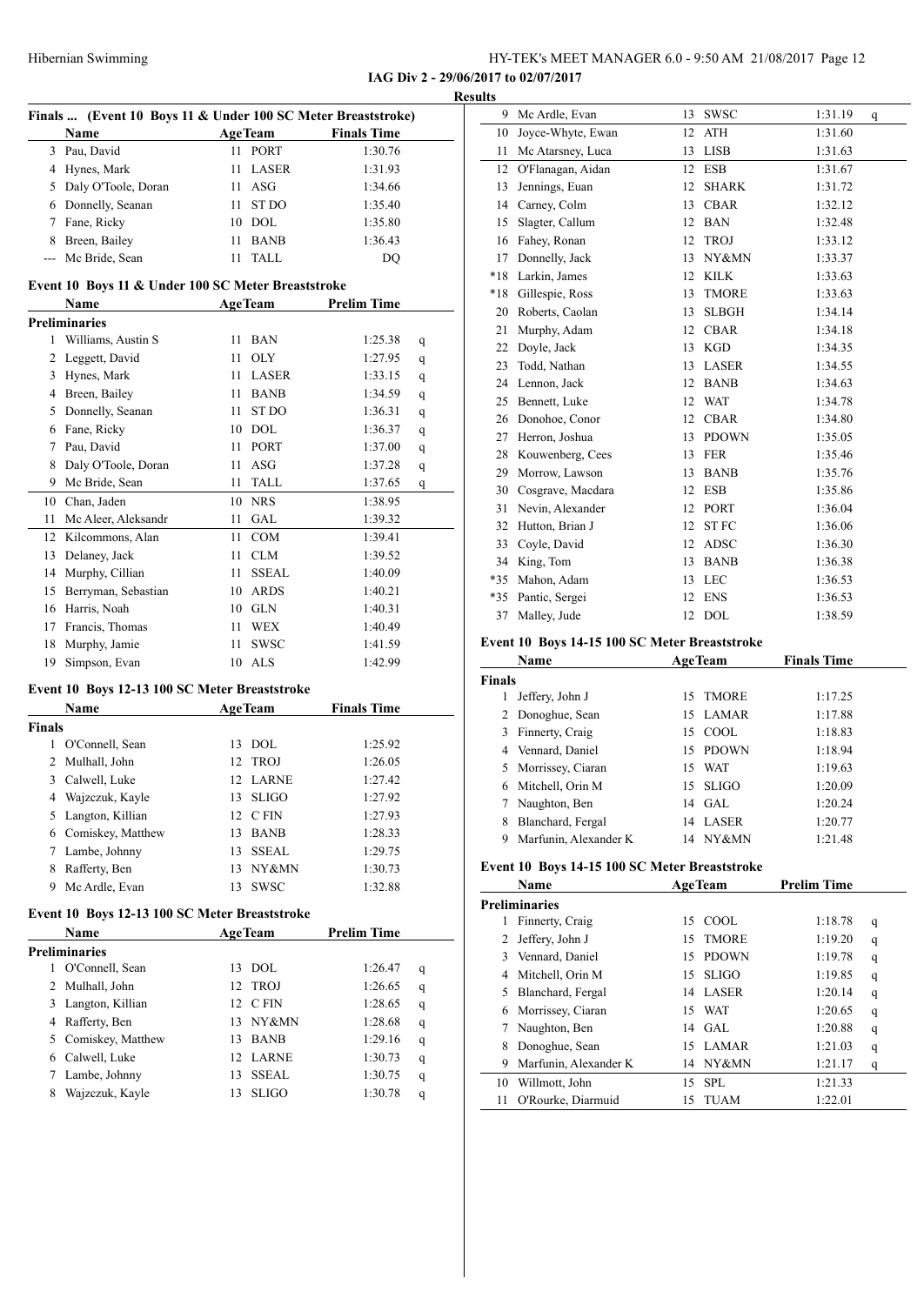**IAG Div 2 - 29/06/2017 to 02/07/2017 Results**

|               | Preliminaries  (Event 10 Boys 14-15 100 SC Meter Breaststroke) |    |                |                    |
|---------------|----------------------------------------------------------------|----|----------------|--------------------|
|               | <b>Name</b>                                                    |    | <b>AgeTeam</b> | <b>Prelim Time</b> |
| 12            | Laura, Marco                                                   |    | 15 WAT         | 1:22.12            |
|               | 13 O'Keeffe, Fintan                                            |    | 14 MAL         | 1:22.40            |
|               | 14 Registe, Deaten                                             |    | 14 DUNN        | 1:22.46            |
| 15            | Mc Stay, Keven                                                 |    | 15 NY&MN       | 1:23.02            |
|               | 16 Mc Namara, Ciaran                                           |    | 15 ASK         | 1:23.22            |
|               | 17 Kenny, Joseph                                               |    | 14 TALL        | 1:23.42            |
| 18            | Sheedy, Liam                                                   |    | 14 CYDY        | 1:23.53            |
| 19            | Lally, Rory                                                    |    | 14 GAL         | 1:23.55            |
|               | 20 Kasinski, Pawel                                             |    | 15 DOL         | 1:23.59            |
| 21            | Moskalenko, Denis                                              |    | 15 CLNM        | 1:23.67            |
|               | 22 O'Neill, Ethan                                              |    | 14 KLRNY       | 1:23.90            |
|               | 23 Mythen, Ciaran                                              |    | 15 MAL         | 1:23.98            |
|               | 24 Hastings, Lloyd                                             |    | 15 BREF        | 1:24.19            |
| 25            | Klimonov, Denis                                                |    | 14 TG SK       | 1:24.28            |
|               | 26 Curtin, John                                                |    | 15 SWSC        | 1:24.32            |
|               | 27 Clark, Alex                                                 |    | 15 SHARK       | 1:24.48            |
| 28            | Harmon, Patrick                                                |    | 15 ADSC        | 1:24.51            |
|               | 29 Camacho, Leonardo                                           |    | 14 SSEAL       | 1:24.58            |
|               | 30 Hayes, Darragh                                              |    | 15 WAT         | 1:24.62            |
| 31            | Powell, Teige                                                  |    | 14 KILK        | 1:24.63            |
|               | 32 Cullen, Luke                                                |    | 15 KILK        | 1:24.75            |
| 33            | Mc Inerney, Conor                                              |    | 15 ASG         | 1:24.97            |
| 34            | Boxberger, Alex                                                |    | 15 ADSC        | 1:25.01            |
|               | 35 Carter, Niall                                               |    | 15 CBAR        | 1:25.05            |
|               | 36 Johnston, Sean                                              |    | 14 NAC         | 1:25.27            |
|               | 37 Mc Lean, Brett                                              |    | 14 MARL        | 1:25.38            |
|               | 38 Reynolds, Nicolas                                           |    | 15 TROJ        | 1:26.46            |
|               | 39 Fitzgibbon, Seán                                            |    | 15 KGD         | 1:26.49            |
| 40            | Mc Partlan, Patrick                                            |    | 15 SLIGO       | 1:26.91            |
| 41            | Tobin, Jamie                                                   |    | 15 MULL        | 1:27.18            |
| 42            | O'Riordan, Cian                                                | 15 | <b>SWSC</b>    | 1:27.64            |
|               | Event 10 Boys 16-18 100 SC Meter Breaststroke                  |    |                |                    |
|               | <b>Name</b>                                                    |    | <b>AgeTeam</b> | <b>Finals Time</b> |
| <b>Finals</b> |                                                                |    |                |                    |
| 1             | Kelly, Mikey                                                   |    | 18 CLNM        | 1:13.55            |
|               | 2 Martin, Dylan                                                |    | 18 SLIGO       | 1:15.23            |
|               | 3 Hornet, Ryan                                                 |    | 16 LASER       | 1:15.75            |
|               | 4 Purcell, Ben                                                 |    | 16 ENS         | 1:15.92            |
|               | 5 O'Connor, Joseph                                             |    | 16 GLN         | 1:15.98            |
|               | 6 Doherty, Fionn                                               |    | 16 BALL        | 1:16.39            |
| 7             | Mc Carthy, Cormac                                              |    | 16 SWSC        | 1:16.83            |
| 8             | Leahy, Niklas                                                  |    | 16 DOL         | 1:17.28            |

#### **Event 10 Boys 16-18 100 SC Meter Breaststroke**

|   | <b>Name</b>          | <b>AgeTeam</b> |              | <b>Prelim Time</b> |   |
|---|----------------------|----------------|--------------|--------------------|---|
|   | <b>Preliminaries</b> |                |              |                    |   |
|   | Kelly, Mikey         | 18             | <b>CLNM</b>  | 1:14.18            | q |
| 2 | Martin, Dylan        | 18             | <b>SLIGO</b> | 1:15.23            | q |
| 3 | Doherty, Fionn       | 16             | BALL         | 1:16.34            | q |
| 4 | Purcell, Ben         | 16             | ENS          | 1:16.42            | q |
|   | 5 Nowak, Adrian      |                | <b>TULL</b>  | 1:16.50            | q |
| 6 | O'Connor, Joseph     | 16             | -GLN         | 1:16.54            | q |
|   | O'Leary, Paul        | 16             | KLRNY        | 1:16.61            | q |
|   | Hornet, Ryan         | 16             | <b>LASER</b> | 1:16.98            | q |

O'Leary, Paul 16 KLRNY 1:17.86

| 9     | Leahy, Niklas             | 16 | <b>DOL</b>   | 1:17.31<br>q |  |
|-------|---------------------------|----|--------------|--------------|--|
| 10    | Mc Carthy, Cormac         | 16 | <b>SWSC</b>  | 1:17.35      |  |
| 11    | Murray, Ronan             | 18 | <b>KGD</b>   | 1:17.55      |  |
| 12    | Breheny, Kieran           | 16 | C FIN        | 1:17.70      |  |
| 13    | Carthy, Donal             | 16 | <b>ADSC</b>  | 1:17.71      |  |
| 14    | O'Brien, Robert           | 18 | <b>KLRNY</b> | 1:17.76      |  |
| 15    | Myers, Nick               | 17 | SWSC         | 1:18.10      |  |
| 16    | Logan, James              | 17 | <b>BMENA</b> | 1:18.71      |  |
| 17    | O'Shaughnessy, Jack       | 18 | <b>ASK</b>   | 1:18.83      |  |
| 18    | De Lacey, Luke            | 17 | <b>TEMP</b>  | 1:18.96      |  |
| 19    | Burns, Jamie              | 16 | <b>STFC</b>  | 1:19.60      |  |
| 20    | Keogh, Patrick            | 17 | <b>ASG</b>   | 1:19.97      |  |
| 21    | Slattery, Harry           | 17 | <b>SPL</b>   | 1:20.11      |  |
| 22    | Golden, Conor             | 16 | <b>WAT</b>   | 1:20.49      |  |
| 23    | Nash, Rob                 | 16 | <b>DOL</b>   | 1:20.55      |  |
| 24    | Merrigan, Eoin            | 17 | <b>LIMK</b>  | 1:20.74      |  |
| 25    | Barrett, Turlough         | 17 | <b>ENS</b>   | 1:20.76      |  |
| 26    | Zaidan, Rico              | 16 | <b>ALS</b>   | 1:20.78      |  |
| 27    | Carey, Oisin              | 16 | <b>LASER</b> | 1:20.84      |  |
| $*28$ | Comerford, Ethan          | 16 | <b>CURRA</b> | 1:20.91      |  |
| $*28$ | Hayes / Breheny, Iarlaith | 16 | <b>KGD</b>   | 1:20.91      |  |
| 30    | Mc Namara, Michael        | 16 | <b>CLM</b>   | 1:21.31      |  |
| 31    | Cahill, Sean              | 18 | <b>KGD</b>   | 1:21.62      |  |
| 32    | Woods, Padraig            | 16 | <b>KGD</b>   | 1:21.64      |  |
| 33    | Mahony, Conor B           | 17 | <b>ENS</b>   | 1:21.77      |  |
| 34    | Cooper, Aaron             | 16 | <b>LEC</b>   | 1:22.49      |  |
| 35    | Cahill, Eoin              | 16 | <b>KGD</b>   | 1:22.95      |  |
| 36    | Galvin, Colm              | 16 | <b>ASK</b>   | 1:23.93      |  |
| 37    | Hogan, Conor              | 16 | <b>ENS</b>   | 1:24.09      |  |
| 38    | Kenny-Carroll, Christian  | 16 | <b>LAMAR</b> | 1:26.81      |  |
| 39    | Reck, Niall               | 18 | <b>WEX</b>   | 1:26.95      |  |

#### **Event 11 Girls 14 & Under 200 SC Meter Medley Relay**

| <b>Team</b>                    | <b>Relay</b>   | <b>Finals Time</b> |
|--------------------------------|----------------|--------------------|
| <b>ALS</b><br>$\mathbf{1}$     | A              | 2:18.97            |
| <b>TMORE</b><br>$\mathfrak{D}$ | A              | 2:19.01            |
| <b>NAC</b><br>3                | A              | 2:19.95            |
| <b>ATH</b><br>4                | A              | 2:20.24            |
| 5 WAT                          | A              | 2:20.59            |
| <b>BAN</b><br>6                | A              | 2:21.10            |
| 7 CLM                          | A              | 2:21.75            |
| <b>SHARK</b><br>8              | B              | 2:21.95            |
| <b>LIMK</b><br>9               | A              | 2:22.10            |
| <b>LARNE</b><br>10             | A              | 2:22.76            |
| <b>ALS</b><br>11               | B              | 2:24.20            |
| <b>LISB</b><br>12              | A              | 2:24.36            |
| <b>STFC</b><br>13              | A              | 2:25.46            |
| <b>SWSC</b><br>14              | A              | 2:25.91            |
| 15<br><b>BANB</b>              | $\overline{A}$ | 2:27.67            |
| <b>TMORE</b><br>16             | B              | 2:29.02            |
| <b>DOL</b><br>17               | A              | 2:29.28            |
| <b>TROJ</b><br>18              | A              | 2:30.85            |
| <b>ALS</b><br>19               | $\mathsf{C}$   | 2:31.40            |
| LAMAR<br>20                    | A              | 2:35.61            |
| <b>CURRA</b><br>21             | A              | 2:37.13            |
| 22 DOL                         | B              | 2:37.27            |
| <b>LONG</b><br>23              | A              | 2:38.09            |
|                                |                |                    |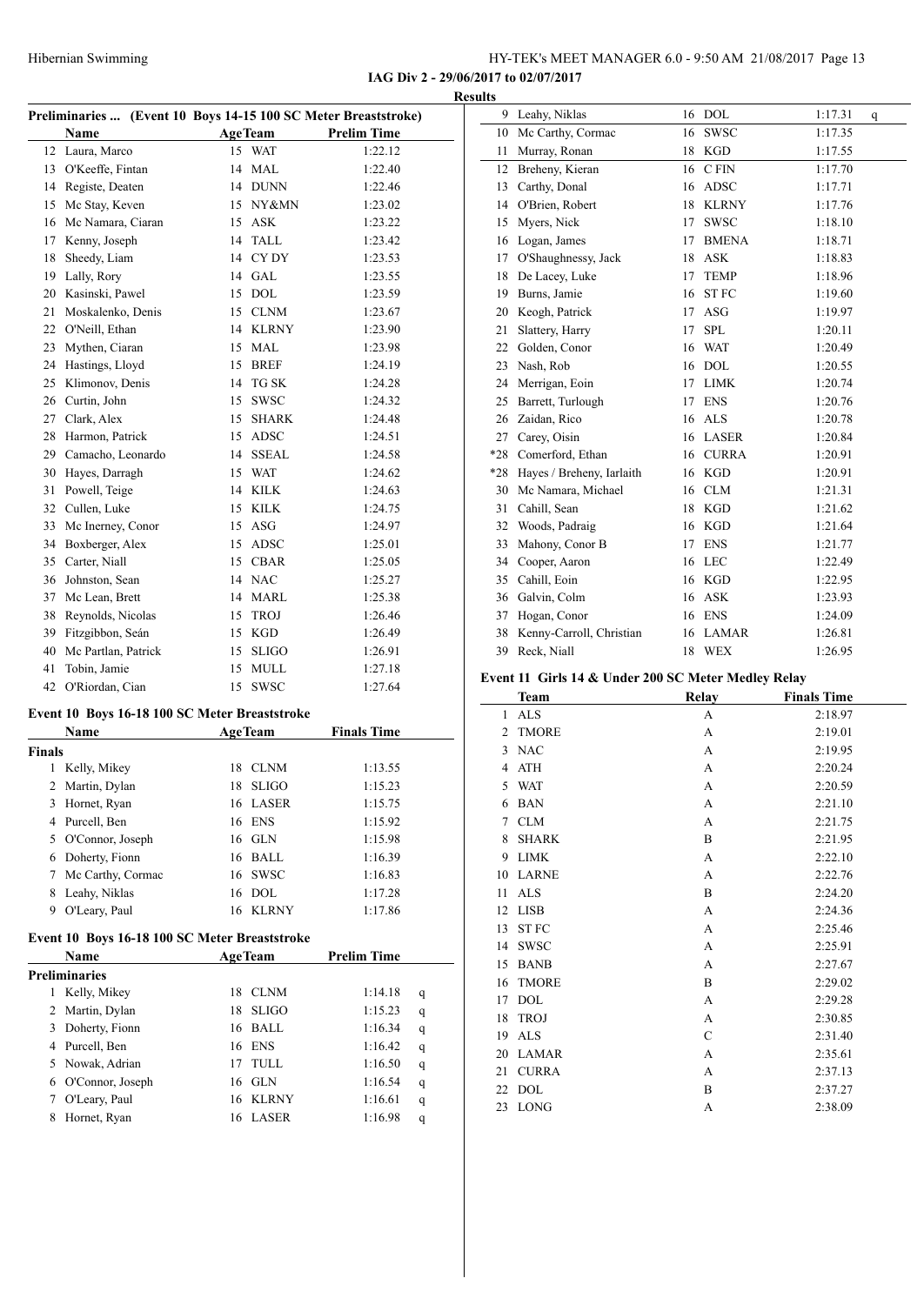| Hibernian Swimming | HY-TEK's MEET MANAGER 6.0 - 9:50 AM 21/08/2017 Page 14 |  |
|--------------------|--------------------------------------------------------|--|
|--------------------|--------------------------------------------------------|--|

**IAG Div 2 - 29/06/2017 to 02/07/2017 Results**

|                | (Event 11 Girls 14 & Under 200 SC Meter Medley Relay)             |                                |                    |  |
|----------------|-------------------------------------------------------------------|--------------------------------|--------------------|--|
|                | Team                                                              | Relay                          | <b>Finals Time</b> |  |
| 24             | ASG                                                               | А                              | 2:40.28            |  |
|                |                                                                   |                                |                    |  |
|                | Event 12 Boys 15 & Under 200 SC Meter Medley Relay<br><b>Team</b> |                                | <b>Finals Time</b> |  |
| 1              | <b>LONG</b>                                                       | <b>Relay</b>                   | 2:10.73            |  |
| $\overline{2}$ |                                                                   | А                              |                    |  |
|                | SWSC                                                              | А                              | 2:11.72            |  |
| 3              | WAT                                                               | A                              | 2:13.01            |  |
|                | 4 KGD                                                             | А                              | 2:14.70            |  |
|                | 5 NY&MN                                                           | A                              | 2:15.15            |  |
|                | 6 COOL                                                            | A                              | 2:17.94            |  |
| $\tau$         | <b>GAL</b>                                                        | A                              | 2:18.06            |  |
| 8              | <b>SHARK</b>                                                      | A                              | 2:19.44            |  |
| 9              | <b>DOL</b>                                                        | A                              | 2:23.00            |  |
| 10             | <b>ADSC</b>                                                       | A                              | 2:23.85            |  |
| 11             | <b>CLM</b>                                                        | A                              | 2:24.60            |  |
| 12             | <b>ENS</b>                                                        | A                              | 2:25.53            |  |
| 13             | <b>LISB</b>                                                       | A                              | 2:26.91            |  |
|                | 14 LASER                                                          | A                              | 2:27.95            |  |
| 15             | BANB                                                              | А                              | 2:32.54            |  |
|                | 16 CURRA                                                          | А                              | 2:32.61            |  |
|                | Event 13 Girls 15-18 200 SC Meter Medley Relay                    |                                |                    |  |
|                | Team                                                              | <b>Relay</b>                   | <b>Finals Time</b> |  |
| 1              | <b>ENS</b>                                                        | А                              | 2:12.08            |  |
| $\overline{2}$ | <b>ENS</b>                                                        | B                              | 2:15.08            |  |
| 3              | KGD                                                               | A                              | 2:15.09            |  |
| 4              | <b>ST FC</b>                                                      | A                              | 2:15.45            |  |
| 5              | <b>SWSC</b>                                                       | A                              | 2:18.40            |  |
| 6              | <b>BALL</b>                                                       | A                              |                    |  |
|                |                                                                   |                                | 2:18.84            |  |
| 7              | VIK                                                               | A                              | 2:19.39            |  |
| 8              | <b>CLNM</b>                                                       | A                              | 2:19.66            |  |
|                | 9 CBAR                                                            | A                              | 2:19.80            |  |
|                | 10 LASER                                                          | A                              | 2:19.89            |  |
| 11             | LONG                                                              | А                              | 2:21.42            |  |
| 12             | SPL                                                               | A                              | 2:22.95            |  |
| 13             | <b>CURRA</b>                                                      | А                              | 2:35.60            |  |
| ---            | <b>TITAN</b>                                                      | А                              | X2:21.66           |  |
|                | Event 14 Boys 16-18 200 SC Meter Medley Relay                     |                                |                    |  |
|                | Team                                                              | <b>Relay</b>                   | <b>Finals Time</b> |  |
| 1              | <b>ALS</b>                                                        | А                              | 2:02.49            |  |
|                | 2 KGD                                                             | А                              | 2:04.51            |  |
| 3              | <b>ENS</b>                                                        | A                              | 2:05.36            |  |
|                | 4 LEC                                                             | A                              | 2:07.77            |  |
|                | <b>SWSC</b>                                                       | A                              | DQ                 |  |
|                |                                                                   |                                |                    |  |
|                | Event 15 Boys 11 & Under 400 SC Meter Freestyle<br>Name           | <b>AgeTeam</b>                 | <b>Finals Time</b> |  |
|                | 1 Brennan, Ollie                                                  | 11 COOL                        | 5:17.78            |  |
|                | 2 Pau, David                                                      | 11<br>PORT                     | 5:20.60            |  |
| 3              | Taylor, Owen                                                      | GLN<br>11                      |                    |  |
|                |                                                                   |                                | 5:20.70            |  |
|                | 4 Breen, Bailey                                                   | <b>BANB</b><br>11              | 5:29.30            |  |
|                | 5 Pocevicius, Airidas                                             | <b>LAMAR</b><br>11             | 5:32.39            |  |
|                |                                                                   | 10 ARDS                        | 5:39.31            |  |
|                | 6 Berryman, Sebastian                                             |                                |                    |  |
|                | 7 O'Brien, Denis                                                  | 10 LIMK                        | 5:42.42            |  |
| 8<br>9         | Murphy, Jamie<br>Cousins, Emmet                                   | SWSC<br>11<br><b>WEX</b><br>11 | 5:44.42<br>5:49.87 |  |

|    | Event 15 Boys 12-13 400 SC Meter Freestyle |     |                |                    |
|----|--------------------------------------------|-----|----------------|--------------------|
|    | Name                                       |     | <b>AgeTeam</b> | <b>Finals Time</b> |
|    | Riddell, Ben M                             |     | 12 BAN         | 5:06.74            |
| 2  | Duane, David                               |     | $13$ MAL       | 5:09.36            |
| 3. | Cahill, Luke                               |     | 13 ASK         | 5:10.95            |
|    | 4 Comiskey, Matthew                        | 13. | <b>BANB</b>    | 5:18.60            |
| 5. | Lennon, Jack                               |     | 12 BANB        | 5:20.53            |
| 6. | Morrow, Lawson                             | 13  | BANB           | 5:23.85            |
|    | Slagter, Callum                            |     | 12 BAN         | 5:25.53            |
|    | Coyle, David                               |     | 12 ADSC        | 5:31.65            |

#### **Event 15 Boys 14-15 400 SC Meter Freestyle**

|    | Name                          |    | <b>AgeTeam</b>   | <b>Finals Time</b> |
|----|-------------------------------|----|------------------|--------------------|
| 1  | Lally, Rory                   | 14 | <b>GAL</b>       | 4:39.46            |
| 2  | O'Rourke, Diarmuid            | 15 | <b>TUAM</b>      | 4:40.96            |
| 3  | Bodamer, Ralf                 | 14 | <b>GAL</b>       | 4:42.26            |
| 4  | Sheedy, Liam                  | 14 | CY DY            | 4:45.37            |
| 5  | Reidy, Joe                    | 14 | <b>KGD</b>       | 4:46.76            |
| 6  | Somers, Ben                   | 15 | ALS              | 4:47.09            |
| 7  | Foley, Cillian                | 15 | <b>NRS</b>       | 4:47.46            |
| 8  | Mc Inerney, Conor             | 15 | <b>ASG</b>       | 4:47.85            |
| 9  | O'Keeffe, Fintan              | 14 | <b>MAL</b>       | 4:48.00            |
| 10 | Csarodai-Nagy, Krisztian      | 14 | <b>WAT</b>       | 4:48.26            |
| 11 | Friel, Ethan                  | 14 | <b>ATH</b>       | 4:48.93            |
| 12 | Laura, Marco                  | 15 | <b>WAT</b>       | 4:50.95            |
| 13 | Nijs, Tiarnan                 | 14 | <b>LIMK</b>      | 4:53.16            |
| 14 | Bradshaw, Joshua              | 14 | <b>ARDS</b>      | 4:53.66            |
| 15 | Mulholland, Daniel            | 14 | <b>LISB</b>      | 4:54.36            |
| 16 | Kehoe, Tom                    | 14 | <b>TEMP</b>      | 4:56.77            |
| 17 | Conway, Ciaran                | 15 | <b>TROJ</b>      | 4:56.85            |
| 18 | Nunan, Tommy                  | 15 | <b>SEA</b>       | 4:58.47            |
| 19 | Sanchez Frias, Jose Alejandro | 15 | <b>NAC</b>       | 4:59.30            |
| 20 | Lennon, Brian                 | 15 | <b>SHARK</b>     | 4:59.91            |
| 21 | Malashnyak, Edwin             | 14 | <b>ATH</b>       | 5:01.21            |
| 22 | Falls, Theo                   | 14 | CY <sub>BT</sub> | 5:02.26            |
| 23 | Nolan, Matthew                | 14 | <b>BARRA</b>     | 5:05.04            |
| 24 | Heffernan, Aaron              | 15 | <b>ASK</b>       | 5:13.56            |

#### **Event 15 Boys 16-18 400 SC Meter Freestyle**

|    | Name                     |    | <b>AgeTeam</b> | <b>Finals Time</b> |
|----|--------------------------|----|----------------|--------------------|
| 1  | Collins, Daniel          |    | 16 ASK         | 4:28.72            |
| 2  | Palmero, Alex            |    | 16 ALS         | 4:33.27            |
| 3  | Grogan, Conor            | 17 | ENS            | 4:35.50            |
| 4  | Dooley, Shane            | 16 | ALS            | 4:36.31            |
| 5  | De Lacey, Luke           | 17 | <b>TEMP</b>    | 4:37.81            |
| 6  | Kavanagh, Caimin         |    | 16 ASG         | 4:38.14            |
| 7  | Ryan, Mark               |    | 16 NEN         | 4:40.97            |
| 8  | Mc Carthy, Dean          | 17 | ASK            | 4:41.29            |
| 9  | Kenny-Carroll, Christian |    | 16 LAMAR       | 4:41.37            |
| 10 | Woods, Padraig           |    | 16 KGD         | 4:42.57            |
| 11 | Murray, Ronan            | 18 | KGD            | 4:42.90            |
| 12 | Battersby, Aaron         |    | 16 NAC         | 4:44.37            |
| 13 | Burns, Jamie             | 16 | <b>STFC</b>    | 4:45.95            |
| 14 | Merrigan, Eoin           | 17 | <b>LIMK</b>    | 4:46.72            |
| 15 | Mahony, Conor B          | 17 | <b>ENS</b>     | 4:55.56            |
| 16 | O'Kane, Ben              |    | 16 NY&MN       | 4:56.19            |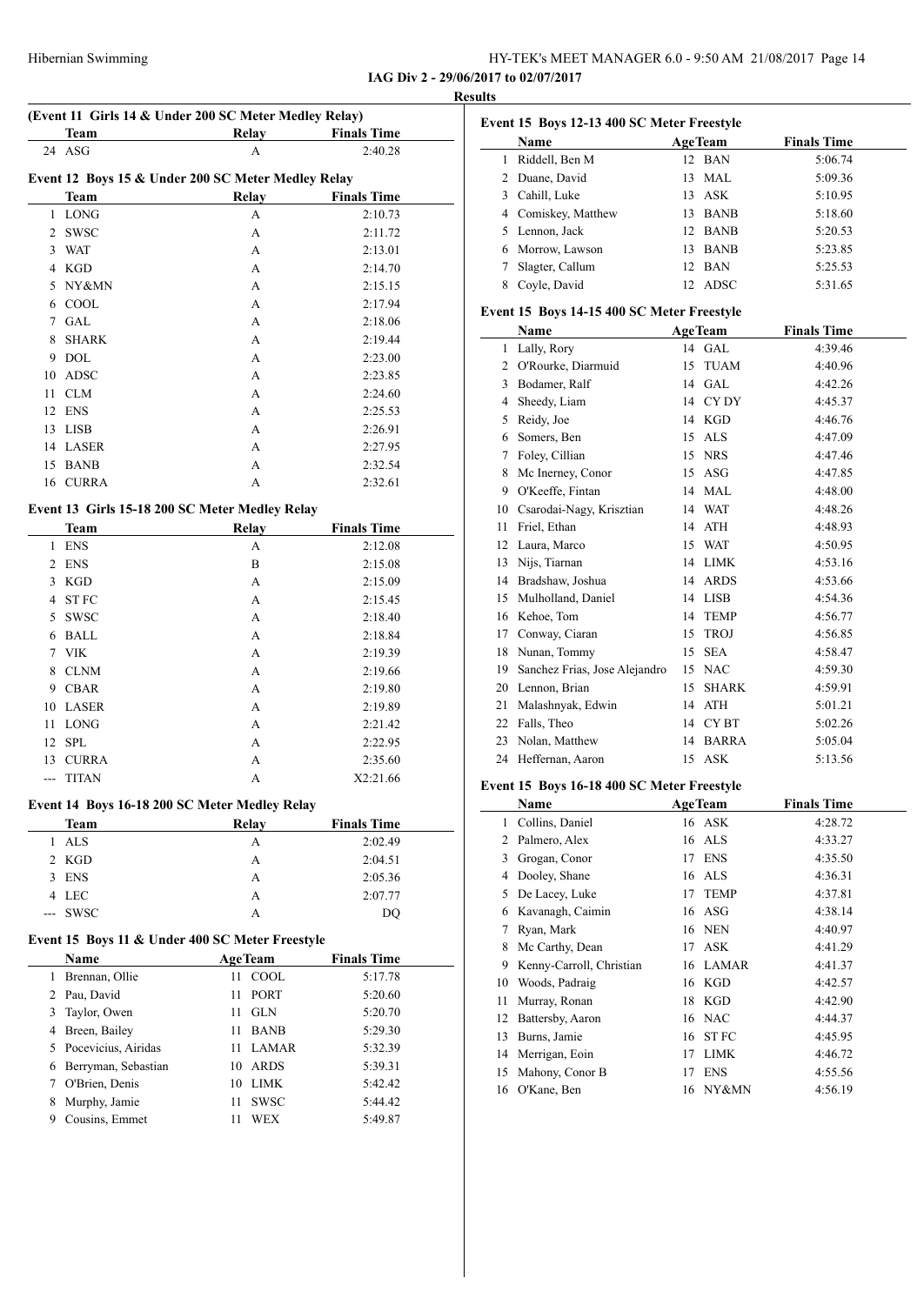| HY-TEK's MEET MANAGER 6.0 - 9:50 AM 21/08/2017 Page 15 |  |  |  |  |  |
|--------------------------------------------------------|--|--|--|--|--|
|--------------------------------------------------------|--|--|--|--|--|

|             | <b>Example 2.1 Age Team</b><br>Name                                   | Event 16 Girls 10 & Under 100 SC Meter Butterfly |                | <b>Finals Time</b> |   |
|-------------|-----------------------------------------------------------------------|--------------------------------------------------|----------------|--------------------|---|
| Finals      |                                                                       |                                                  |                |                    |   |
| 1           | Quigley, Zophia                                                       |                                                  | 10 ARDS        | 1:24.13            |   |
|             | 2 Sun, Ai Lin                                                         |                                                  | 10 TALL        | 1:27.92            |   |
|             |                                                                       |                                                  |                |                    |   |
|             | Event 16 Girls 10 & Under 100 SC Meter Butterfly<br>Name              |                                                  | <b>AgeTeam</b> | <b>Prelim Time</b> |   |
|             | <b>Preliminaries</b>                                                  |                                                  |                |                    |   |
| 1           | Quigley, Zophia                                                       |                                                  | 10 ARDS        | 1:25.78            | q |
|             | 2 Sun, Ai Lin                                                         | 10                                               | TALL           | 1:31.41            | q |
|             | --- Whitten, Rosie                                                    | 10                                               | TMORE          | X1:21.96           |   |
|             |                                                                       |                                                  |                |                    |   |
|             | Event 16 Girls 11-12 100 SC Meter Butterfly<br><b>AgeTeam</b><br>Name |                                                  |                | <b>Finals Time</b> |   |
| Finals      |                                                                       |                                                  |                |                    |   |
|             | 1 Cosgrove, Sarah                                                     |                                                  | 12 CBAR        | 1:19.94            |   |
|             | 2 Becker, Fallon                                                      |                                                  | 12 GLN         | 1:20.56            |   |
|             | 3 Farr, Lauren                                                        |                                                  | 11 SWSC        | 1:20.78            |   |
|             | 4 Griffin, Carol                                                      |                                                  | 12 SHARK       | 1:21.05            |   |
|             | 5 Kenny, Nevaeh                                                       | 12                                               | ALS            | 1:22.50            |   |
|             | 6 Regan, Alaoise                                                      | 11                                               | COM            | 1:22.80            |   |
|             | Event 16 Girls 11-12 100 SC Meter Butterfly                           |                                                  |                |                    |   |
|             | Name                                                                  |                                                  | <b>AgeTeam</b> | <b>Prelim Time</b> |   |
|             | <b>Preliminaries</b>                                                  |                                                  |                |                    |   |
| 1           | Cosgrove, Sarah                                                       |                                                  | 12 CBAR        | 1:19.64            | q |
|             | 2 Becker, Fallon                                                      |                                                  | 12 GLN         | 1:22.77            | q |
|             | 3 Farr, Lauren                                                        |                                                  | 11 SWSC        | 1:22.85            | q |
|             | 4 Griffin, Carol                                                      |                                                  | 12 SHARK       | 1:23.36            | q |
|             | 5 Regan, Alaoise                                                      |                                                  | 11 COM         | 1:23.89            | q |
|             | 6 Kenny, Nevaeh                                                       |                                                  | 12 ALS         | 1:24.39            | q |
|             |                                                                       |                                                  |                |                    |   |
|             |                                                                       |                                                  |                |                    |   |
|             | Event 16 Girls 13-14 100 SC Meter Butterfly<br>Name                   |                                                  |                |                    |   |
|             |                                                                       |                                                  | <b>AgeTeam</b> | <b>Finals Time</b> |   |
|             | 1 Cullen, Charlotte                                                   |                                                  | 13 TMORE       | 1:12.38            |   |
|             | 2 Ruddy, Lillie-May                                                   |                                                  | 13 PDOWN       | 1:12.74            |   |
| 3           | Mc Mullen, Jessica                                                    |                                                  | 14 BANB        | 1:13.45            |   |
|             | 4 Harty, Lucy                                                         |                                                  | 14 SWSC        | 1:13.92            |   |
|             | 5 Heyburn, Faith E                                                    | 13                                               | <b>TMORE</b>   | 1:15.10            |   |
|             | 6 Whitten, Lara                                                       | 14                                               | TMORE          | 1:15.80            |   |
| 7           | Ryan, Molly C                                                         |                                                  | 14 NY&MN       | 1:15.96            |   |
| 8           | Hill, Amiee                                                           | 13                                               | BMENA          | 1:17.09            |   |
| 9.          | O'Kane, Niamh                                                         | 14                                               | ENSK           | 1:17.75            |   |
|             | Event 16 Girls 13-14 100 SC Meter Butterfly                           |                                                  |                |                    |   |
|             | Name                                                                  |                                                  | <b>AgeTeam</b> | <b>Prelim Time</b> |   |
|             | <b>Preliminaries</b>                                                  |                                                  |                |                    |   |
| 1           | Harty, Lucy                                                           | 14                                               | <b>SWSC</b>    | 1:14.65            | q |
| 2           | Ruddy, Lillie-May                                                     | 13                                               | <b>PDOWN</b>   | 1:15.22            | q |
| 3           | Mc Mullen, Jessica                                                    | 14                                               | <b>BANB</b>    | 1:15.55            | q |
|             | 4 Cullen, Charlotte                                                   | 13                                               | TMORE          | 1:15.68            | q |
| 5           | Whitten, Lara                                                         | 14                                               | <b>TMORE</b>   | 1:16.06            | q |
| 6           | Hill, Amiee                                                           |                                                  | 13 BMENA       | 1:16.56            | q |
| Finals<br>7 | Heyburn, Faith E                                                      | 13                                               | <b>TMORE</b>   | 1:17.21            | q |
| 8           | O'Kane, Niamh                                                         | 14                                               | <b>ENSK</b>    | 1:17.33            | q |

| <b>Results</b> |                       |    |              |                                                                                               |
|----------------|-----------------------|----|--------------|-----------------------------------------------------------------------------------------------|
| 10             | Treanor, Sorcha       |    |              | 1:17.86                                                                                       |
| 11             | Mooney, Sara-Jane     |    |              | 1:17.89                                                                                       |
| 12             | Burke, Rachel         |    |              | 1:18.00                                                                                       |
| 13             | Jamison, Toni         | 13 | <b>LISB</b>  | 1:18.18                                                                                       |
| 14             | Adams, Freya A        | 14 | <b>BAN</b>   | 1:18.34                                                                                       |
| 15             | Cousins-Bolger, Teddy | 13 | <b>KILK</b>  | 1:18.41                                                                                       |
| 16             | King, Sophie          | 14 | <b>TMORE</b> | 1:18.45                                                                                       |
| 17             | Mc Keown, Sasha       | 14 | <b>LISB</b>  | 1:18.66                                                                                       |
| 18             | Godden, Eleanor       | 13 | <b>KILK</b>  | 1:18.68                                                                                       |
| 19             | O'Donnell, Naoise     |    |              | 1:18.87                                                                                       |
| 20             | Finnegan, Leah        | 13 |              | 1:19.35                                                                                       |
| 21             | Nemes, Genoveva       |    |              | 1:19.43                                                                                       |
| 22             | Tellechea, Ainhoa     |    |              | 1:19.47                                                                                       |
| 23             | Hart, Stephanie O     |    |              | 1:19.60                                                                                       |
| 24             | Baine, Siobhan        | 13 | LARNE        | 1:19.67                                                                                       |
| 25             | Owens, Sinead         | 14 | <b>CLNM</b>  | 1:19.94                                                                                       |
| 26             | Rocks, Freya          | 13 | <b>OLY</b>   | 1:20.32                                                                                       |
| 27             | Drury, Charley        | 14 | <b>LIMK</b>  | 1:20.46                                                                                       |
| 28             | Forde, Emma           | 14 | <b>DOL</b>   | 1:20.55                                                                                       |
| 29             | Mulligan, Michelle    |    |              | 1:21.80                                                                                       |
| 30             | Gaffney, Emma         | 14 |              | 1:25.93                                                                                       |
|                |                       |    |              | 14 CLM<br>14 NAC<br>14 GLN<br>14 GAL<br>WAT<br>14 ALS<br>14 NAC<br>14 NY&MN<br>14 CLM<br>LIMK |

#### **Event 16 Girls 15-18 100 SC Meter Butterfly**

|               | <b>Name</b>        |    | <b>AgeTeam</b> | <b>Finals Time</b> |  |
|---------------|--------------------|----|----------------|--------------------|--|
| <b>Finals</b> |                    |    |                |                    |  |
|               | Smith, Leah        | 17 | <b>BREF</b>    | 1:09.94            |  |
|               | 2 Cantillon, Sarah |    | 16 ENS         | 1:11.42            |  |
| 3             | Bryson, Sadhbh     | 17 | ALS            | 1:12.23            |  |
| 4             | Gore, Aoife        |    | 15 WAT         | 1:13.25            |  |
| 5             | Flynn, Casey       |    | 16 ASK         | 1:13.30            |  |
|               | 6 Lyons, Maria     |    | 15 SLIGO       | 1:13.40            |  |
| 7             | Raleigh, Rachael   |    | 15 LONG        | 1:13.72            |  |
| 8             | Downey, Niamh      | 17 | <b>ST FC</b>   | 1:14.07            |  |
|               | Childs, Kathryn    | 18 | <b>ARDS</b>    | 1:14.74            |  |

#### **Event 16 Girls 15-18 100 SC Meter Butterfly**

|    | Name                 |    | <b>AgeTeam</b> | <b>Prelim Time</b> |   |
|----|----------------------|----|----------------|--------------------|---|
|    | <b>Preliminaries</b> |    |                |                    |   |
| 1  | Smith, Leah          | 17 | <b>BREF</b>    | 1:09.81            | q |
| 2  | Cantillon, Sarah     | 16 | <b>ENS</b>     | 1:13.37            | q |
| 3  | Bryson, Sadhbh       | 17 | <b>ALS</b>     | 1:14.18            | q |
| 4  | Lyons, Maria         | 15 | <b>SLIGO</b>   | 1:14.44            | q |
| 5  | Flynn, Casey         | 16 | <b>ASK</b>     | 1:14.63            | q |
| 6  | Gore, Aoife          | 15 | <b>WAT</b>     | 1:14.70            | q |
| 7  | Childs, Kathryn      | 18 | <b>ARDS</b>    | 1:14.80            | q |
| 8  | Downey, Niamh        | 17 | <b>STFC</b>    | 1:15.15            | q |
| 9  | Raleigh, Rachael     | 15 | <b>LONG</b>    | 1:15.65            | q |
| 10 | O'Brien, Margaret    | 16 | <b>KLRNY</b>   | 1:16.01            |   |
| 11 | Murphy, Freya        | 16 | <b>SHARK</b>   | 1:16.19            |   |
| 12 | Long, Leah           | 15 | <b>KGD</b>     | 1:16.66            |   |
| 13 | Hayes, Evelyn        | 17 | <b>KGD</b>     | 1:16.85            |   |
| 14 | Seward, Katie        | 16 | <b>DOL</b>     | 1:17.02            |   |
| 15 | Johnston, Anna       | 15 | <b>PDOWN</b>   | 1:17.35            |   |
| 16 | Millar, Isla         | 17 | <b>LEC</b>     | 1:19.00            |   |
| 17 | Harrington, Ciara    | 15 | <b>STFC</b>    | 1:20.58            |   |
| 18 | Collins, Jennifer    | 15 | <b>ESB</b>     | 1:20.70            |   |
| 19 | O'Donovan, Loraine   | 15 | <b>SWSC</b>    | 1:20.83            |   |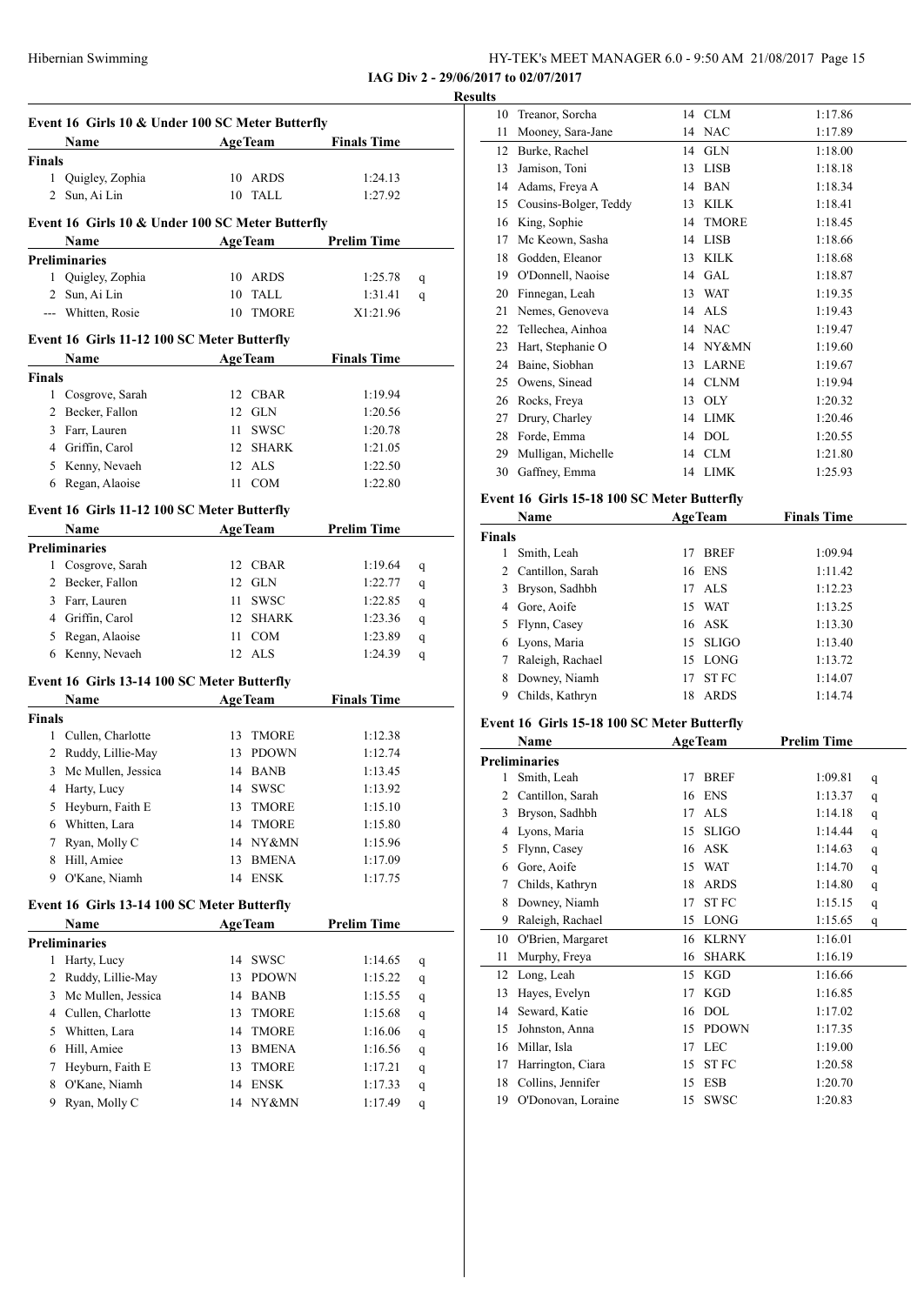|                     | Name                                            | <b>AgeTeam</b>     | <b>Finals Time</b>     |  |
|---------------------|-------------------------------------------------|--------------------|------------------------|--|
| <b>Finals</b>       |                                                 |                    |                        |  |
|                     | 1 Leggett, David                                | 11 OLY             | 1:18.44                |  |
|                     | 2 Maguire, Louis                                | 11<br><b>BREF</b>  | 1:20.31                |  |
|                     | 3 Williams, Austin S                            | 11 BAN             | 1:22.23                |  |
|                     | 4 Hynes, Mark                                   | 11 LASER           | 1:22.66                |  |
|                     | 5 Berryman, Sebastian                           | 10 ARDS            | 1:23.29                |  |
|                     | 6 Simpson, Evan                                 | 10 ALS             | 1:23.95                |  |
|                     | 7 Chan, Jaden                                   | 10 NRS             | 1:25.15                |  |
|                     | 8 Cormie, Sam                                   | 11 LVADY           | 1:28.58                |  |
|                     | 9 Lundy, Ryan                                   | 11 LVADY           | 1:29.69                |  |
|                     | Event 17 Boys 11 & Under 100 SC Meter Butterfly |                    |                        |  |
|                     | Name                                            | <b>AgeTeam</b>     | <b>Prelim Time</b>     |  |
|                     | <b>Preliminaries</b>                            |                    |                        |  |
|                     | 1 Maguire, Louis                                | 11 BREF            | 1:22.73<br>q           |  |
|                     | 2 Leggett, David                                | $11$ OLY           | 1:23.66<br>q           |  |
|                     | 3 Williams, Austin S                            | 11 BAN             | 1:24.57<br>q           |  |
|                     | 4 Hynes, Mark                                   | 11 LASER           | 1:25.18<br>q           |  |
|                     | 5 Chan, Jaden                                   | 10 NRS             | 1:25.66<br>q           |  |
|                     | 6 Simpson, Evan                                 | 10 ALS             | 1:26.57<br>q           |  |
|                     | 7 Cormie, Sam                                   | 11 LVADY           | 1:30.21<br>q           |  |
|                     | 8 Lundy, Ryan                                   | <b>LVADY</b><br>11 | 1:30.55<br>q           |  |
|                     | 9 Berryman, Sebastian                           | 10 ARDS            | 1:32.99<br>q           |  |
|                     | 10 Lapko, Alex                                  | 11 ADSC            | 1:33.82                |  |
|                     | Event 17 Boys 12-13 100 SC Meter Butterfly      |                    |                        |  |
|                     | Name                                            | <b>AgeTeam</b>     | <b>Finals Time</b>     |  |
|                     |                                                 |                    |                        |  |
|                     |                                                 |                    |                        |  |
|                     | 1 Purcell, Sam                                  | 13 ENS             | 1:14.53                |  |
|                     | 2 Halaczkiewicz, Filip                          | 12 CURRA           | 1:18.59                |  |
|                     | 3 Burke, Niall                                  | 13 CURRA           | 1:19.03                |  |
|                     | 4 Todd, Nathan                                  | 13 LASER           | 1:19.73                |  |
|                     | 5 Doyle, Jack                                   | 13 KGD             | 1:19.85                |  |
|                     | 6 Calwell, Luke                                 | 12 LARNE           | 1:20.55                |  |
| 7                   | Mroz, Kamil                                     | 13 LONG            | 1:21.51                |  |
|                     |                                                 | 13 DOL             | 1:23.61                |  |
|                     | 8 Crowley, Ronan<br>O'Neill, Thomas             | 13 NAC             | DQ                     |  |
|                     | Event 17 Boys 12-13 100 SC Meter Butterfly      |                    |                        |  |
|                     | Name                                            | <b>AgeTeam</b>     | <b>Prelim Time</b>     |  |
|                     | <b>Preliminaries</b>                            |                    |                        |  |
|                     | 1 Purcell, Sam                                  | 13 ENS             | 1:16.60<br>q           |  |
|                     | 2 Halaczkiewicz, Filip                          | 12 CURRA           | 1:18.89<br>q           |  |
|                     | 3 Burke, Niall                                  | 13 CURRA           | 1:19.82<br>q           |  |
|                     | 4 Doyle, Jack                                   | KGD<br>13          | 1:21.23<br>q           |  |
|                     | 5 Mroz, Kamil                                   | LONG<br>13         | 1:21.24<br>q           |  |
|                     | 6 O'Neill, Thomas                               | 13 NAC             | 1:21.28<br>q           |  |
| 7                   | Calwell, Luke                                   | 12 LARNE           | 1:21.56<br>$\mathbf q$ |  |
| 8                   | Harrington, Shane                               | ATH<br>13          | 1:21.87<br>q           |  |
| 9                   | Todd, Nathan                                    | <b>LASER</b><br>13 | 1:22.37<br>q           |  |
| 10                  | Crowley, Ronan                                  | DOL<br>13          | 1:22.91                |  |
| 11                  | Fahey, Ronan                                    | 12<br>TROJ         | 1:23.01                |  |
| <b>Finals</b><br>12 | O'Connell, Sean                                 | <b>DOL</b><br>13   | 1:24.79                |  |

| .            |                                            |                |              |                    |   |
|--------------|--------------------------------------------|----------------|--------------|--------------------|---|
| 14           | Treanor, Eoin                              | 12             | CLM          | 1:26.37            |   |
| 15           | Bell, Carter                               | 12             | <b>BANB</b>  | 1:26.68            |   |
|              |                                            |                |              |                    |   |
|              | Event 17 Boys 14-15 100 SC Meter Butterfly |                |              |                    |   |
|              | <b>Name</b>                                | <b>AgeTeam</b> |              | <b>Finals Time</b> |   |
| Finals       |                                            |                |              |                    |   |
| $\mathbf{1}$ | O'Donovan, Dylan                           | 15             | ASG          | 1:06.89            |   |
| 2            | Ryan, Seadhna                              | 15             | <b>LONG</b>  | 1:07.02            |   |
| 3            | Vennard, Daniel                            |                | 15 PDOWN     | 1:07.53            |   |
| 4            | Lamont, Adam                               |                | 15 BMENA     | 1:07.84            |   |
| 5            | Brennan, Sean                              | 15             | <b>TUAM</b>  | 1:08.80            |   |
| 6            | Humpston, Darragh                          | 15 LONG        |              | 1:08.89            |   |
| 7            | Eble Killeen, Rossa                        | 15 COOL        |              | 1:09.11            |   |
| 8            | Faherty, Christopher                       | 15             | LONG         | 1:10.52            |   |
| 9            | Mitchell, Orin M                           | 15             | <b>SLIGO</b> | 1:12.29            |   |
|              | Event 17 Boys 14-15 100 SC Meter Butterfly |                |              |                    |   |
|              | Name                                       | <b>AgeTeam</b> |              | <b>Prelim Time</b> |   |
|              | <b>Preliminaries</b>                       |                |              |                    |   |
| 1            | Lamont, Adam                               | 15             | <b>BMENA</b> | 1:07.16            | q |
| 2            | O'Donovan, Dylan                           | 15             | ASG          | 1:07.86            | q |
| 3            | Vennard, Daniel                            | 15             | <b>PDOWN</b> | 1:08.29            | q |
| 4            | Ryan, Seadhna                              | 15             | LONG         | 1:09.40            | q |
| 5            | Brennan, Sean                              | 15             | <b>TUAM</b>  | 1:10.01            | q |
|              | 6 Eble Killeen, Rossa                      | 15 COOL        |              | 1:10.37            | q |
| 7            | Humpston, Darragh                          | 15             | LONG         | 1:10.97            | q |
| 8            | Faherty, Christopher                       | 15 LONG        |              | 1:12.64            | q |
| 9            | Mitchell, Orin M                           | 15             | <b>SLIGO</b> | 1:13.03            | q |
| 10           | Naughton, Ben                              | 14             | <b>GAL</b>   | 1:13.17            |   |
| 11           | O'Donnell, Diarmuid                        | 14 LONG        |              | 1:13.50            |   |
| 12           | Donoghue, Sean                             | 15             | LAMAR        | 1:13.83            |   |
| 13           | Nijs, Tiarnan                              | 14 LIMK        |              | 1:14.35            |   |
| 14           | Conway, Ciaran                             | 15             | TROJ         | 1:15.22            |   |
| 15           | Mc Inerney, Conor                          | 15             | ASG          | 1:15.23            |   |
| 16           | Malashnyak, Edwin                          | 14             | ATH          | 1:15.32            |   |
| 17           | Dennehy, Conor                             | 14             | <b>DOL</b>   | 1:16.37            |   |
| $---$        | Sheedy, Liam                               | 14 CYDY        |              | <b>DQ</b>          |   |
|              |                                            |                |              |                    |   |
|              | Event 17 Boys 16-18 100 SC Meter Butterfly |                |              |                    |   |
|              |                                            |                |              |                    |   |

|        | Name                      |    | <b>AgeTeam</b> | <b>Finals Time</b> |  |
|--------|---------------------------|----|----------------|--------------------|--|
| Finals |                           |    |                |                    |  |
|        | Martin, Adam              |    | 18 NAC         | 1:03.20            |  |
| 2      | Dooley, Cian              |    | $17$ ALS       | 1:05.09            |  |
| 3      | Overton, Jordan           |    | 18 LAMAR       | 1:05.14            |  |
| 4      | Kenny-Carroll, Christian  |    | 16 LAMAR       | 1:06.44            |  |
| 5.     | Gallagher, Michael        |    | 18 ASK         | 1:06.77            |  |
| 6      | Leahy, Niklas             |    | 16 DOL         | 1:06.84            |  |
|        | Hayes / Breheny, Iarlaith |    | 16 KGD         | 1:07.01            |  |
| 8      | Hamilton, Jamie           | 18 | LEC            | 1:07.56            |  |
|        | Logan, James              | 17 | <b>BMENA</b>   | 1:07.74            |  |

#### **Event 17 Boys 16-18 100 SC Meter Butterfly**

| Name |                      | <b>AgeTeam</b> |          | <b>Prelim Time</b> |   |
|------|----------------------|----------------|----------|--------------------|---|
|      | Preliminaries        |                |          |                    |   |
|      | Martin, Adam         |                | 18 NAC   | 1:05.22            | q |
|      | 2 Overton, Jordan    |                | 18 LAMAR | 1:06.14            | q |
|      | 3 Dooley, Cian       |                | 17 ALS   | 1:06.68            | q |
|      | 4 Gallagher, Michael |                | 18 ASK   | 1:07.11            | a |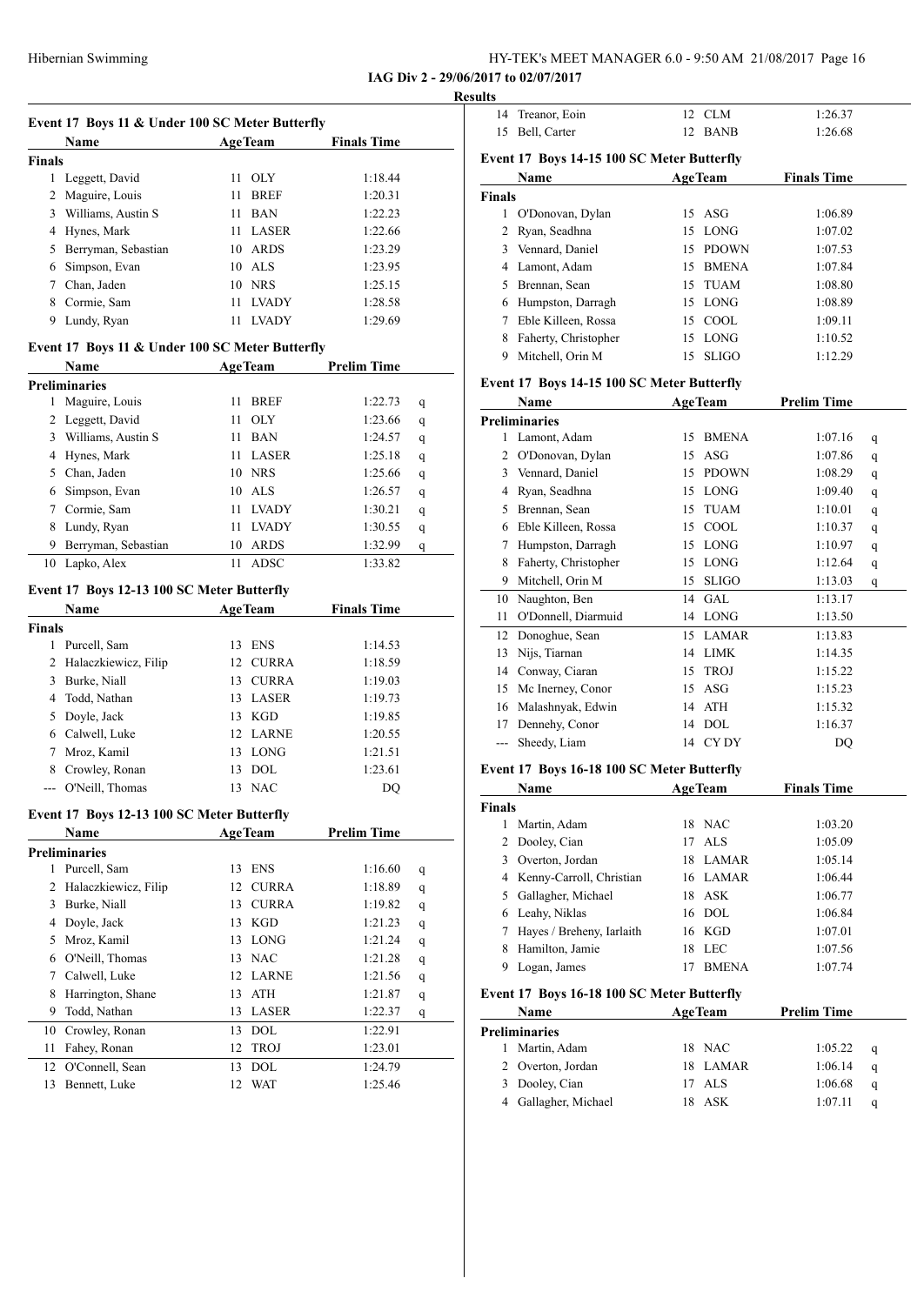|  |  | HY-TEK's MEET MANAGER 6.0 - 9:50 AM 21/08/2017 Page 17 |  |  |  |
|--|--|--------------------------------------------------------|--|--|--|
|  |  |                                                        |  |  |  |

**IAG Div 2 - 29/06/2017 to 02/07/2017 Results**

| Preliminaries  (Event 17 Boys 16-18 100 SC Meter Butterfly) |                                                   |          |                           |                    |        |  |  |  |
|-------------------------------------------------------------|---------------------------------------------------|----------|---------------------------|--------------------|--------|--|--|--|
|                                                             | Name                                              |          | <b>AgeTeam</b>            | <b>Prelim Time</b> |        |  |  |  |
| *5                                                          | Hayes / Breheny, Iarlaith                         |          | 16 KGD                    | 1:07.45            | q      |  |  |  |
| *5                                                          | Myers, Nick                                       | 17       | <b>SWSC</b>               | 1:07.45            | q      |  |  |  |
| 7                                                           | Hamilton, Jamie                                   | 18       | <b>LEC</b>                | 1:07.78            | q      |  |  |  |
| 8                                                           | Kenny-Carroll, Christian                          | 16       | LAMAR                     | 1:08.41            | q      |  |  |  |
|                                                             | 9 Logan, James                                    | 17       | BMENA                     | 1:08.62            | q      |  |  |  |
| 10                                                          | Leahy, Niklas                                     |          | 16 DOL                    | 1:08.85            |        |  |  |  |
| 11                                                          | O'Brien, Robert                                   | 18       | KLRNY                     | 1:08.89            |        |  |  |  |
| 12                                                          | Reck, Niall                                       | 18       | WEX                       | 1:09.22            |        |  |  |  |
| 13                                                          | Mc Stay, Oran W                                   | 17       | NY&MN                     | 1:09.30            |        |  |  |  |
|                                                             | 14 O'Connor, Darragh                              | 16       | GLN                       | 1:09.35            |        |  |  |  |
|                                                             | 15 Cahill, Sean                                   |          | 18 KGD                    | 1:09.66            |        |  |  |  |
|                                                             | 16 Battersby, Aaron                               |          | 16 NAC                    | 1:09.74            |        |  |  |  |
| 17                                                          | Martin, Dylan                                     |          | 18 SLIGO                  | 1:10.39            |        |  |  |  |
| 18                                                          | Donnelly, Jack                                    |          | 16 BMENA                  | 1:10.46            |        |  |  |  |
|                                                             |                                                   |          |                           |                    |        |  |  |  |
|                                                             | Event 18 Girls 10 & Under 200 SC Meter Backstroke |          |                           |                    |        |  |  |  |
|                                                             | Name                                              |          | <b>AgeTeam</b>            | <b>Finals Time</b> |        |  |  |  |
| Finals                                                      |                                                   |          |                           |                    |        |  |  |  |
| $\mathbf{1}$                                                | Waters, Niamh                                     |          | $10$ ASG                  | 2:57.02            |        |  |  |  |
| 2                                                           | Humphries, Louisa                                 | 10       | LARNE                     | 2:58.14            |        |  |  |  |
| 3                                                           | Kasozi, Skye                                      | 10       | ADSC                      | 2:59.57            |        |  |  |  |
|                                                             | 4 Walker, Darcy                                   | 10       | <b>SLBGH</b>              | 3:07.11            |        |  |  |  |
|                                                             | 5 Mc Cormack, Rionagh                             |          | 10 LONG                   | 3:07.29            |        |  |  |  |
|                                                             | Event 18 Girls 10 & Under 200 SC Meter Backstroke |          |                           |                    |        |  |  |  |
|                                                             | Name                                              |          | <b>AgeTeam</b>            | <b>Prelim Time</b> |        |  |  |  |
|                                                             | Preliminaries                                     |          |                           |                    |        |  |  |  |
|                                                             | 1 Humphries, Louisa                               |          | 10 LARNE                  | 3:03.25            | q      |  |  |  |
|                                                             | 2 Kasozi, Skye                                    |          | 10 ADSC                   | 3:03.84            | q      |  |  |  |
|                                                             | 3 Waters, Niamh                                   |          | 10 ASG                    | 3:05.46            | q      |  |  |  |
|                                                             | 4 Walker, Darcy                                   | 10       | SLBGH                     | 3:09.76            | q      |  |  |  |
| 5                                                           | Mc Cormack, Rionagh                               |          | 10 LONG                   | 3:11.98            | q      |  |  |  |
|                                                             |                                                   |          |                           |                    |        |  |  |  |
|                                                             | Event 18 Girls 11-12 200 SC Meter Backstroke      |          |                           |                    |        |  |  |  |
|                                                             | Name                                              |          | <b>AgeTeam</b>            | <b>Finals Time</b> |        |  |  |  |
| Finals                                                      |                                                   |          |                           |                    |        |  |  |  |
| 1                                                           | Browne, Alice                                     | 12       | <b>TMORE</b>              | 2:49.03            |        |  |  |  |
| $\overline{c}$                                              | Farr, Rachel                                      | 12       | <b>SWSC</b>               | 2:49.04            |        |  |  |  |
| 3                                                           | Seward, Grace                                     |          | 12 DOL                    | 2:49.11            |        |  |  |  |
| 4                                                           | Mc William, Tea                                   | 12       | <b>BMNY</b>               | 2:51.90            |        |  |  |  |
| 5                                                           | Scanlon, Aisling                                  | 11       | <b>LONG</b>               | 2:53.16            |        |  |  |  |
| 6                                                           | Kelly, Clara                                      | 12       | <b>ALS</b>                | 2:53.29            |        |  |  |  |
| 7                                                           | Skelt, Chloe                                      | 12       | <b>TROJ</b>               | 2:59.51            |        |  |  |  |
|                                                             | Event 18 Girls 11-12 200 SC Meter Backstroke      |          |                           |                    |        |  |  |  |
|                                                             | Name                                              |          | <b>AgeTeam</b>            | <b>Prelim Time</b> |        |  |  |  |
|                                                             | Preliminaries                                     |          |                           |                    |        |  |  |  |
| 1                                                           | Seward, Grace                                     | 12       | DOL                       | 2:50.53            | q      |  |  |  |
| 2                                                           | Farr, Rachel                                      | 12       | <b>SWSC</b>               | 2:50.77            | q      |  |  |  |
| 3                                                           | Browne, Alice                                     | 12       | <b>TMORE</b>              | 2:52.14            | q      |  |  |  |
| 4                                                           | Scanlon, Aisling                                  | 11       | LONG                      | 2:53.58            | q      |  |  |  |
| 5                                                           | Mc William, Tea                                   | 12       | <b>BMNY</b>               | 2:55.81            | q      |  |  |  |
| 6                                                           |                                                   |          |                           |                    |        |  |  |  |
|                                                             |                                                   |          |                           |                    |        |  |  |  |
| 7                                                           | Kelly, Clara<br>Skelt, Chloe                      | 12<br>12 | <b>ALS</b><br><b>TROJ</b> | 2:56.17<br>3:00.07 | q<br>q |  |  |  |

|               | Name                |    | <b>AgeTeam</b> | <b>Finals Time</b> |
|---------------|---------------------|----|----------------|--------------------|
| <b>Finals</b> |                     |    |                |                    |
|               | Payne, Oonagh       |    | 14 CYDY        | 2:32.33            |
|               | 2 Perkins, Sybil    |    | 14 ENS         | 2:35.43            |
| 3             | Allenby, Rachel     | 14 | <b>BANB</b>    | 2:36.88            |
|               | 4 Condron, Sarah    | 14 | ATH            | 2:37.25            |
|               | 5 King, Sophie      | 14 | <b>TMORE</b>   | 2:37.68            |
|               | 6 Mc Partlan, Alice | 14 | <b>SLIGO</b>   | 2:38.02            |
|               | Murphy, Eabha       | 13 | <b>WAT</b>     | 2:39.43            |
| 8             | Godden, Eleanor     | 13 | <b>KILK</b>    | 2:39.95            |
|               | Liptrot, Rebekah    | 13 | <b>SHARK</b>   | 2:45.39            |

#### **Event 18 Girls 13-14 200 SC Meter Backstroke**

|              | Name                 |    | <b>AgeTeam</b>   | <b>Prelim Time</b> |   |
|--------------|----------------------|----|------------------|--------------------|---|
|              | <b>Preliminaries</b> |    |                  |                    |   |
| $\mathbf{1}$ | Payne, Oonagh        | 14 | CY DY            | 2:35.59            | q |
|              | 2 Perkins, Sybil     | 14 | <b>ENS</b>       | 2:37.72            | q |
| 3            | Wolfe, Emily         | 13 | <b>SWSC</b>      | 2:37.92            | q |
|              | 4 Allenby, Rachel    | 14 | <b>BANB</b>      | 2:38.05            | q |
| 5            | Condron, Sarah       | 14 | ATH              | 2:38.64            | q |
|              | 6 Godden, Eleanor    | 13 | <b>KILK</b>      | 2:39.50            | q |
| $\tau$       | King, Sophie         | 14 | <b>TMORE</b>     | 2:39.84            | q |
| 8            | Murphy, Eabha        | 13 | <b>WAT</b>       | 2:39.87            | q |
| 9            | Mc Partlan, Alice    | 14 | <b>SLIGO</b>     | 2:40.16            | q |
| 10           | Cullen, Charlotte    | 13 | <b>TMORE</b>     | 2:41.50            |   |
| 11           | Maloney, Ellie       | 13 | <b>SSEAL</b>     | 2:41.53            |   |
|              | 12 Liptrot, Rebekah  | 13 | <b>SHARK</b>     | 2:41.70            |   |
| 13           | Deely, Ella          | 13 | <b>CBAR</b>      | 2:41.80            |   |
| 14           | Kristiansen, Mia     | 13 | ASG              | 2:41.92            |   |
| 15           | Murray, Rachel       | 14 | LIMK             | 2:42.04            |   |
| 16           | Whelan, Katie        | 14 | <b>ALS</b>       | 2:42.48            |   |
| 17           | Mc Crea, Olivia      | 13 | CY <sub>BT</sub> | 2:42.49            |   |
| 18           | Furlong, Holly       | 13 | <b>SS</b>        | 2:42.94            |   |
| 19           | Mc Gloin, Megan      | 13 | <b>ALS</b>       | 2:44.22            |   |
| 20           | Lowe, Erika          | 13 | ATH              | 2:44.33            |   |
| 21           | Williams, Keira I    | 13 | BAN              | 2:44.35            |   |
| 22           | Pilcher, Millie      | 13 | <b>CLM</b>       | 2:44.39            |   |
| 23           | Baine, Siobhan       | 13 | LARNE            | 2:44.72            |   |
| 24           | Bradley, Aoife       | 14 | <b>TITAN</b>     | 2:45.16            |   |
| 25           | Mc Mullen, Jessica   | 14 | <b>BANB</b>      | 2:45.59            |   |
| 26           | Hayes, Clodagh       | 14 | DOL              | 2:45.67            |   |
| 27           | Drury, Charley       | 14 | <b>LIMK</b>      | 2:45.77            |   |
| 28           | Smylie, Ellen        | 14 | <b>PDOWN</b>     | 2:45.83            |   |
| 29           | Diggins, Ana Li      | 14 | <b>CLNM</b>      | 2:46.57            |   |
| 30           | Woods, Luisa         | 14 | <b>NAC</b>       | 2:46.62            |   |
| 31           | Forde, Emma          | 14 | <b>DOL</b>       | 2:46.90            |   |
| 32           | Killalea, Meabh      | 14 | MULL             | 2:47.45            |   |
| 33           | Davitt, Aoife        | 13 | GAL              | 2:47.68            |   |
| 34           | Byrne, Kate          | 14 | <b>ESB</b>       | 2:47.97            |   |
| 35           | Preston, Katie       | 13 | <b>ALS</b>       | 2:48.17            |   |
|              | 36 Collins, Ava      | 14 | <b>CLNM</b>      | 2:48.31            |   |
| 37           | Rocks, Freya         | 13 | <b>OLY</b>       | 2:48.39            |   |
| 38           | Jamison, Toni        | 13 | LISB             | 2:48.49            |   |
| 39           | Milosevic, Sara      | 14 | <b>TROJ</b>      | 2:48.59            |   |
| 40           | Nemes, Genoveva      | 14 | <b>ALS</b>       | 2:49.02            |   |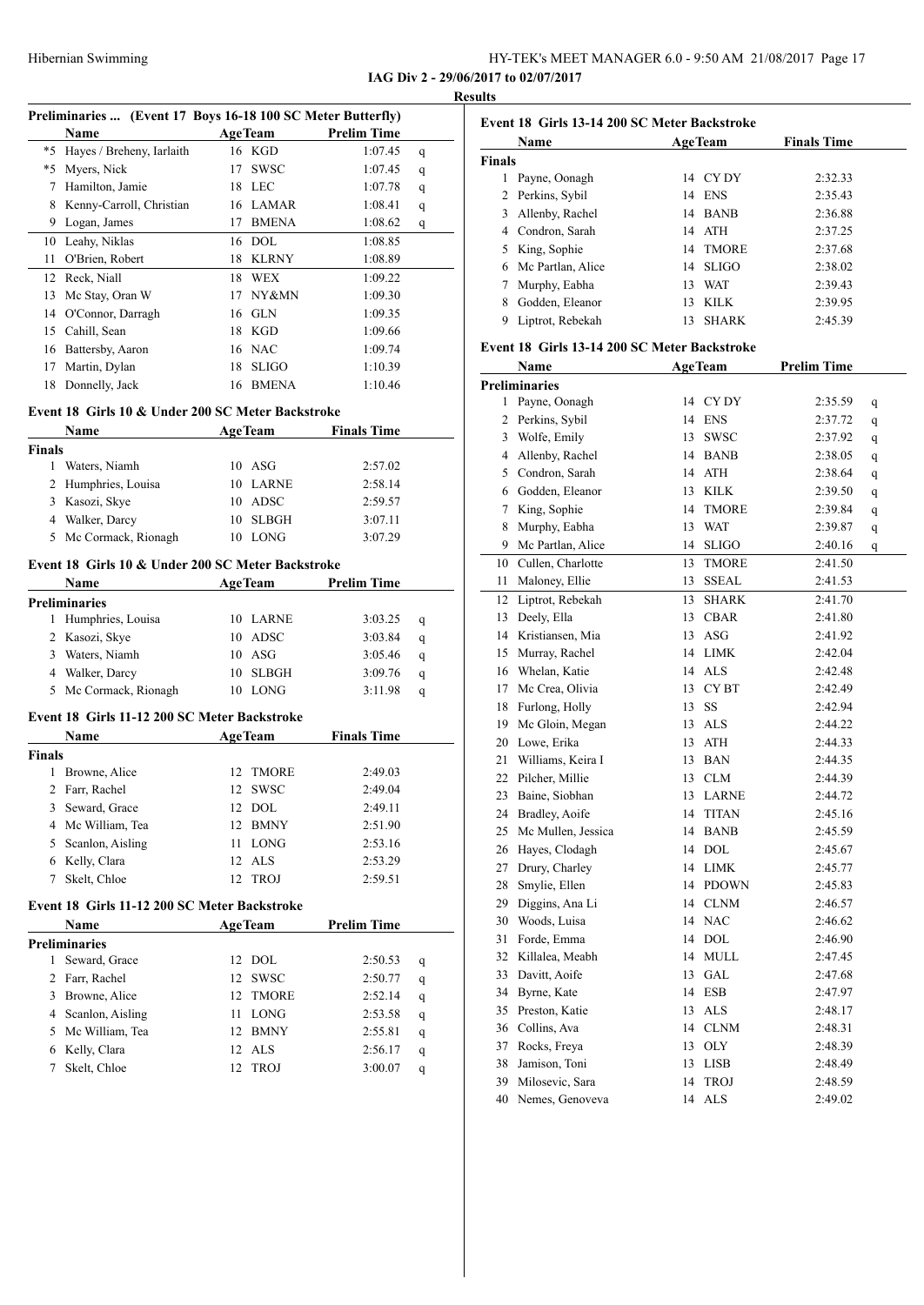**IAG Div 2 - 29/06/2017 to 02/07/2017**

|                |                                                               |    |                |                    | <b>Results</b> |
|----------------|---------------------------------------------------------------|----|----------------|--------------------|----------------|
|                | Preliminaries  (Event 18 Girls 13-14 200 SC Meter Backstroke) |    |                |                    |                |
|                | Name                                                          |    | <b>AgeTeam</b> | <b>Prelim Time</b> |                |
| 41             | Smialek, Olivia                                               |    | 14 ATH         | 2:49.08            |                |
|                | 42 Collins, Eileen                                            |    | 14 ASK         | 2:49.34            |                |
| 43             | Walsh, Rowan                                                  | 13 | <b>SWSC</b>    | 2:49.53            |                |
|                | 44 Woodside, Holly                                            |    | 13 LARNE       | 2:49.77            |                |
| 45             | Fleming, Zoe                                                  |    | 14 LISB        | 2:50.96            |                |
|                | 46 Reed, Isobel                                               |    | 14 GLN         | 2:51.04            |                |
|                | 47 Collins, Isabel                                            | 13 | ESB            | 2:51.28            |                |
|                | 48 Lennon, Aoise                                              |    | 14 NAC         | 2:52.00            |                |
|                | 49 O'Donnell, Naoise                                          |    | 14 GAL         | 2:52.20            |                |
|                | 50 Boersma, Sorcha                                            |    | 13 BANB        | 2:52.63            |                |
|                | 51 O'Connor, Hannah                                           |    | 13 LIMK        | 2:54.05            |                |
|                | 52 Markey, Ruby                                               |    | 13 ALS         | 2:55.19            |                |
|                | 53 Ruddy, Lillie-May                                          |    | 13 PDOWN       | 2:57.20            |                |
|                | 54 Hart, Stephanie O                                          |    | 14 NY&MN       | 2:57.61            |                |
|                | Event 18 Girls 15-18 200 SC Meter Backstroke                  |    |                |                    |                |
|                | <b>Name</b>                                                   |    | <b>AgeTeam</b> | <b>Finals Time</b> |                |
| Finals         |                                                               |    |                |                    |                |
| 1              | Markey, Kate                                                  | 18 | <b>ST FC</b>   | 2:31.39            |                |
| $\overline{2}$ | Boyd, Hollie                                                  | 18 | KGD            | 2:31.89            |                |
|                | 3 Farrell, Rachel                                             |    | 15 COOL        | 2:33.01            |                |
|                | 4 Barry, Aisling                                              |    | 15 WCO         | 2:33.04            |                |
|                | 5 Boyle, Emma                                                 | 15 | <b>BL FN</b>   | 2:33.57            |                |
|                | 6 Punch, Lydia                                                | 15 | SWSC           | 2:33.62            |                |
|                | 7 O'Reilly, Grainne                                           |    | 16 TROJ        | 2:34.55            |                |
| 8              | Downey, Niamh                                                 | 17 | <b>STFC</b>    | 2:34.80            | Ev             |
| 9              | Kelly, Emma                                                   | 15 | TUAM           | 2:37.24            |                |
|                | Event 18 Girls 15-18 200 SC Meter Backstroke                  |    |                |                    | Fir            |
|                | Name                                                          |    | AgeTeam        | <b>Prelim Time</b> |                |
|                | <b>Preliminaries</b>                                          |    |                |                    |                |
|                | 1 Boyle, Emma                                                 | 15 | <b>BL FN</b>   | 2:33.24            | q              |
| $\overline{2}$ | Punch, Lydia                                                  | 15 | <b>SWSC</b>    | 2:33.26            |                |
| 3              | Boyd, Hollie                                                  | 18 | KGD            | 2:33.47            | q              |
|                | 4 Farrell, Rachel                                             | 15 | <b>COOL</b>    |                    | q              |
| 5              | Markey, Kate                                                  |    |                | 2:33.99            | q              |
|                |                                                               | 18 | ST FC          | 2:34.06            | q              |
| 6              | Barry, Aisling                                                | 15 | <b>WCO</b>     | 2:34.34            | q              |
| 7              | Downey, Niamh                                                 | 17 | ST FC          | 2:34.55            | q<br>Ev        |
| 8              | O'Reilly, Grainne                                             | 16 | ${\rm TROJ}$   | 2:34.80            | $\mathbf q$    |
| 9              | Donaghy, Onagh                                                | 15 | <b>BMENA</b>   | 2:36.53            | q              |
| 10             | Kelly, Emma                                                   | 15 | <b>TUAM</b>    | 2:36.86            | Pr             |
| 11             | Curtin, Hollie                                                | 17 | <b>VIK</b>     | 2:36.98            |                |
| 12             | Madigan, Aoife                                                | 15 | <b>ENS</b>     | 2:37.46            |                |
| 13             | O'Connell, Aoife                                              | 17 | <b>KGD</b>     | 2:38.73            |                |
| 14             | Gallagher, Maeve                                              | 16 | <b>CBAR</b>    | 2:38.89            |                |
| 15             | Sinnott, Eve                                                  | 17 | <b>STFC</b>    | 2:39.38            |                |
| 16             | Sheehan, Lucy                                                 | 15 | MAL            | 2:39.75            |                |
| 17             | Killalea, Rachel                                              | 17 | MULL           | 2:39.88            |                |
| 18             | Childs, Kathryn                                               | 18 | <b>ARDS</b>    | 2:40.23            |                |
| 19             | Forbes, Emma                                                  | 17 | <b>ESB</b>     | 2:42.06            |                |
| 20             | Deely, Megan                                                  |    | 16 CBAR        | 2:42.24            |                |
| 21             | Connell, Caoimhe                                              |    | 16 NY&MN       | 2:42.60            |                |
| 22             | Perkins, Alfrey                                               | 17 | <b>ENS</b>     | 2:42.71            |                |
| 23             | Doran-Good, Sarah                                             | 15 | DOL            | 2:42.84            |                |
|                | 24 Fidgeon, Jennifer                                          |    | 15 MULL        | 2:43.05            |                |

| LS |                     |    |              |         |
|----|---------------------|----|--------------|---------|
| 25 | Higgins, Eve        | 16 | <b>ASK</b>   | 2:43.86 |
| 26 | Burns, Aimee A      | 15 | NY&MN        | 2:43.93 |
| 27 | Mc Donnell, Laura   | 17 | <b>ENS</b>   | 2:43.96 |
| 28 | Mc Manus, Rebekah   | 15 | <b>LASER</b> | 2:44.43 |
| 29 | Harrington, Ciara   | 15 | <b>STFC</b>  | 2:44.78 |
| 30 | Johnston, Anna      | 15 | <b>PDOWN</b> | 2:44.88 |
| 31 | Kearney, Caoimhe    | 15 | <b>SWSC</b>  | 2:44.94 |
| 32 | Mc Weeney, Aine     | 15 | <b>LONG</b>  | 2:44.98 |
| 33 | Mc Mahon, Leah      | 15 | <b>ENS</b>   | 2:45.38 |
| 34 | Henehan, Rachel     | 16 | <b>CBAR</b>  | 2:46.28 |
| 35 | Ryan, Shauna        | 16 | <b>STFC</b>  | 2:46.88 |
| 36 | Logan, Katie        | 15 | <b>BMENA</b> | 2:47.00 |
| 37 | Grimes, Mia         | 15 | <b>ALS</b>   | 2:47.02 |
| 38 | Fitzpatrick, Nicole | 17 | <b>TEMP</b>  | 2:47.23 |
| 39 | Flynn, Casey        | 16 | <b>ASK</b>   | 2:47.37 |
| 40 | Kennedy, Ailbhe     | 15 | <b>LASER</b> | 2:47.64 |
| 41 | O'Boyle, Elizabeth  | 15 | <b>LONG</b>  | 2:47.67 |
| 42 | Honan, Ella         | 16 | <b>ENS</b>   | 2:48.40 |
| 43 | Somers, Ruth        | 15 | <b>ALS</b>   | 2:48.66 |
| 44 | Frain, Lauren       | 15 | <b>CLM</b>   | 2:48.97 |
| 45 | Stewart, Grace      | 18 | <b>LISB</b>  | 2:49.41 |
| 46 | Conway, Fiona       | 15 | <b>CBAR</b>  | 2:50.34 |
| 47 | Kehoe, Grace        | 15 | <b>SLIGO</b> | 2:50.59 |
| 48 | Smyth, Eve          | 18 | <b>VIK</b>   | 2:51.57 |
| 49 | Murphy, Freya       | 16 | <b>SHARK</b> | 2:51.77 |
| 50 | O'Neill, Bebhinn    | 16 | <b>CURRA</b> | 2:53.77 |
|    |                     |    |              |         |

#### **Event 19 Boys 11 & Under 200 SC Meter Backstroke**

|               | Name                  |    | <b>AgeTeam</b> | <b>Finals Time</b> |
|---------------|-----------------------|----|----------------|--------------------|
| <b>Finals</b> |                       |    |                |                    |
|               | Pau, David            | 11 | <b>PORT</b>    | 2:44.51            |
|               | 2 Mc Aleer, Aleksandr | 11 | GAL.           | 2:50.35            |
| 3             | Berryman, Sebastian   | 10 | ARDS           | 2:51.09            |
| 4             | Williams, Austin S    | 11 | <b>BAN</b>     | 2:51.78            |
|               | 5 Mc Bride, Sean      | 11 | TALL           | 2:51.81            |
| 6             | Morgan, Daragh        | 11 | COOL.          | 2:52.13            |
|               | Maguire, Louis        | 11 | <b>BREF</b>    | 2:52.50            |
| $\cdots$      | Merrigan, Ben         | 11 | <b>KNMRE</b>   | DO                 |
|               | --- Liu, Leo          | 11 | <b>ENS</b>     | DO                 |

#### **Event 19 Boys 11 & Under 200 SC Meter Backstroke**

|    | Name                 |    | <b>AgeTeam</b> | <b>Prelim Time</b> |   |
|----|----------------------|----|----------------|--------------------|---|
|    | <b>Preliminaries</b> |    |                |                    |   |
| 1  | Pau, David           | 11 | <b>PORT</b>    | 2:47.46            | q |
| 2  | Merrigan, Ben        | 11 | <b>KNMRE</b>   | 2:47.52            | q |
| 3  | Mc Aleer, Aleksandr  | 11 | <b>GAL</b>     | 2:48.42            | q |
| 4  | Liu, Leo             | 11 | <b>ENS</b>     | 2:51.13            | q |
| 5  | Williams, Austin S   | 11 | <b>BAN</b>     | 2:51.62            | q |
| 6  | Mc Bride, Sean       | 11 | <b>TALL</b>    | 2:52.64            | q |
| 7  | Maguire, Louis       | 11 | <b>BREF</b>    | 2:53.99            | q |
| 8  | Morgan, Daragh       | 11 | COOL           | 2:55.49            | q |
| 9  | Berryman, Sebastian  | 10 | <b>ARDS</b>    | 2:55.82            | q |
| 10 | Mc Ginley, Ryan      | 11 | <b>NAC</b>     | 2:57.13            |   |
| 11 | Walsh, Barry         | 11 | <b>B</b> DOL   | 2:57.94            |   |
| 12 | Cousins, Emmet       | 11 | WEX            | 2:58.91            |   |
| 13 | Simpson, Evan        | 10 | <b>ALS</b>     | 2:59.38            |   |
| 14 | Hynes, Mark          | 11 | LASER          | 2:59.68            |   |
|    |                      |    |                |                    |   |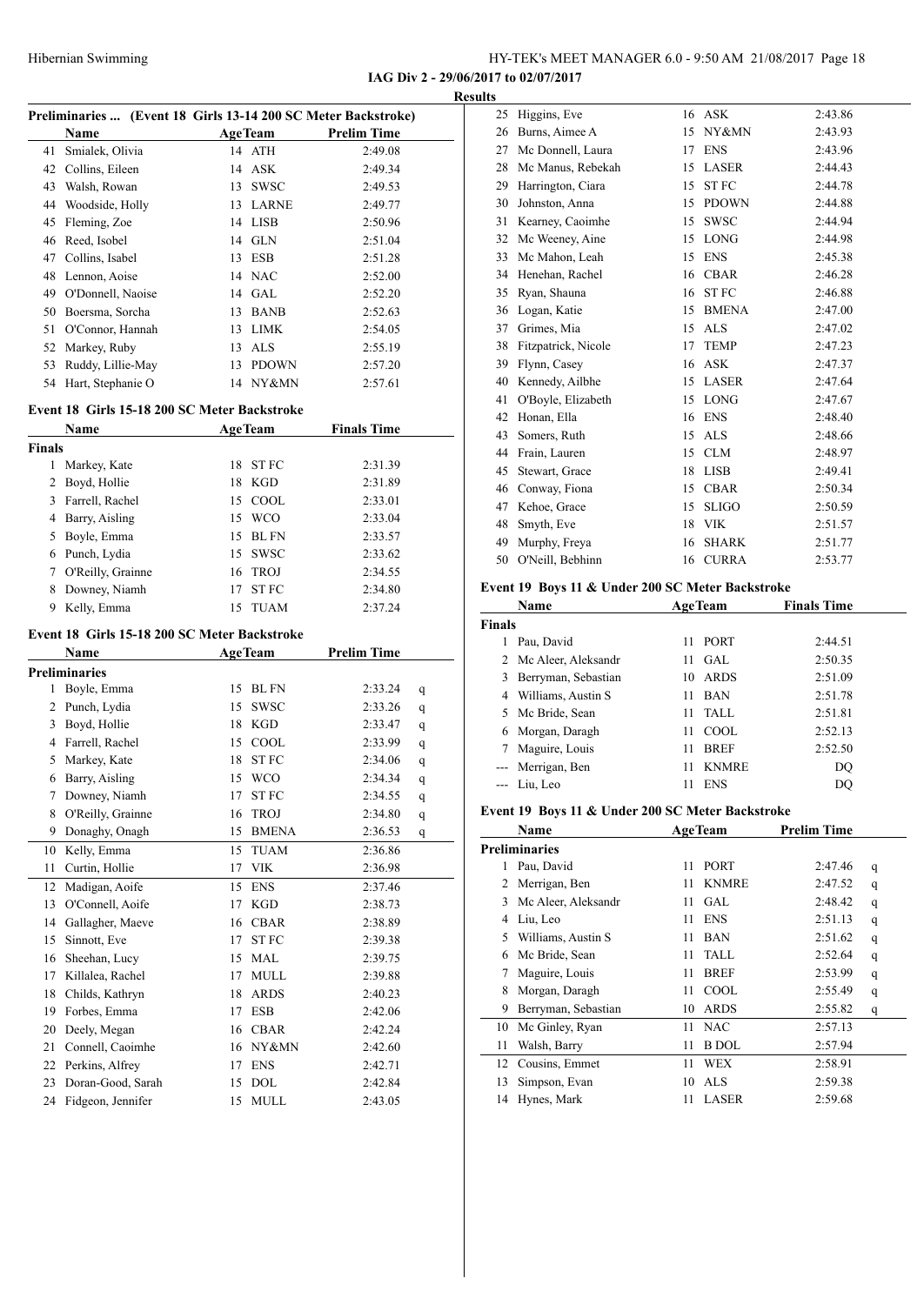|  |  | HY-TEK's MEET MANAGER 6.0 - 9:50 AM 21/08/2017 Page 19 |  |
|--|--|--------------------------------------------------------|--|
|  |  |                                                        |  |

| Preliminaries  (Event 19 Boys 11 & Under 200 SC Meter Backstroke) |                                             |    |                |                    |   |  |
|-------------------------------------------------------------------|---------------------------------------------|----|----------------|--------------------|---|--|
|                                                                   | Name                                        |    | <b>AgeTeam</b> | <b>Prelim Time</b> |   |  |
|                                                                   | 15 Lapko, Alex                              | 11 | <b>ADSC</b>    | 3:05.66            |   |  |
|                                                                   | 16 O'Brien, Denis                           |    | 10 LIMK        | 3:06.08            |   |  |
|                                                                   |                                             |    |                |                    |   |  |
|                                                                   | Event 19 Boys 12-13 200 SC Meter Backstroke |    |                |                    |   |  |
|                                                                   | <b>Name</b>                                 |    | <b>AgeTeam</b> | <b>Finals Time</b> |   |  |
| <b>Finals</b>                                                     |                                             |    |                |                    |   |  |
| 1                                                                 | Mc Atarsney, Luca                           |    | 13 LISB        | 2:39.08            |   |  |
|                                                                   | 2 Doherty, Eamon                            |    | 12 BALL        | 2:41.73            |   |  |
|                                                                   | 3 Harrington, Shane                         |    | 13 ATH         | 2:42.39            |   |  |
|                                                                   | 4 Donohoe, Conor                            |    | 12 CBAR        | 2:43.29            |   |  |
|                                                                   | 5 Donnelly, Jack                            |    | 13 NY&MN       | 2:43.31            |   |  |
|                                                                   | 6 Keogh, Michael                            |    | 13 CURRA       | 2:45.39            |   |  |
| 7                                                                 | O'Seachnasaigh, Oisin                       |    | 12 COOL        | 2:46.09            |   |  |
| 8                                                                 | Duggan, Luca                                |    | 12 BALL        | 2:49.64            |   |  |
|                                                                   | --- Noonan, Senan                           |    | 13 ALS         | DQ                 |   |  |
|                                                                   | Event 19 Boys 12-13 200 SC Meter Backstroke |    |                |                    |   |  |
|                                                                   | <b>Name</b>                                 |    | <b>AgeTeam</b> | <b>Prelim Time</b> |   |  |
|                                                                   | <b>Preliminaries</b>                        |    |                |                    |   |  |
| 1                                                                 | Mc Atarsney, Luca                           | 13 | <b>LISB</b>    | 2:40.62            | q |  |
|                                                                   | 2 Noonan, Senan                             |    | 13 ALS         | 2:42.45            |   |  |
|                                                                   | 3 Doherty, Eamon                            |    | 12 BALL        | 2:43.45            | q |  |
|                                                                   | 4 Donnelly, Jack                            |    | 13 NY&MN       | 2:43.83            | q |  |
|                                                                   | 5 Harrington, Shane                         |    | 13 ATH         | 2:45.23            | q |  |
|                                                                   |                                             |    | 12 COOL        |                    | q |  |
|                                                                   | 6 O'Seachnasaigh, Oisin                     |    |                | 2:45.35            | q |  |
| 7                                                                 | Donohoe, Conor                              |    | 12 CBAR        | 2:46.95            | q |  |
| 8                                                                 | Keogh, Michael                              |    | 13 CURRA       | 2:47.92            | q |  |
| 9                                                                 | Duggan, Luca                                |    | 12 BALL        | 2:48.08            | q |  |
| 10                                                                | Fagan, Kyle                                 |    | 12 ATH         | 2:48.15            |   |  |
|                                                                   | 11 Cadden, Jake D                           |    | 12 ENSK        | 2:49.65            |   |  |
| 12                                                                | Todd, Nathan                                |    | 13 LASER       | 2:50.30            |   |  |
| 13                                                                | Zaharovs, Valera                            |    | 12 LAMAR       | 2:52.55            |   |  |
|                                                                   | 14 Kilkenny, Shaun                          |    | 13 COM         | 2:53.97            |   |  |
| 15                                                                | Langton, Killian                            |    | 12 CFIN        | 2:54.03            |   |  |
| 16                                                                | Halaczkiewicz, Filip                        |    | 12 CURRA       | 2:57.34            |   |  |
| $ -$                                                              | Carney, Colm                                |    | 13 CBAR        | DQ                 |   |  |
|                                                                   | Event 19 Boys 14-15 200 SC Meter Backstroke |    |                |                    |   |  |
|                                                                   | <b>Name</b>                                 |    | <b>AgeTeam</b> | <b>Finals Time</b> |   |  |
| <b>Finals</b>                                                     |                                             |    |                |                    |   |  |
| $\mathbf{1}$                                                      | Ryan, James                                 | 14 | <b>SWSC</b>    | 2:26.45            |   |  |
| 2                                                                 | Bodamer, Ralf                               |    | 14 GAL         | 2:27.49            |   |  |
|                                                                   | 3 Mulholland, Daniel                        |    | 14 LISB        | 2:27.75            |   |  |
| 4                                                                 | Lally, Rory                                 |    | 14 GAL         | 2:28.91            |   |  |
|                                                                   | 5 Vennard, Daniel                           |    | 15 PDOWN       | 2:29.90            |   |  |
|                                                                   | 6 Falls, Theo                               |    | 14 CYBT        | 2:31.10            |   |  |
|                                                                   | 7 Curtin, John                              | 15 | <b>SWSC</b>    | 2:31.33            |   |  |
| 8                                                                 | Tobin, Jamie                                | 15 | MULL           | 2:32.77            |   |  |
| 9                                                                 | Brennan, Sean                               | 15 | <b>TUAM</b>    | 2:33.52            |   |  |
|                                                                   |                                             |    |                |                    |   |  |
|                                                                   | Event 19 Boys 14-15 200 SC Meter Backstroke |    |                |                    |   |  |
|                                                                   | Name                                        |    | <b>AgeTeam</b> | <b>Prelim Time</b> |   |  |
|                                                                   | <b>Preliminaries</b>                        |    |                |                    |   |  |
|                                                                   | 1 Ryan, James                               | 14 | SWSC           | 2:27.09            | q |  |
| 2                                                                 | Mulholland, Daniel                          |    | 14 LISB        | 2:28.53            | q |  |
|                                                                   | 3 Vennard, Daniel                           | 15 | <b>PDOWN</b>   | 2:30.60            | q |  |

| <b>Results</b> |                          |    |              |                         |
|----------------|--------------------------|----|--------------|-------------------------|
| 4              | Bodamer, Ralf            |    | 14 GAL       | 2:30.79<br>$\mathsf{q}$ |
| 5              | Brennan, Sean            | 15 | <b>TUAM</b>  | 2:31.40<br>q            |
| 6              | Tobin, Jamie             | 15 | <b>MULL</b>  | 2:31.72<br>q            |
| 7              | Lally, Rory              | 14 | <b>GAL</b>   | 2:32.61<br>q            |
| 8              | Falls, Theo              | 14 | <b>CYBT</b>  | 2:32.67<br>$\mathsf{q}$ |
| 9              | Curtin, John             | 15 | <b>SWSC</b>  | 2:33.25<br>q            |
| 10             | Wall, Illann             | 15 | <b>SWSC</b>  | 2:33.38                 |
| 11             | Csarodai-Nagy, Krisztian | 14 | <b>WAT</b>   | 2:33.43                 |
| 12             | Nijs, Tiarnan            | 14 | <b>LIMK</b>  | 2:34.33                 |
| 13             | Masterson, Darragh       | 15 | KGD          | 2:34.59                 |
| 14             | Reidy, Joe               | 14 | <b>KGD</b>   | 2:35.02                 |
| 15             | Nunan, Tommy             | 15 | <b>SEA</b>   | 2:35.24                 |
| 16             | Cowman, Noah             | 14 | <b>WAT</b>   | 2:37.02                 |
| 17             | Harmon, Patrick          | 15 | <b>ADSC</b>  | 2:37.78                 |
| 18             | Somers, Ben              | 15 | ALS          | 2:38.08                 |
| 19             | Jeffery, John J          | 15 | <b>TMORE</b> | 2:38.13                 |
| 20             | O'Donnell, Diarmuid      | 14 | <b>LONG</b>  | 2:38.90                 |
| 21             | Ryan, Duileach           | 14 | <b>LONG</b>  | 2:38.93                 |
| 22             | Lennon, Brian            | 15 | <b>SHARK</b> | 2:39.27                 |
| 23             | Nolan, Matthew           | 14 | <b>BARRA</b> | 2:39.91                 |
| 24             | Morrissey, Ciaran        | 15 | <b>WAT</b>   | 2:40.50                 |
| 25             | Bradshaw, Joshua         | 14 | <b>ARDS</b>  | 2:40.63                 |
| 26             | Humpston, Darragh        | 15 | <b>LONG</b>  | 2:42.59                 |
|                |                          |    |              |                         |

#### **Event 19 Boys 16-18 200 SC Meter Backstroke**

| Name                  |    |              | <b>Finals Time</b>                                                               |  |
|-----------------------|----|--------------|----------------------------------------------------------------------------------|--|
| <b>Finals</b>         |    |              |                                                                                  |  |
| Moan, John P          |    |              | 2:19.84                                                                          |  |
| 2 Ryan, Adam          | 18 | <b>ST FC</b> | 2:21.39                                                                          |  |
| Comerford, Ethan<br>3 |    |              | 2:24.81                                                                          |  |
| 4 Costello, James     |    |              | 2:25.72                                                                          |  |
| Dooley, Shane<br>5.   |    |              | 2:25.83                                                                          |  |
| Shannon, Noel         |    |              | 2:27.60                                                                          |  |
| Comerford, Cian       |    |              | 2:30.05                                                                          |  |
| O'Brien, Robert       | 18 | <b>KLRNY</b> | 2:33.44                                                                          |  |
| Mc Carthy, Cormac     | 16 | <b>SWSC</b>  | 2:35.46                                                                          |  |
|                       |    |              | <b>AgeTeam</b><br>16 NY&MN<br>16 CURRA<br>16 ENS<br>16 ALS<br>16 ENS<br>16 CURRA |  |

#### **Event 19 Boys 16-18 200 SC Meter Backstroke**

|    | Name                 | <b>AgeTeam</b>   |              | <b>Prelim Time</b> |   |
|----|----------------------|------------------|--------------|--------------------|---|
|    | <b>Preliminaries</b> |                  |              |                    |   |
|    | Moan, John P         | 16               | NY&MN        | 2:21.94            | q |
| 2  | Ryan, Adam           | 18               | <b>ST FC</b> | 2:24.34            | q |
| 3  | Costello, James      | <b>ENS</b><br>16 |              | 2:25.37            | q |
| 4  | Dooley, Shane        | ALS<br>16        |              | 2:25.89            | q |
| 5  | Comerford, Ethan     | 16               | <b>CURRA</b> | 2:26.56            | q |
| 6  | Shannon, Noel        | <b>ENS</b><br>16 |              | 2:27.88            | q |
| 7  | Comerford, Cian      | 16               | <b>CURRA</b> | 2:31.15            | q |
| 8  | Mc Carthy, Cormac    | 16               | <b>SWSC</b>  | 2:31.25            | q |
| 9  | O'Brien, Robert      | 18               | <b>KLRNY</b> | 2:31.39            | q |
| 10 | Cahill, Eoin         | KGD<br>16        |              | 2:31.73            |   |
| 11 | Nash, Rob            | <b>DOL</b><br>16 |              | 2:32.19            |   |
| 12 | Mc Carthy, Dean      | ASK<br>17        |              | 2:33.15            |   |
| 13 | Hornet, Ryan         | 16               | <b>LASER</b> | 2:33.80            |   |
| 14 | Eglinton, Owen       | 17               | <b>SLIGO</b> | 2:34.21            |   |
| 15 | Collins, Daniel      | ASK<br>16        |              | 2:36.10            |   |
| 16 | Carthy, Donal        | 16               | ADSC         | 2:36.62            |   |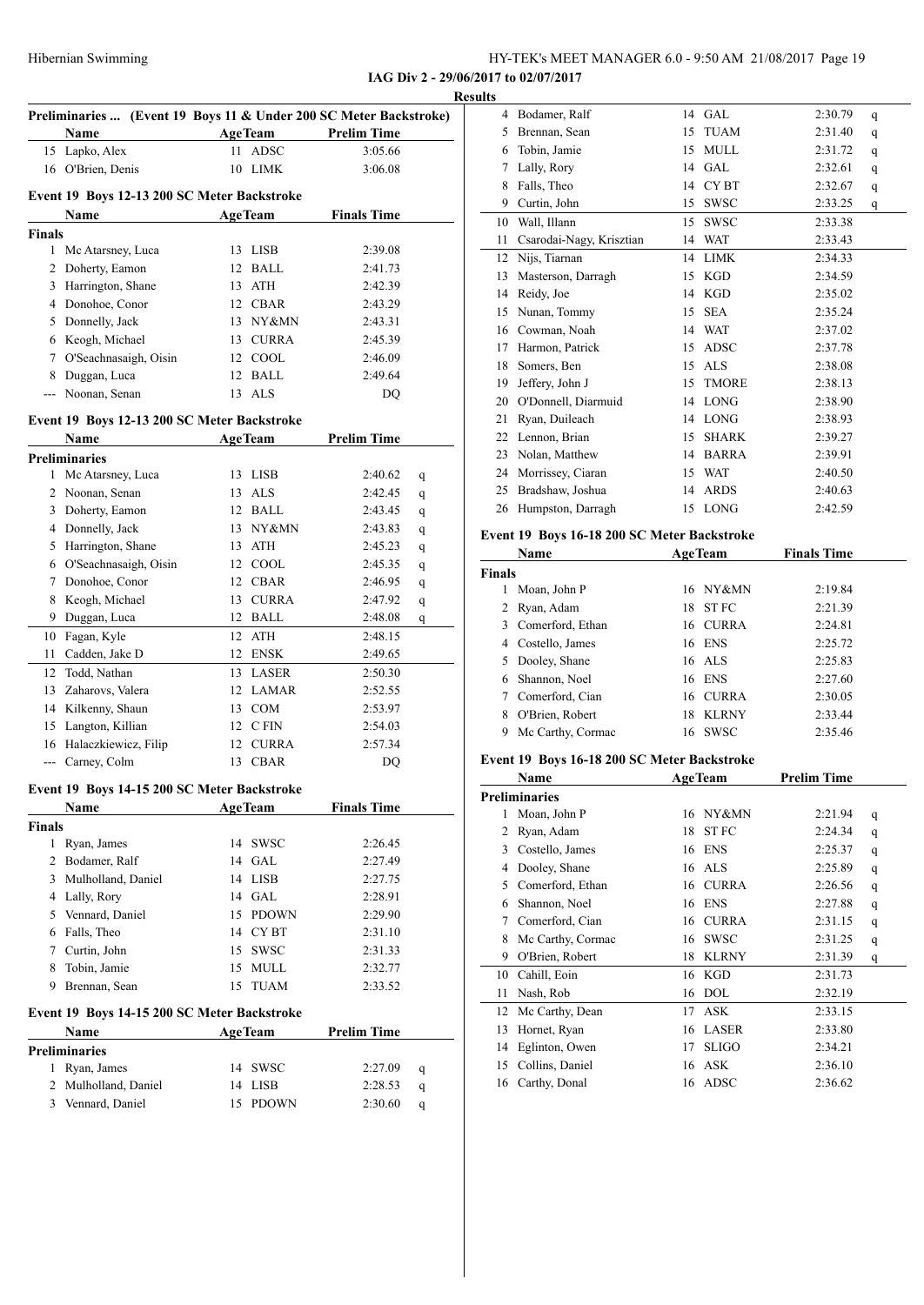**IAG Div 2 - 29/06/2017 to 02/07/2017 Result** 

|               | Event 20 Girls 10 & Under 200 SC Meter IM |                    |                    |   |  |  |  |
|---------------|-------------------------------------------|--------------------|--------------------|---|--|--|--|
|               | Name                                      | <b>AgeTeam</b>     | <b>Finals Time</b> |   |  |  |  |
| <b>Finals</b> |                                           |                    |                    |   |  |  |  |
|               | 1 Byrne, Zara                             | 10 SWSC            | 2:57.21            |   |  |  |  |
|               | 2 Quigley, Zophia                         | 10 ARDS            | 3:03.01            |   |  |  |  |
|               | 3 Sun, Ai Lin                             | 10 TALL            | 3:04.99            |   |  |  |  |
|               | 4 Walsh, Faye                             | 10 ASK             | 3:07.44            |   |  |  |  |
|               | 5 Mc Cormack, Rionagh                     | 10 LONG            | 3:09.21            |   |  |  |  |
|               | 6 Walker, Darcy                           | 10 SLBGH           | 3:13.23            |   |  |  |  |
|               | 7 Humphries, Louisa                       | 10 LARNE           | 3:14.67            |   |  |  |  |
|               | --- O'Connell, Evie                       | 10 DOL             | <b>DNF</b>         |   |  |  |  |
|               | Event 20 Girls 10 & Under 200 SC Meter IM |                    |                    |   |  |  |  |
|               | Name                                      | <b>AgeTeam</b>     | <b>Prelim Time</b> |   |  |  |  |
|               | <b>Preliminaries</b>                      |                    |                    |   |  |  |  |
|               | 1 Byrne, Zara                             | 10 SWSC            | 2:59.87            | q |  |  |  |
|               | 2 Sun, Ai Lin                             | 10 TALL            | 3:05.67            | q |  |  |  |
|               | 3 Quigley, Zophia                         | 10 ARDS            | 3:06.97            | q |  |  |  |
|               | 4 Humphries, Louisa                       | 10 LARNE           | 3:11.37            | q |  |  |  |
|               | 5 Mc Cormack, Rionagh                     | 10 LONG            | 3:12.18            | q |  |  |  |
|               | 6 Walsh, Faye                             | 10 ASK             | 3:12.61            | q |  |  |  |
|               | 7 O'Connell, Evie                         | 10 DOL             | 3:14.16            | q |  |  |  |
|               | 8 Walker, Darcy                           | 10 SLBGH           | 3:14.65            | q |  |  |  |
|               | --- Whitten, Rosie                        | 10 TMORE           | X2:58.42           |   |  |  |  |
|               | Event 20 Girls 11-12 200 SC Meter IM      |                    |                    |   |  |  |  |
|               | Name                                      | <b>AgeTeam</b>     | <b>Finals Time</b> |   |  |  |  |
| <b>Finals</b> |                                           |                    |                    |   |  |  |  |
|               | 1 Griffin, Carol                          | 12<br>SHARK        | 2:49.82            |   |  |  |  |
|               | 2 Mc Grath, Izzy                          | 11<br>DOL          | 2:53.36            |   |  |  |  |
| 3             | Sheehy, Lily                              | 12 ASG             | 2:53.66            |   |  |  |  |
|               | 4 Farr, Lauren                            | 11 SWSC            | 2:53.85            |   |  |  |  |
|               | 5 Greer, Jana                             | 12 BMENA           |                    |   |  |  |  |
|               | 6 Becker, Fallon                          |                    | 2:53.93            |   |  |  |  |
|               |                                           | 12 GLN             | 2:54.72            |   |  |  |  |
|               | 7 O'Bric, Molly                           | 11 TITAN           | 2:56.81            |   |  |  |  |
|               | 8 Aiken, Keira                            | <b>ARDS</b><br>11  | 2:57.72            |   |  |  |  |
|               | 9 Browne, Alice                           | 12 TMORE           | 3:00.40            |   |  |  |  |
|               | Event 20 Girls 11-12 200 SC Meter IM      |                    |                    |   |  |  |  |
|               | Name                                      | <b>AgeTeam</b>     | <b>Prelim Time</b> |   |  |  |  |
|               | <b>Preliminaries</b>                      |                    |                    |   |  |  |  |
| 1             | Griffin, Carol                            | 12<br><b>SHARK</b> | 2:55.06            | q |  |  |  |
| 2             | Farr, Lauren                              | 11<br>SWSC         | 2:56.07            | q |  |  |  |
| 3             | Browne, Alice                             | 12<br>TMORE        | 2:56.57            | q |  |  |  |
|               | 4 O'Bric, Molly                           | 11<br><b>TITAN</b> | 2:56.61            | q |  |  |  |
| 5             | Mc Grath, Izzy                            | 11<br>DOL          | 2:56.75            | q |  |  |  |
| 6             | Greer, Jana                               | 12<br><b>BMENA</b> | 2:56.84            | q |  |  |  |
| 7             | Sheehy, Lily                              | 12<br>ASG          | 2:57.31            | q |  |  |  |
| 8             | Becker, Fallon                            | 12<br><b>GLN</b>   | 2:57.44            | q |  |  |  |
| 9             | Aiken, Keira                              | 11<br>ARDS         | 2:57.97            | q |  |  |  |
| 10            | Regan, Alaoise                            | $\rm{COM}$<br>11   | 2:58.20            |   |  |  |  |
| 11            | Kidney, Isabel                            | 11<br>DOL          | 2:59.67            |   |  |  |  |
| 12            | Reidy, Grace                              | 12<br>KGD          | 2:59.89            |   |  |  |  |
| 13            | Dunne, Eleanor                            | <b>TROJ</b><br>12  | 3:00.97            |   |  |  |  |
| 14            | Horkan, Dearbhla                          | 12<br><b>CLM</b>   | 3:02.62            |   |  |  |  |
| $*15$         | Seward, Grace                             | 12<br>DOL          | 3:02.73            |   |  |  |  |
| $*15$         | O'Flynn, Chloe                            | 12<br><b>DOL</b>   | 3:02.73            |   |  |  |  |
|               |                                           |                    |                    |   |  |  |  |

| ts |                                             |    |             |         |
|----|---------------------------------------------|----|-------------|---------|
| 17 | Ryan, Kiara                                 |    | 11 NRS      | 3:03.31 |
|    | 18 Kidd, Sophie                             |    | 12 LISB     | 3:03.44 |
| 19 | Skelt, Chloe                                |    | 12 TROJ     | 3:05.75 |
|    | 20 Nolan, Sophie                            |    | 12 VIK      | 3:06.05 |
|    | 21 Purcell, Amy                             |    | 12 TEMP     | 3:06.83 |
|    | 22 Mc Caffrey, Anna                         |    | 12 MARL     | 3:06.98 |
|    | 23 Randles, Mia                             | 11 | <b>TEMP</b> | 3:10.72 |
|    | --- Lee, Danielle                           |    | 12 ASG      | DO      |
|    | $1.111$ and $C1.1.12$ and $0.0000$ $M1.1.1$ |    |             |         |

#### **Event 20 Girls 13-14 200 SC Meter IM**

| Name                 |    |              | <b>Finals Time</b>                                                   |  |
|----------------------|----|--------------|----------------------------------------------------------------------|--|
| <b>Finals</b>        |    |              |                                                                      |  |
| Treanor, Sorcha      |    |              | 2:38.75                                                              |  |
| 2 Harty, Lucy        |    |              | 2:39.39                                                              |  |
| 3 Cullen, Charlotte  | 13 | <b>TMORE</b> | 2:40.14                                                              |  |
| 4 Godden, Eleanor    | 13 | KILK         | 2:41.27                                                              |  |
| Allenby, Rachel      |    |              | 2:41.73                                                              |  |
| 6 Hoey, Keri         |    |              | 2:42.92                                                              |  |
| Hayes, Clodagh       |    |              | 2:43.29                                                              |  |
| Murphy, Eabha        | 13 | <b>WAT</b>   | 2:51.68                                                              |  |
| --- Liptrot, Rebekah | 13 | <b>SHARK</b> | DO                                                                   |  |
|                      |    |              | <b>AgeTeam</b><br>14 CLM<br>14 SWSC<br>14 BANB<br>14 BMENA<br>14 DOL |  |

#### **Event 20 Girls 13-14 200 SC Meter IM**

| Name           |                       |    | <b>AgeTeam</b>              | <b>Prelim Time</b> |              |
|----------------|-----------------------|----|-----------------------------|--------------------|--------------|
|                | <b>Preliminaries</b>  |    |                             |                    |              |
| 1              | Harty, Lucy           | 14 | <b>SWSC</b>                 | 2:42.81            | q            |
| $\overline{2}$ | Godden, Eleanor       | 13 | <b>KILK</b>                 | 2:42.85            | q            |
|                | 3 Treanor, Sorcha     | 14 | CLM                         | 2:42.92            | q            |
|                | 4 Hoey, Keri          | 14 | <b>BMENA</b>                | 2:43.46            | q            |
| 5              | Cullen, Charlotte     | 13 | <b>TMORE</b>                | 2:43.94            | q            |
| 6              | Liptrot, Rebekah      | 13 | <b>SHARK</b>                | 2:44.08            | q            |
| 7              | Murphy, Eabha         | 13 | <b>WAT</b>                  | 2:44.88            | q            |
| 8              | Allenby, Rachel       | 14 | <b>BANB</b>                 | 2:45.03            | $\mathbf{q}$ |
| 9              | Hayes, Clodagh        | 14 | DOL                         | 2:45.11            | q            |
| 10             | Adams, Freya A        | 14 | <b>BAN</b>                  | 2:45.71            |              |
| 11             | Mc Partlan, Alice     | 14 | <b>SLIGO</b>                | 2:46.15            |              |
| 12             | Mc Keown, Sasha       | 14 | <b>LISB</b>                 | 2:46.25            |              |
| 13             | Smylie, Ellen         | 14 | PDOWN                       | 2:46.33            |              |
| 14             | King, Sophie          | 14 | <b>TMORE</b>                | 2:46.97            |              |
| 15             | Mc Mullen, Jessica    | 14 | <b>BANB</b>                 | 2:47.01            |              |
| 16             | Krapvina, Anna        | 14 | <b>ALS</b>                  | 2:47.42            |              |
| 17             | Pilcher, Millie       | 13 | <b>CLM</b>                  | 2:47.52            |              |
| 18             | Maloney, Ellie        | 13 | <b>SSEAL</b>                | 2:47.81            |              |
|                | 19 Perets, Katherina  |    | 14 VIK                      | 2:47.82            |              |
| 20             | Woods, Luisa          | 14 | <b>NAC</b>                  | 2:47.87            |              |
| 21             | Baine, Siobhan        | 13 | <b>LARNE</b>                | 2:48.31            |              |
| 22             | Dalton, Robyn         | 13 | <b>NAC</b>                  | 2:48.42            |              |
| 23             | Mc Crea, Olivia       | 13 | CY BT                       | 2:48.53            |              |
|                | 24 Delaney, Kate      | 14 | $\mathop{\rm CLM}\nolimits$ | 2:48.63            |              |
| 25             | Bradley, Aoife        | 14 | <b>TITAN</b>                | 2:48.96            |              |
| 26             | Wolfe, Emily          | 13 | <b>SWSC</b>                 | 2:49.19            |              |
| 27             | Forde, Emma           | 14 | <b>DOL</b>                  | 2:49.28            |              |
| 28             | Drury, Charley        | 14 | <b>LIMK</b>                 | 2:49.36            |              |
| 29             | Jamison, Toni         | 13 | LISB                        | 2:49.58            |              |
| 30             | Cousins-Bolger, Teddy | 13 | KILK                        | 2:49.81            |              |
| 31             | Markey, Ruby          | 13 | <b>ALS</b>                  | 2:49.83            |              |
| 32             | Finnegan, Leah        | 13 | <b>WAT</b>                  | 2:50.01            |              |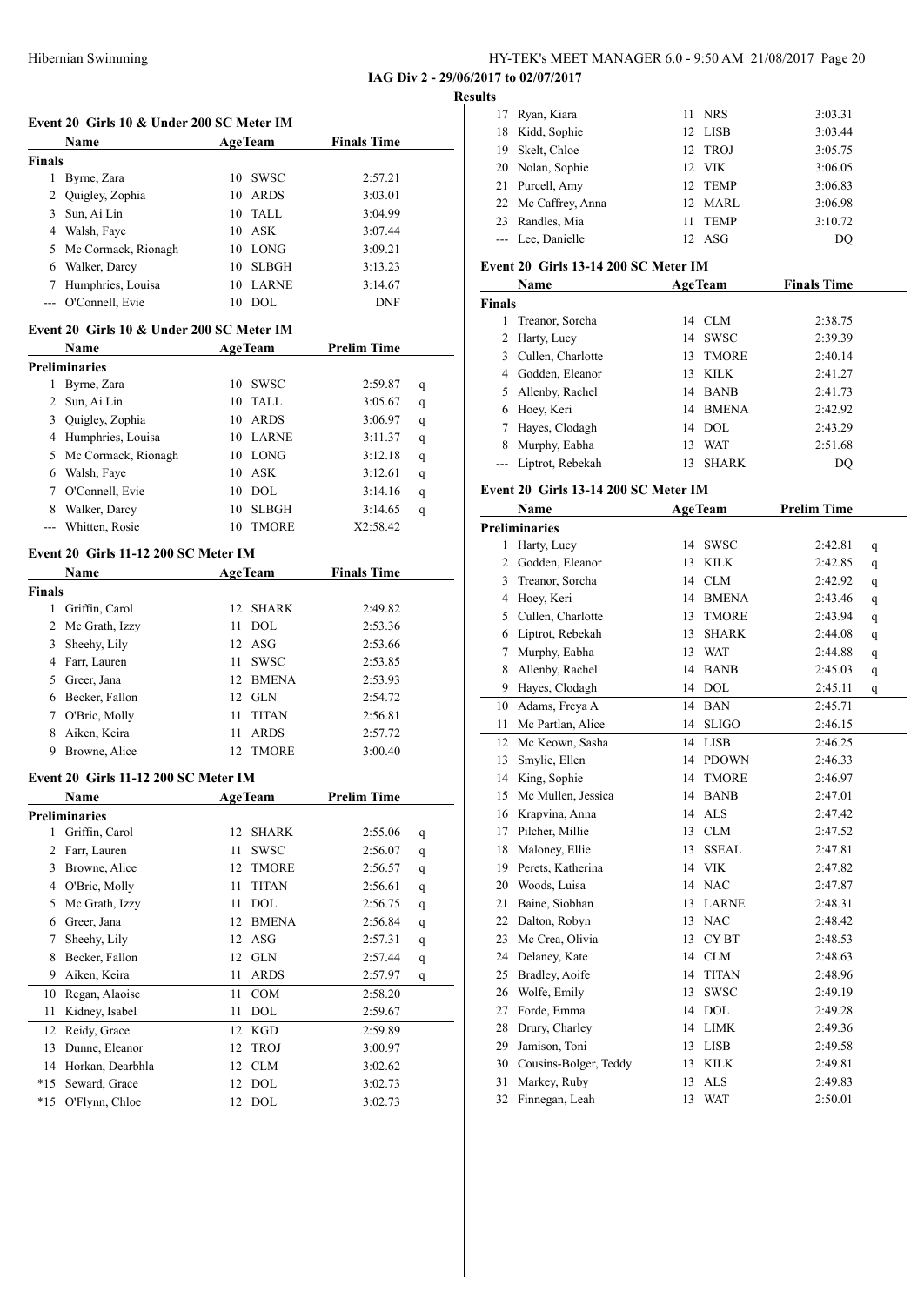**IAG Div 2 - 29/06/2017 to 02/07/2017 Results**

| Preliminaries  (Event 20 Girls 13-14 200 SC Meter IM) |                                      |                |                |                    |              |  |
|-------------------------------------------------------|--------------------------------------|----------------|----------------|--------------------|--------------|--|
|                                                       | Name                                 |                | <b>AgeTeam</b> | <b>Prelim Time</b> |              |  |
| 33                                                    | Nemes, Genoveva                      | 14             | <b>ALS</b>     | 2:50.98            |              |  |
|                                                       | 34 Diggins, Ana Li                   | 14             | <b>CLNM</b>    | 2:51.01            |              |  |
|                                                       | 35 Lowe, Erika                       |                | 13 ATH         | 2:51.04            |              |  |
|                                                       | *36 O'Connor, Hannah                 |                | 13 LIMK        | 2:51.13            |              |  |
| *36                                                   | Ryan, Molly C                        |                | 14 NY&MN       | 2:51.13            |              |  |
| 38                                                    | Urry, Amelia B                       |                | 13 BAN         | 2:51.88            |              |  |
| 39                                                    | Whitten, Lara                        |                | 14 TMORE       | 2:52.03            |              |  |
| 40                                                    | Rocks, Freya                         |                | 13 OLY         | 2:52.19            |              |  |
| 41                                                    | Gallen, Evie                         |                | 14 ARDS        | 2:52.27            |              |  |
|                                                       | 42 O'Donnell, Naoise                 |                | 14 GAL         | 2:52.45            |              |  |
| 43                                                    | Mc Veigh, Elle                       |                | 14 ARMH        | 2:52.72            |              |  |
| 44                                                    | Smialek, Olivia                      |                | 14 ATH         | 2:53.01            |              |  |
| 45                                                    | Dolan, Toni                          |                | 14 LAMAR       | 2:53.04            |              |  |
|                                                       | 46 Ward, Aileen                      |                | 14 ATH         | 2:53.83            |              |  |
| 47                                                    | Davitt, Aoife                        |                | 13 GAL         | 2:53.95            |              |  |
| 48                                                    | Heyburn, Faith E                     |                | 13 TMORE       | 2:54.07            |              |  |
| 49                                                    | Woodside, Holly                      |                | 13 LARNE       | 2:54.26            |              |  |
| 50                                                    | Evans, Clara                         |                | 13 TITAN       | 2:54.45            |              |  |
| 51                                                    | Mc Grath, Rachael E                  |                | 14 TMORE       | 2:54.57            |              |  |
|                                                       | 52 Williams, Keira I                 |                | 13 BAN         | 2:54.58            |              |  |
| 53                                                    | Dunne, Nadya                         | 13             | TEMP           | 3:01.22            |              |  |
| $\overline{\phantom{a}}$                              | Hart, Stephanie O                    |                | 14 NY&MN       | DQ                 |              |  |
|                                                       |                                      |                |                |                    |              |  |
| Event 20 Girls 15-18 200 SC Meter IM                  |                                      |                |                |                    |              |  |
|                                                       | Name                                 |                | <b>AgeTeam</b> | <b>Finals Time</b> |              |  |
| <b>Finals</b>                                         |                                      |                |                |                    |              |  |
| 1                                                     | Mc Evoy, Tara                        | 17             | <b>ENS</b>     | 2:36.43            |              |  |
|                                                       | 2 Smith, Leah                        |                | 17 BREF        | 2:37.42            |              |  |
| 3                                                     | Duane, Lean                          |                | 17 MAL         | 2:38.07            |              |  |
|                                                       | 4 Moloney, Mébh                      |                | 16 KGD         | 2:38.79            |              |  |
|                                                       | 5 O'Reilly, Grainne                  |                | 16 TROJ        | 2:39.91            |              |  |
|                                                       | 6 Cantillon, Sarah                   |                | 16 ENS         | 2:40.81            |              |  |
| 7                                                     | Bryson, Sadhbh                       |                | 17 ALS         | 2:40.94            |              |  |
| 8                                                     | Reidy, Aisling                       |                | 16 ENS         | 2:41.18            |              |  |
| 9                                                     | Boyle, Emma                          |                | 15 BL FN       | 2:42.17            |              |  |
|                                                       | Event 20 Girls 15-18 200 SC Meter IM |                |                |                    |              |  |
|                                                       | Name                                 | <b>AgeTeam</b> |                | <b>Prelim Time</b> |              |  |
|                                                       | <b>Preliminaries</b>                 |                |                |                    |              |  |
| 1                                                     | Smith, Leah                          | 17             | <b>BREF</b>    | 2:37.50            | q            |  |
| 2                                                     | Duane, Lean                          | 17             | MAL            | 2:39.72            | $\mathbf{q}$ |  |
| $\mathbf{3}$                                          | Cantillon, Sarah                     |                | 16 ENS         | 2:39.78            | q            |  |
| $\overline{4}$                                        | Mc Evoy, Tara                        | 17             | ENS            | 2:39.85            | q            |  |
| 5                                                     | Boyle, Emma                          | 15             | <b>BLFN</b>    | 2:39.92            | $\mathbf{q}$ |  |
| 6                                                     | O'Reilly, Grainne                    | 16             | <b>TROJ</b>    | 2:39.94            | $\mathbf{q}$ |  |
| 7                                                     | Reidy, Aisling                       | 16             | <b>ENS</b>     | 2:40.12            | q            |  |
| 8                                                     | Bryson, Sadhbh                       | 17             | <b>ALS</b>     | 2:40.18            | $\mathbf{q}$ |  |
| 9                                                     | Boyd, Hollie                         | 18             | <b>KGD</b>     | 2:40.84            | q            |  |
| 10                                                    | Moloney, Mébh                        | 16             | <b>KGD</b>     | 2:41.28            |              |  |
| 11                                                    | Ryan, Cara                           | 16             | ASG            | 2:41.96            |              |  |
| 12                                                    | Donaghy, Onagh                       | 15             | <b>BMENA</b>   | 2:42.05            |              |  |
| 13                                                    | Killalea, Rachel                     | 17             | <b>MULL</b>    | 2:42.27            |              |  |
| 14                                                    | Downey, Niamh                        | 17             | ST FC          | 2:42.55            |              |  |
| 15                                                    | Punch, Lydia                         | 15             | SWSC           | 2:42.58            |              |  |
| 16                                                    | Childs, Kathryn                      | 18             | <b>ARDS</b>    | 2:43.52            |              |  |

| աւտ           |                                          |    |                |                    |
|---------------|------------------------------------------|----|----------------|--------------------|
|               | 17 O'Connell, Aoife                      | 17 | <b>KGD</b>     | 2:43.66            |
|               | 18 Sinnott, Eve                          | 17 | ST FC          | 2:43.92            |
|               | 19 Murphy, Freya                         | 16 | SHARK          | 2:44.00            |
|               | 20 Barry, Aisling                        |    | 15 WCO         | 2:44.41            |
|               | 21 Mc Donnell, Laura                     |    | 17 ENS         | 2:44.97            |
|               | 22 Gallagher, Maeve                      |    | 16 CBAR        | 2:45.09            |
|               | 23 Gore, Aoife                           |    | 15 WAT         | 2:45.25            |
|               | 24 O'Brien, Margaret                     |    | 16 KLRNY       | 2:45.27            |
|               | 25 Smyth, Ellie                          |    | 16 CYDY        | 2:45.44            |
|               | 26 Harrington, Ciara                     |    | 15 STFC        | 2:45.61            |
|               | 27 Colfer, Danielle                      |    | 15 NRS         | 2:45.64            |
|               | 28 Madigan, Aoife                        |    | 15 ENS         | 2:45.78            |
|               | 29 Deely, Megan                          |    | 16 CBAR        | 2:46.17            |
|               | 30 Begley, Emma                          |    | 17 TUAM        | 2:46.28            |
|               | 31 Forbes, Emma                          |    | 17 ESB         | 2:46.29            |
|               | 32 Johnston, Anna                        |    | 15 PDOWN       | 2:46.65            |
|               | 33 Reynolds, Orlaith                     |    | 17 KLRNY       | 2:46.71            |
|               | 34 O'Meara, Siobhan                      |    | 15 CAR         | 2:46.76            |
|               | 35 Hayes, Evelyn                         |    | 17 KGD         | 2:46.80            |
|               | 36 Sheehan, Lucy                         |    | 15 MAL         | 2:46.81            |
|               | 37 Twohig, Anna                          |    | 16 SWSC        | 2:46.90            |
|               | 38 Mc Grath, Aisling                     |    | 17 ENS         | 2:47.16            |
|               | 39 Lyons, Maria                          |    | 15 SLIGO       | 2:47.70            |
|               | *40 Heyburn, Anna R                      |    | 16 TMORE       | 2:48.01            |
|               | *40 Long, Leah                           |    | 15 KGD         | 2:48.01            |
|               | 42 King, Aine                            | 17 | SWSC           | 2:48.05            |
|               | 43 Mc Weeney, Aine                       |    | 15 LONG        | 2:48.47            |
|               | 44 Seward, Katie                         |    | 16 DOL         | 2:48.59            |
|               | 45 Perkins, Alfrey                       |    | 17 ENS         | 2:48.67            |
|               | 46 Ryan, Shauna                          |    | 16 STFC        | 2:48.69            |
|               | 47 Conway, Fiona                         |    | 15 CBAR        | 2:49.05            |
|               | 48 Flynn, Casey                          |    | 16 ASK         | 2:49.11            |
|               | 49 Whelan, Siobhan                       |    | 15 CLNM        | 2:49.12            |
|               | 50 O'Donoghue, Aoife                     |    | 17 KGD         | 2:49.14            |
| 51            | Judge, Roisin                            |    | 16 BALL        | 2:49.31            |
|               | 52 Grimes, Mia                           |    | 15 ALS         | 2:49.43            |
|               | 53 Burton-Stafford, Kate                 |    | 15 TITAN       | 2:49.75            |
|               | 54 Whelan, Moya                          |    | 17 CLNM        | 2:49.92            |
|               | 55 Keating, Rebecca                      |    | 16 KELLS       | 2:50.14            |
|               | 56 Egerton, Jade                         |    | 16 SPL         | 2:50.15            |
| 57            | Shiels, Ciara                            | 15 | <b>SPL</b>     | 2:50.41            |
|               | 58 O'Neill, Aishling                     | 15 | LASER          | 2:50.50            |
|               | 59 Henehan, Rachel                       |    | 16 CBAR        | 2:50.71            |
|               | 60 Mc Manus, Rebekah                     |    | 15 LASER       | 2:51.12            |
|               | 61 Evans, Caitlin                        | 15 | <b>TITAN</b>   | 2:51.25            |
|               | 62 Wall, Abby                            | 17 | <b>CLNM</b>    | 2:52.14            |
|               | 63 Stewart, Grace                        | 18 | <b>LISB</b>    | 2:53.76            |
|               | 64 Connell, Caoimhe                      | 16 | NY&MN          | 2:57.87            |
|               |                                          |    |                |                    |
|               | Event 21 Boys 11 & Under 200 SC Meter IM |    |                |                    |
|               | Name                                     |    | <b>AgeTeam</b> | <b>Finals Time</b> |
| <b>Finals</b> |                                          |    |                |                    |

| `inals |                       |     |             |         |
|--------|-----------------------|-----|-------------|---------|
|        | Williams, Austin S    |     | 11 BAN      | 2:50.21 |
|        | 2 Berryman, Sebastian |     | 10 ARDS     | 2:50.73 |
|        | 3 Leggett, David      |     | 11 OLY      | 2:51.09 |
|        | 4 Hynes, Mark         |     | 11 LASER    | 2:51.27 |
|        | 5 Breen, Bailey       | 11. | <b>BANB</b> | 2:55.06 |
|        | 6 Maguire, Louis      |     | <b>BREF</b> | 2:57.94 |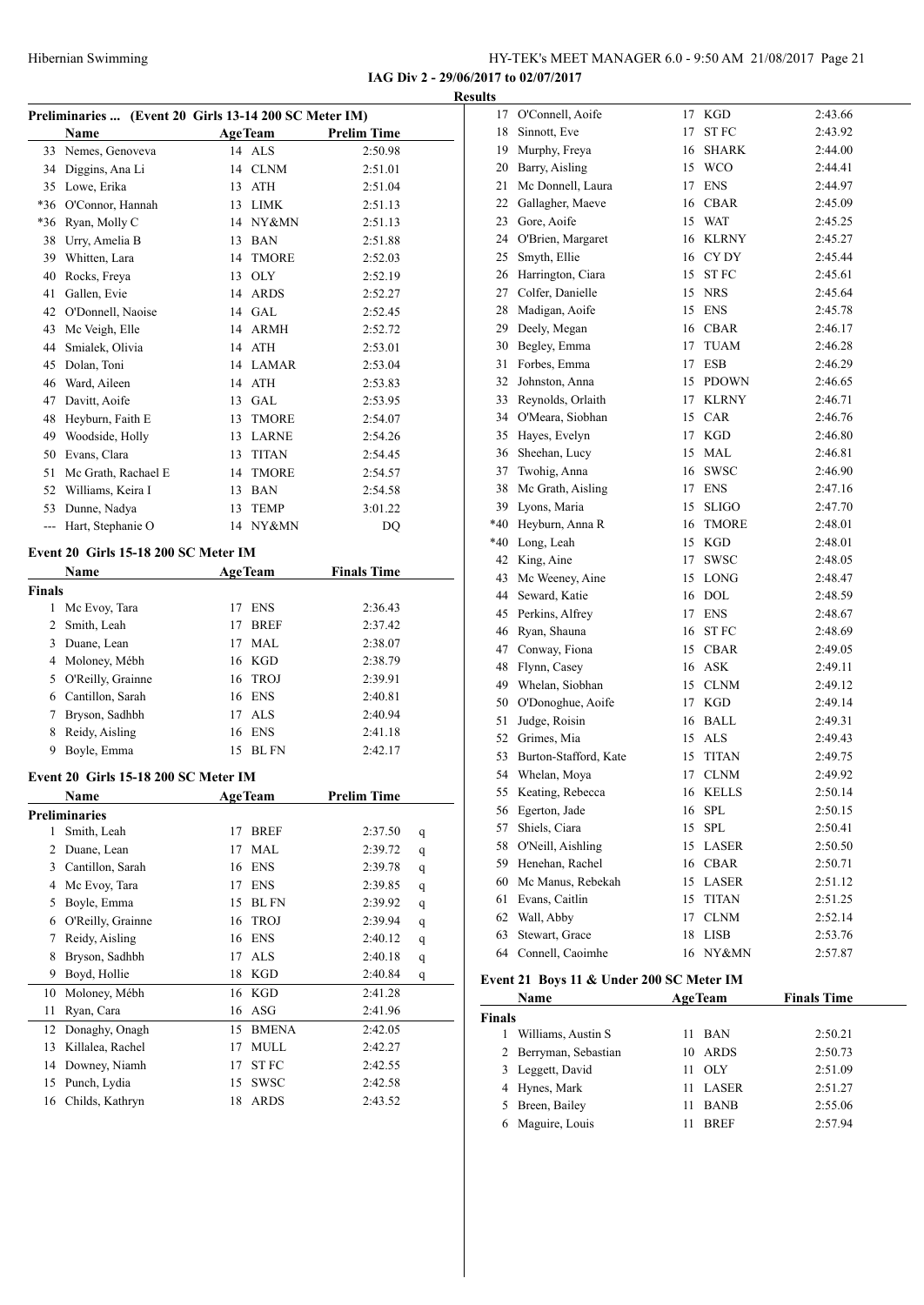| HY-TEK's MEET MANAGER 6.0 - 9:50 AM 21/08/2017 Page 22 |  |
|--------------------------------------------------------|--|
|--------------------------------------------------------|--|

**IAG Div 2 - 29/06/2017 to 02/07/2017**

|                |                                                    |    |                |                    | <b>Result</b> |
|----------------|----------------------------------------------------|----|----------------|--------------------|---------------|
|                | Finals  (Event 21 Boys 11 & Under 200 SC Meter IM) |    |                |                    |               |
|                | Name                                               |    | <b>AgeTeam</b> | <b>Finals Time</b> |               |
|                | 7 Fane, Ricky                                      |    | 10 DOL         | 3:00.20            |               |
|                | 8 Rice, Pearse                                     | 11 | BANB           | 3:04.87            |               |
|                | Event 21 Boys 11 & Under 200 SC Meter IM           |    |                |                    |               |
|                | Name                                               |    | <b>AgeTeam</b> | <b>Prelim Time</b> |               |
|                | <b>Preliminaries</b>                               |    |                |                    |               |
|                | 1 Williams, Austin S                               |    | 11 BAN         | 2:50.12            | q             |
| $\overline{2}$ | Berryman, Sebastian                                | 10 | ARDS           | 2:53.90            | q             |
|                | 3 Hynes, Mark                                      | 11 | LASER          | 2:54.49            | q             |
|                | 4 Leggett, David                                   | 11 | <b>OLY</b>     | 2:54.60            | q             |
|                | 5 Maguire, Louis                                   | 11 | <b>BREF</b>    | 2:57.02            | q             |
|                | 6 Fitzgerald, Conor                                | 11 | <b>SPL</b>     | 2:58.59            | q             |
|                | 7 Rice, Pearse                                     | 11 | <b>BANB</b>    | 3:02.73            | q             |
| 8              | Fane, Ricky                                        | 10 | DOL            | 3:03.77            | q             |
|                | 9 Breen, Bailey                                    | 11 | <b>BANB</b>    | 3:07.28            | q             |
|                | --- Mc Aleer, Aleksandr                            | 11 | <b>GAL</b>     | DQ                 |               |
|                | --- Daly O'Toole, Doran                            |    | $11$ ASG       | DQ                 |               |
|                |                                                    |    |                |                    |               |
|                | Event 21 Boys 12-13 200 SC Meter IM                |    |                |                    |               |
|                | Name                                               |    | AgeTeam        | <b>Finals Time</b> |               |
| <b>Finals</b>  |                                                    |    |                |                    |               |
|                | 1 Rafferty, Ben                                    |    | 13 NY&MN       | 2:39.36            |               |
|                | 2 Duane, David                                     |    | 13 MAL         | 2:44.87            |               |
|                | 3 Purcell, Sam                                     |    | 13 ENS         | 2:45.19            |               |
|                | 4 Riddell, Ben M                                   |    | 12 BAN         | 2:46.54            |               |
|                | 5 Bennett, Luke                                    |    | 12 WAT         | 2:46.86            |               |
|                | 6 Donnelly, Jack                                   |    | 13 NY&MN       | 2:50.54            |               |
|                | 7 O'Connell, Sean                                  |    | 13 DOL         | 2:50.67            |               |
| 8              | Slagter, Callum                                    |    | 12 BAN         | 2:51.04            |               |
|                | 9 Calwell, Luke                                    |    | 12 LARNE       | 2:52.45            |               |
|                | Event 21 Boys 12-13 200 SC Meter IM                |    |                |                    |               |
|                | Name                                               |    | <b>AgeTeam</b> | <b>Prelim Time</b> |               |
|                | <b>Preliminaries</b>                               |    |                |                    |               |
|                | 1 Rafferty, Ben                                    |    | 13 NY&MN       | 2:43.27            | q             |
| 2              | Duane, David                                       | 13 | MAL            | 2:46.58            | q             |
|                | 3 Purcell, Sam                                     |    | 13 ENS         | 2:46.96            | q             |
| 4              | Riddell, Ben M                                     | 12 | <b>BAN</b>     | 2:48.04            | q             |
| 5              | Donnelly, Jack                                     | 13 | NY&MN          | 2:49.38            | q             |
| 6              | O'Connell, Sean                                    | 13 | <b>DOL</b>     | 2:50.53            | $\mathbf q$   |
| 7              | Calwell, Luke                                      | 12 | <b>LARNE</b>   | 2:50.54            | q             |
| 8              | Slagter, Callum                                    | 12 | <b>BAN</b>     | 2:50.74            | q             |
| 9              | Bennett, Luke                                      | 12 | WAT            | 2:50.99            | q             |
| 10             | Fagan, Kyle                                        | 12 | ATH            | 2:51.56            |               |
| 11             | Mc Atarsney, Luca                                  | 13 | LISB           | 2:52.66            |               |
| 12             | Carney, Colm                                       | 13 | CBAR           | 2:53.37            |               |
| 13             | Todd, Nathan                                       | 13 | LASER          | 2:54.22            |               |
| 14             | Noonan, Senan                                      | 13 | ALS            | 2:54.78            |               |
|                | 15 Comiskey, Matthew                               | 13 | <b>BANB</b>    | 2:55.56            |               |
| 16             | Doyle, Jack                                        | 13 | <b>KGD</b>     | 2:55.57            |               |
| 17             | Lennon, Jack                                       | 12 | <b>BANB</b>    | 2:55.94            |               |
| 18             | Mroz, Kamil                                        | 13 | LONG           | 2:55.95            |               |
| 19             | Donohoe, Conor                                     | 12 | CBAR           | 2:56.29            |               |
| 20             | Bell, Carter                                       | 12 | <b>BANB</b>    | 2:56.79            |               |
| 21             | Trinchinet, Adrian                                 |    | 13 NAC         | 2:57.49            |               |
|                |                                                    |    |                |                    |               |

| ults          |                                     |                |             |                    |
|---------------|-------------------------------------|----------------|-------------|--------------------|
|               | 22 Coyle, David                     |                | 12 ADSC     | 2:58.71            |
|               | 23 Lambe, Johnny                    | 13.            | SSEAL       | 2:59.44            |
|               | 24 Morrow, Lawson                   | 13.            | <b>BANB</b> | 2:59.82            |
|               | 25 Gillespie, Ross                  |                | 13 TMORE    | 3:01.02            |
|               | Event 21 Boys 14-15 200 SC Meter IM |                |             |                    |
| Name          |                                     | <b>AgeTeam</b> |             | <b>Finals Time</b> |
| <b>Finals</b> |                                     |                |             |                    |
|               | $1 \times 1$                        |                | 15.0001171  | 0.25.25            |

|   | 1 Vennard, Daniel    | 15 PDOWN | 2:25.35 |
|---|----------------------|----------|---------|
|   | 2 Ryan, James        | 14 SWSC  | 2:31.15 |
| 3 | Carter, Niall        | 15 CBAR  | 2:31.26 |
|   | 4 O'Rourke, Diarmuid | 15 TUAM  | 2:32.51 |
|   | 5 Donoghue, Sean     | 15 LAMAR | 2:32.81 |
|   | 6 Ryan, Seadhna      | 15 LONG  | 2:33.07 |
|   | 7 Lally, Rory        | $14$ GAL | 2:35.29 |
|   | Lamont, Adam         | 15 BMENA | 2:35.96 |
| 9 | Eble Killeen, Rossa  | 15 COOL  | 2:36.85 |

#### **Event 21 Boys 14-15 200 SC Meter IM**

|      | Name                 | <b>AgeTeam</b> |              | <b>Prelim Time</b> |   |
|------|----------------------|----------------|--------------|--------------------|---|
|      | <b>Preliminaries</b> |                |              |                    |   |
| 1    | Vennard, Daniel      | 15             | <b>PDOWN</b> | 2:28.56            | q |
| 2    | Ryan, James          | 14             | <b>SWSC</b>  | 2:33.67            | q |
| 3    | Lally, Rory          | 14             | GAL          | 2:33.78            | q |
| 4    | Ryan, Seadhna        | 15             | <b>LONG</b>  | 2:33.86            | q |
| 5    | O'Rourke, Diarmuid   | 15             | <b>TUAM</b>  | 2:34.42            | q |
| 6    | Lamont, Adam         | 15             | <b>BMENA</b> | 2:34.67            | q |
| 7    | Carter, Niall        | 15             | <b>CBAR</b>  | 2:35.09            | q |
| $*8$ | Donoghue, Sean       | 15             | <b>LAMAR</b> | 2:35.11            | q |
| $*8$ | Eble Killeen, Rossa  | 15             | COOL         | 2:35.11            | q |
| 10   | Curtin, John         | 15             | <b>SWSC</b>  | 2:36.19            |   |
| 11   | Mc Inerney, Conor    | 15             | ASG          | 2:36.23            |   |
| 12   | O'Keeffe, Fintan     | 14             | <b>MAL</b>   | 2:37.25            |   |
| 13   | Naughton, Ben        | 14             | GAL          | 2:37.27            |   |
| 14   | Mitchell, Orin M     | 15             | <b>SLIGO</b> | 2:37.52            |   |
| 15   | Sheedy, Liam         | 14             | CY DY        | 2:38.16            |   |
| 16   | Mulholland, Daniel   | 14             | <b>LISB</b>  | 2:38.21            |   |
| 17   | Bodamer, Ralf        | 14             | <b>GAL</b>   | 2:38.36            |   |
| 18   | Conway, Ciaran       | 15             | <b>TROJ</b>  | 2:38.38            |   |
| 19   | O'Donovan, Dylan     | 15             | <b>ASG</b>   | 2:38.66            |   |
| 20   | Reidy, Joe           | 14             | KGD          | 2:38.98            |   |
| 21   | Lennon, Brian        | 15             | <b>SHARK</b> | 2:41.62            |   |
| 22   | Harmon, Patrick      | 15             | <b>ADSC</b>  | 2:42.42            |   |
| 23   | Foley, Cillian       | 15             | <b>NRS</b>   | 2:42.65            |   |
| 24   | Malashnyak, Edwin    | 14             | <b>ATH</b>   | 2:42.85            |   |
| 25   | Nijs, Tiarnan        | 14             | <b>LIMK</b>  | 2:43.73            |   |
| 26   | Jeffery, John J      | 15             | <b>TMORE</b> | 2:43.88            |   |

#### **Event 21 Boys 16-18 200 SC Meter IM**

|               | EVERY 21 DOYS 10-10 200 BC MERCI 1M |                |             |                    |  |  |  |  |
|---------------|-------------------------------------|----------------|-------------|--------------------|--|--|--|--|
|               | Name                                | <b>AgeTeam</b> |             | <b>Finals Time</b> |  |  |  |  |
| <b>Finals</b> |                                     |                |             |                    |  |  |  |  |
| 1             | Kelly, Mikey                        |                | 18 CLNM     | 2:23.94            |  |  |  |  |
|               | 2 De Lacey, Luke                    | 17             | <b>TEMP</b> | 2:25.14            |  |  |  |  |
| 3             | Purcell, Ben                        |                | 16 ENS      | 2:26.31            |  |  |  |  |
|               | 4 Leahy, Niklas                     |                | 16 DOL      | 2:26.70            |  |  |  |  |
|               | 5 Martin, Dylan                     | 18.            | SLIGO       | 2:28.31            |  |  |  |  |
| 6             | Cahill, Sean                        | 18             | KGD         | 2:28.38            |  |  |  |  |
|               |                                     |                |             |                    |  |  |  |  |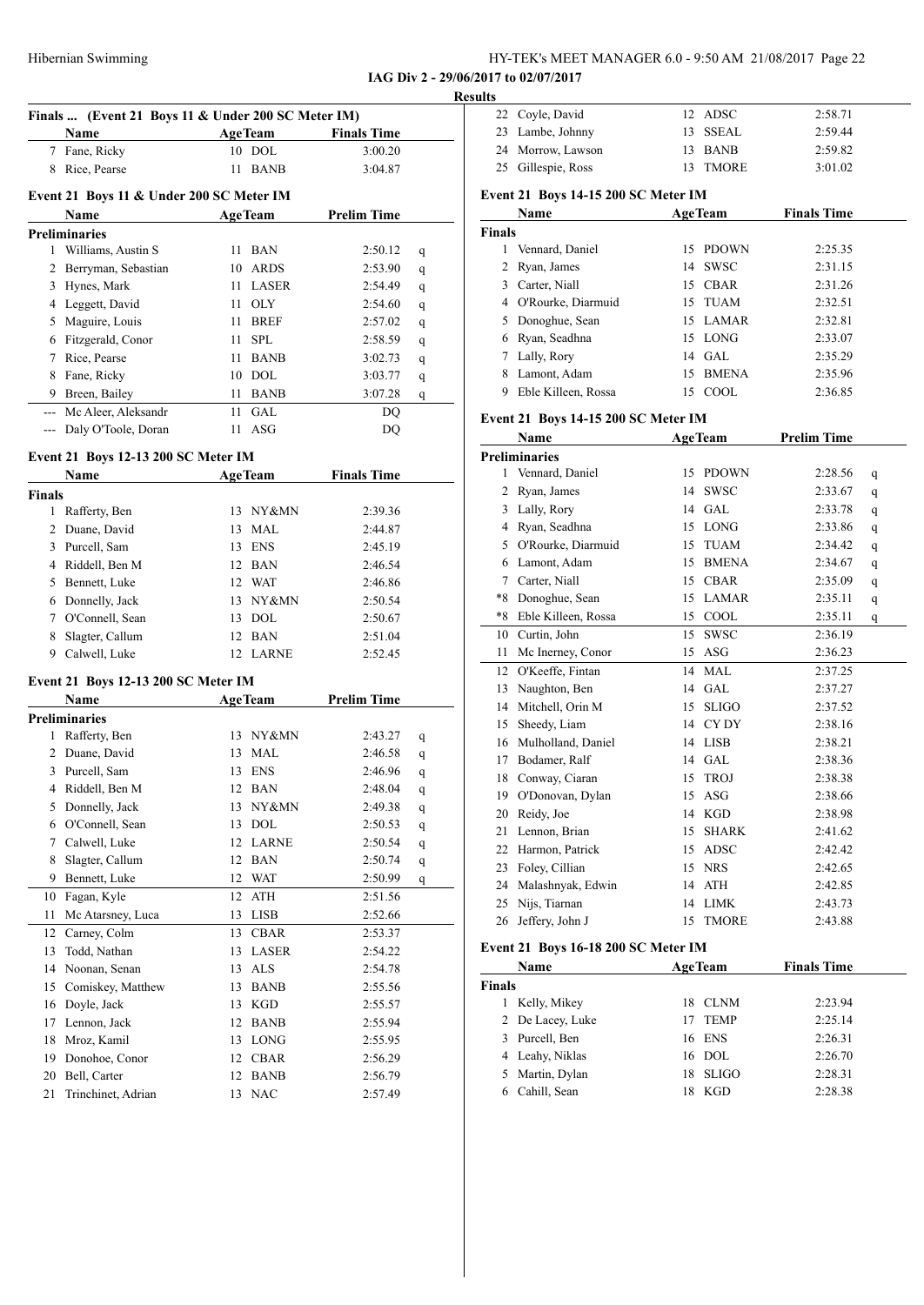| HY-TEK's MEET MANAGER 6.0 - 9:50 AM 21/08/2017 Page 23 |  |
|--------------------------------------------------------|--|
| IAG Div 2 - 29/06/2017 to 02/07/2017                   |  |

**Results**

|                | Name                                             | AgeTeam            | <b>Finals Time</b> |
|----------------|--------------------------------------------------|--------------------|--------------------|
|                | 7 Martin, Adam                                   | <b>NAC</b><br>18   | 2:29.09            |
|                | 8 Hayes / Breheny, Iarlaith                      | KGD<br>16          | 2:30.10            |
|                | 9 O'Connor, Darragh                              | 16 GLN             | 2:32.40            |
|                | Event 21 Boys 16-18 200 SC Meter IM              |                    |                    |
|                | Name                                             | <b>AgeTeam</b>     | <b>Prelim Time</b> |
|                | <b>Preliminaries</b>                             |                    |                    |
|                | 1 Myers, Nick                                    | SWSC<br>17         | 2:23.54            |
|                | 2 Kelly, Mikey                                   | 18 CLNM            | 2:26.51            |
|                | 3 Leahy, Niklas                                  | 16 DOL             | 2:27.36            |
|                | 4 De Lacey, Luke                                 | 17 TEMP            | 2:28.18            |
|                | 5 Martin, Adam                                   | 18 NAC             | 2:28.74            |
|                | 6 Cahill, Sean                                   | 18 KGD             | 2:29.17            |
|                | 7 Purcell, Ben                                   | 16 ENS             | 2:29.62            |
|                | 8 Martin, Dylan                                  | <b>SLIGO</b><br>18 | 2:29.97            |
|                | 9 Hayes / Breheny, Iarlaith                      | 16 KGD             | 2:31.14            |
| 10             | O'Connor, Darragh                                | 16 GLN             | 2:31.19            |
| 11             | Collins, Daniel                                  | 16 ASK             | 2:31.30            |
|                | 12 Overton, Jordan                               | 18 LAMAR           | 2:31.39            |
|                | 13 O'Brien, Robert                               | 18 KLRNY           | 2:31.67            |
|                | 14 Burns, Jamie                                  | 16 STFC            | 2:32.93            |
|                | 15 Kelly, Donncha                                | 17 NAC             | 2:33.14            |
|                | 16 Logan, James                                  | 17 BMENA           | 2:33.24            |
|                | 17 Grogan, Conor                                 | 17 ENS             | 2:33.49            |
|                | 18 Nash, Rob                                     | 16 DOL             | 2:33.50            |
|                | 19 Reck, Niall                                   | 18 WEX             | 2:33.62            |
|                | 20 Woods, Padraig                                | 16 KGD             | 2:35.16            |
|                | 21 Carthy, Donal                                 | 16 ADSC            | 2:35.24            |
|                | 22 Kenny-Carroll, Christian                      | 16 LAMAR           | 2:35.94            |
|                | 23 Merrigan, Eoin                                | 17 LIMK            | 2:36.16            |
|                |                                                  |                    |                    |
|                | 24 O'Shaughnessy, Jack                           | 18 ASK             | 2:37.21            |
|                | 25 Battersby, Aaron                              | 16 NAC             | 2:37.40            |
|                | 26 Carey, Oisin                                  | 16 LASER           | 2:43.92            |
|                | --- Mahony, Conor B                              | 17 ENS             | DQ                 |
|                | --- Cahill, Eoin                                 | 16 KGD             | DQ                 |
|                | Event 22 Girls 10 & Under 400 SC Meter Freestyle |                    |                    |
|                | <b>Name</b>                                      | <b>AgeTeam</b>     | <b>Finals Time</b> |
| 1              | Byrne, Zara                                      | 10<br><b>SWSC</b>  | 5:34.49            |
| 2              | Sun, Ai Lin                                      | 10<br>TALL         | 5:37.07            |
| 3              | Mc Cormack, Rionagh                              | 10<br>LONG         | 5:58.97            |
| 4              | Walker, Darcy                                    | 10<br>SLBGH        | 6:01.65            |
| ---            | Whitten, Rosie                                   | <b>TMORE</b><br>10 | X5:29.07           |
|                | Event 22 Girls 11-12 400 SC Meter Freestyle      |                    |                    |
|                | <b>Name</b>                                      | <b>AgeTeam</b>     | <b>Finals Time</b> |
| 1              | Regan, Alaoise                                   | COM<br>11          | 5:24.08            |
| $\overline{2}$ | Kidd, Sophie                                     | 12<br>LISB         | 5:26.05            |
| 3              | Sheehy, Lily                                     | 12<br>ASG          | 5:28.59            |
|                | 4 Becker, Fallon                                 | 12 GLN             | 5:36.76            |
|                | 5 Browne, Alice                                  | 12<br><b>TMORE</b> | 5:36.99            |
| 6              | Randles, Mia                                     | 11<br><b>TEMP</b>  | 5:39.91            |
| 7              | Skelt, Chloe                                     | 12<br><b>TROJ</b>  | 5:40.72            |
| 8              | Monaghan, Riona                                  | 11<br>ESB          | 5:42.28            |
| 9              | Farr, Rachel                                     | <b>SWSC</b><br>12  | 5:52.38            |
|                |                                                  |                    |                    |

|                | Event 22 Girls 13-14 400 SC Meter Freestyle<br>Name |    | <b>AgeTeam</b> | <b>Finals Time</b> |
|----------------|-----------------------------------------------------|----|----------------|--------------------|
|                | 1 Perkins, Sybil                                    |    | 14 ENS         | 4:55.86            |
|                | 2 Kristiansen, Mia                                  | 13 | ASG            | 4:59.09            |
|                | 3 Harty, Lucy                                       |    | 14 SWSC        | 5:00.03            |
|                | 4 Mc Nair, Ella                                     |    | 13 TEMP        | 5:00.24            |
|                | 5 Godden, Eleanor                                   |    | 13 KILK        | 5:02.10            |
|                | 6 Rocks, Freya                                      |    | 13 OLY         | 5:02.92            |
|                | 7 Forde, Emma                                       |    | 14 DOL         | 5:05.89            |
|                | 8 Lowe, Erika                                       |    | 13 ATH         | 5:05.96            |
|                | 9 Mc Mullen, Jessica                                |    | 14 BANB        | 5:08.42            |
|                | 10 Perets, Katherina                                |    | 14 VIK         | 5:09.01            |
| 11 -           | Menown, Abigail                                     |    | 14 LISB        | 5:09.38            |
|                | 12 Krapvina, Anna                                   |    | 14 ALS         | 5:09.84            |
|                | 13 Mc Crea, Olivia                                  |    | 13 CYBT        | 5:10.24            |
|                | 14 Nemes, Genoveva                                  |    | 14 ALS         | 5:10.62            |
|                | 15 Adams, Freya A                                   |    | 14 BAN         | 5:10.72            |
|                | 16 Mc Keown, Sasha                                  |    | 14 LISB        | 5:11.06            |
|                | 17 Byrne, Kate                                      |    | 14 ESB         | 5:11.08            |
| 18             | Moynihan, Larasati                                  |    | 13 MAL         | 5:11.46            |
|                | 19 Davitt, Aoife                                    |    | 13 GAL         | 5:12.12            |
| 20             | Gaffney, Emma                                       |    | 14 LIMK        | 5:12.17            |
| 21             | Woods, Luisa                                        |    | 14 NAC         | 5:12.25            |
|                | 22 Killalea, Meabh                                  |    | 14 MULL        | 5:12.73            |
| 23             | Mc Kinney, Mia                                      |    | 13 CYDY        | 5:13.10            |
| 24             | Whelan, Katie                                       |    | 14 ALS         | 5:13.37            |
|                | 25 Allenby, Rachel                                  |    | 14 BANB        | 5:15.52            |
|                | 26 Mc Namara, Emily                                 |    | 14 LIMK        | 5:15.62            |
| 27             | Smialek, Olivia                                     |    | 14 ATH         | 5:16.03            |
|                | 28 O'Brien, Saoirse                                 |    | 13 ESB         | 5:18.97            |
|                | 29 Milosevic, Sara                                  |    | 14 TROJ        | 5:19.18            |
|                | 30 Diggins, Ana Li                                  |    | 14 CLNM        | 5:19.45            |
| 31             | Bradley, Aoife                                      |    | 14 TITAN       | 5:21.14            |
|                | 32 Cullen, Charlotte                                |    | 13 TMORE       | 5:23.19            |
|                | 33 Cosgrave, Mena                                   |    | 14 ESB         | 5:24.18            |
| 34             | Smylie, Ellen                                       |    | 14 PDOWN       | 5:26.22            |
|                | 35 Irwin, Kitty                                     | 13 | SWSC           | 5:27.45            |
|                | 36 Evans, Clara                                     | 13 | <b>TITAN</b>   | 5:33.18            |
|                | Event 22 Girls 15-18 400 SC Meter Freestyle         |    |                |                    |
|                | Name                                                |    | <b>AgeTeam</b> | <b>Finals Time</b> |
|                | 1 Mc Evoy, Tara                                     |    | 17 ENS         | 4:48.45            |
|                | 2 Doherty, Ella                                     | 15 | <b>ENS</b>     | 4:51.96            |
|                | 3 Duane, Lean                                       |    | 17 MAL         | 4:53.88            |
| $\overline{A}$ | $C = 11.11$                                         |    | 17.37T         | 1.5100             |

| Event 22 Girls 15-18 400 SC Meter Freestyle |  |  |  |  |
|---------------------------------------------|--|--|--|--|
|                                             |  |  |  |  |

|    | Name              |    | <b>AgeTeam</b> | <b>Finals Time</b> |  |
|----|-------------------|----|----------------|--------------------|--|
| 1  | Mc Evoy, Tara     | 17 | <b>ENS</b>     | 4:48.45            |  |
| 2  | Doherty, Ella     | 15 | <b>ENS</b>     | 4:51.96            |  |
| 3  | Duane, Lean       | 17 | MAL            | 4:53.88            |  |
| 4  | Curtin, Hollie    | 17 | VIK            | 4:54.09            |  |
| 5  | Killalea, Rachel  | 17 | <b>MULL</b>    | 4:54.89            |  |
| 6  | O'Reilly, Grainne | 16 | <b>TROJ</b>    | 4:55.17            |  |
| 7  | Foran, Ellen      | 17 | <b>SPL</b>     | 4:55.44            |  |
| 8  | Shiels, Ciara     | 15 | <b>SPL</b>     | 4:55.56            |  |
| 9  | Colfer, Danielle  |    | 15 NRS         | 4:56.88            |  |
| 10 | Ferris, Chloe     | 17 | MAL            | 4:57.09            |  |
| 11 | O'Neill, Leah     | 16 | <b>ENS</b>     | 4:58.90            |  |
| 12 | Logan, Katie      | 15 | <b>BMENA</b>   | 4:59.65            |  |
| 13 | Smyth, Ellie      |    | 16 CYDY        | 5:00.03            |  |
| 14 | Deely, Megan      | 16 | <b>CBAR</b>    | 5:00.36            |  |
| 15 | Childs, Kathryn   | 18 | <b>ARDS</b>    | 5:00.55            |  |
| 16 | Gore, Aoife       | 15 | WAT            | 5:01.54            |  |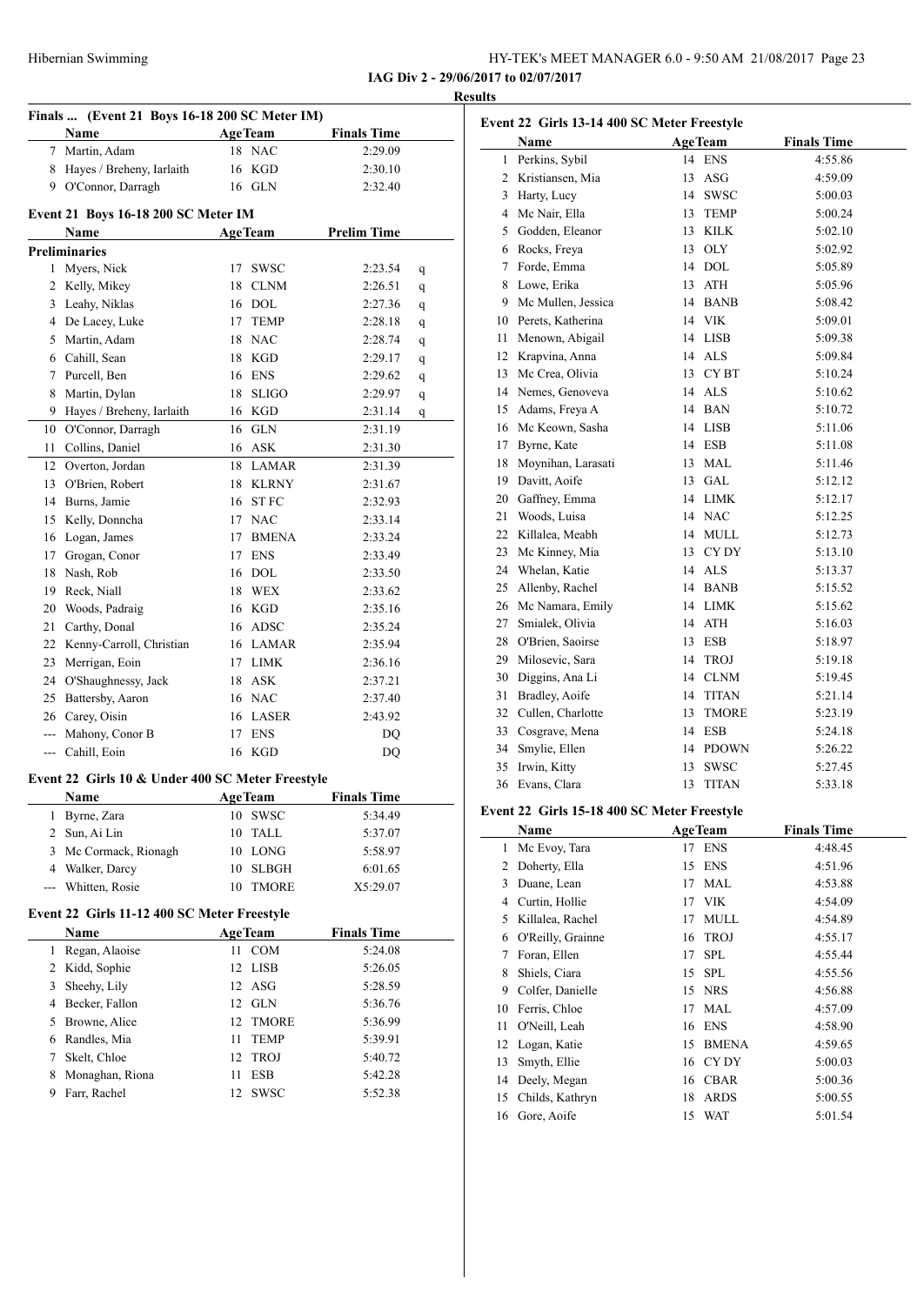| HY-TEK's MEET MANAGER 6.0 - 9:50 AM 21/08/2017 Page 24 |  |
|--------------------------------------------------------|--|
| IAG Div 2 - 29/06/2017 to 02/07/2017                   |  |

**Results**

#### **(Event 22 Girls 15-18 400 SC Meter Freestyle)**

| $\frac{1}{2}$ only to to too be mean incerned. |                      |                  |              |                    |  |  |
|------------------------------------------------|----------------------|------------------|--------------|--------------------|--|--|
|                                                | Name                 | <b>AgeTeam</b>   |              | <b>Finals Time</b> |  |  |
| 17                                             | Mc Evoy, Kate        | 15 ESB           |              | 5:02.24            |  |  |
| 18                                             | Conway, Fiona        | 15               | <b>CBAR</b>  | 5:03.07            |  |  |
| 19                                             | Twohig, Anna         | 16               | <b>SWSC</b>  | 5:03.91            |  |  |
| 20                                             | O'Connell, Aoife     | 17               | <b>KGD</b>   | 5:05.47            |  |  |
| 21                                             | Robinson, Petra      | 15               | <b>STFC</b>  | 5:05.77            |  |  |
| 22                                             | Hayes, Evelyn        | 17               | <b>KGD</b>   | 5:05.86            |  |  |
| 23                                             | Ryan, Shauna         | 16               | <b>STFC</b>  | 5:06.15            |  |  |
| 24                                             | Clarke, Emily        | 16               | <b>ASG</b>   | 5:06.40            |  |  |
| 25                                             | Moloney, Mébh        | 16               | KGD          | 5:07.33            |  |  |
| 26                                             | Seward, Katie        | 16               | <b>DOL</b>   | 5:08.65            |  |  |
| 27                                             | O'Brien, Margaret    | 16               | <b>KLRNY</b> | 5:08.67            |  |  |
| 28                                             | Somers, Ruth         | 15               | <b>ALS</b>   | 5:09.57            |  |  |
| 29                                             | Honan, Ella          | 16               | <b>ENS</b>   | 5:10.51            |  |  |
| 30                                             | Mc Weeney, Aine      | 15               | <b>LONG</b>  | 5:12.61            |  |  |
| 31                                             | Perkins, Alfrey      | 17               | <b>ENS</b>   | 5:12.98            |  |  |
| 32                                             | Connolly, Niamh      | 16               | <b>SWSC</b>  | 5:15.57            |  |  |
| 33                                             | Galland, Ellie       | 15               | <b>SWSC</b>  | 5:15.89            |  |  |
| 34                                             | Taylor, Aoife        | 16               | <b>GLN</b>   | 5:16.13            |  |  |
| 35                                             | Griffin, Caoimhe     | 17               | TULL         | 5:16.18            |  |  |
| 36                                             | Milne, Aoife w       | 17               | <b>CSC</b>   | 5:17.60            |  |  |
| 37                                             | King, Aine           | 17               | <b>SWSC</b>  | 5:20.83            |  |  |
| 38                                             | O'Meara, Siobhan     | 15               | <b>CAR</b>   | 5:20.99            |  |  |
| 39                                             | Barrett, Ava         | 15               | <b>LIMK</b>  | 5:32.95            |  |  |
| ---                                            | Kouwenberg, Annelies | <b>FER</b><br>15 |              | <b>DNF</b>         |  |  |

#### **Event 23 Boys 11 & Under 200 SC Meter Breaststroke**

|        | <b>Name</b>         | <b>AgeTeam</b>    | <b>Finals Time</b> |
|--------|---------------------|-------------------|--------------------|
| Finals |                     |                   |                    |
| 1      | Williams, Austin S  | <b>BAN</b><br>11  | 2:59.65            |
| 2      | Leggett, David      | -OLY<br>11        | 3:03.22            |
| 3      | Pau, David          | <b>PORT</b><br>11 | 3:11.09            |
| 4      | Hynes, Mark         | LASER<br>11       | 3:12.50            |
| 5      | Breen, Bailey       | <b>BANB</b><br>11 | 3:22.07            |
| 6      | Mc Bride, Sean      | TALL<br>11        | 3:22.22            |
|        | Mc Aleer, Aleksandr | GAL.<br>11        | 3:29.87            |
| 8      | Delaney, Jack       | CLM<br>11         | 3:31.51            |
| 9      | Kilcommons, Alan    | <b>COM</b>        | 3:33.28            |

#### **Event 23 Boys 11 & Under 200 SC Meter Breaststroke**

|    | <b>Name</b>          | <b>AgeTeam</b> |             | <b>Prelim Time</b> |   |
|----|----------------------|----------------|-------------|--------------------|---|
|    | <b>Preliminaries</b> |                |             |                    |   |
| 1  | Williams, Austin S   | 11             | <b>BAN</b>  | 3:06.79            | q |
| 2  | Leggett, David       | 11             | <b>OLY</b>  | 3:07.75            | q |
| 3  | Hynes, Mark          | 11             | LASER       | 3:20.98            | q |
| 4  | Breen, Bailey        | 11             | <b>BANB</b> | 3:22.52            | q |
| 5  | Pau, David           | 11             | <b>PORT</b> | 3:23.70            | q |
| 6  | Mc Bride, Sean       | 11             | TALL        | 3:26.21            | q |
| 7  | Mc Aleer, Aleksandr  | 11             | GAL.        | 3:27.23            | q |
| 8  | Kilcommons, Alan     | 11             | <b>COM</b>  | 3:31.37            | q |
| 9  | Delaney, Jack        | 11             | <b>CLM</b>  | 3:31.95            | q |
| 10 | Francis, Thomas      | 11             | WEX         | 3:32.60            |   |
| 11 | Fitzgerald, Conor    | 11             | SPL         | 3:33.19            |   |
| 12 | Murphy, Jamie        | 11             | <b>SWSC</b> | 3:38.45            |   |

|               | Event 23 Boys 12-13 200 SC Meter Breaststroke |                |              |                    |  |  |  |
|---------------|-----------------------------------------------|----------------|--------------|--------------------|--|--|--|
|               | Name                                          | <b>AgeTeam</b> |              | <b>Finals Time</b> |  |  |  |
| <b>Finals</b> |                                               |                |              |                    |  |  |  |
|               | Langton, Killian                              |                | 12 C FIN     | 3:03.07            |  |  |  |
| 2             | O'Connell, Sean                               | 13.            | DOL.         | 3:05.69            |  |  |  |
| $*3$          | Calwell, Luke                                 |                | 12 LARNE     | 3:06.70            |  |  |  |
| $*3$          | Slagter, Callum                               |                | 12 BAN       | 3:06.70            |  |  |  |
| 5             | Trinchinet, Adrian                            |                | 13 NAC       | 3:07.67            |  |  |  |
| 6             | Mulhall, John                                 |                | 12 TROJ      | 3:09.39            |  |  |  |
|               | Wajzczuk, Kayle                               | 13             | <b>SLIGO</b> | 3:11.59            |  |  |  |
| 8             | Comiskey, Matthew                             | 13             | <b>BANB</b>  | 3:14.78            |  |  |  |
| 9             | Fahey, Ronan                                  | 12.            | <b>TROJ</b>  | 3:16.68            |  |  |  |

#### **Event 23 Boys 12-13 200 SC Meter Breaststroke**

|     | Name                 |    | <b>AgeTeam</b> | <b>Prelim Time</b> |   |
|-----|----------------------|----|----------------|--------------------|---|
|     | <b>Preliminaries</b> |    |                |                    |   |
| 1   | Trinchinet, Adrian   | 13 | <b>NAC</b>     | 3:07.74            | q |
| 2   | Langton, Killian     | 12 | C FIN          | 3:08.56            | q |
| 3   | O'Connell, Sean      | 13 | <b>DOL</b>     | 3:08.88            | q |
| 4   | Slagter, Callum      | 12 | <b>BAN</b>     | 3:09.15            | q |
| 5   | Calwell, Luke        | 12 | <b>LARNE</b>   | 3:12.06            | q |
| 6   | Wajzczuk, Kayle      | 13 | <b>SLIGO</b>   | 3:13.02            | q |
| 7   | Comiskey, Matthew    | 13 | <b>BANB</b>    | 3:14.03            | q |
| 8   | Mulhall, John        | 12 | <b>TROJ</b>    | 3:14.37            | q |
| 9   | Fahey, Ronan         | 12 | <b>TROJ</b>    | 3:14.63            | q |
| 10  | Lennon, Jack         | 12 | <b>BANB</b>    | 3:14.92            |   |
| 11  | Duane, David         | 13 | <b>MAL</b>     | 3:15.89            |   |
| 12  | Nevin, Alexander     | 12 | <b>PORT</b>    | 3:17.40            |   |
| 13  | Jennings, Euan       | 12 | <b>SHARK</b>   | 3:17.84            |   |
| 14  | Joyce-Whyte, Ewan    | 12 | <b>ATH</b>     | 3:18.52            |   |
| 15  | Donohoe, Conor       | 12 | <b>CBAR</b>    | 3:19.13            |   |
| 16  | Murphy, Adam         | 12 | <b>CBAR</b>    | 3:20.06            |   |
| 17  | Morrow, Lawson       | 13 | <b>BANB</b>    | 3:20.60            |   |
| 18  | Raffo, Ryan          | 12 | <b>LISB</b>    | 3:21.45            |   |
| 19  | Coyle, David         | 12 | <b>ADSC</b>    | 3:22.93            |   |
| 20  | Roberts, Caolan      | 13 | <b>SLBGH</b>   | 3:25.00            |   |
| 21  | Clifford, Eimhin     | 12 | C FIN          | 3:25.68            |   |
| --- | Gillespie, Ross      | 13 | <b>TMORE</b>   | DO                 |   |

#### **Event 23 Boys 14-15 200 SC Meter Breaststroke**

|        | Name               |     | <b>AgeTeam</b> | <b>Finals Time</b> |  |
|--------|--------------------|-----|----------------|--------------------|--|
| Finals |                    |     |                |                    |  |
|        | Vennard, Daniel    |     | 15 PDOWN       | 2:45.53            |  |
|        | 2 Mitchell, Orin M |     | 15 SLIGO       | 2:48.41            |  |
| 3      | Donoghue, Sean     |     | 15 LAMAR       | 2:50.13            |  |
| 4      | Naughton, Ben      |     | $14$ GAL       | 2:51.03            |  |
| 5      | Blanchard, Fergal  |     | 14 LASER       | 2:51.95            |  |
| 6      | O'Rourke, Diarmuid | 15. | TUAM           | 2:52.22            |  |
|        | Carter, Niall      |     | 15 CBAR        | 2:52.88            |  |
| 8      | Lally, Rory        |     | 14 GAL         | 2:53.42            |  |
| 9      | Kenny, Joseph      | 14  | <b>TALL</b>    | 2:53.86            |  |

#### **Event 23 Boys 14-15 200 SC Meter Breaststroke**

| <b>Name</b>          | <b>AgeTeam</b> | <b>Prelim Time</b> |  |
|----------------------|----------------|--------------------|--|
| <b>Preliminaries</b> |                |                    |  |
| 1 Vennard, Daniel    | 15 PDOWN       | 2:50.36<br>a       |  |
| 2 Mitchell, Orin M   | 15 SLIGO       | 2:52.07            |  |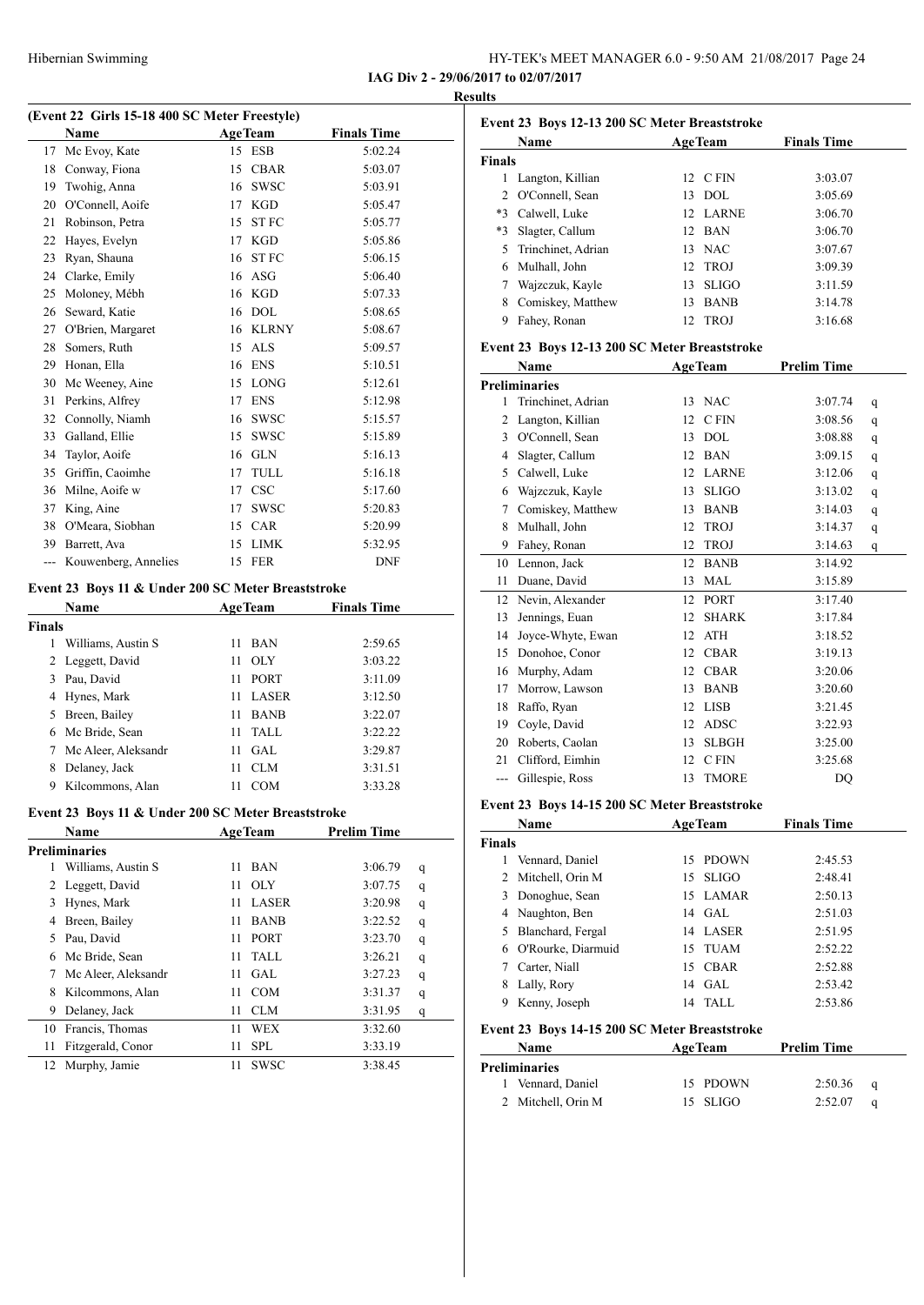| HY-TEK's MEET MANAGER 6.0 - 9:50 AM 21/08/2017 Page 25 |  |
|--------------------------------------------------------|--|
|--------------------------------------------------------|--|

**IAG Div 2 - 29/06/2017 to 02/07/2017**

|               | Preliminaries  (Event 23 Boys 14-15 200 SC Meter Breaststroke) |    |                |                    |             |
|---------------|----------------------------------------------------------------|----|----------------|--------------------|-------------|
|               | Name                                                           |    | <b>AgeTeam</b> | <b>Prelim Time</b> |             |
|               | 3 Carter, Niall                                                |    | 15 CBAR        | 2:53.10            | q           |
|               | 4 Naughton, Ben                                                |    | 14 GAL         | 2:53.15            | q           |
|               | 5 O'Rourke, Diarmuid                                           |    | 15 TUAM        | 2:53.62            | q           |
|               | 6 Donoghue, Sean                                               |    | 15 LAMAR       | 2:54.84            | q           |
|               | 7 Blanchard, Fergal                                            |    | 14 LASER       | 2:55.55            | q           |
|               | 8 Lally, Rory                                                  |    | 14 GAL         | 2:56.20            | q           |
|               | 9 Kenny, Joseph                                                | 14 | TALL           | 2:56.34            | q           |
|               | 10 Kasinski, Pawel                                             | 15 | <b>DOL</b>     | 2:56.66            |             |
| 11            | Harris, Pierre                                                 |    | 14 WAT         | 2:59.18            |             |
|               | 12 Jeffery, John J                                             | 15 | <b>TMORE</b>   | 2:59.99            |             |
| 13            | Tobin, Jamie                                                   |    | 15 MULL        | 3:01.57            |             |
|               | 14 Clark, Alex                                                 |    | 15 SHARK       | 3:02.07            |             |
|               | 15 Hayes, Darragh                                              |    | 15 WAT         | 3:02.31            |             |
|               | 16 Lennon, Brian                                               |    | 15 SHARK       | 3:08.20            |             |
|               | 17 Mc Stay, Keven                                              |    | 15 NY&MN       | 3:08.51            |             |
|               |                                                                |    |                |                    |             |
|               | --- Morrissey, Ciaran                                          | 15 | WAT            | DQ                 |             |
|               | --- Sheedy, Liam                                               |    | 14 CYDY        | DQ                 |             |
|               | --- Reynolds, Nicolas                                          | 15 | <b>TROJ</b>    | DQ                 |             |
|               | Event 23 Boys 16-18 200 SC Meter Breaststroke                  |    |                |                    |             |
|               | Name                                                           |    | <b>AgeTeam</b> | <b>Finals Time</b> |             |
| <b>Finals</b> |                                                                |    |                |                    |             |
| 1             | Martin, Dylan                                                  | 18 | <b>SLIGO</b>   | 2:44.31            |             |
|               | 2 Leahy, Niklas                                                |    | 16 DOL         | 2:45.41            |             |
|               | 3 O'Connor, Joseph                                             |    | 16 GLN         | 2:46.14            |             |
|               | 4 O'Leary, Paul                                                |    | 16 KLRNY       | 2:46.24            |             |
|               | 5 Murray, Ronan                                                |    | 18 KGD         | 2:48.88            |             |
|               | 6 De Lacey, Luke                                               |    | 17 TEMP        | 2:49.19            |             |
|               | 7 O'Brien, Robert                                              | 18 | KLRNY          | 2:49.96            |             |
|               |                                                                | 16 | LASER          | 2:54.58            |             |
| 9             | 8 Hornet, Ryan<br>Mc Namara, Michael                           |    | 16 CLM         | 2:57.82            |             |
|               |                                                                |    |                |                    |             |
|               | Event 23 Boys 16-18 200 SC Meter Breaststroke                  |    |                |                    |             |
|               | Name                                                           |    | <b>AgeTeam</b> | <b>Prelim Time</b> |             |
|               | <b>Preliminaries</b>                                           |    |                |                    |             |
| 1             | Martin, Dylan                                                  | 18 | <b>SLIGO</b>   | 2:45.28            | q           |
| 2             | O'Connor, Joseph                                               | 16 | <b>GLN</b>     | 2:47.96            | q           |
| 3             | O'Leary, Paul                                                  |    | 16 KLRNY       | 2:48.15            | q           |
| 4             | Murray, Ronan                                                  | 18 | KGD            | 2:48.94            | q           |
| 5             | Leahy, Niklas                                                  | 16 | <b>DOL</b>     | 2:49.92            | q           |
| 6             | De Lacey, Luke                                                 | 17 | <b>TEMP</b>    | 2:50.37            | $\mathbf q$ |
| 7             | Hornet, Ryan                                                   | 16 | LASER          | 2:51.35            | $\mathbf q$ |
| 8             | O'Brien, Robert                                                | 18 | <b>KLRNY</b>   | 2:51.77            | q           |
| 9             | Mc Namara, Michael                                             | 16 | CLM            | 2:51.79            | q           |
|               | Zaidan, Rico                                                   | 16 | <b>ALS</b>     | 2:53.93            |             |
|               |                                                                | 16 | <b>SWSC</b>    | 2:54.12            |             |
| 10            |                                                                |    |                |                    |             |
| 11            | Mc Carthy, Cormac                                              |    |                |                    |             |
| 12            | Comerford, Ethan                                               | 16 | <b>CURRA</b>   | 2:55.64            |             |
| 13            | Carthy, Donal                                                  | 16 | <b>ADSC</b>    | 2:56.15            |             |
| 14            | Nash, Rob                                                      | 16 | DOL            | 2:56.68            |             |
| 15            | Burns, Jamie                                                   | 16 | <b>STFC</b>    | 2:56.73            |             |
| 16            | Golden, Conor                                                  | 16 | <b>WAT</b>     | 2:56.74            |             |
| 17            | Cahill, Eoin                                                   | 16 | KGD            | 2:56.77            |             |
| 18            | Cahill, Sean                                                   | 18 | KGD            | 2:57.72            |             |
| 19            | Merrigan, Eoin<br>Carey, Oisin                                 | 17 | <b>LIMK</b>    | 2:57.79            |             |

| esults |                   |         |          |  |  |  |
|--------|-------------------|---------|----------|--|--|--|
|        | 21 Keogh, Patrick | 17 ASG  | 3:02.32  |  |  |  |
|        | --- Nowak, Adrian | 17 TULL | X2:47.45 |  |  |  |

# **Event 24 Girls 10 & Under 200 SC Meter Breaststroke**

| <b>Name</b>             | <b>AgeTeam</b> | <b>Finals Time</b> |
|-------------------------|----------------|--------------------|
| Finals                  |                |                    |
| 1 Mc Cormack, Rionagh   | 10 LONG        | 3:16.23            |
| 2 Walker, Darcy         | 10 SLBGH       | 3:27.63            |
| Railton, Michelle<br>3. | TUAM<br>10     | 3:28.38            |
| 4 Martin, Lucy          | ATH<br>10      | 3:30.77            |

#### **Event 24 Girls 10 & Under 200 SC Meter Breaststroke**

| <b>Name</b> |                       | <b>AgeTeam</b> | Prelim Time |   |
|-------------|-----------------------|----------------|-------------|---|
|             | <b>Preliminaries</b>  |                |             |   |
|             | 1 Mc Cormack, Rionagh | 10 LONG        | 3:24.85     | q |
|             | 2 Railton, Michelle   | 10 TUAM        | 3:29.39     | a |
| 3.          | Walker, Darcy         | 10 SLBGH       | 3:29.46     | a |
|             | 4 Martin, Lucy        | 10 ATH         | 3:37.39     | a |

#### **Event 24 Girls 11-12 200 SC Meter Breaststroke**

|               | Name               |    | <b>AgeTeam</b> | <b>Finals Time</b> |  |
|---------------|--------------------|----|----------------|--------------------|--|
| <b>Finals</b> |                    |    |                |                    |  |
|               | Mc Grath, Izzy     |    | $11$ DOL       | 3:09.64            |  |
|               | 2 Reidy, Grace     |    | 12 KGD         | 3:10.80            |  |
| 3             | Skelt, Chloe       |    | 12 TROJ        | 3:11.10            |  |
|               | 4 Kidney, Isabel   | 11 | DOL.           | 3:11.53            |  |
| 5.            | Dunne, Eleanor     |    | 12 TROJ        | 3:11.76            |  |
|               | 6 Mc Caffrey, Anna |    | 12 MARL        | 3:14.55            |  |
|               | Kidd, Sophie       |    | 12 LISB        | 3:14.75            |  |
| 8             | Fox, Evelyn        |    | 12 KGD         | 3:16.38            |  |
|               | Griffin, Carol     | 12 | SHARK          | 3:16.56            |  |

#### **Event 24 Girls 11-12 200 SC Meter Breaststroke**

|    | Name                      | <b>AgeTeam</b> |              | <b>Prelim Time</b> |   |
|----|---------------------------|----------------|--------------|--------------------|---|
|    | <b>Preliminaries</b>      |                |              |                    |   |
| 1  | Kidney, Isabel            | 11             | <b>DOL</b>   | 3:14.32            | q |
| 2  | Skelt, Chloe              | 12             | <b>TROJ</b>  | 3:15.26            | q |
| 3  | Griffin, Carol            | 12             | <b>SHARK</b> | 3:16.03            | q |
| 4  | Reidy, Grace              | 12             | <b>KGD</b>   | 3:16.14            | q |
| 5  | Mc Caffrey, Anna          | 12             | <b>MARL</b>  | 3:16.39            | q |
| 6  | Dunne, Eleanor            | 12             | <b>TROJ</b>  | 3:16.81            | q |
| 7  | Kidd, Sophie              | 12             | <b>LISB</b>  | 3:18.21            | q |
| 8  | Mc Grath, Izzy            | 11             | <b>DOL</b>   | 3:18.29            | q |
| 9  | Fox, Evelyn               | 12             | <b>KGD</b>   | 3:21.35            | q |
| 10 | Aiken, Keira              | 11             | <b>ARDS</b>  | 3:21.85            |   |
| 11 | Cosgrove, Sarah           | 12             | <b>CBAR</b>  | 3:22.28            |   |
| 12 | Lee, Danielle             | 12             | <b>ASG</b>   | 3:23.52            |   |
| 13 | O'Flynn, Chloe            | 12             | <b>DOL</b>   | 3:23.62            |   |
| 14 | Seward, Grace             | 12             | <b>DOL</b>   | 3:24.67            |   |
| 15 | Garanzuay, Marina         | 11             | <b>TROJ</b>  | 3:25.01            |   |
| 16 | Morris, Leah              | 12             | <b>SS</b>    | 3:26.93            |   |
| 17 | Corkery, Hannah           | 12             | <b>SPL</b>   | 3:26.94            |   |
| 18 | Mc Crory, Dia             | 12             | <b>BANB</b>  | 3:28.82            |   |
| 19 | Maloney, Sinead           | 12             | <b>ESB</b>   | 3:29.92            |   |
| 20 | Connaughton- Jones, Ciara | 12             | <b>SLIGO</b> | 3:30.66            |   |
| 21 | Swann, Isabelle           | 12             | <b>ASK</b>   | 3:31.09            |   |
| 22 | Black, Kate               | 12             | <b>ESB</b>   | 3:32.60            |   |
|    |                           |                |              |                    |   |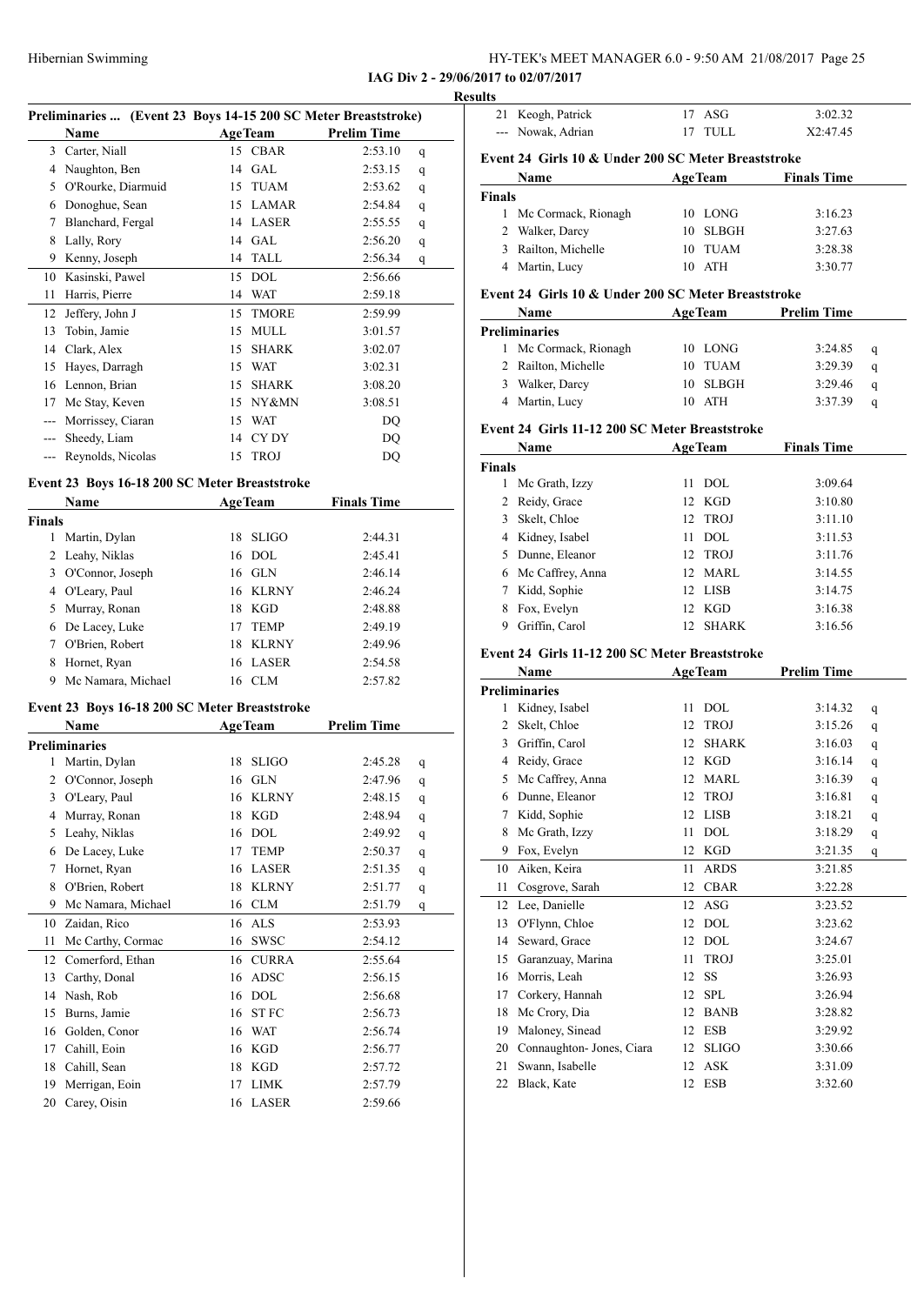| HY-TEK's MEET MANAGER 6.0 - 9:50 AM 21/08/2017 Page 26 |  |
|--------------------------------------------------------|--|
| IAG Div 2 - 29/06/2017 to 02/07/2017                   |  |

41 Baine, Siobhan 13 LARNE 3:18.14

**Results**

| Event 24 Girls 13-14 200 SC Meter Breaststroke |                                                |    |                      |                    |   |  |
|------------------------------------------------|------------------------------------------------|----|----------------------|--------------------|---|--|
|                                                | Name                                           |    | <b>AgeTeam</b>       | <b>Finals Time</b> |   |  |
| <b>Finals</b>                                  |                                                |    |                      |                    |   |  |
| $\mathbf{1}$                                   | Shivnen, Amy                                   |    | 14 ALS               | 2:54.08            |   |  |
| $\overline{2}$                                 | Perry, Jane                                    | 14 | <b>STFC</b>          | 2:59.28            |   |  |
| 3                                              | Doyle, Ruth                                    |    | 13 WAT               | 3:01.68            |   |  |
|                                                | 4 Urry, Amelia B                               |    | 13 BAN               | 3:01.80            |   |  |
|                                                | 5 O'Connor, Hannah                             |    | 13 LIMK              | 3:02.57            |   |  |
|                                                | 6 Hayes, Clodagh                               |    | 14 DOL               | 3:03.32            |   |  |
| 7                                              | Milosevic, Sara                                |    | 14 TROJ              | 3:03.91            |   |  |
|                                                | 8 Liptrot, Rebekah                             | 13 | <b>SHARK</b>         | 3:03.96            |   |  |
| 9                                              | Smylie, Ellen                                  |    | 14 PDOWN             | 3:05.61            |   |  |
|                                                |                                                |    |                      |                    |   |  |
|                                                | Event 24 Girls 13-14 200 SC Meter Breaststroke |    |                      |                    |   |  |
|                                                | Name                                           |    | <b>AgeTeam</b>       | <b>Prelim Time</b> |   |  |
|                                                | <b>Preliminaries</b>                           |    |                      |                    |   |  |
| 1.                                             | Shivnen, Amy                                   |    | 14 ALS               | 2:56.89            | q |  |
|                                                | 2 Doyle, Ruth                                  | 13 | <b>WAT</b>           | 3:01.12            | q |  |
|                                                | 3 Perry, Jane                                  | 14 | <b>STFC</b>          | 3:03.70            | q |  |
|                                                | 4 Urry, Amelia B                               |    | 13 BAN               | 3:03.97            | q |  |
|                                                | 5 Liptrot, Rebekah                             | 13 | <b>SHARK</b>         | 3:04.80            | q |  |
|                                                | 6 Hayes, Clodagh                               |    | 14 DOL               | 3:05.63            | q |  |
|                                                | 7 Milosevic, Sara                              |    | 14 TROJ              | 3:06.19            | q |  |
|                                                | 8 O'Connor, Hannah                             |    | 13 LIMK              | 3:06.34            | q |  |
| 9                                              | Smylie, Ellen                                  |    | 14 PDOWN             | 3:07.62            | q |  |
| 10                                             | Williams, Keira I                              |    | 13 BAN               | 3:08.30            |   |  |
| 11                                             | Pilcher, Millie                                |    | 13 CLM               | 3:08.50            |   |  |
| *12                                            | Krapvina, Anna                                 |    | 14 ALS               | 3:08.80            |   |  |
|                                                | *12 Mc Nair, Ella                              | 13 | <b>TEMP</b>          | 3:08.80            |   |  |
|                                                | 14 Goff, Rachel                                |    | 14 WAT               | 3:09.09            |   |  |
|                                                | 15 Woodside, Holly                             |    | 13 LARNE             | 3:09.70            |   |  |
|                                                | 16 Hayes, Sophie                               |    | 14 WAT               | 3:10.22            |   |  |
|                                                | 17 Mc Polin, Rose                              |    | 13 NY&MN             | 3:10.29            |   |  |
|                                                | 18 Murphy, Eabha                               |    | 13 WAT               | 3:10.62            |   |  |
|                                                | 19 Mc Donough, Tara E                          |    | 13 BAN               | 3:11.03            |   |  |
|                                                | 20 Fee, Laoise                                 |    | 14 CFIN              | 3:12.01            |   |  |
| 21                                             | Dolan, Toni                                    |    | 14 LAMAR             | 3:12.08            |   |  |
| 22                                             | Rock, Clara                                    |    | 14 CURRA             | 3:12.54            |   |  |
| 23                                             | Davitt, Aoife                                  | 13 | <b>GAL</b>           | 3:12.62            |   |  |
|                                                | 24 Ryan, Molly C                               |    | 14 NY&MN             | 3:12.87            |   |  |
| 25                                             | Perets, Katherina                              |    | 14 VIK               | 3:13.01            |   |  |
| $*26$                                          | Mc Veigh, Elle                                 | 14 | <b>ARMH</b>          | 3:13.28            |   |  |
| $*26$                                          | Murphy, Laoise                                 |    | 14 NAC               | 3:13.28            |   |  |
| 28                                             | Moynihan, Larasati                             | 13 | MAL                  | 3:14.12            |   |  |
| 29                                             | Lipscomb, Hannah                               | 14 | <b>MULST</b>         | 3:14.14            |   |  |
| 30                                             | Degnan, Natasha                                | 13 | <b>LARNE</b>         | 3:14.51            |   |  |
| 31                                             | Collins, Ava                                   | 14 | CLNM                 | 3:14.62            |   |  |
| 32                                             | Kolganova, Alisa                               | 13 | <b>LIMK</b>          | 3:15.12            |   |  |
| 33                                             | Mc Gill, Ciara                                 | 13 | <b>BREF</b>          | 3:15.18            |   |  |
| 34                                             | Duffy, Aoibheann                               | 14 | <b>ALS</b>           | 3:15.74            |   |  |
| 35                                             | Boersma, Sorcha                                |    | 13 BANB              | 3:15.76            |   |  |
| 36                                             | Jamison, Toni                                  | 13 | LISB                 | 3:15.92            |   |  |
|                                                | 37 Carroll, Anna                               | 13 | DOL                  | 3:16.38            |   |  |
| 38                                             | Mc Grath, Rachael E                            | 14 | <b>TMORE</b>         | 3:16.52            |   |  |
| 39                                             | Desmond, Emer                                  | 14 | TROJ                 | 3:17.25            |   |  |
|                                                | 40 Ward, Aileen                                | 14 | $\operatorname{ATH}$ | 3:17.90            |   |  |

| 42     | Harris, Sophie                                 |    | 13 KFSHR       | 3:18.22            |   |
|--------|------------------------------------------------|----|----------------|--------------------|---|
| *43    | Delaney, Kate                                  |    | 14 CLM         | 3:18.31            |   |
| *43    | Colgan, Rebecca                                |    | 14 LEC         | 3:18.31            |   |
|        | 45 Cugalj, Teodora                             |    | 14 SHARK       | 3:19.37            |   |
|        | 46 Sonebi, Anna                                |    | 14 OLY         | 3:20.13            |   |
|        | 47 Auld, Lauren                                |    | 13 TALL        | 3:20.40            |   |
| 48     | Hart, Stephanie O                              |    | 14 NY&MN       | 3:21.75            |   |
|        | 49 Mc Donald, Rachel                           |    | 13 TMORE       | 3:21.77            |   |
| 50     | Mc Mahon, Zara                                 |    | 14 LAMAR       | 3:23.97            |   |
| 51     | Horkan, Aisling                                |    | 14 CLM         | 3:25.30            |   |
|        | --- Moore, Caoimhe                             |    | 13 LAMAR       | DQ                 |   |
|        | --- Gallen, Evie                               |    | 14 ARDS        | DQ                 |   |
|        | Event 24 Girls 15-18 200 SC Meter Breaststroke |    |                |                    |   |
|        |                                                |    |                |                    |   |
|        | Name                                           |    | <b>AgeTeam</b> | <b>Finals Time</b> |   |
| Finals |                                                |    |                |                    |   |
|        | 1 Colfer, Danielle                             |    | 15 NRS         | 2:57.89            |   |
| 2      | Begley, Emma                                   |    | 17 TUAM        | 2:58.40            |   |
| 3      | O'Donoghue, Aoife                              |    | 17 KGD         | 2:58.78            |   |
| 4      | Bryson, Sadhbh                                 |    | 17 ALS         | 2:59.33            |   |
| 5      | Donaghy, Onagh                                 |    | 15 BMENA       | 3:00.85            |   |
| 6      | Wall, Abby                                     |    | 17 CLNM        | 3:00.87            |   |
| $\tau$ | Markey, Kate                                   |    | 18 STFC        | 3:00.94            |   |
| 8      | Frain, Lauren                                  |    | 15 CLM         | 3:01.20            |   |
| 9      | Boyle, Aoife                                   | 15 | PORT           | 3:01.38            |   |
|        | Event 24 Girls 15-18 200 SC Meter Breaststroke |    |                |                    |   |
|        | Name                                           |    | <b>AgeTeam</b> | <b>Prelim Time</b> |   |
|        |                                                |    |                |                    |   |
|        | <b>Preliminaries</b>                           |    |                |                    |   |
| 1      | Begley, Emma                                   |    | 17 TUAM        | 2:58.78            | q |
| 2      | Bryson, Sadhbh                                 |    | 17 ALS         | 2:58.98            | q |
| 3      | O'Donoghue, Aoife                              |    | 17 KGD         | 2:59.01            | q |
| 4      | Markey, Kate                                   | 18 | <b>STFC</b>    | 2:59.83            | q |
| 5      | Wall, Abby                                     |    | 17 CLNM        | 3:00.08            | q |
|        | 6 Frain, Lauren                                |    | 15 CLM         | 3:00.88            | q |
|        | 7 Colfer, Danielle                             |    | 15 NRS         | 3:01.83            | q |
| 8      | Donaghy, Onagh                                 |    | 15 BMENA       | 3:01.90            | q |
| 9      | Boyle, Aoife                                   |    | 15 PORT        | 3:02.28            | q |
| 10     | Egerton, Jade                                  | 16 | <b>SPL</b>     | 3:02.38            |   |
| 11     | Reidy, Aisling                                 | 16 | <b>ENS</b>     | 3:02.45            |   |
| 12     | Smith, Leah                                    | 17 | <b>BREF</b>    | 3:03.26            |   |
| 13     | Larkin, Anna                                   | 16 | KILK           | 3:03.46            |   |
| 14     | Mc Donnell, Laura                              | 17 | <b>ENS</b>     | 3:03.65            |   |
| 15     | Gallagher, Aoife                               | 17 | <b>SWSC</b>    | 3:03.66            |   |
| 16     | Ryan, Niamh                                    | 16 | KGD            | 3:04.05            |   |
| 17     | Kelly, Emma                                    | 15 | <b>TUAM</b>    | 3:04.25            |   |
| 18     | Ryan, Cara                                     | 16 | ASG            | 3:04.75            |   |
| 19     | Murphy, Freya                                  | 16 | <b>SHARK</b>   | 3:05.43            |   |
| 20     | Boyle, Emma                                    | 15 | BL FN          | 3:05.48            |   |
| 21     | Harte, Caoilfhinn                              | 15 | <b>WAT</b>     | 3:05.97            |   |
| 22     | Grimes, Mia                                    | 15 | ALS            | 3:06.28            |   |
| 23     | O'Neill, Aishling                              |    | 15 LASER       | 3:06.64            |   |
| 24     | Fidgeon, Jennifer                              | 15 | MULL           | 3:08.02            |   |
| 25     | Stewart, Grace                                 | 18 | <b>LISB</b>    | 3:08.30            |   |
| 26     | Evans, Caitlin                                 | 15 | <b>TITAN</b>   | 3:08.55            |   |
| 27     | Boyd, Hollie                                   | 18 | <b>KGD</b>     | 3:08.93            |   |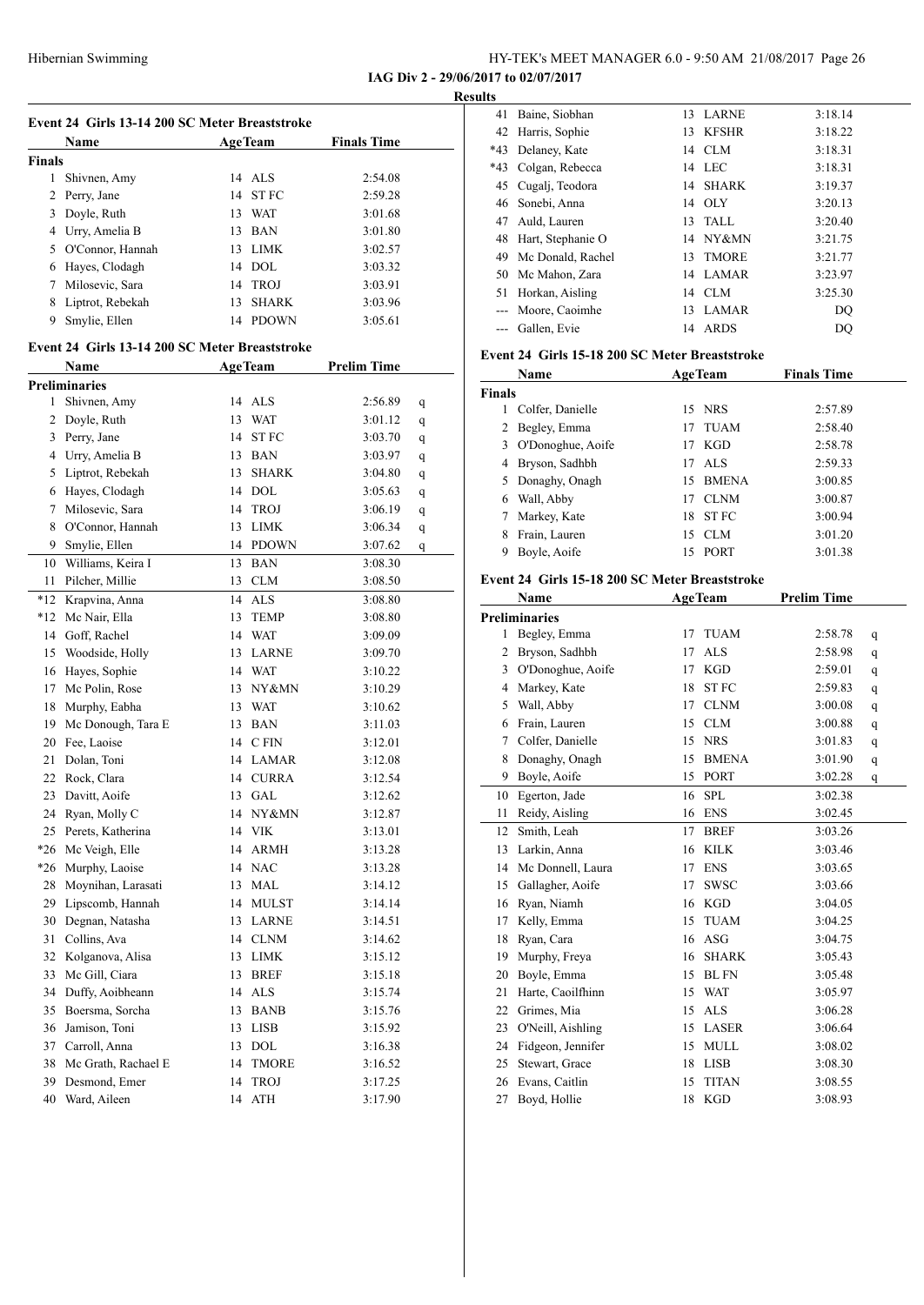| HY-TEK's MEET MANAGER 6.0 - 9:50 AM 21/08/2017 Page 27 |  |
|--------------------------------------------------------|--|
| IAG Div 2 - 29/06/2017 to 02/07/2017                   |  |

**Results**

| Preliminaries  (Event 24 Girls 15-18 200 SC Meter Breaststroke) |                                                  |    |                           |                               |  |
|-----------------------------------------------------------------|--------------------------------------------------|----|---------------------------|-------------------------------|--|
|                                                                 | Name                                             |    | <b>AgeTeam</b>            | <b>Prelim Time</b>            |  |
| 28                                                              | Tallon, Orla                                     |    | 17 VIK                    | 3:09.25                       |  |
|                                                                 | 29 King, Aine                                    | 17 | <b>SWSC</b>               | 3:09.28                       |  |
|                                                                 | 30 Deely, Megan                                  |    | 16 CBAR                   | 3:09.41                       |  |
| 31                                                              | Forbes, Emma                                     |    | 17 ESB                    | 3:09.68                       |  |
|                                                                 | 32 Finnerty, Lára                                |    | 15 CLM                    | 3:09.75                       |  |
| 33                                                              | De Paor, Liadain                                 |    | 17 SPL                    | 3:09.97                       |  |
|                                                                 | 34 Johnston, Anna                                |    | 15 PDOWN                  | 3:11.49                       |  |
|                                                                 | 35 O'Mahony, Niamh                               |    | 15 KGD                    | 3:11.80                       |  |
|                                                                 | 36 Montgomery, Amy                               |    | 15 CYBT                   | 3:14.02                       |  |
|                                                                 | 37 O'Flynn, Jill                                 |    | 15 FER                    | 3:14.85                       |  |
|                                                                 | 38 Reilly, Anoise                                |    | 17 BALL                   | 3:15.79                       |  |
|                                                                 | 39 Mc Keown, Pippa                               |    | 17 LISB                   | 3:16.48                       |  |
|                                                                 | 40 Desmond, Laura                                | 15 | <b>TROJ</b>               | 3:17.53                       |  |
|                                                                 | Event 25 Boys 12-13 200 SC Meter Butterfly       |    |                           |                               |  |
|                                                                 | <b>Name</b>                                      |    | <b>AgeTeam</b>            | <b>Finals Time</b>            |  |
|                                                                 | 1 Halaczkiewicz, Filip                           |    | 12 CURRA                  | 2:53.41                       |  |
|                                                                 | 2 Calwell, Luke                                  | 12 | LARNE                     | 2:58.35                       |  |
|                                                                 | 3 Mroz, Kamil                                    |    | 13 LONG                   | 3:03.88                       |  |
|                                                                 | Event 25 Boys 14-15 200 SC Meter Butterfly       |    |                           |                               |  |
|                                                                 | Name                                             |    | <b>AgeTeam</b>            | <b>Finals Time</b>            |  |
|                                                                 | 1 Ryan, Seadhna                                  |    | 15 LONG                   | 2:37.74                       |  |
|                                                                 | 2 Faherty, Christopher                           |    | 15 LONG                   | 2:41.73                       |  |
| 3                                                               | Dennehy, Conor                                   |    | 14 DOL                    | 2:46.72                       |  |
|                                                                 |                                                  |    |                           |                               |  |
|                                                                 | Event 25 Boys 16-18 200 SC Meter Butterfly       |    |                           |                               |  |
|                                                                 | Name                                             |    | <b>AgeTeam</b>            | <b>Finals Time</b>            |  |
|                                                                 | 1 Dooley, Cian                                   |    | 17 ALS<br>16 DOL          | 2:27.22<br>2:29.30            |  |
|                                                                 | 2 Leahy, Niklas<br>3 Gallagher, Michael          |    | 18 ASK                    | 2:33.21                       |  |
| 4                                                               | Logan, James                                     |    | 17 BMENA                  | 2:36.56                       |  |
|                                                                 |                                                  |    |                           |                               |  |
|                                                                 | Event 26 Girls 10 & Under 200 SC Meter Butterfly |    |                           |                               |  |
| 1                                                               | Name<br>Sun, Ai Lin                              |    | <b>AgeTeam</b><br>10 TALL | <b>Finals Time</b><br>3:24.55 |  |
|                                                                 |                                                  |    |                           |                               |  |
|                                                                 | Event 26 Girls 11-12 200 SC Meter Butterfly      |    |                           |                               |  |
|                                                                 | Name                                             |    | AgeTeam                   | <b>Finals Time</b>            |  |
| 1                                                               | Regan, Alaoise                                   |    | 11 COM                    | 3:04.71                       |  |
| $\overline{c}$                                                  | Purcell, Amy                                     | 12 | <b>TEMP</b>               | 3:06.78                       |  |
| 3                                                               | Becker, Fallon                                   | 12 | <b>GLN</b>                | 3:12.47                       |  |
|                                                                 | 4 Nemes, Lorena                                  | 12 | ALS                       | 3:15.32                       |  |
|                                                                 | Event 26 Girls 13-14 200 SC Meter Butterfly      |    |                           |                               |  |
|                                                                 | Name                                             |    | <b>AgeTeam</b>            | <b>Finals Time</b>            |  |
| 1                                                               | Treanor, Sorcha                                  |    | 14 CLM                    | 2:44.22                       |  |
| 2                                                               | Allenby, Rachel                                  |    | 14 BANB                   | 2:45.81                       |  |
|                                                                 | 3 O'Donnell, Naoise                              |    | 14 GAL                    | 2:52.72                       |  |
|                                                                 | 4 Mc Mullen, Jessica                             | 14 | <b>BANB</b>               | 2:55.14                       |  |
|                                                                 | 5 Burke, Rachel                                  | 14 | <b>GLN</b>                | 3:00.08                       |  |
| 6                                                               | Whitten, Lara                                    | 14 | <b>TMORE</b>              | 3:04.75                       |  |
|                                                                 | Event 26 Girls 15-18 200 SC Meter Butterfly      |    |                           |                               |  |
|                                                                 | Name                                             |    | <b>AgeTeam</b>            | <b>Finals Time</b>            |  |
| 1                                                               | Childs, Kathryn                                  | 18 | <b>ARDS</b>               | 2:41.91                       |  |
|                                                                 | 2 Lyons, Maria                                   | 15 | <b>SLIGO</b>              | 2:46.92                       |  |
|                                                                 | 3 O'Brien, Margaret                              | 16 | <b>KLRNY</b>              | 2:47.35                       |  |
|                                                                 |                                                  |    |                           |                               |  |

|               | Name                |    | <b>AgeTeam</b> | <b>Finals Time</b> |
|---------------|---------------------|----|----------------|--------------------|
| <b>Finals</b> |                     |    |                |                    |
|               | Pau, David          |    | 11 PORT        | 1:06.03            |
|               | Fitzgerald, Conor   |    | $11$ SPL       | 1:07.82            |
|               | Brennan, Ollie      |    | $11$ COOL      | 1:07.95            |
| 4             | Taylor, Owen        | 11 | <b>GLN</b>     | 1:09.24            |
|               | Berryman, Sebastian | 10 | ARDS           | 1:09.62            |
| 6             | Maguire, Louis      | 11 | <b>BREF</b>    | 1:11.39            |
|               | Breen, Bailey       | 11 | <b>BANB</b>    | 1:11.70            |
| 8             | Rice, Pearse        | 11 | <b>BANB</b>    | 1:13.32            |
|               | Hynes, Mark         | 11 | <b>LASER</b>   | 1:14.32            |
|               |                     |    |                |                    |

#### **Event 27 Boys 11 & Under 100 SC Meter Freestyle**

|    | Name                 | <b>AgeTeam</b> |              | <b>Prelim Time</b> |   |
|----|----------------------|----------------|--------------|--------------------|---|
|    | <b>Preliminaries</b> |                |              |                    |   |
| 1  | Brennan, Ollie       | 11             | COOL         | 1:08.57            | q |
| 2  | Fitzgerald, Conor    | 11             | <b>SPL</b>   | 1:09.51            | q |
| 3  | Taylor, Owen         | 11             | <b>GLN</b>   | 1:10.09            | q |
| 4  | Pau, David           | 11             | PORT         | 1:10.40            | q |
| 5  | Breen, Bailey        | 11             | <b>BANB</b>  | 1:11.38            | q |
| 6  | Berryman, Sebastian  | 10             | <b>ARDS</b>  | 1:12.41            | q |
| 7  | Maguire, Louis       | 11             | <b>BREF</b>  | 1:12.71            | q |
| 8  | Rice, Pearse         | 11             | <b>BANB</b>  | 1:13.25            | q |
| 9  | Hynes, Mark          | 11             | <b>LASER</b> | 1:13.66            | q |
| 10 | Morgan, Daragh       | 11             | COOL         | 1:13.92            |   |
| 11 | Williams, Austin S   | 11             | <b>BAN</b>   | 1:15.10            |   |
| 12 | Mc Bride, Sean       | 11             | TALL         | 1:15.15            |   |
| 13 | Simpson, Evan        | 10             | <b>ALS</b>   | 1:15.33            |   |
| 14 | Murphy, Jamie        | 11             | <b>SWSC</b>  | 1:16.32            |   |
| 15 | Leggett, David       | 11             | OLY          | 1:16.86            |   |
|    |                      |                |              |                    |   |

#### **Event 27 Boys 12-13 100 SC Meter Freestyle**

| Name          |                  |    | <b>AgeTeam</b> | <b>Finals Time</b> |  |
|---------------|------------------|----|----------------|--------------------|--|
| <b>Finals</b> |                  |    |                |                    |  |
| 1             | Carney, Colm     | 13 | CBAR           | 1:01.94            |  |
|               | 2 Riddell, Ben M |    | 12 BAN         | 1:04.85            |  |
| 3.            | Keogh, Michael   | 13 | <b>CURRA</b>   | 1:05.75            |  |
| 4             | Rafferty, Ben    | 13 | NY&MN          | 1:06.09            |  |
| 5.            | Fagan, Kyle      |    | 12 ATH         | 1:06.24            |  |
| 6.            | Duane, David     | 13 | MAL.           | 1:06.32            |  |
| 7             | Kilkenny, Shaun  | 13 | <b>COM</b>     | 1:06.51            |  |
| 8             | O'Neill, Thomas  | 13 | <b>NAC</b>     | 1:07.24            |  |
| 9             | Cahill, Luke     | 13 | ASK            | 1:08.32            |  |

#### **Event 27 Boys 12-13 100 SC Meter Freestyle**

|    | <b>Name</b>          | <b>AgeTeam</b> |              | <b>Prelim Time</b> |   |
|----|----------------------|----------------|--------------|--------------------|---|
|    | <b>Preliminaries</b> |                |              |                    |   |
| 1  | Carney, Colm         | 13             | <b>CBAR</b>  | 1:02.77            | q |
| 2  | Fagan, Kyle          |                | $12$ ATH     | 1:06.27            | q |
| 3  | Riddell, Ben M       |                | 12 BAN       | 1:06.35            | q |
| 4  | O'Neill, Thomas      |                | 13 NAC       | 1:07.26            | q |
| 5. | Rafferty, Ben        |                | 13 NY&MN     | 1:07.57            | q |
| 6  | Duane, David         | 13             | MAL.         | 1:07.73            | q |
|    | Cahill, Luke         | 13             | ASK          | 1:07.74            | q |
| 8  | Keogh, Michael       | 13             | <b>CURRA</b> | 1:07.86            | q |
| 9  | Kilkenny, Shaun      | 13             | COM          | 1:07.90            | q |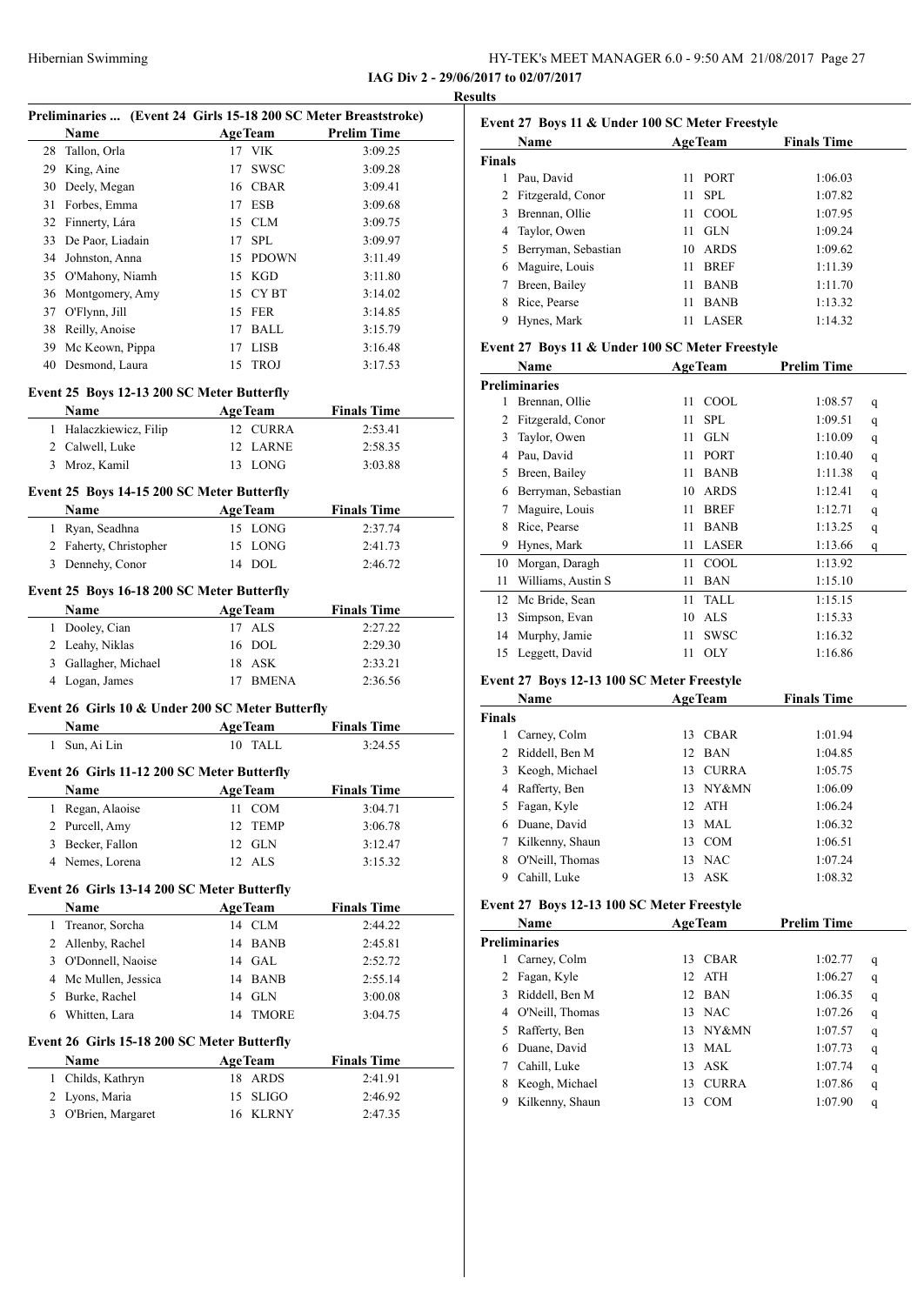**IAG Div 2 - 29/06/2017 to 02/07/2017**

|               |                                                             |    |                      |                    | <b>Results</b> |
|---------------|-------------------------------------------------------------|----|----------------------|--------------------|----------------|
|               | Preliminaries  (Event 27 Boys 12-13 100 SC Meter Freestyle) |    |                      |                    |                |
|               | Name                                                        |    | <b>AgeTeam</b>       |                    |                |
|               | 10 Doyle, Jack                                              |    | 13 KGD               | 1:08.69            |                |
|               | 11 Crowley, Ronan                                           |    | 13 DOL               | 1:08.82            |                |
|               | 12 Harrington, Shane                                        |    | 13 ATH               | 1:09.44            |                |
|               | 13 Noonan, Senan                                            |    | 13 ALS               | 1:09.74            |                |
|               | 14 Larkin, James                                            |    | 12 KILK              | 1:09.91            |                |
|               | 15 Carroll, Sã©amus                                         |    | 12 TMORE             | 1:10.45            |                |
|               | 16 Comiskey, Matthew                                        |    | 13 BANB              | 1:10.46            |                |
|               | 17 Lennon, Jack                                             |    | 12 BANB              | 1:10.98            |                |
|               | 18 Fahey, Ronan                                             | 12 | TROJ<br>13 PORT      | 1:11.44            |                |
|               | 19 Patterson, Shane                                         |    |                      | 1:11.74            |                |
|               | 20 Todd, Nathan                                             |    | 13 LASER             | 1:11.79            |                |
|               | 21 Slagter, Callum                                          |    | 12 BAN               | 1:11.89            |                |
|               | 22 Burke, Niall                                             |    | 13 CURRA             | 1:12.08            |                |
|               | Event 27 Boys 14-15 100 SC Meter Freestyle                  |    |                      |                    |                |
|               | Name                                                        |    | <b>AgeTeam</b>       | <b>Finals Time</b> |                |
| Finals        |                                                             |    |                      |                    |                |
|               | 1 Vennard, Daniel                                           |    | 15 PDOWN             | 59.42              |                |
|               | 2 Bodamer, Ralf                                             |    | 14 GAL               | 1:00.29            |                |
|               | 3 Csarodai-Nagy, Krisztian                                  |    | 14 WAT               | 1:00.33            |                |
|               | 4 Laura, Marco                                              |    | 15 WAT               | 1:01.11            |                |
|               | 5 Sheedy, Liam                                              |    | 14 CYDY              | 1:01.27            |                |
|               | 6 Bradshaw, Joshua                                          |    | 14 ARDS              | 1:01.30            |                |
|               | 7 Mc Inerney, Conor                                         |    | 15 ASG               | 1:02.59            |                |
|               | 8 Humpston, Darragh                                         |    | 15 LONG              | 1:02.60            |                |
| $\frac{1}{2}$ | Ryan, James                                                 |    | 14 SWSC              | DQ                 |                |
|               | Event 27 Boys 14-15 100 SC Meter Freestyle                  |    |                      |                    |                |
|               | Name                                                        |    | <b>AgeTeam</b>       | <b>Prelim Time</b> |                |
|               | Preliminaries                                               |    |                      |                    |                |
|               | 1 Ryan, James                                               |    | 14 SWSC              | 59.51              | q              |
|               | 2 Csarodai-Nagy, Krisztian                                  |    | 14 WAT               | 59.85              | q<br>Ev        |
|               | 3 Vennard, Daniel                                           |    | 15 PDOWN             | 1:00.92            | q              |
|               | 4 Laura, Marco                                              |    | 15 WAT               | 1:01.05            | q              |
|               | 5 Bodamer, Ralf                                             |    | 14 GAL               | 1:01.21            | q              |
|               | 6 Humpston, Darragh                                         |    | 15 LONG              | 1:01.55            | q              |
|               | 7 Mc Inerney, Conor                                         |    | 15 ASG               | 1:01.86            | $\mathbf q$    |
| 8             | Sheedy, Liam                                                | 14 | CY DY                | 1:01.96            | q              |
| 9.            | Bradshaw, Joshua                                            | 14 | <b>ARDS</b>          | 1:02.00            | q              |
| 10            | Harmon, Patrick                                             | 15 | ADSC                 | 1:02.33            |                |
| 11            | O'Keeffe, Fintan                                            | 14 | MAL                  | 1:02.38            |                |
| 12            | Lamont, Adam                                                | 15 | <b>BMENA</b>         | 1:02.43            |                |
| 13            | Gallagher, Oisin                                            | 15 | CAR                  | 1:02.47            |                |
| 14            | Nunan, Tommy                                                | 15 | <b>SEA</b>           | 1:02.57            |                |
| 15            | Carter, Niall                                               | 15 | <b>CBAR</b>          | 1:02.71            |                |
| 16            | Lally, Rory                                                 | 14 | $\operatorname{GAL}$ | 1:02.72            |                |
| 17            | Conway, Ciaran                                              | 15 | TROJ                 | 1:02.75            |                |
| 18            | Somers, Ben                                                 | 15 | <b>ALS</b>           | 1:02.85            |                |
| 19            | Wall, Illann                                                | 15 | SWSC                 | 1:03.11            |                |
| 20            | Donoghue, Sean                                              | 15 | LAMAR                | 1:03.18            |                |
| 21            | O'Riordan, Cian                                             | 15 | <b>SWSC</b>          | 1:03.21            |                |
| 22            | Reidy, Joe                                                  | 14 | KGD                  | 1:03.36            |                |
| 23            | Mc Grath, Sean                                              | 15 | <b>ENS</b>           | 1:03.47            |                |
| 24            | Brennan, Sean                                               | 15 | TUAM                 | 1:03.57            |                |
| 25            | Tobin, Jamie                                                | 15 | MULL                 | 1:03.60            |                |

| IJ    |                               |    |                  |         |
|-------|-------------------------------|----|------------------|---------|
| 26    | Hayes, Darragh                | 15 | <b>WAT</b>       | 1:03.61 |
| 27    | Leonard, Conor                | 15 | LONG             | 1:03.70 |
| 28    | Masterson, Darragh            | 15 | <b>KGD</b>       | 1:03.84 |
| 29    | Sanchez Frias, Jose Alejandro | 15 | <b>NAC</b>       | 1:03.91 |
| 30    | Foley, Cillian                | 15 | <b>NRS</b>       | 1:04.01 |
| 31    | Morrissey, Ciaran             | 15 | <b>WAT</b>       | 1:04.07 |
|       | 32 O'Rourke, Diarmuid         | 15 | TUAM             | 1:04.10 |
| 33    | Curtin, John                  | 15 | <b>SWSC</b>      | 1:04.15 |
| 34    | Boxberger, Alex               | 15 | ADSC             | 1:04.18 |
| 35    | Scully, Michael J             | 14 | <b>KFSHR</b>     | 1:04.25 |
| 36    | Mitchell, Orin M              | 15 | SLIGO            | 1:04.28 |
| 37    | Eble Killeen, Rossa           | 15 | COOL             | 1:04.29 |
|       | 38 Lennon, Brian              | 15 | <b>SHARK</b>     | 1:04.30 |
|       | 39 O'Donnell, Diarmuid        | 14 | LONG             | 1:04.31 |
| 40    | Ryan, Seadhna                 | 15 | <b>LONG</b>      | 1:04.34 |
| 41    | Harris, Pierre                | 14 | <b>WAT</b>       | 1:04.49 |
|       | 42 O'Shaughnessy, Finnen      | 15 | <b>ASK</b>       | 1:04.82 |
| 43    | Nijs, Tiarnan                 | 14 | LIMK             | 1:04.86 |
| 44    | Schulz, Isaac                 | 15 | <b>NAC</b>       | 1:04.88 |
| 45    | Mulholland, Daniel            | 14 | LISB             | 1:04.96 |
| 46    | Moskalenko, Denis             | 15 | <b>CLNM</b>      | 1:04.99 |
| 47    | Falls, Theo                   | 14 | CY <sub>BT</sub> | 1:05.06 |
| 48    | Mc Lean, Brett                | 14 | MARL             | 1:05.12 |
|       | 49 Kehoe, Tom                 | 14 | TEMP             | 1:05.13 |
| 50    | Mc Namara, Ciaran             | 15 | <b>ASK</b>       | 1:05.62 |
|       | *51 Kasinski, Pawel           | 15 | <b>DOL</b>       | 1:06.21 |
|       | *51 Faherty, Christopher      | 15 | LONG             | 1:06.21 |
|       | 53 Keane, Ruarie              | 14 | LIMK             | 1:06.77 |
| 54    | Geraghty, Matthew             | 14 | ADSC             | 1:06.78 |
|       | 55 Buckley, Michael           | 14 | <b>CLNM</b>      | 1:07.03 |
| $*56$ | Malone, Oisín                 | 15 | VIK              | 1:07.08 |
| $*56$ | Cowman, Noah                  | 14 | WAT              | 1:07.08 |
|       |                               |    |                  |         |

#### **Event 27 Boys 16-18 100 SC Meter Freestyle**

|               | Name               |    | <b>AgeTeam</b> | <b>Finals Time</b> |
|---------------|--------------------|----|----------------|--------------------|
| <b>Finals</b> |                    |    |                |                    |
|               | Collins, Daniel    |    | 16 ASK         | 56.32              |
|               | 2 De Lacey, Luke   |    | 17 TEMP        | 56.75              |
| 3             | Ryan, Mark         |    | 16 NEN         | 56.89              |
| 4             | O'Connor, Darragh  |    | $16$ GLN       | 57.01              |
|               | 5 Kelly, Mikey     | 18 | CLNM           | 57.10              |
| 6.            | Cahill, Willam     |    | 17 ASK         | 57.47              |
|               | Palmero, Alex      |    | 16 ALS         | 57.52              |
| 8             | Gallagher, Michael | 18 | ASK            | 57.90              |
|               | Logan, James       | 17 | <b>BMENA</b>   | 58.64              |
|               |                    |    |                |                    |

#### **Event 27 Boys 16-18 100 SC Meter Freestyle**

|    | Name                 | <b>AgeTeam</b>     | <b>Prelim Time</b> |
|----|----------------------|--------------------|--------------------|
|    | <b>Preliminaries</b> |                    |                    |
|    | Collins, Daniel      | 16 ASK             | 56.53<br>q         |
|    | 2 Kelly, Mikey       | <b>CLNM</b><br>18  | 56.94<br>q         |
| 3. | Ryan, Mark           | 16 NEN             | 57.06<br>q         |
| 4  | Palmero, Alex        | 16 ALS             | 57.66<br>q         |
| 5. | O'Connor, Darragh    | $16$ GLN           | 57.72<br>q         |
| 6  | Cahill, Willam       | ASK<br>17          | 57.75<br>q         |
|    | Gallagher, Michael   | 18<br>ASK          | 57.85<br>q         |
| 8  | De Lacey, Luke       | <b>TEMP</b>        | 58.32<br>q         |
|    | Logan, James         | <b>BMENA</b><br>17 | 58.65<br>q         |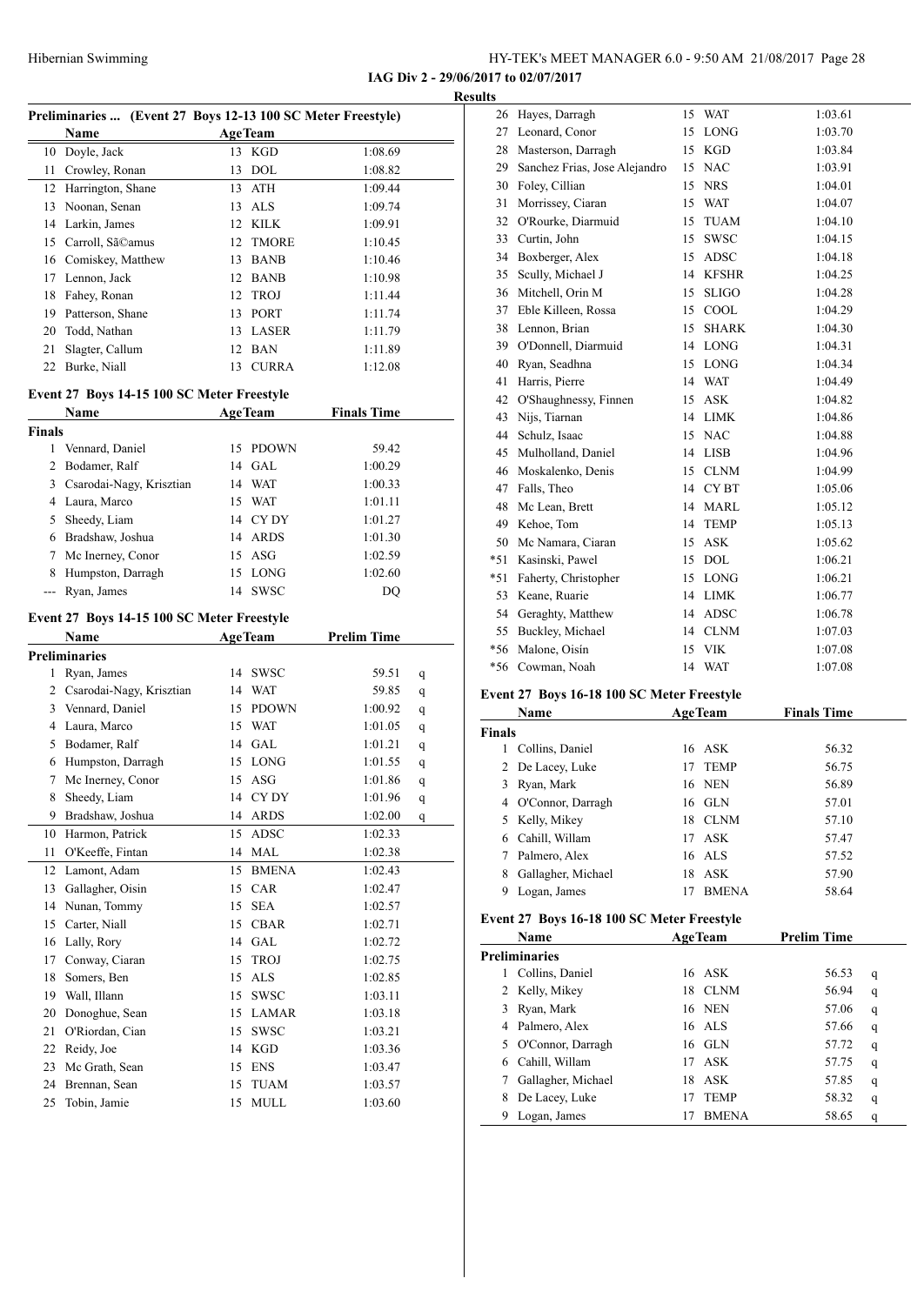| HY-TEK's MEET MANAGER 6.0 - 9:50 AM 21/08/2017 Page 29 |
|--------------------------------------------------------|
|--------------------------------------------------------|

**IAG Div 2 - 29/06/2017 to 02/07/2017**

|               |                                                             |    |                   |                    | <b>Results</b> |
|---------------|-------------------------------------------------------------|----|-------------------|--------------------|----------------|
|               | Preliminaries  (Event 27 Boys 16-18 100 SC Meter Freestyle) |    |                   |                    |                |
|               | Name                                                        |    | <b>AgeTeam</b>    | <b>Prelim Time</b> |                |
|               | 10 Moan, John P                                             | 18 | 16 NY&MN<br>ST FC | 58.69              |                |
| 11            | Ryan, Adam                                                  |    | 16 LASER          | 58.79              |                |
| 12            | Hornet, Ryan                                                |    |                   | 58.80              | Eve            |
| 13            | Monks, Jack                                                 |    | 17 NAC            | 58.97              |                |
| 14            | Grogan, Conor                                               | 17 | <b>ENS</b>        | 59.09              | Fin            |
|               | 15 Overton, Jordan                                          |    | 18 LAMAR          | 59.38              |                |
|               | 16 Mc Kinlay, Alastair                                      | 17 | <b>TERE</b>       | 59.39              |                |
| 17            | Hayes / Breheny, Iarlaith                                   |    | 16 KGD            | 59.43              |                |
| 18            | Healy, Joseph                                               |    | 17 LEC            | 59.46              |                |
| 19            | Houlihan, Liam                                              | 17 | <b>ASK</b>        | 59.51              |                |
|               | 20 Dooley, Shane                                            |    | 16 ALS            | 59.62              |                |
| 21            | Mc Carthy, Dean                                             | 17 | ASK               | 59.71              |                |
|               | 22 Woods, Padraig                                           |    | 16 KGD            | 59.81              |                |
|               | *23 Kenny-Carroll, Christian                                |    | 16 LAMAR          | 59.85              |                |
| *23           | White, John                                                 |    | 16 SPL            | 59.85              |                |
| 25            | Martin, Adam                                                |    | 18 NAC            | 1:00.01            | Eve            |
|               | 26 Zaidan, Rico                                             |    | 16 ALS            | 1:00.02            |                |
|               | 27 Cahill, Sean                                             |    | 18 KGD            | 1:00.03            | Pre            |
|               | 28 Barrett, Turlough                                        | 17 | <b>ENS</b>        | 1:00.04            |                |
|               | 29 Purcell, Ben                                             |    | 16 ENS            | 1:00.11            |                |
|               | 30 Comerford, Ethan                                         |    | 16 CURRA          | 1:00.12            |                |
| 31            | Dooley, Cian                                                | 17 | <b>ALS</b>        | 1:00.18            |                |
|               | 32 Hamilton, Jamie                                          | 18 | LEC               | 1:00.24            |                |
| 33            | Slattery, Harry                                             | 17 | <b>SPL</b>        | 1:00.28            |                |
|               | 34 O'Shea, Alan                                             | 17 | <b>KLRNY</b>      | 1:00.63            |                |
| 35            | Doyle, Luke                                                 | 16 | <b>SPL</b>        | 1:00.68            |                |
|               | 36 Reck, Niall                                              |    | 18 WEX            | 1:01.02            |                |
| 37            | Cahill, Eoin                                                |    | 16 KGD            | 1:01.16            |                |
| 38            | O'Shaughnessy, Jack                                         | 18 | <b>ASK</b>        | 1:01.18            |                |
|               | 39 Shannon, Noel                                            |    | 16 ENS            | 1:01.38            |                |
| 40            | Cotter, Ryan                                                | 16 | <b>SWSC</b>       | 1:01.63            |                |
| 41            | Cooper, Aaron                                               |    | 16 LEC            | 1:01.76            |                |
|               | 42 Battersby, Aaron                                         |    | 16 NAC            | 1:01.81            |                |
| 43            | Burns, Jamie                                                | 16 | ST FC             | 1:02.06            |                |
| 44            | Clenaghan, Matthew                                          | 18 | LURG              | 1:02.28            |                |
| 45            | Murray, Ronan                                               | 18 | <b>KGD</b>        | 1:02.43            |                |
| 46            | Mc Stay, Oran W                                             |    | 17 NY&MN          | 1:02.44            |                |
| 47            | Nash, Rob                                                   | 16 | DOL               | 1:02.63            |                |
| 48            | Costello, James                                             |    | 16 ENS            | 1:02.77            |                |
|               | 49 Merrigan, Eoin                                           | 17 | <b>LIMK</b>       | 1:03.01            |                |
|               | 50 Mc Namara, Michael                                       |    | 16 CLM            | 1:04.46            | Eve            |
|               |                                                             |    |                   |                    |                |
|               | Event 28 Girls 10 & Under 100 SC Meter Freestyle            |    |                   |                    | Fin            |
|               | Name                                                        |    | <b>AgeTeam</b>    | <b>Finals Time</b> |                |
| <b>Finals</b> |                                                             |    |                   |                    |                |
|               | 1 Byrne, Zara                                               | 10 | SWSC              | 1:10.98            |                |
|               | 2 Kasozi, Skye                                              | 10 | <b>ADSC</b>       | 1:13.49            |                |
| 3             | Quigley, Zophia                                             | 10 | <b>ARDS</b>       | 1:13.53            |                |
|               | 4 Walker, Darcy                                             | 10 | <b>SLBGH</b>      | 1:14.32            |                |
| 5             | Waters, Niamh                                               | 10 | ASG               | 1:14.57            |                |

#### **Event 28 Girls 10 & Under 100 SC Meter Freestyle**

| Name                 | <b>AgeTeam</b> | <b>Prelim Time</b>      |  |
|----------------------|----------------|-------------------------|--|
| <b>Preliminaries</b> |                |                         |  |
| 1 Byrne, Zara        | 10 SWSC        | 1:14.05<br>$\alpha$     |  |
| 2 Kasozi, Skye       | 10 ADSC        | 1:14.92<br><sub>a</sub> |  |

| 3      | Walker, Darcy                               | 10 | <b>SLBGH</b>   | 1:15.78            | q |
|--------|---------------------------------------------|----|----------------|--------------------|---|
| 4      | Waters, Niamh                               | 10 | ASG            | 1:16.13            | q |
| 5      | Quigley, Zophia                             | 10 | <b>ARDS</b>    | 1:18.40            | q |
|        | Whitten, Rosie                              | 10 | <b>TMORE</b>   | X1:11.71           |   |
|        | Event 28 Girls 11-12 100 SC Meter Freestyle |    |                |                    |   |
|        | Name                                        |    | <b>AgeTeam</b> | <b>Finals Time</b> |   |
| Finals |                                             |    |                |                    |   |
| 1      | Becker, Fallon                              | 12 | <b>GLN</b>     | 1:08.19            |   |
| 2      | Griffin, Carol                              | 12 | <b>SHARK</b>   | 1:08.39            |   |
| 3      | Lane, Gillian                               | 12 | KGD            | 1:09.06            |   |
| 4      | Ryan, Kiara                                 | 11 | <b>NRS</b>     | 1:09.80            |   |
| 5      | Regan, Alaoise                              | 11 | <b>COM</b>     | 1:10.51            |   |
| 6      | Mc Quaid, Abbie                             | 12 | <b>PORT</b>    | 1:11.12            |   |
| 7      | Farr, Lauren                                | 11 | <b>SWSC</b>    | 1:11.42            |   |
| 8      | Greer, Jana                                 | 12 | <b>BMENA</b>   | 1:11.50            |   |
| 9      | Skelt, Chloe                                | 12 | <b>TROJ</b>    | 1:11.73            |   |
|        |                                             |    |                |                    |   |

#### **Event 28 Girls 11-12 100 SC Meter Freestyle**

|    | Name                 |    | <b>AgeTeam</b> | <b>Prelim Time</b> |   |
|----|----------------------|----|----------------|--------------------|---|
|    | <b>Preliminaries</b> |    |                |                    |   |
| 1  | Regan, Alaoise       | 11 | COM            | 1:10.21            | q |
| 2  | Ryan, Kiara          | 11 | <b>NRS</b>     | 1:10.42            | q |
| 3  | Becker, Fallon       | 12 | <b>GLN</b>     | 1:10.44            | q |
| 4  | Griffin, Carol       | 12 | <b>SHARK</b>   | 1:10.59            | q |
| 5  | Lane, Gillian        | 12 | <b>KGD</b>     | 1:10.68            | q |
| 6  | Greer, Jana          | 12 | <b>BMENA</b>   | 1:10.98            | q |
| 7  | Skelt, Chloe         | 12 | <b>TROJ</b>    | 1:11.26            | q |
| 8  | Mc Quaid, Abbie      | 12 | <b>PORT</b>    | 1:12.18            | q |
| 9  | Farr, Lauren         | 11 | <b>SWSC</b>    | 1:12.53            | q |
| 10 | Farr, Rachel         | 12 | <b>SWSC</b>    | 1:12.54            |   |
| 11 | O'Flynn, Chloe       | 12 | <b>DOL</b>     | 1:12.60            |   |
| 12 | Sheehy, Lily         | 12 | <b>ASG</b>     | 1:13.02            |   |
| 13 | Aiken, Keira         | 11 | <b>ARDS</b>    | 1:13.03            |   |
| 14 | Kelly, Clara         | 12 | <b>ALS</b>     | 1:13.38            |   |
| 15 | Dunne, Eleanor       | 12 | <b>TROJ</b>    | 1:13.46            |   |
| 16 | Reidy, Grace         | 12 | <b>KGD</b>     | 1:13.88            |   |
| 17 | Browne, Alice        | 12 | <b>TMORE</b>   | 1:13.92            |   |
| 18 | Randles, Mia         | 11 | <b>TEMP</b>    | 1:14.23            |   |
| 19 | Kenny, Nevaeh        | 12 | <b>ALS</b>     | 1:14.41            |   |
| 20 | Monaghan, Riona      | 11 | <b>ESB</b>     | 1:15.06            |   |
| 21 | Kidney, Isabel       | 11 | <b>DOL</b>     | 1:15.30            |   |

#### **Event 28 Girls 13-14 100 SC Meter Freestyle**

|               | <b>Name</b>      | <b>AgeTeam</b> |             | <b>Finals Time</b> |  |
|---------------|------------------|----------------|-------------|--------------------|--|
| <b>Finals</b> |                  |                |             |                    |  |
| *1            | Mc Crea, Olivia  | 13             | CY BT       | 1:03.80            |  |
| *1            | Payne, Oonagh    | 14             | CY DY       | 1:03.80            |  |
| 3             | Rocks, Freya     | 13             | -OLY        | 1:03.86            |  |
| 4             | Condron, Sarah   |                | 14 ATH      | 1:04.35            |  |
| 5.            | Menown, Abigail  |                | 14 LISB     | 1:04.38            |  |
|               | 6 Perkins, Sybil | 14             | ENS         | 1:04.58            |  |
|               | Harty, Lucy      | 14             | <b>SWSC</b> | 1:04.67            |  |
| 8             | Markey, Ruby     | 13             | ALS         | 1:05.09            |  |
| 9             | Lowe, Erika      | 13             | ATH         | 1:06.37            |  |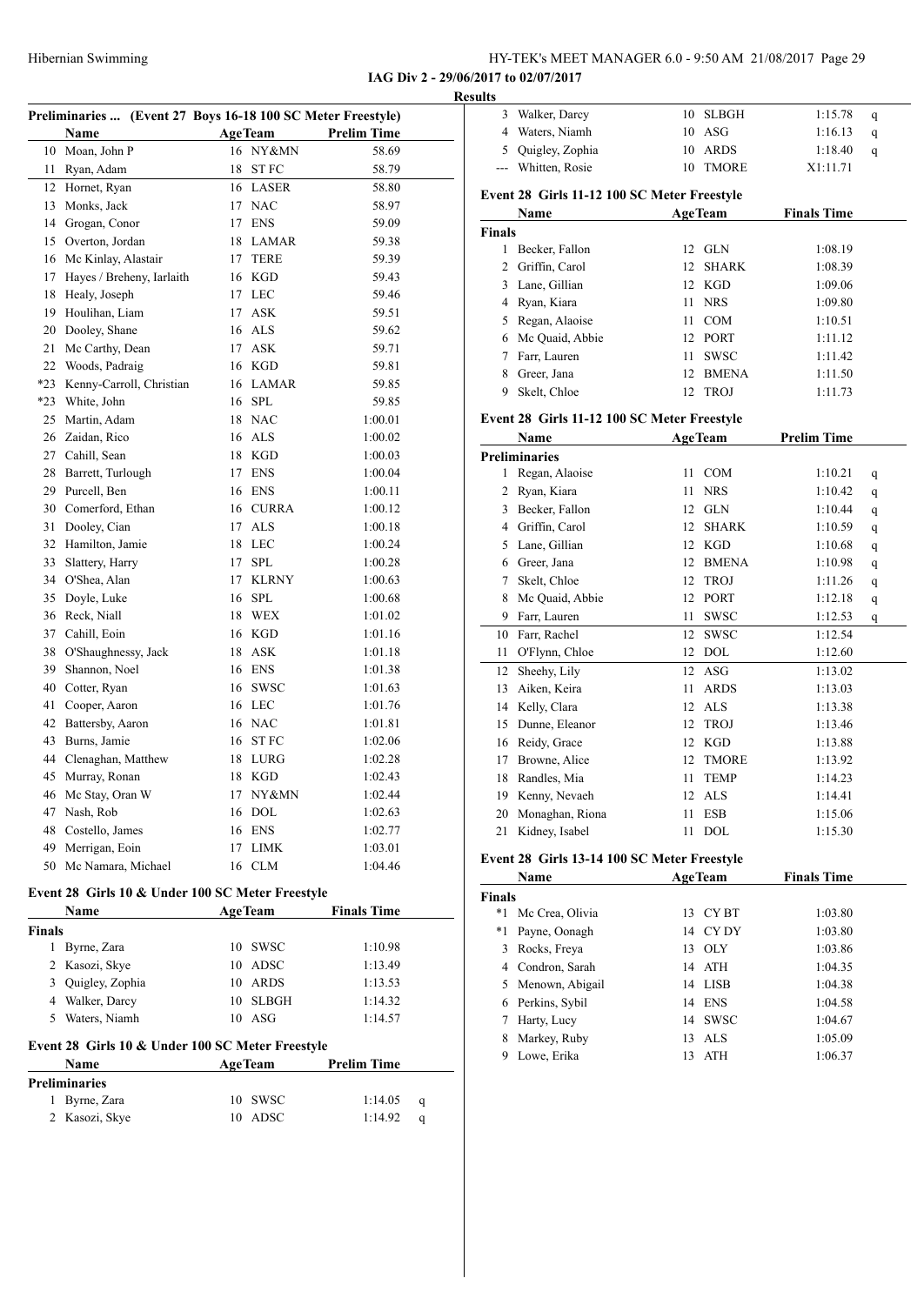| HY-TEK's MEET MANAGER 6.0 - 9:50 AM 21/08/2017 Page 30 |  |
|--------------------------------------------------------|--|
| IAG Div 2 - 29/06/2017 to 02/07/2017                   |  |

**Results**

| Event 28 Girls 13-14 100 SC Meter Freestyle |                                  |          |                               |                    |   |  |
|---------------------------------------------|----------------------------------|----------|-------------------------------|--------------------|---|--|
|                                             | Name                             |          | <b>AgeTeam</b>                | <b>Prelim Time</b> |   |  |
|                                             | <b>Preliminaries</b>             |          |                               |                    |   |  |
| 1                                           | Payne, Oonagh                    |          | 14 CYDY                       | 1:03.82            | q |  |
|                                             | 2 Harty, Lucy                    |          | 14 SWSC                       | 1:04.88            | q |  |
| 3                                           | Rocks, Freya                     |          | 13 OLY                        | 1:04.93            | q |  |
|                                             | 4 Perkins, Sybil                 |          | 14 ENS                        | 1:04.98            | q |  |
| 5                                           | Mc Crea, Olivia                  |          | 13 CYBT                       | 1:05.26            | q |  |
|                                             | 6 Condron, Sarah                 |          | 14 ATH                        | 1:05.34            | q |  |
| 7                                           | Menown, Abigail                  |          | 14 LISB                       | 1:05.37            | q |  |
| 8                                           | Markey, Ruby                     |          | 13 ALS                        | 1:05.60            | q |  |
|                                             | 9 Lowe, Erika                    |          | 13 ATH                        | 1:05.74            | q |  |
| 10                                          | Mc Mullen, Jessica               |          | 14 BANB                       | 1:05.79            |   |  |
| 11                                          | Murphy, Eabha                    |          | 13 WAT                        | 1:06.26            |   |  |
| 12                                          | Kristiansen, Mia                 |          | $13$ ASG                      | 1:06.42            |   |  |
| 13                                          | Hoey, Keri                       |          | 14 BMENA                      | 1:06.46            |   |  |
| 14                                          | Mc Keown, Sasha                  |          | 14 LISB                       | 1:06.48            |   |  |
| 15                                          | Liptrot, Rebekah                 | 13       | <b>SHARK</b>                  | 1:06.51            |   |  |
| 16                                          | Treanor, Sorcha                  |          | 14 CLM                        | 1:06.53            |   |  |
|                                             | 17 Cullen, Charlotte             |          | 13 TMORE                      | 1:06.86            |   |  |
| $*18$                                       | Godden, Eleanor                  |          | 13 KILK                       | 1:06.95            |   |  |
| $*18$                                       | Diggins, Ana Li                  |          | 14 CLNM                       | 1:06.95            |   |  |
| 20                                          | Lunn, Ailbhe                     |          | 14 TITAN                      | 1:07.01            |   |  |
| 21                                          | Semple, Penny                    | 13       | <b>SWSC</b>                   | 1:07.12            |   |  |
|                                             | 22 O'Kane, Niamh                 |          | 14 ENSK                       | 1:07.13            |   |  |
|                                             | *23 Murray, Rachel               |          | 14 LIMK                       | 1:07.38            |   |  |
|                                             | *23 Adams, Freya A               |          | 14 BAN                        | 1:07.38            |   |  |
| 25                                          | Mc Partlan, Alice                |          | 14 SLIGO                      | 1:07.55            |   |  |
|                                             | 26 Maloney, Kate                 |          | 14 ESB                        | 1:07.63            |   |  |
|                                             | 27 Whelan, Katie                 |          | 14 ALS                        | 1:07.88            |   |  |
| 28                                          | Hart, Stephanie O                |          | 14 NY&MN                      | 1:07.93            |   |  |
| 29                                          | Mc Nair, Ella                    |          | 13 TEMP                       | 1:07.98            |   |  |
|                                             | 30 Killalea, Meabh               |          | 14 MULL                       | 1:08.02            |   |  |
| 31                                          | Guiney, Sarah                    |          | 14 MAL                        | 1:08.12            |   |  |
| 32                                          | Furlong, Holly                   |          | 13 SS                         | 1:08.16            |   |  |
| 33                                          | Cosgrave, Mena                   |          | 14 ESB                        | 1:08.21            |   |  |
| 34                                          | Drury, Charley                   | 14       | <b>LIMK</b>                   | 1:08.44            |   |  |
| 35                                          | Holt, Enya                       | 14       | <b>STFC</b>                   | 1:08.49            |   |  |
|                                             |                                  |          |                               |                    |   |  |
| 36                                          | Mc Namara, Emily<br>King, Sophie | 14       | <b>LIMK</b>                   | 1:08.62<br>1:08.69 |   |  |
| 37<br>38                                    | Donnelly, Evelyn                 | 14<br>14 | TMORE<br>ADSC                 | 1:08.70            |   |  |
| 39                                          | Byrne, Kate                      | 14       | <b>ESB</b>                    |                    |   |  |
| 40                                          | O'Donnell, Naoise                |          | 14 GAL                        | 1:08.71<br>1:08.85 |   |  |
| 41                                          | Ward, Aileen                     |          |                               |                    |   |  |
|                                             |                                  | 14       | ATH                           | 1:08.87            |   |  |
| 42                                          | Allenby, Rachel                  | 14       | <b>BANB</b>                   | 1:09.16            |   |  |
| 43                                          | Evans, Clara                     | 13       | $\ensuremath{\mathsf{TITAN}}$ | 1:09.17            |   |  |
| 44                                          | Woods, Luisa                     |          | 14 NAC                        | 1:09.28            |   |  |
| 45                                          | Perets, Katherina                |          | 14 VIK                        | 1:09.30            |   |  |
| 46                                          | Nemes, Genoveva                  |          | 14 ALS                        | 1:09.48            |   |  |
| 47                                          | Neenan, Sadbh                    | 14       | <b>MAL</b>                    | 1:09.60            |   |  |
| 48                                          | Krapvina, Anna                   | 14       | <b>ALS</b>                    | 1:09.65            |   |  |
| 49                                          | Mc Gill, Ciara                   | 13       | <b>BREF</b>                   | 1:09.67            |   |  |
| 50                                          | Nowak, Emilia                    | 13       | TULL                          | 1:09.69            |   |  |
| 51                                          | Burke, Rachel                    | 14       | <b>GLN</b>                    | 1:09.87            |   |  |
| 52                                          | Forde, Emma                      | 14       | <b>DOL</b>                    | 1:09.89            |   |  |
| 53                                          | Deely, Ella                      | 13       | <b>CBAR</b>                   | 1:09.93            |   |  |

| ults          |                                             |    |                |                    |  |  |
|---------------|---------------------------------------------|----|----------------|--------------------|--|--|
| 54            | Mc Kinney, Mia                              | 13 | CY DY          | 1:09.99            |  |  |
| 55            | Smylie, Ellen                               | 14 | <b>PDOWN</b>   | 1:10.00            |  |  |
| 56            | Ruddy, Lillie-May                           | 13 | <b>PDOWN</b>   | 1:10.09            |  |  |
| 57            | Cousins-Bolger, Teddy                       | 13 | <b>KILK</b>    | 1:10.11            |  |  |
| 58            | Collins, Isabel                             | 13 | <b>ESB</b>     | 1:10.25            |  |  |
| 59            | Goff, Rachel                                | 14 | <b>WAT</b>     | 1:10.50            |  |  |
| 60            | Urry, Amelia B                              | 13 | <b>BAN</b>     | 1:10.53            |  |  |
| 61            | O'Brien King, Alanna                        | 13 | <b>ALS</b>     | 1:10.65            |  |  |
| 62            | Mc Veigh, Elle                              | 14 | <b>ARMH</b>    | 1:10.70            |  |  |
| 63            | Smialek, Olivia                             | 14 | <b>ATH</b>     | 1:10.71            |  |  |
| 64            | Murphy, Laoise                              | 14 | <b>NAC</b>     | 1:10.84            |  |  |
| 65            | Pilcher, Millie                             | 13 | <b>CLM</b>     | 1:10.90            |  |  |
| 66            | Jamison, Toni                               | 13 | <b>LISB</b>    | 1:11.17            |  |  |
| 67            | Dunne, Nadya                                | 13 | <b>TEMP</b>    | 1:11.23            |  |  |
| 68            | Kelleher, Anna                              | 13 | <b>DOL</b>     | 1:11.33            |  |  |
| 69            | Whitten, Lara                               | 14 | <b>TMORE</b>   | 1:13.55            |  |  |
|               | Event 28 Girls 15-18 100 SC Meter Freestyle |    |                |                    |  |  |
|               | Name                                        |    | <b>AgeTeam</b> | <b>Finals Time</b> |  |  |
| <b>Finals</b> |                                             |    |                |                    |  |  |
| 1             | Mc Evoy, Tara                               | 17 | <b>ENS</b>     | 1:01.91            |  |  |
| 2             | Doherty, Ella                               | 15 | <b>ENS</b>     | 1:02.37            |  |  |

|   | 2 Doherty, Ella  |    | 15 ENS      | 1:02.37 |
|---|------------------|----|-------------|---------|
| 3 | Sinnott, Eve     | 17 | <b>STFC</b> | 1:02.93 |
|   | 4 Foran, Ellen   | 17 | - SPL       | 1:03.29 |
|   | 5 Barry, Aisling | 15 | <b>WCO</b>  | 1:03.34 |
|   | Smith, Leah      | 17 | <b>BREF</b> | 1:03.73 |
|   | Curtin, Hollie   | 17 | <b>VIK</b>  | 1:03.74 |
|   | Cantillon, Sarah |    | 16 ENS      | 1:04.05 |
|   | Farrell, Rachel  |    | COOL.       | 1:05.16 |

#### **Event 28 Girls 15-18 100 SC Meter Freestyle**

|         | <b>Name</b>           |    | <b>AgeTeam</b> | <b>Prelim Time</b> |   |
|---------|-----------------------|----|----------------|--------------------|---|
|         | <b>Preliminaries</b>  |    |                |                    |   |
| 1       | Mc Evoy, Tara         | 17 | <b>ENS</b>     | 1:01.93            | q |
| 2       | Doherty, Ella         | 15 | <b>ENS</b>     | 1:02.66            | q |
| 3       | Cantillon, Sarah      | 16 | <b>ENS</b>     | 1:03.37            | q |
| $*4$    | Curtin, Hollie        | 17 | <b>VIK</b>     | 1:03.49            | q |
| $*_{4}$ | Barry, Aisling        | 15 | <b>WCO</b>     | 1:03.49            | q |
| 6       | Foran, Ellen          | 17 | <b>SPL</b>     | 1:03.66            | q |
| 7       | Smith, Leah           | 17 | <b>BREF</b>    | 1:03.77            | q |
| 8       | Farrell, Rachel       | 15 | COOL           | 1:03.81            | q |
| 9       | Sinnott, Eve          | 17 | <b>STFC</b>    | 1:03.82            | q |
| 10      | O'Reilly, Grainne     | 16 | <b>TROJ</b>    | 1:04.05            |   |
| 11      | Gore, Aoife           | 15 | <b>WAT</b>     | 1:04.21            |   |
| $*12$   | O'Neill, Leah         | 16 | <b>ENS</b>     | 1:04.75            |   |
| $*12$   | Reidy, Aisling        | 16 | <b>ENS</b>     | 1:04.75            |   |
| $*14$   | Killalea, Rachel      | 17 | <b>MULL</b>    | 1:04.81            |   |
| $*14$   | Conway, Fiona         | 15 | <b>CBAR</b>    | 1:04.81            |   |
| 16      | Egan, Irina           | 17 | <b>VIK</b>     | 1:04.82            |   |
| 17      | Ellis, Leah           | 17 | <b>VIK</b>     | 1:04.84            |   |
| 18      | Markey, Kate          | 18 | <b>STFC</b>    | 1:04.89            |   |
| 19      | O'Connell, Aoife      | 17 | <b>KGD</b>     | 1:05.01            |   |
| 20      | Johnston, Anna        | 15 | <b>PDOWN</b>   | 1:05.05            |   |
| 21      | Ferris, Chloe         | 17 | <b>MAL</b>     | 1:05.10            |   |
| 22      | Burton-Stafford, Kate | 15 | <b>TITAN</b>   | 1:05.31            |   |
| 23      | Mc Evoy, Kate         | 15 | <b>ESB</b>     | 1:05.33            |   |
| 24      | Punch, Lydia          | 15 | <b>SWSC</b>    | 1:05.40            |   |
|         |                       |    |                |                    |   |